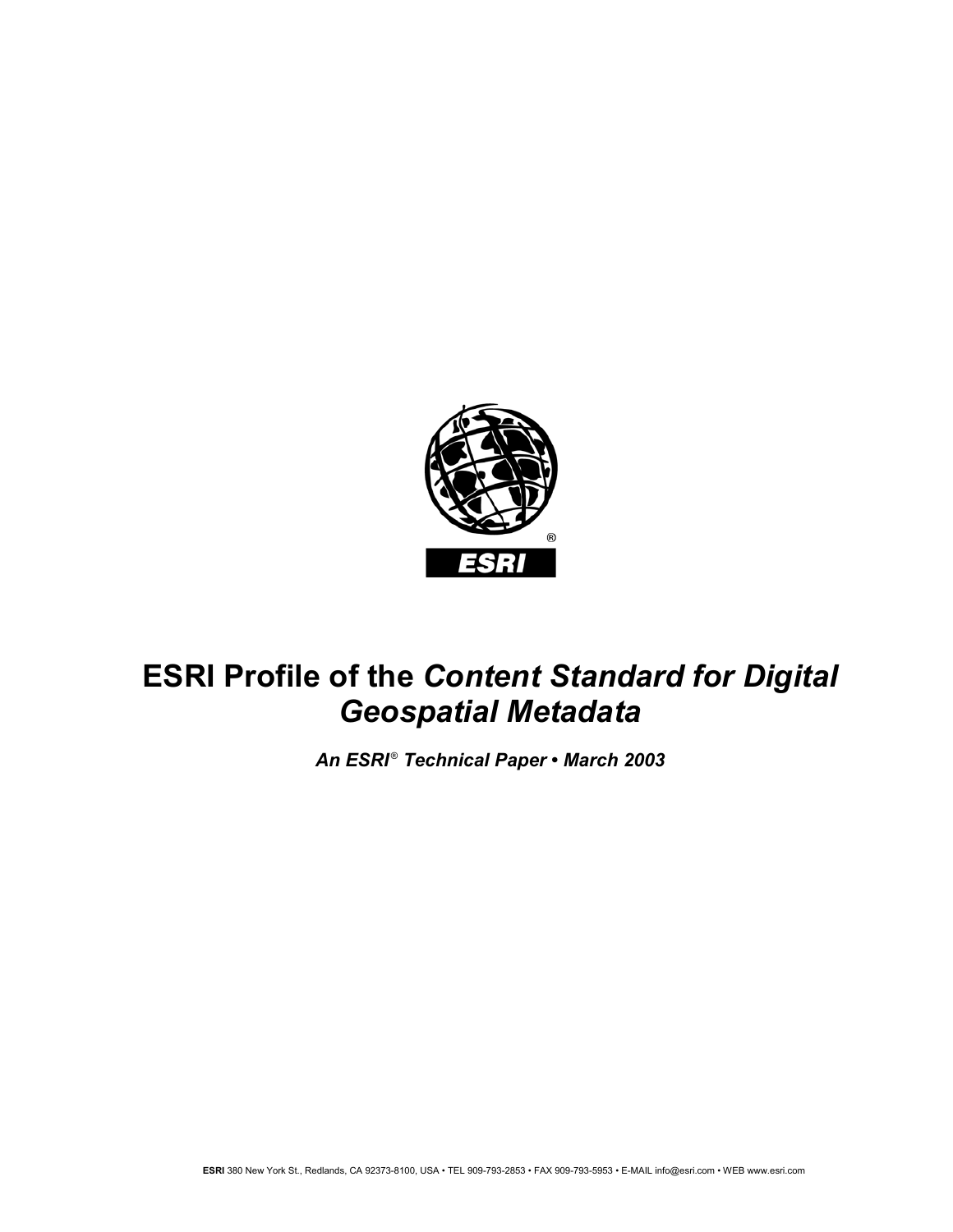Copyright © 2001–2003 ESRI All rights reserved. Printed in the United States of America.

The information contained in this document is the exclusive property of ESRI. This work is protected under United States copyright law and other international copyright treaties and conventions. No part of this work may be reproduced or transmitted in any form or by any means, electronic or mechanical, including photocopying and recording, or by any information storage or retrieval system, except as expressly permitted in writing by ESRI. All requests should be sent to Attention: Contracts Manager, ESRI, 380 New York Street, Redlands, CA 92373-8100, USA.

The information contained in this document is subject to change without notice.

#### **U.S. GOVERNMENT RESTRICTED/LIMITED RIGHTS**

Any software, documentation, and/or data delivered hereunder is subject to the terms of the License Agreement. In no event shall the U.S. Government acquire greater than RESTRICTED/LIMITED RIGHTS. At a minimum, use, duplication, or disclosure by the U.S. Government is subject to restrictions as set forth in FAR §52.227-14 Alternates I, II, and III (JUN 1987); FAR §52.227-19 (JUN 1987) and/or FAR §12.211/12.212 (Commercial Technical Data/Computer Software); and DFARS §252.227-7015 (NOV 1995) (Technical Data) and/or DFARS §227.7202 (Computer Software), as applicable. Contractor/Manufacturer is ESRI, 380 New York Street, Redlands, CA 92373- 8100, USA.

@esri.com, 3D Analyst, AML, ArcCatalog, ArcGIS, ArcIMS, ArcInfo, ArcMap, ArcObjects, ArcSDE, ArcView, ESRI, SDE, the ESRI globe logo, and www.esri.com are trademarks, registered trademarks, or service marks of ESRI in the United States, the European Community, or certain other jurisdictions.

Other companies and products mentioned herein are trademarks or registered trademarks of their respective trademark owners.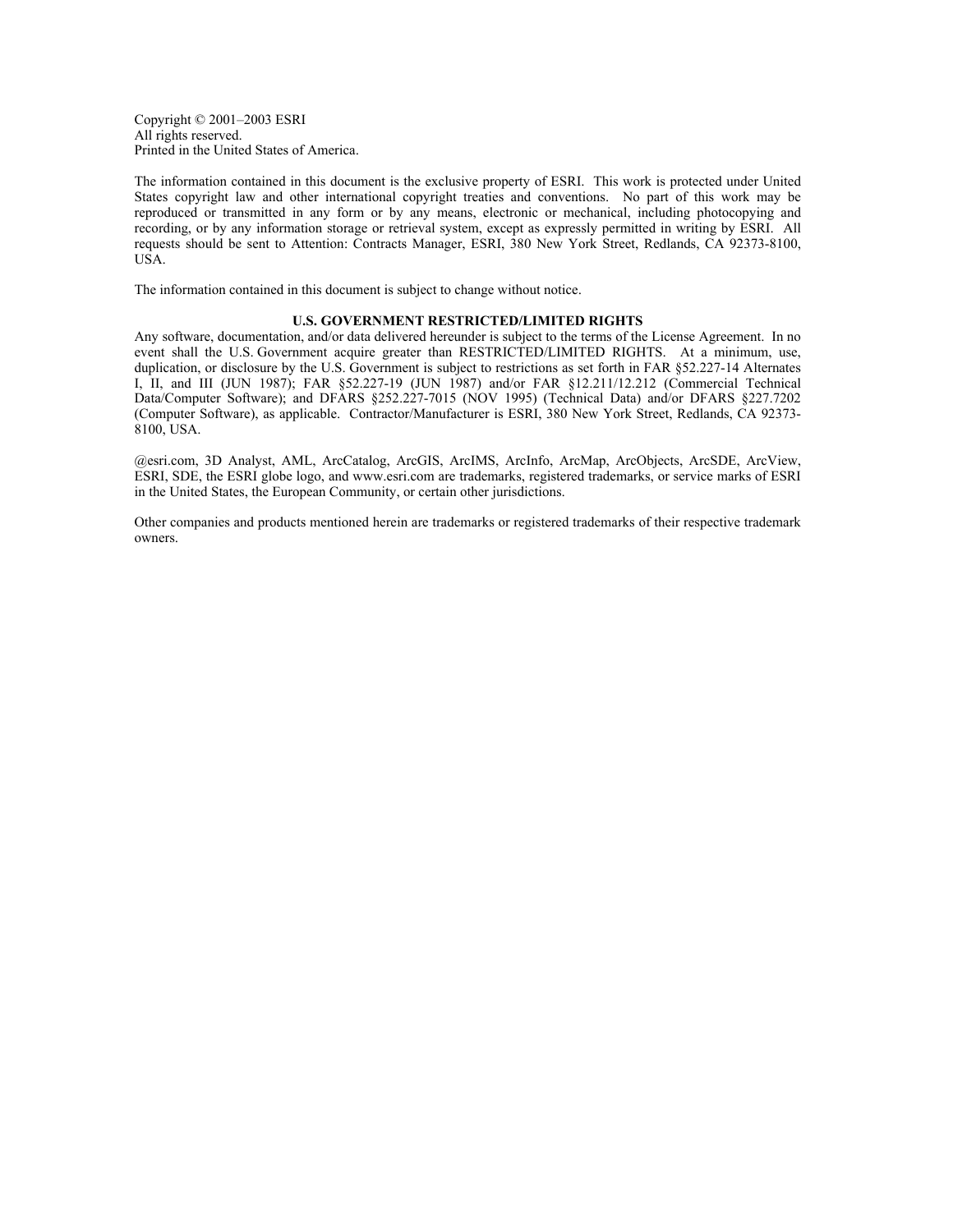# **ESRI Profile of the** *Content Standard for Digital Geospatial Metadata*

## **An ESRI Technical Paper**

### **Contents Page**

### Introduction........................................................................................... 1 Elements of the ESRI Profile................................................................ 2 Metadata................................................................................................ 4 ESRI Information.................................................................................. 4 Identification Information..................................................................... 11 Data Quality Information...................................................................... 17 Spatial Data Organization Information................................................. 19 Spatial Reference Information .............................................................. 30 Entity and Attribute Information .......................................................... 43 Distribution Information ....................................................................... 52 Metadata Reference Information .......................................................... 56 Binary Enclosures ................................................................................. 57 Citation Information.............................................................................. 58 Time Period Information....................................................................... 59 Contact Information.............................................................................. 60

### **Appendixes**

| Appendix A—Summary of Changes to Elements Defined<br>in the Content Standard for Digital Geospatial Metadata  61 |  |
|------------------------------------------------------------------------------------------------------------------|--|
| Appendix B—Summary of Changes to the ESRI Profile                                                                |  |
| Appendix C—Map Projections Supported by ArcGIS                                                                   |  |
|                                                                                                                  |  |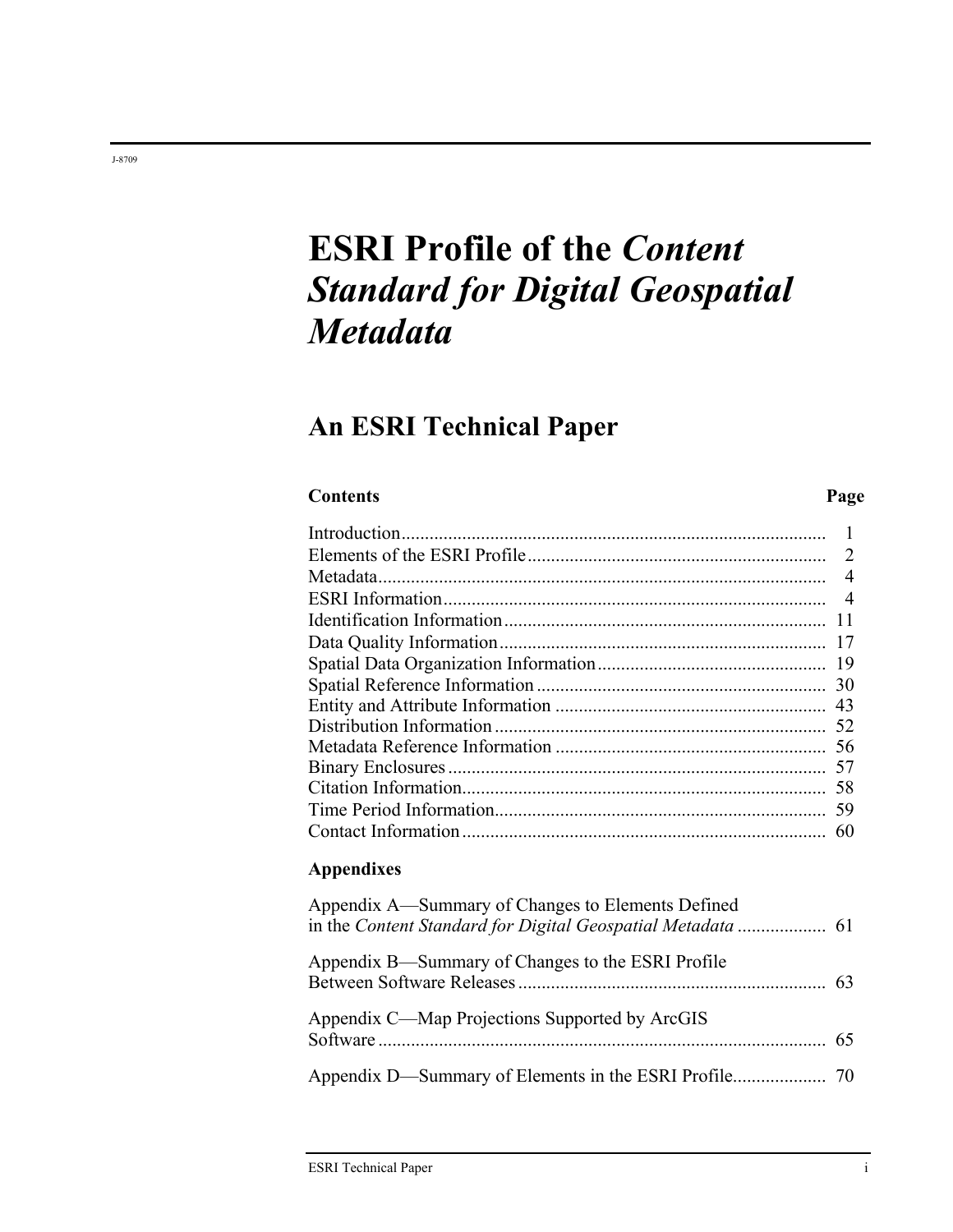# **ESRI Profile of the** *Content Standard for Digital Geospatial Metadata*

### **Introduction**

| Objective | The objective of this profile is to make metadata more accessible and<br>useful on a daily basis when browsing, searching, and managing data.<br>$ArcGISTM$ software has the capability to automatically manage and update<br>metadata as the data changes and has made that metadata easily accessible.<br>This profile defines additional elements to support that process and to<br>document characteristics of datasets that are not addressed by the Content<br>Standard for Digital Geospatial Metadata. |
|-----------|----------------------------------------------------------------------------------------------------------------------------------------------------------------------------------------------------------------------------------------------------------------------------------------------------------------------------------------------------------------------------------------------------------------------------------------------------------------------------------------------------------------|
|           | The Content Standard for Digital Geospatial Metadata will be referred to elsewhere in<br>this document as the Federal Geographic Data Committee (FGDC) standard. The ESRI<br>Profile of the Content Standard for Digital Geospatial Metadata will be referred to<br>elsewhere in this document as the ESRI Profile.                                                                                                                                                                                            |

Scope The ESRI Profile is intended to support the daily use of metadata with ArcCatalog™ and other ESRI® software. This document describes minor modifications to the domains of a few elements in the FGDC standard. It also extends that standard by adding some new compound elements and data elements.

> The elements added by the ESRI Profile are intended to allow an item's properties to be automatically harvested and recorded in the metadata, to provide information in terms that are more familiar and relevant to ESRI software users, and to allow metadata records to contain graphics and files that describe the dataset. The extended elements also allow improved documentation of items that aren't specifically addressed by the FGDC standard. In this document, "item" is used to refer to spatial and nonspatial datasets, maps, and other related documents, all of which may have metadata describing their contents. Overall, this profile helps ESRI to accomplish the goal of making metadata easier to generate, maintain, and use.

Applicability Several United States government agencies are required to document their geospatial data by Executive Order 12906, *Coordinating Geographic Data Acquisition and Access: The National Spatial Data Infrastructure.* The FGDC standard is the data documentation standard that is required to be used when complying with the Executive Order.

> ESRI recognizes that many groups, even those who are not mandated to do so, would be more likely to create metadata if the task was easier and if the resulting metadata was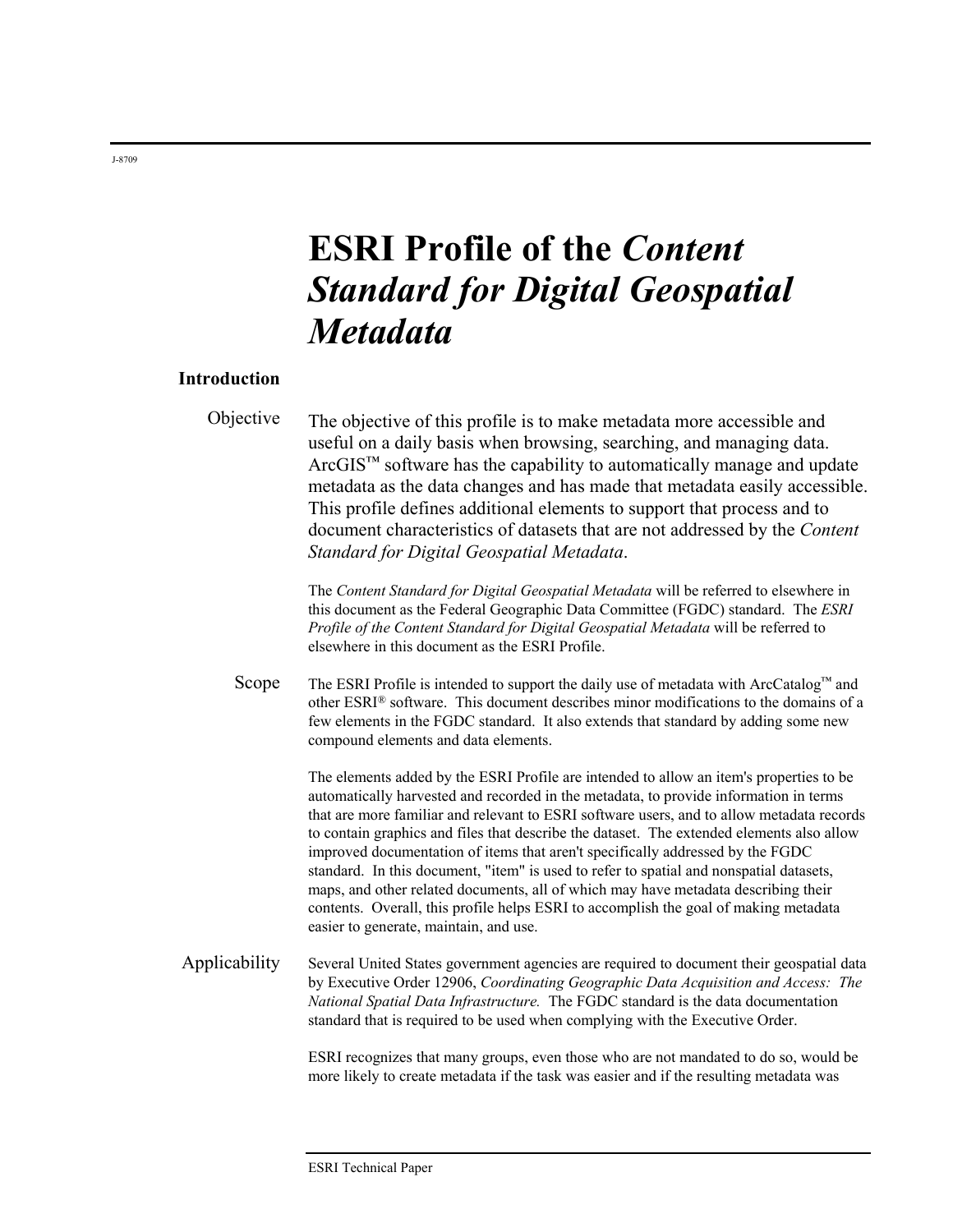|                                                | more readily available. This profile assists ESRI software in making FGDC-standard<br>metadata easier to create and maintain.                                                                                                                                                                                                                                                                                                                                                                                                                                                                                                                                                                                                                                            |  |  |  |
|------------------------------------------------|--------------------------------------------------------------------------------------------------------------------------------------------------------------------------------------------------------------------------------------------------------------------------------------------------------------------------------------------------------------------------------------------------------------------------------------------------------------------------------------------------------------------------------------------------------------------------------------------------------------------------------------------------------------------------------------------------------------------------------------------------------------------------|--|--|--|
| <b>Related Standards</b>                       | The FGDC standard was developed to allow creation of standardized metadata to<br>preserve the value and meaning of datasets, allow search and retrieval of metadata via<br>clearinghouses, and aid in data transfer. The ESRI Profile was developed to further these<br>goals by extending the FGDC standard.                                                                                                                                                                                                                                                                                                                                                                                                                                                            |  |  |  |
|                                                | International Organization for Standardization (ISO) document 19115, Geographic<br>Information-Metadata, is currently a Final Draft International Standard; it will be<br>referred to elsewhere in this document as the ISO metadata standard. The FGDC<br>standard is the foundation on which the ISO metadata standard is built. The ESRI Profile<br>is in part intended to facilitate the creation of ISO metadata by including some elements<br>that were proposed for the ISO standard for which information could be automatically<br>harvested from spatial datasets. When the FGDC adopts the ISO standard, ESRI will<br>design a profile of the ISO standard so that properties of datasets can continue to be<br>harvested and recorded in metadata documents. |  |  |  |
| <b>Standards</b><br><b>Development Process</b> | The FGDC standard was officially adopted on June 8, 1994. Based on user feedback, the<br>FGDC modified the standard in 1998. The modified standard included provisions for the<br>development of extensions and profiles on the standard. One such profile is the<br>Biological Data Profile of the Content Standard for Digital Geospatial Metadata,<br>FGDC-STD-001.1-1999. The Biological Data Profile allows the use of the FGDC<br>metadata standard in the development of metadata on biological resource datasets,<br>regardless of whether the datasets are explicitly geospatial in nature.                                                                                                                                                                     |  |  |  |
|                                                | This profile was developed at ESRI by members of the ArcGIS metadata team in<br>consultation with metadata users. Following the guidelines in the FGDC standard, the<br>ESRI Profile defines several extended elements to allow the documentation of a variety<br>of types of data. As new data formats and nonspatial items are supported and<br>advancements are made in harvesting properties from those items, new elements may be<br>added. The ESRI Profile will be updated as necessary with each software release.<br>However, this profile will remain "backwards compatible", and changes will be<br>documented within it.                                                                                                                                     |  |  |  |
| Maintenance<br>Authority                       | The maintenance authority for the ESRI Profile is the ArcGIS metadata team. Questions<br>concerning the profile should be addressed to ESRI Metadata Profile Questions,<br>c/o ArcGIS Metadata Team, ESRI, 380 New York St., Redlands, CA 92373-8100.<br>Copies of this publication are available on the World Wide Web at<br>http://support.esri.com/ and http://www.esri.com/metadata/esriprof80.html. Copies of the<br>Content Standard for Digital Geospatial Metadata are available on the World Wide Web<br>at http://www.fgdc.gov/metadata/contstan.html.                                                                                                                                                                                                         |  |  |  |
| <b>Elements of the</b><br><b>ESRI Profile</b>  | The ESRI Profile adds several elements to those defined by the FGDC standard. These<br>additions provide information not addressed in the FGDC standard, information in terms<br>native to ESRI data formats and software, and information used for the automated<br>management and update of metadata records. The elements added by the ESRI Profile<br>are summarized in Appendix D.                                                                                                                                                                                                                                                                                                                                                                                  |  |  |  |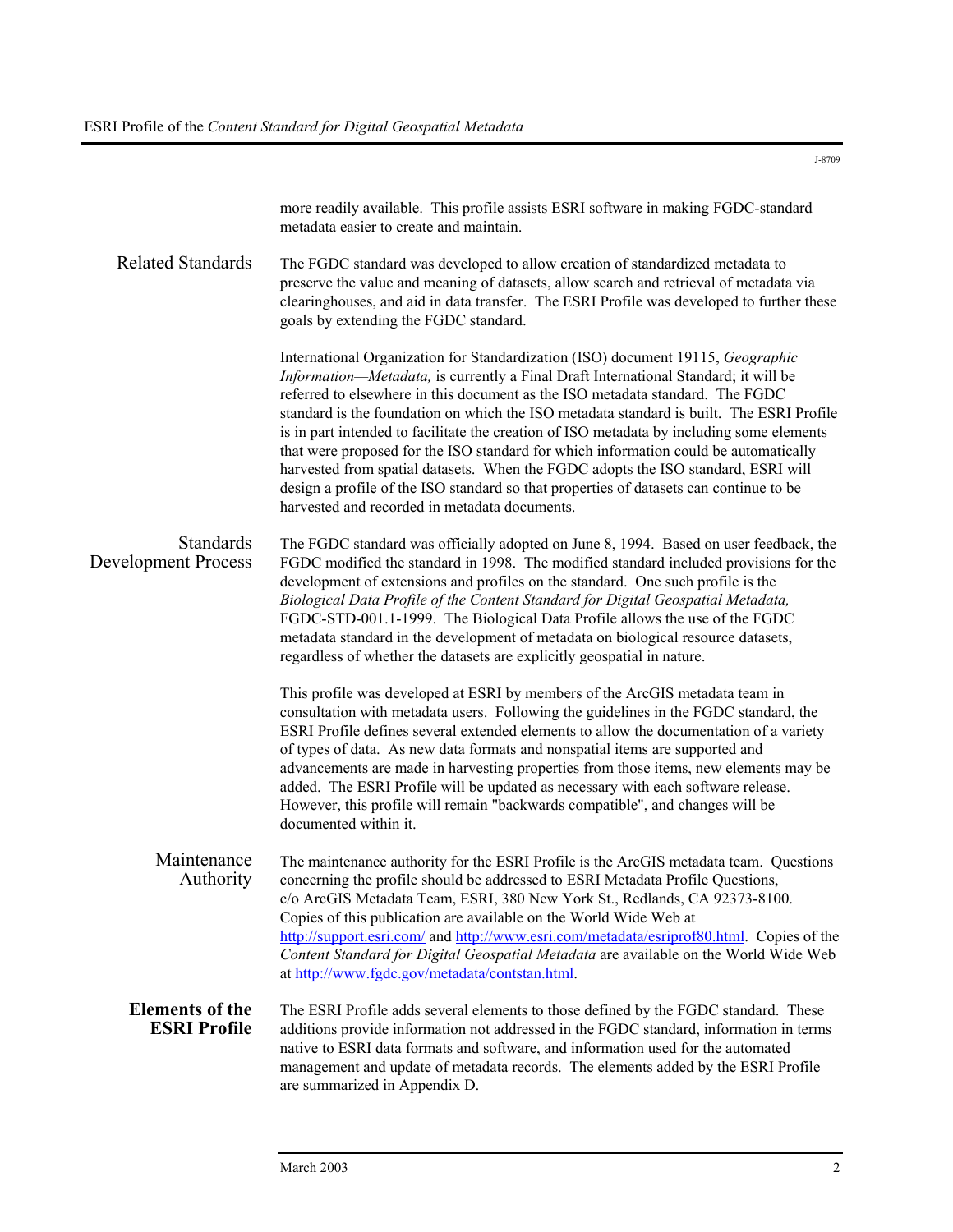Each section in the ESRI Profile is described by the production rules defining the section's contents followed by a detailed description of each element that is added or modified by the ESRI Profile. The production rules follow the notation used by the FGDC standard; for convenience, an overview is included below. In the production rules, elements that are defined by the FGDC standard appear with black text. Elements added by the ESRI Profile are presented with light blue text. Elements defined by the FGDC standard whose conditionality or domain has been modified by the ESRI Profile are presented with orange text. This format makes it clear how the ESRI Profile augments the FGDC standard.

The element descriptions are arranged hierarchically to make it easier to see how the elements are organized. In an element's description, changes between software releases in how the element is used or changes to its domain will be noted with green text; these changes are summarized in Appendix B. Changes to an FGDC element's conditionality or domain are described with orange text; these changes are summarized in Appendix A. FGDC standard elements are only included if the element contains extended elements or if the element is modified by the ESRI Profile. Descriptions for these elements are taken from the *Content Standard for Digital Geospatial Metadata;* the element numbers are included for reference.

Below the element's description, its type, domain, short name, and source are defined. An element's type is either compound or a data type such as text, integer, real, date, or time. Compound elements contain other elements. Data elements contain values of a specific data type. Each data element has a domain defining the values the element can contain. FGDC guidelines must be followed when specifying an element's value. Refer to the FGDC standard for information about how to record dates and times, latitude and longitude, and network addresses and file names in the metadata. When stored in XML format, the short name is used to represent each element in the metadata document.

### Overview of Production Rules

The production rules define the relationships between a compound element and the elements it may contain; refer to the FGDC standard for a complete description of the production rules. Each production rule has the compound element on the left, an equal sign, and an expression on the right. The expression may include data elements and other compound elements. The symbols used in the production rules have the following meaning

|        | is replaced by, produces, consists of.                           |
|--------|------------------------------------------------------------------|
| $^+$   | and.                                                             |
|        | selection—Select one term from the list of enclosed terms        |
|        | (exclusive or). Terms are separated by " ".                      |
| $m\$ n | iteration—The term(s) enclosed is (are) repeated from "m" to "n" |
|        | times.                                                           |
|        | optional—The term(s) enclosed is (are) optional.                 |

For example:

| $a = b + c$                    | a consists of b and c.                      |
|--------------------------------|---------------------------------------------|
| $a = \lceil b \rceil c \rceil$ | a consists of b or c.                       |
| $a = 4{b}6$                    | a consists of four to six occurrences of b. |
| $a = b + (c)$                  | a consists of b and, optionally, c.         |
|                                |                                             |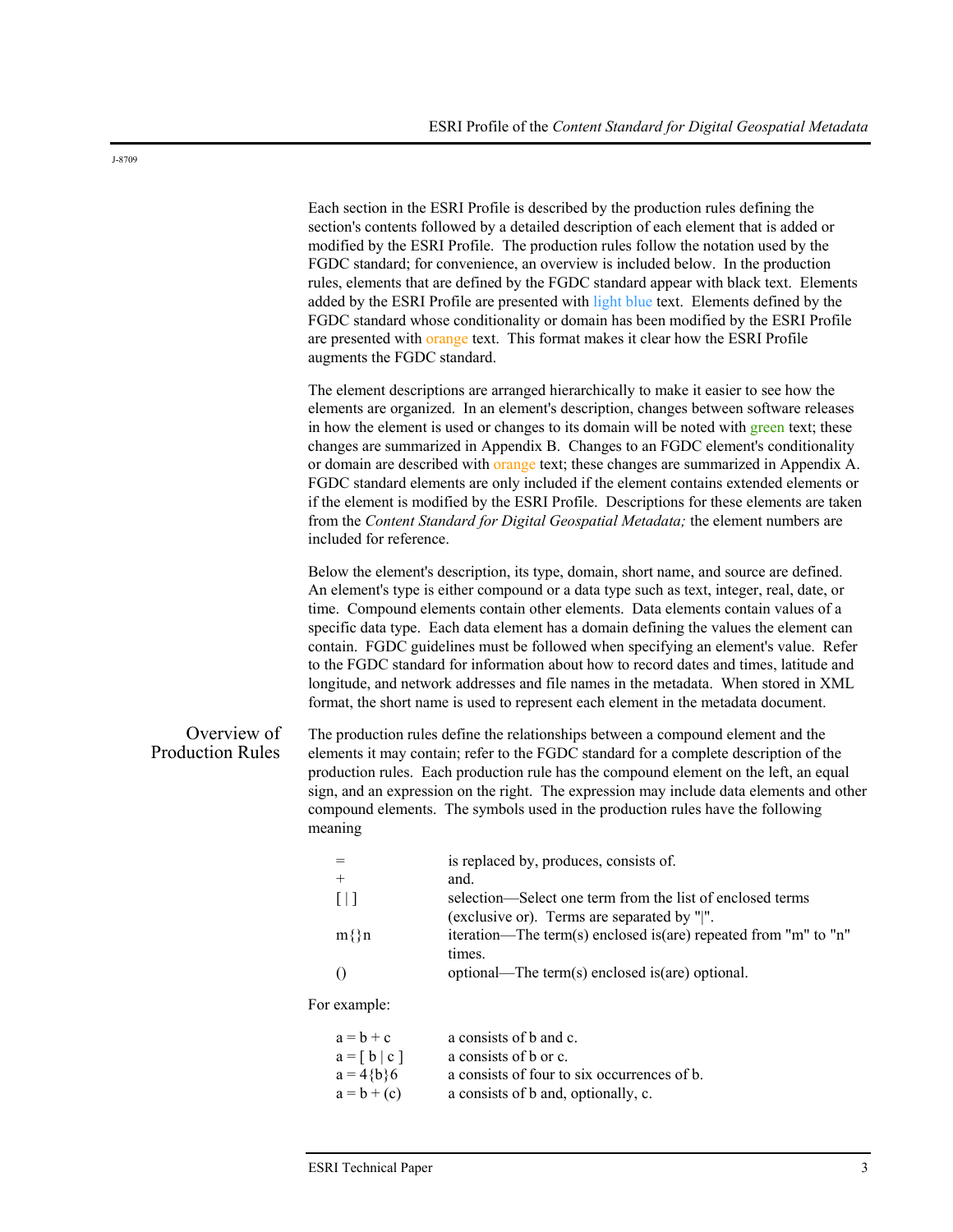Because all items do not have the same characteristics, elements may be "mandatory if applicable". This means that if the item exhibits a characteristic, information about that characteristic must be provided. For example, if the item is a vector dataset, information about its features must be provided. If the item is a raster dataset, information describing the raster data must be provided—elements that describe vector data are not included. This concept is described by the production rule 0{term}1.

Terms enclosed by parentheses, "(" and ")", are optional. If you choose to provide optional information, you shall follow the production rules for the enclosed information. For example, if you decide to provide the optional information described by the term  $(a + b + c)$ , you shall provide a and b and c.

| Metadata                | $Metadata =$<br>$0$ {ESRI Information}1 +<br>Identification Information +<br>$0$ {Data Quality Information}1 +<br>0{Spatial_Data_Organization_Information}1 +<br>$0$ {Spatial Reference Information}1 +<br>$0$ {Entity and Attribute Information}1 +<br>$0$ {Distribution Information}n +<br>Metadata Reference Information +<br>(Binary Enclosures)<br>ESRI Information—Contains elements that identify a metadata record and support<br>metadata management and synchronization by ArcCatalog.<br>Type: compound<br>Short Name: Esri |  |  |
|-------------------------|----------------------------------------------------------------------------------------------------------------------------------------------------------------------------------------------------------------------------------------------------------------------------------------------------------------------------------------------------------------------------------------------------------------------------------------------------------------------------------------------------------------------------------------|--|--|
|                         | Source: ESRI<br>Binary Enclosures-Contains additional documents that have been included in the<br>metadata to describe the item.<br>Type: compound<br>Short Name: Binary<br>Source: ESRI                                                                                                                                                                                                                                                                                                                                               |  |  |
| <b>ESRI Information</b> | ESRI Information $=$<br>$0$ {Metadata ID}1 +<br>$0$ {Creation Date}1 +<br>$0$ {Creation Time}1 +<br>$0$ {Synchronize Once}1 +<br>$0$ {Synchronization Date}1 +<br>$0$ {Synchronization Time}1 +<br>$0\{Modification\ Date\}1 +$<br>$0\{Modification$ Time} $1 +$<br>0{Published Document ID}1 +<br>$0$ {Publish Status}1 +<br>$0$ {ArcIMS Server}1 +<br>$0$ {ArcIMS Service}1 +                                                                                                                                                        |  |  |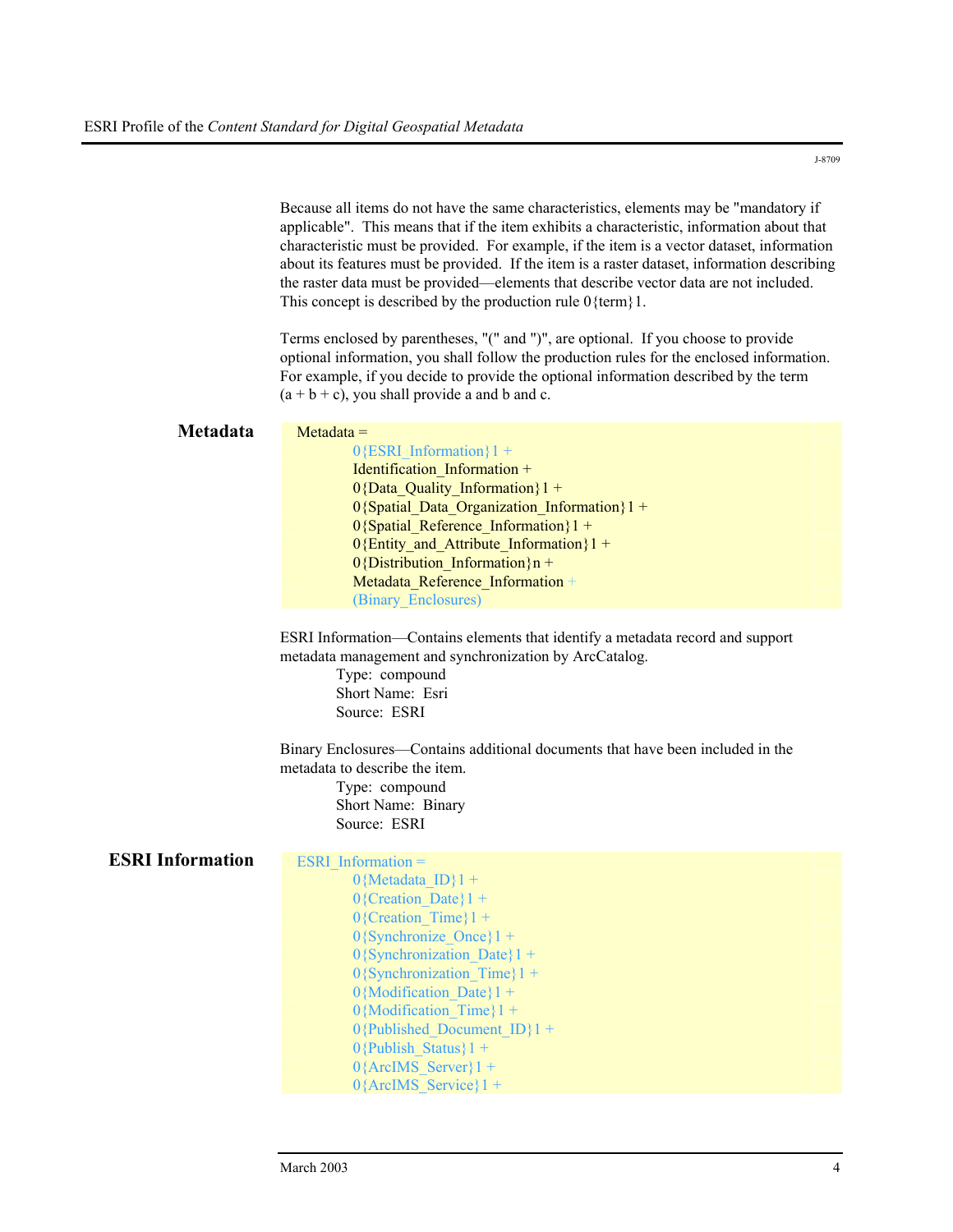```
0{ArcIMS Service Type}1 +
        0{ArcIMS Feature Class Type}1 +
        0{ArcIMS_Feature_Class_Name}1 + 
        0{Data Properties}1 +
        (Synchronize_Automatically) + 
        0{Geocoding_Information}1
Data Properties =
        0{Topology_Information}1 
Topology_Information = 
        Topology_Properties + 
        0{Topology_Rule}n
Topology_Properties = 
        Topology_Name + 
        Cluster Tolerance +
        Maximum_Error_Count 
Topology_Rule = 
        Topology Rule ID +(Topology_Rule_Name) + 
        Topology_Rule_Type + 
        (Rule Help) +Topology_Rule_Origin + 
        Topology_Rule_Destination 
Topology Rule Origin =Feature Class Name +
        Subtype_Code + 
        Subtype_Name + 
        All Origin Subtypes
Topology Rule Destination =
        Feature Class Name +
        Subtype_Code + 
        Subtype Name +
        All Destination Subtypes
Geocoding Information =
        This information is unavailable at this time.
```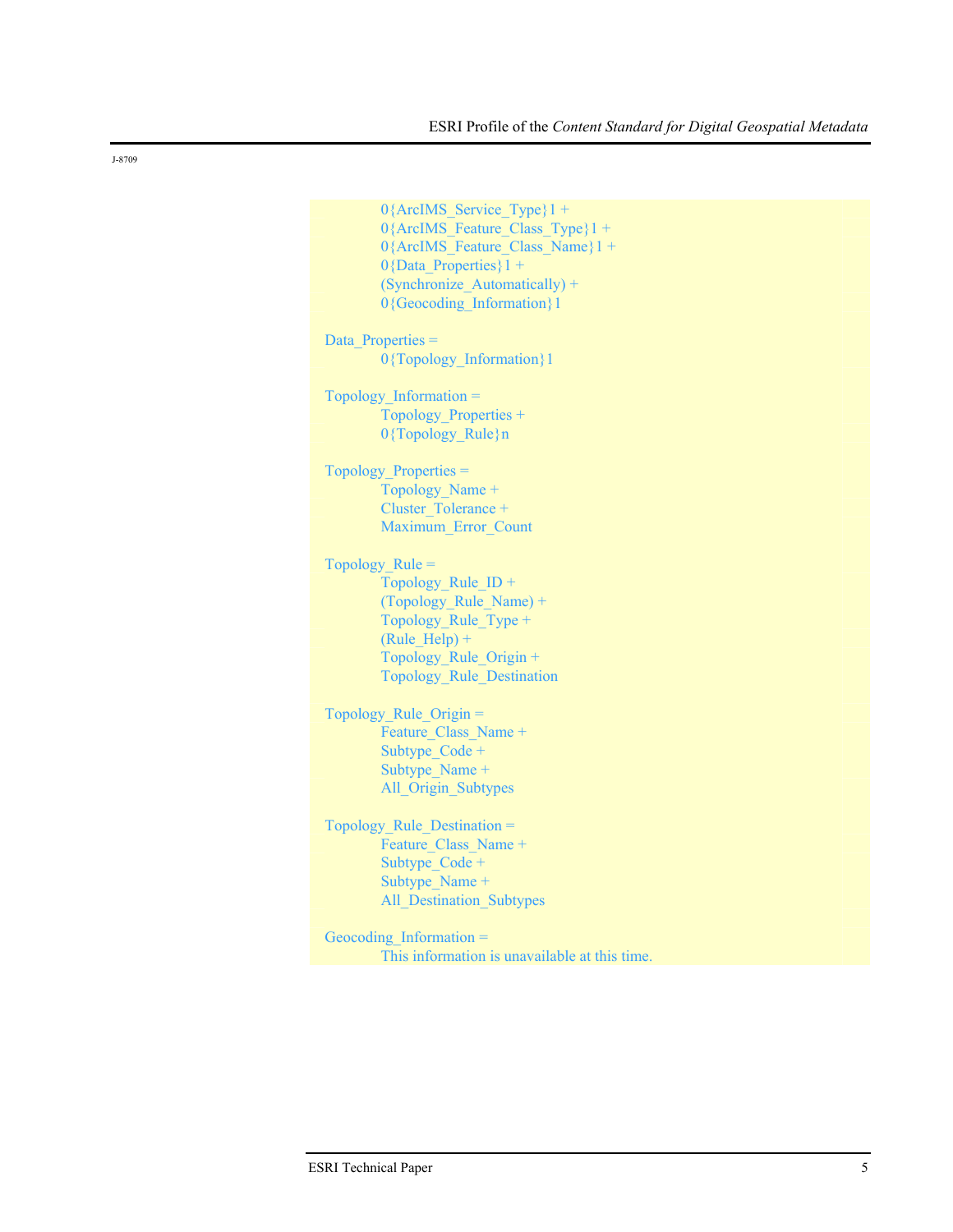Metadata ID—A Globally Unique Identifier (GUID) that is assigned to the metadata record when it is created. A GUID is a 128-bit number that is generated by an algorithm, for example, {227697D8-9E74-11D3-A63C-0008C7DF8C99}. While this identifier was intended to uniquely identify the metadata record and its associated item when the metadata is published to a metadata server, in practice this identifier is not guaranteed to be unique and therefore cannot be used for this purpose.

Type: text Domain: 38-character text string representing a GUID Short Name: MetaID Source: ESRI

Creation Date—The date that the metadata was created. Type: date Domain: free date Short Name: CreaDate Source: ESRI

Creation Time—The time that the metadata was created. Type: time Domain: free time Short Name: CreaTime Source: ESRI

Synchronize Once—The presence of this element with the value "TRUE" indicates that the metadata hasn't been synchronized with the item it describes. Synchronization is the process of automatically harvesting an item's properties and recording them in the metadata. When synchronization occurs and the value is "TRUE", documentation hints or similar template information is added to the metadata, and the value is changed to "FALSE". NOTE: ArcCatalog 8 removed this element rather than changing its value; this will not affect synchronization with version 8.1 or later.

> Type: text Domain: "TRUE", "FALSE" Short Name: SyncOnce Source: ESRI

Synchronization Date—The date that the metadata was last synchronized by ArcCatalog. Type: date Domain: free date Short Name: SyncDate Source: ESRI

Synchronization Time—The time that the metadata was last synchronized by ArcCatalog. Type: time Domain: free time Short Name: SyncTime Source: ESRI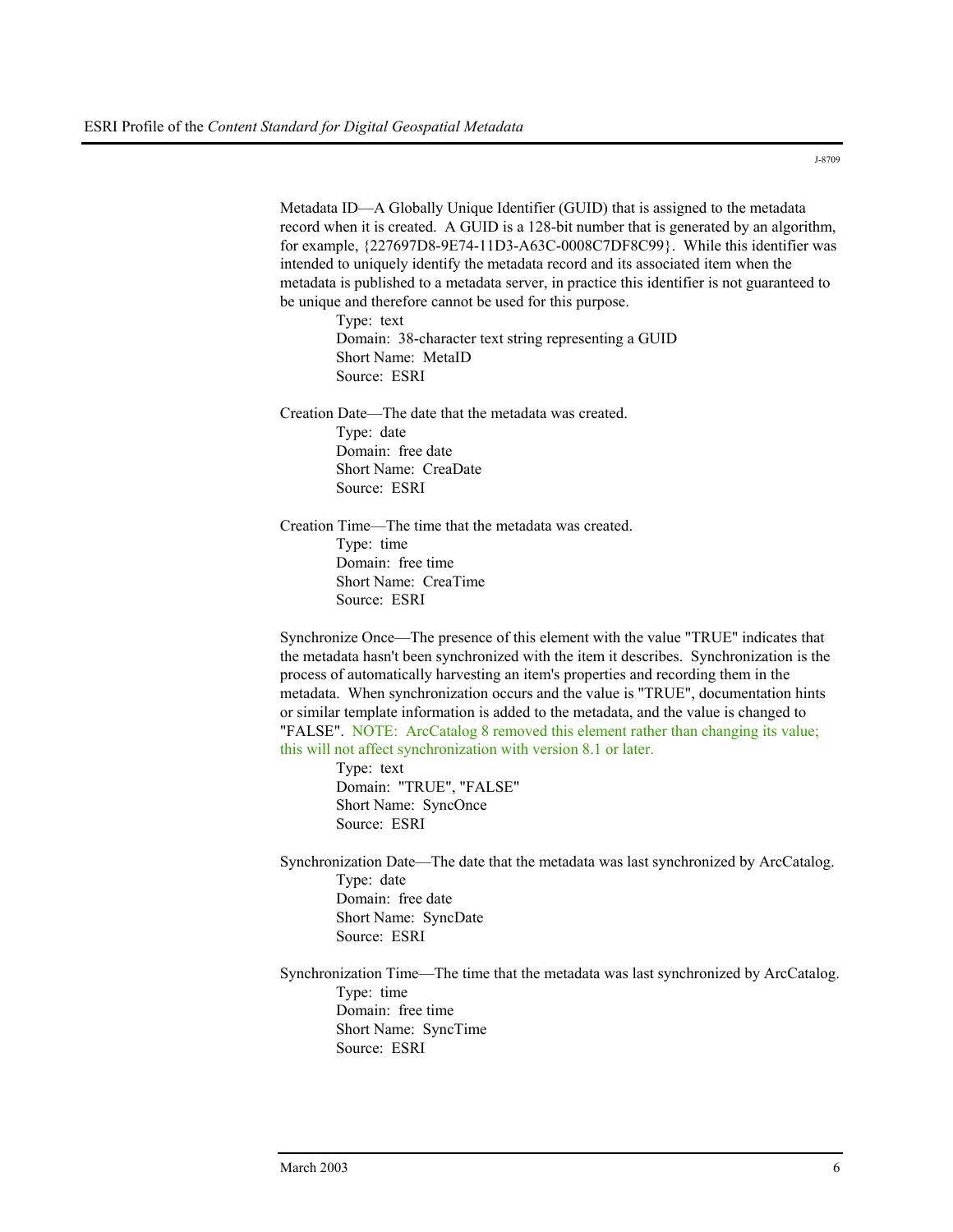Modification Date—The date that the metadata was last modified either by synchronization or manual editing. Manually editing the metadata in ArcCatalog refers to one of the following tasks: using a metadata editor, using the Metadata Properties dialog box (for example, to add an enclosure), creating or updating the item's thumbnail, or modifying the metadata programmatically through ArcObjects™.

> Type: date Domain: free date Short Name: ModDate Source: ESRI

Modification Time—The time that the metadata was last modified either by synchronization or manual editing.

> Type: time Domain: free time Short Name: ModTime Source: ESRI

Published Document ID—A Globally Unique Identifier that is assigned to the metadata record the first time it is published to an ArcIMS® Metadata Service. A GUID is a 128-bit number that is generated by an algorithm, for example, {227697D8-9E74-11D3- A63C-0008C7DF8C99}. This value is guaranteed to be unique; it will identify the metadata record and its associated item when the metadata is published to any ArcIMS Metadata Service.

Type: text Domain: 38-character text string representing a GUID Short Name: PublishedDocID Source: ESRI

Published Status—Identifies whether or not the metadata record has been successfully published to an ArcIMS Metadata Service.

Type: text Domain: "Published", "Error publishing" Short Name: PublishStatus Source: ESRI

ArcIMS Server—Used to identify the ArcIMS service that is described by the metadata record. The HTTP location associated with the ArcIMS site from which the service is available. The location should be specified in the form of a Uniform Resource Locator (URL).

> Type: text Domain: free text Short Name: Server Source: ESRI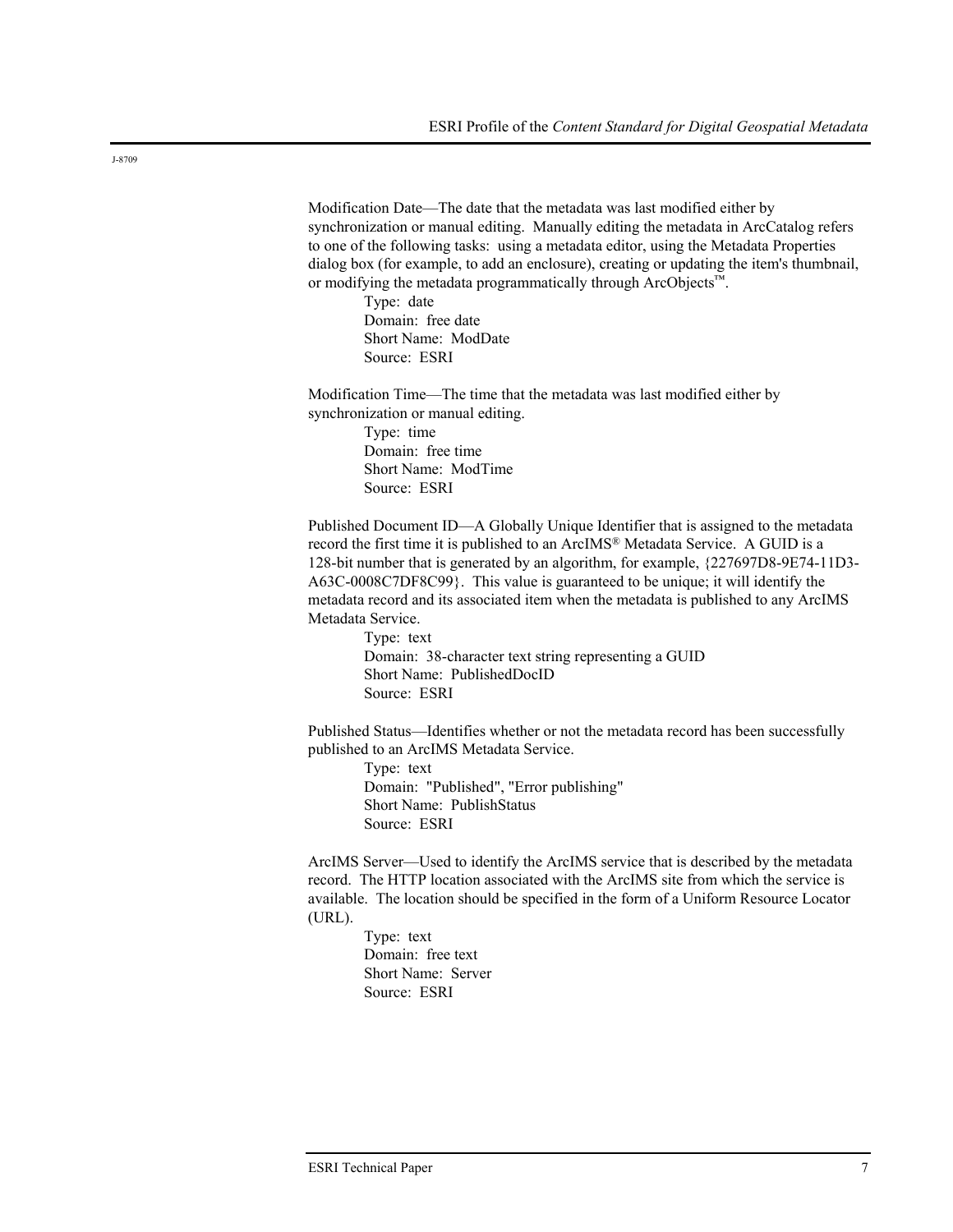ArcIMS Service—The name of the ArcIMS service that is described by the metadata record. Type: text Domain: free text Short Name: Service Source: ESRI ArcIMS Service Type—The type of ArcIMS service described by the metadata record. Type: text Domain: "image", "feature" Short Name: ServiceType Source: ESRI ArcIMS Feature Class Type—The type of ArcIMS feature class described by the metadata record. Type: text Domain: "image", "feature", "wms" Short Name: ServiceFCType Source: ESRI ArcIMS Feature Class Name—The name of the ArcIMS feature class described by the metadata record. Type: text Domain: free text Short Name: ServiceFCName Source: ESRI Data Properties—Collection of properties describing the item. Type: compound Short Name: DataProperties Source: ESRI Topology Information—Information about a topology in a geodatabase. Type: compound Short Name: topoinfo Source: ESRI Topology Properties—General properties of the topology. Type: compound Short Name: topoProps Source: ESRI Topology Name—The name of the topology. Type: real Domain: free real Short Name: topoName Source: ESRI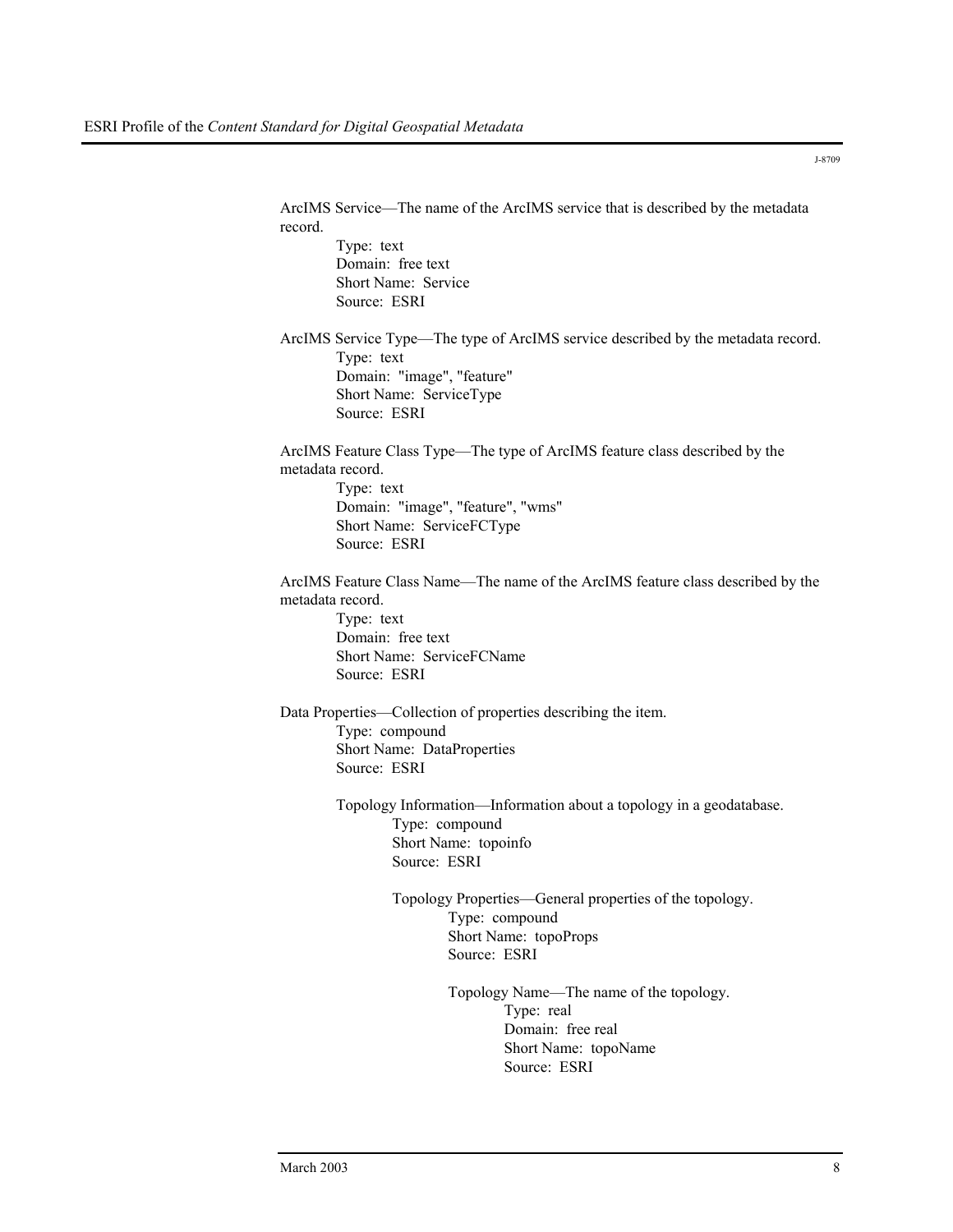Cluster Tolerance—The tolerance used when validating the topology. Type: real Domain: free real Short Name: clusterTol

Source: ESRI Maximum Error Count—The maximum number of errors that

will be handled during validation. If the number of topology errors found exceeds this number, validation will stop.

Type: integer Domain: free integer Short Name: maxErrors Source: ESRI

Topology Rule—Information about a topology rule. Type: compound Short Name: topoRule Source: ESRI

> Topology Rule ID—An identifier for this topology rule. Type: integer Domain: free integer Short Name: topoRuleID Source: ESRI

Topology Rule Name—The name of the topology rule. Type: text Domain: free text Short Name: topoRuleName Source: ESRI

Topology Rule Type—The constant identifying the type of topology rule. For example, the esriTopologyRuleType constant "3" indicates a rule stating areas in the topology must not overlap.

> Type: integer Domain:  $0 \le x \le 44$ Short Name: topoRuleType Source: ESRI

Rule Help—Describes the rule. Type: text Domain: free text Short Name: rulehelp Source: ESRI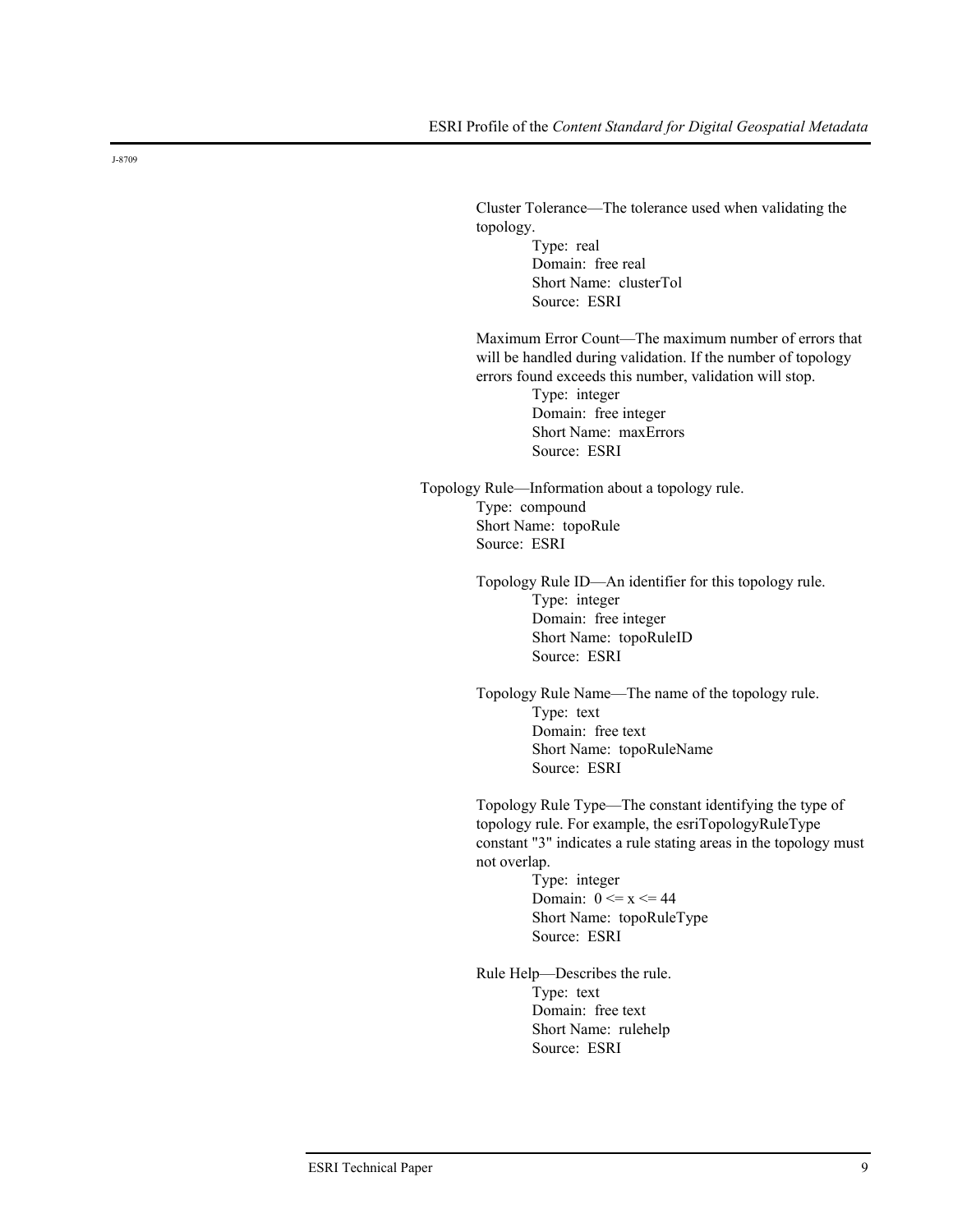Topology Rule Origin—Information about the origin feature class for the topology rule. Type: compound Short Name: topoRuleOrigin Source: ESRI Feature Class Name—The name of the feature class participating in this topology rule. Type: text Domain: free text Short Name: fcname Source: ESRI Subtype Name—The name of the subtype. Type: text Domain: free text Short Name: stname Source: ESRI Subtype Code—The code for the subtype. Each object in a feature class or table has a numeric value, or code, in an attribute that identifies the subtype to which it belongs. Type: integer Domain: free integer Short Name: stcode Source: ESRI All Origin Subtypes—"TRUE" if the topology rule applies to all subtypes within the origin feature class. Type: text Domain: "TRUE", "FALSE" Short Name: allOriginSubtypes Source: ESRI Topology Rule Destination—Information about the destination feature class for the topology rule. Type: compound Short Name: topoRuleDest Source: ESRI All Destination Subtypes—"TRUE" if the topology rule applies to all subtypes within the destination feature class. Type: text Domain: "TRUE", "FALSE" Short Name: allDestSubtypes Source: ESRI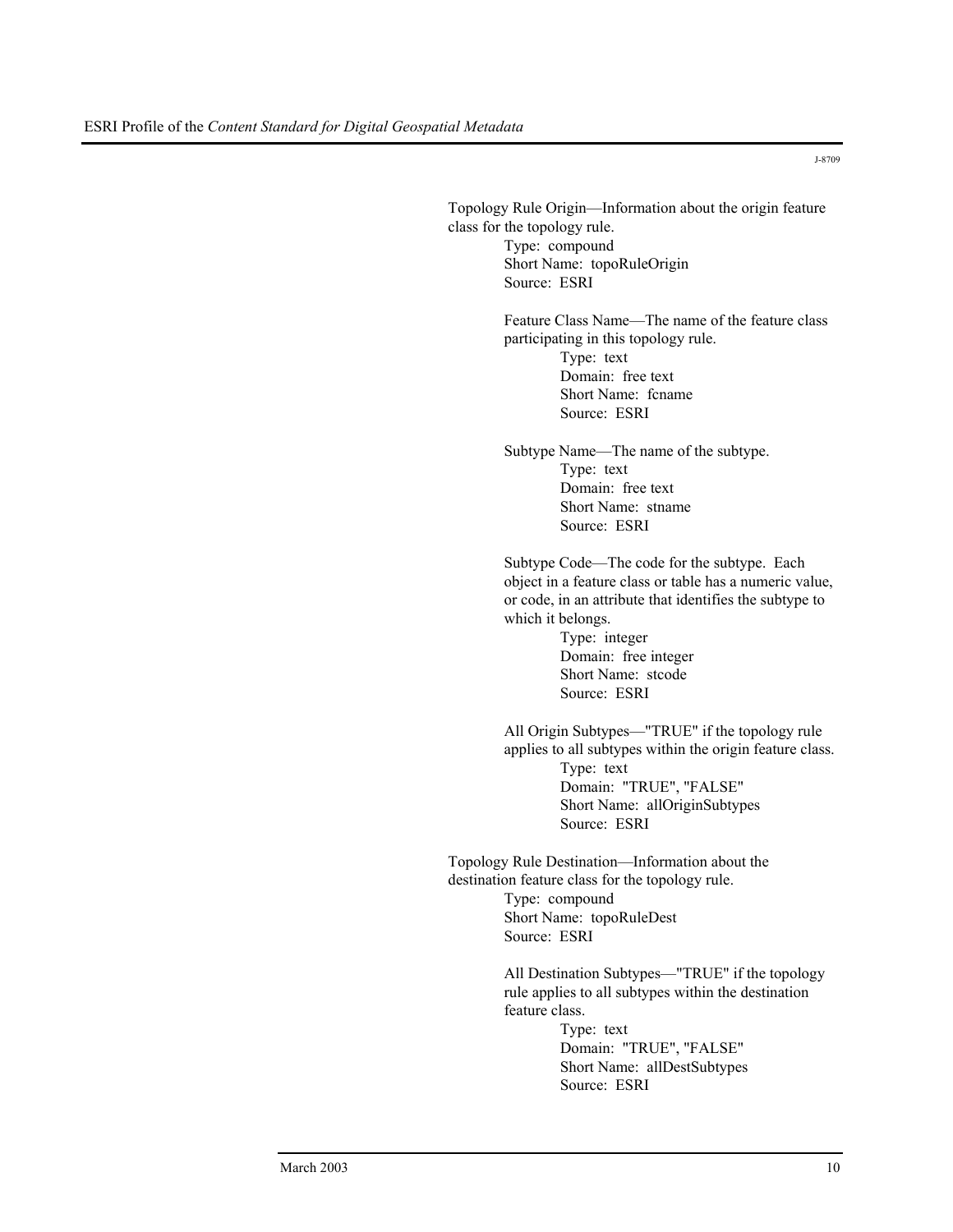|                       | Synchronize Automatically—Identifies whether or not the metadata will be synchronized<br>automatically in the future. Automatic synchronization will not take place if this element<br>is present and its value is "FALSE". This element is added to the metadata record if you<br>check Do not automatically update metadata in the Metadata Properties dialog box. You<br>might do this after the data and its metadata have been published.<br>Type: text<br>Domain: "TRUE", "FALSE"<br>Short Name: Sync<br>Source: ESRI |
|-----------------------|-----------------------------------------------------------------------------------------------------------------------------------------------------------------------------------------------------------------------------------------------------------------------------------------------------------------------------------------------------------------------------------------------------------------------------------------------------------------------------------------------------------------------------|
|                       | Geocoding Information—A description of the geocoding service and the process that was<br>used to create the data. This information is added and maintained by the geocoding<br>system, not by metadata synchronization. The contents of this compound element are not<br>available at this time.<br>Type: compound<br>Short Name: RematchLocator<br>Source: ESRI                                                                                                                                                            |
| <b>Identification</b> | Identification Information =                                                                                                                                                                                                                                                                                                                                                                                                                                                                                                |
| <b>Information</b>    | $Citation +$                                                                                                                                                                                                                                                                                                                                                                                                                                                                                                                |
|                       | Description +<br>Time Period of Content +                                                                                                                                                                                                                                                                                                                                                                                                                                                                                   |
|                       | Status $+$                                                                                                                                                                                                                                                                                                                                                                                                                                                                                                                  |
|                       | Spatial Domain +                                                                                                                                                                                                                                                                                                                                                                                                                                                                                                            |
|                       | $0$ {Spatial Domain}1 +                                                                                                                                                                                                                                                                                                                                                                                                                                                                                                     |
|                       | $Keywords +$                                                                                                                                                                                                                                                                                                                                                                                                                                                                                                                |
|                       | Access Constraints +                                                                                                                                                                                                                                                                                                                                                                                                                                                                                                        |
|                       | Use Constraints +<br>$(Point_of_ {contact}) +$                                                                                                                                                                                                                                                                                                                                                                                                                                                                              |
|                       | $(1 {Browse_Graphic} n) +$                                                                                                                                                                                                                                                                                                                                                                                                                                                                                                  |
|                       | (Data_Set_Credit) +                                                                                                                                                                                                                                                                                                                                                                                                                                                                                                         |
|                       | (Security_Information) +                                                                                                                                                                                                                                                                                                                                                                                                                                                                                                    |
|                       | Native Dataset Format +                                                                                                                                                                                                                                                                                                                                                                                                                                                                                                     |
|                       | (Native Data Set Environment) +                                                                                                                                                                                                                                                                                                                                                                                                                                                                                             |
|                       | $(1\{Cross Reference\})$                                                                                                                                                                                                                                                                                                                                                                                                                                                                                                    |
|                       | $Citation =$                                                                                                                                                                                                                                                                                                                                                                                                                                                                                                                |
|                       | Citation_Information (see Citation Information for production rules)                                                                                                                                                                                                                                                                                                                                                                                                                                                        |
|                       | Description $=$                                                                                                                                                                                                                                                                                                                                                                                                                                                                                                             |
|                       | Abstract +                                                                                                                                                                                                                                                                                                                                                                                                                                                                                                                  |
|                       | $Purpose +$                                                                                                                                                                                                                                                                                                                                                                                                                                                                                                                 |
|                       | (Supplemental Information) +                                                                                                                                                                                                                                                                                                                                                                                                                                                                                                |
|                       | Language of Dataset                                                                                                                                                                                                                                                                                                                                                                                                                                                                                                         |
|                       | Time Period of Content =                                                                                                                                                                                                                                                                                                                                                                                                                                                                                                    |
|                       | Time_Period_Information (see Time Period Information for production rules) +                                                                                                                                                                                                                                                                                                                                                                                                                                                |
|                       | <b>Currentness Reference</b>                                                                                                                                                                                                                                                                                                                                                                                                                                                                                                |
|                       |                                                                                                                                                                                                                                                                                                                                                                                                                                                                                                                             |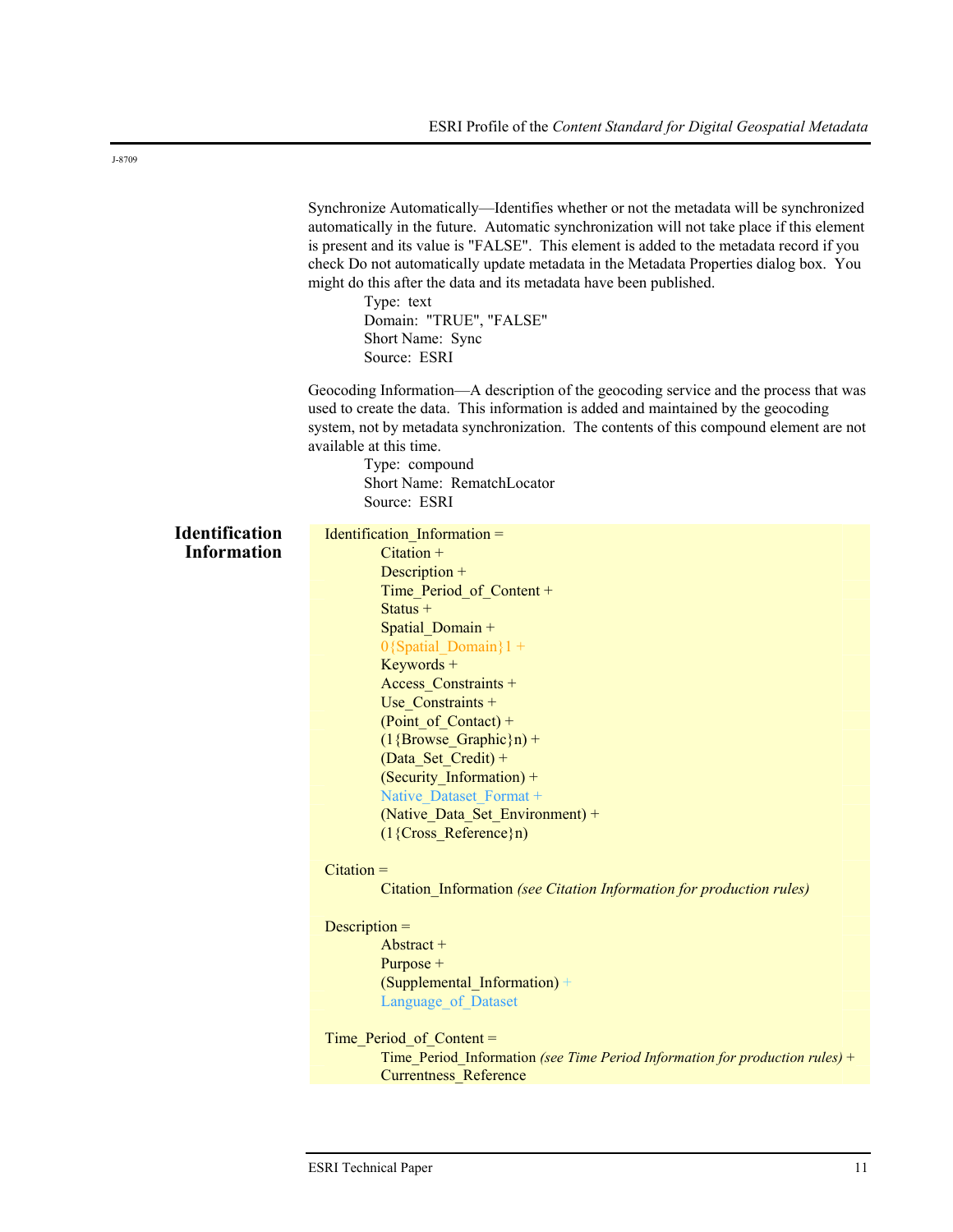$Status =$ Progress + Maintenance\_and\_Update\_Frequency Spatial Domain = Bounding Coordinates + 0{Local Bounding Coordinates}1 + 0{Minimum\_Altitude}1 + 0{Maximum\_Altitude}1 + (Altitude  $\overline{Units}$ ) +  $(1{PhiSetG-Polygon}n) +$ (Data Frames) Bounding Coordinates = West Bounding Coordinate + East Bounding Coordinate + North Bounding Coordinate + South Bounding Coordinate Local Bounding\_Coordinates = Left\_Bounding\_Coordinate + Right\_Bounding\_Coordinate + Top\_Bounding\_Coordinate + Bottom\_Bounding\_Coordinate Data Set G-Polygon = Data Set G-Polygon Outer G-Ring + 0{Data Set G-Polygon Exclusion G-Ring}n Data Set G-Polygon Outer G-Ring =  $[4{G-Ring\_Point}n]$ G-Ring] Data Set G-Polygon Exclusion G-Ring =  $[4{G-Ring Point}n]$ G-Ring] G-Ring  $Point =$ G-Ring\_Latitude + G-Ring\_Longitude Data Frames = Data Frame Count + 0{Data\_Frame\_Name}n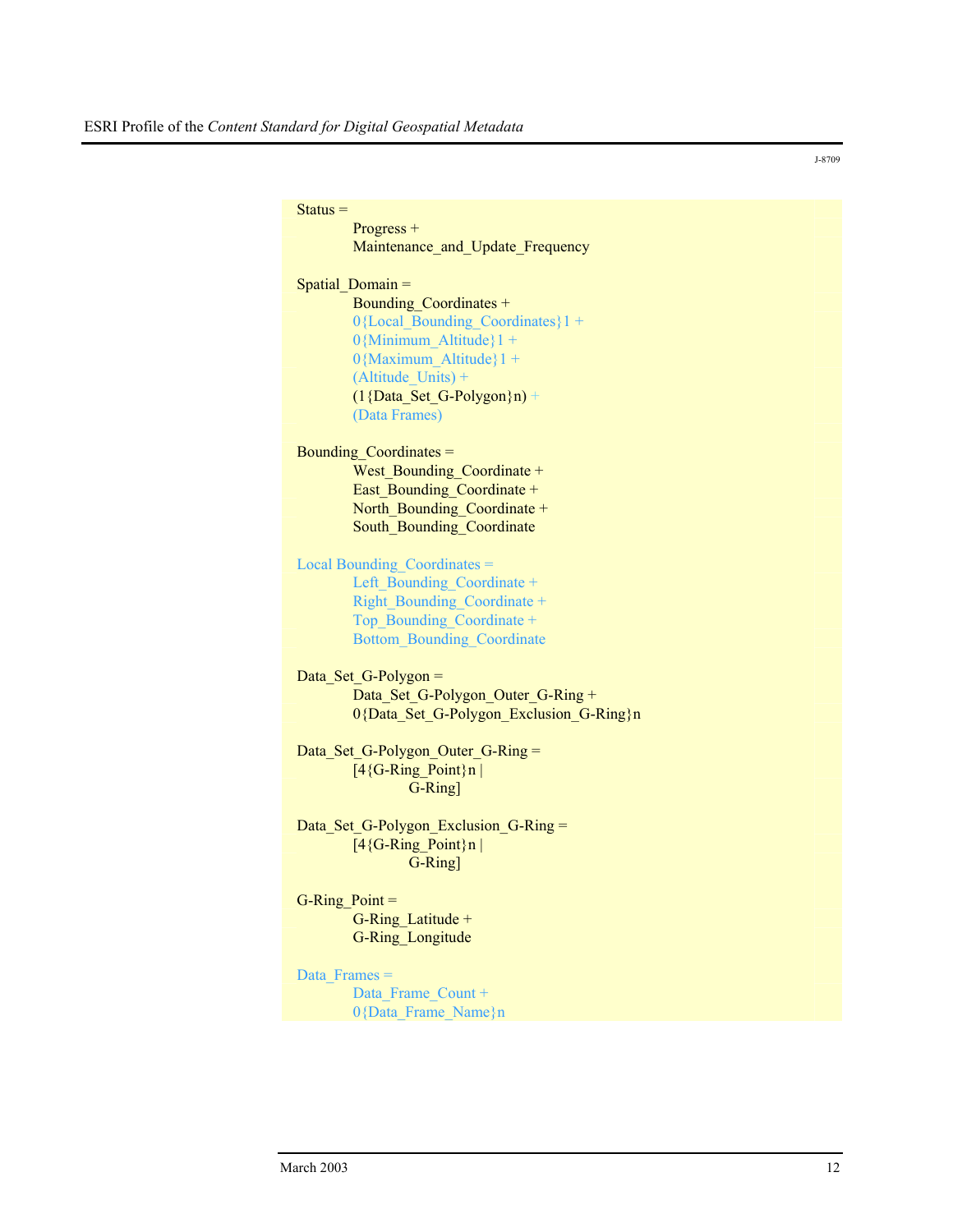| $Keywords =$ |                                                                        |
|--------------|------------------------------------------------------------------------|
|              | $1$ {Theme}n +                                                         |
|              | $0$ {Place}n +                                                         |
|              | $0$ {Stratum}n +                                                       |
|              | $0$ {Temporal}n                                                        |
| $Thene =$    |                                                                        |
|              | Theme Keyword Thesaurus +                                              |
|              | 1{Theme Keyword}n                                                      |
| $Place =$    |                                                                        |
|              | Place_Keyword_Thesaurus +                                              |
|              | 1{Place_Keyword}n                                                      |
| $Stratum =$  |                                                                        |
|              | Stratum Keyword Thesaurus +                                            |
|              | 1{ Stratum Keyword}n                                                   |
| $Temporal =$ |                                                                        |
|              | Temporal Keyword Thesaurus +                                           |
|              | 1{Temporal_Keyword}n                                                   |
|              | Point of $Context =$                                                   |
|              | Contact_Information (see Contact Information for production rules)     |
|              | Browse Graphic =                                                       |
|              | [Browse Graphic Embedded]                                              |
|              | Browse Graphic File Name] +                                            |
|              | Browse Graphic File Description +                                      |
|              | Browse Graphic File Type                                               |
|              | Security_Information $=$                                               |
|              | Security_Classification_System +                                       |
|              | Security_Classification +                                              |
|              | <b>Security Handling Description</b>                                   |
|              | Cross Reference =                                                      |
|              | Citation_Information (see Citation Information for production rules) + |

(Description\_of\_Association)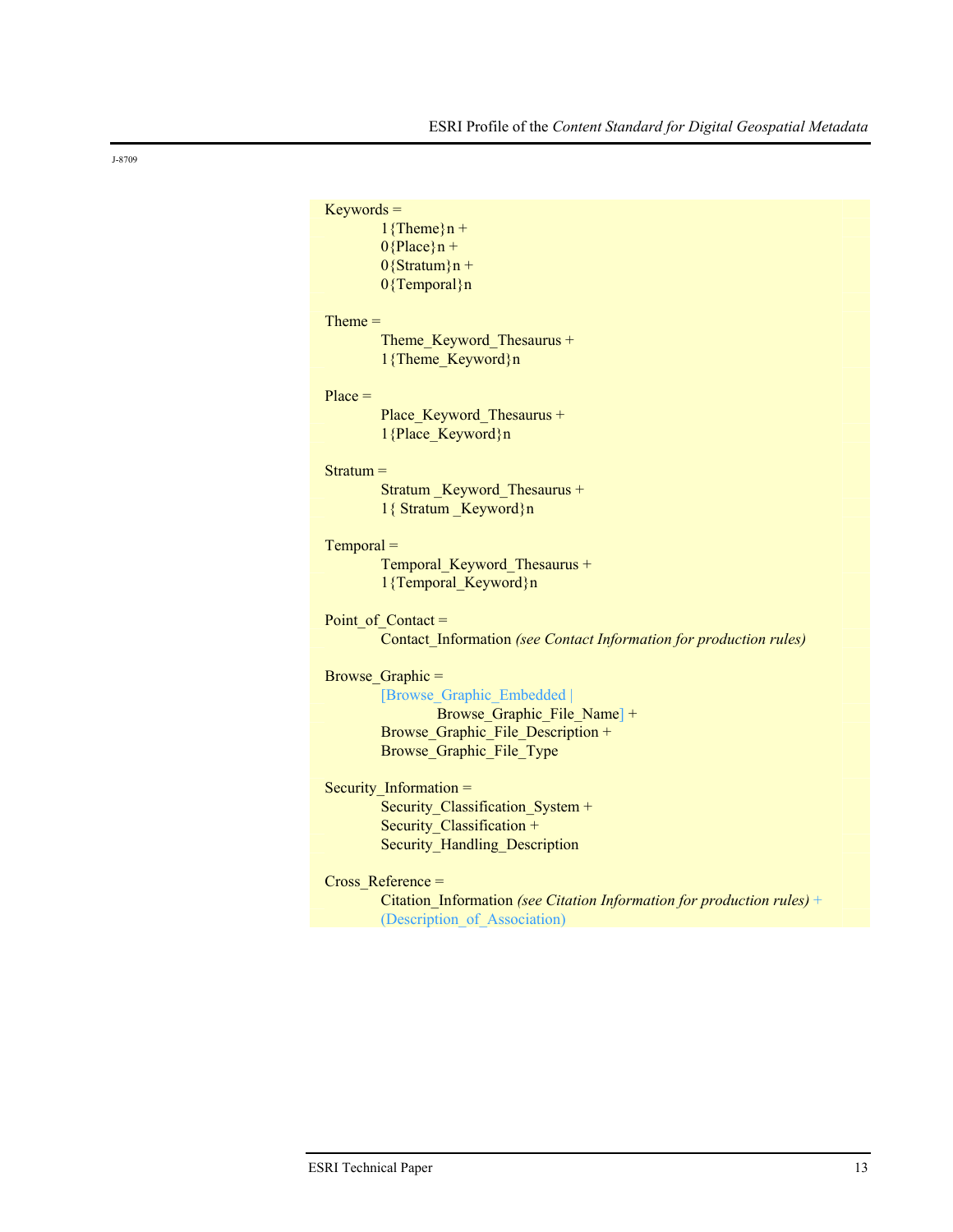Language of Dataset—The language used in the dataset such as attribute values or the text on a map. The language should be represented as the appropriate two-letter code as defined by ISO 639:1988, *Code for the representation of names of languages.*

Rationale: Allows searching for data based on the language of its content and allows for a smoother transition to the ISO metadata standard. Type: text Domain: free text Short Name: langdata Source: ESRI

Spatial Domain (1.5)—The geographic areal domain of the dataset. For nonspatial items, this element shall be considered mandatory if applicable.

> Type: compound Short Name: spdom Source: FGDC standard

Local Bounding Coordinates—The bounding coordinates of the data, expressed in the local coordinate system used by the data.

> Rationale: The Bounding Coordinate elements require the extent of spatial data to be expressed in decimal degrees. It isn't possible to calculate the extent of projected data in decimal degrees if its coordinate system hasn't been defined. However, the extent of a spatial dataset can always be defined using the data's actual coordinates. Type: compound Short Name: lboundng Source: ESRI

Left Bounding Coordinate—Leftmost coordinate (may be west) in the local coordinate system used by the data.

> Type: real Domain: free real Short Name: leftbc Source: ESRI

Right Bounding Coordinate—Rightmost coordinate (may be east) in the local coordinate system used by the data.

> Type: real Domain: free real Short Name: rightbc Source: ESRI

Top Bounding Coordinate—Topmost coordinate (may be north) in the local coordinate system used by the data.

Type: real Domain: free real Short Name: topbc Source: ESRI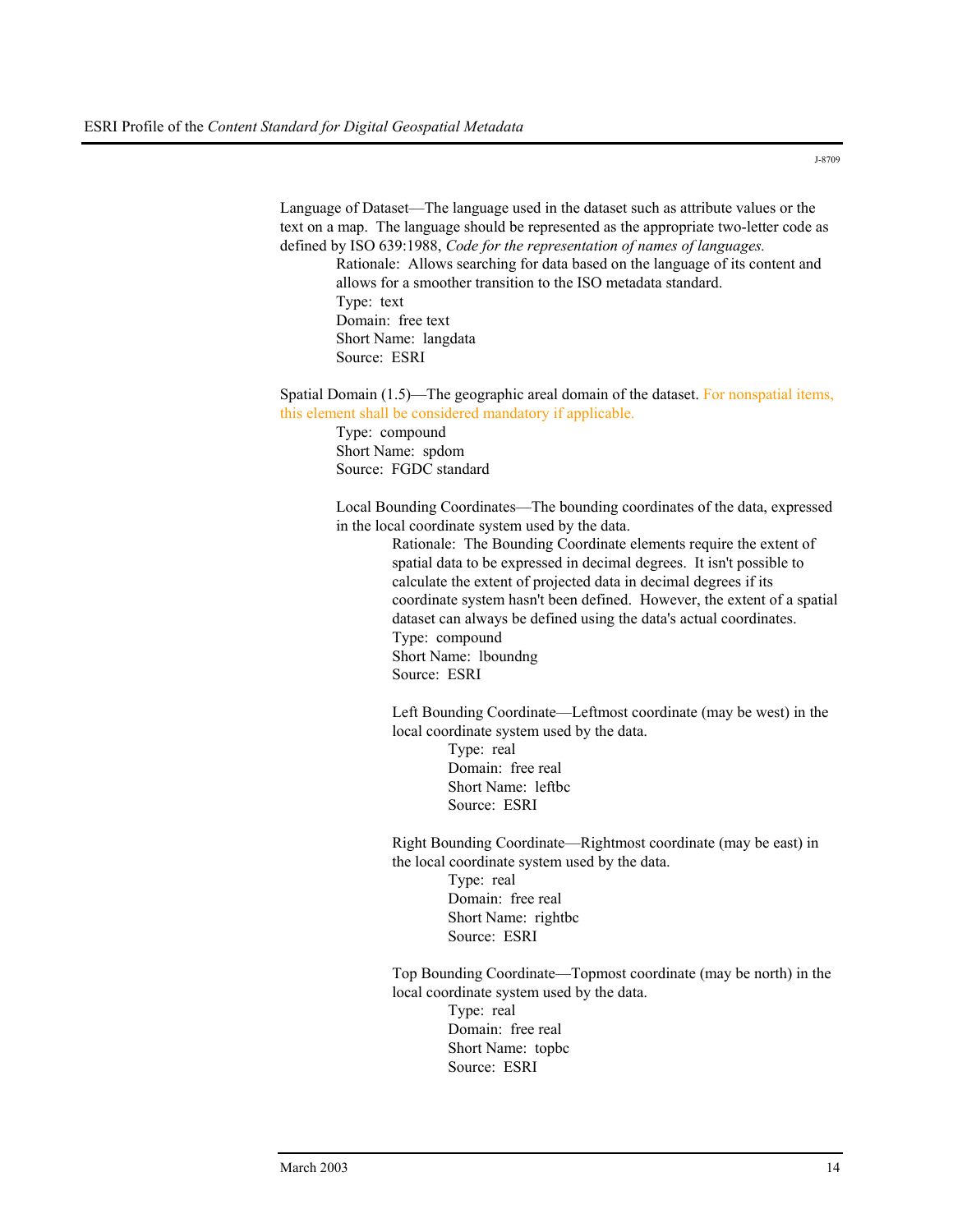| Bottom Bounding Coordinate—Bottommost coordinate (may be south)<br>in the local coordinate system used by the data.<br>Type: real<br>Domain: free real<br>Short Name: bottombc<br>Source: ESRI                                                                                                                                                               |
|--------------------------------------------------------------------------------------------------------------------------------------------------------------------------------------------------------------------------------------------------------------------------------------------------------------------------------------------------------------|
| Minimum Altitude—The minimum elevation or z-coordinate value in the data.<br>Rationale: Allows searching for data based on its elevation.<br>Type: real<br>Domain: free real<br>Short Name: minalti<br>Source: ESRI                                                                                                                                          |
| Maximum Altitude—The maximum elevation or z-coordinate value in the data.<br>Rationale: Allows searching for data based on its elevation.<br>Type: real<br>Domain: free real<br>Short Name: maxalti<br>Source: ESRI                                                                                                                                          |
| Altitude Units—The units of measure used to express the data's elevation.<br>Type: text<br>Domain: "m", "meters", "ft", "feet", free text<br>Short Name: altunits<br>Source: ESRI                                                                                                                                                                            |
| Data Frames—A description of the data frames in an ArcMap <sup>™</sup> document.<br>Rationale: Allows a more detailed description of an ArcMap<br>document.<br>Type: compound<br>Short Name: eframes<br>Source: ESRI<br>Data Frame Count—The number of data frames in an ArcMap<br>document.<br>Type: integer<br>Domain: free integer<br>Short Name: framect |
| Source: ESRI<br>Data Frame Name—The name of a data frame.<br>Type: text<br>Domain: free text<br>Short Name: framenam<br>Source: ESRI                                                                                                                                                                                                                         |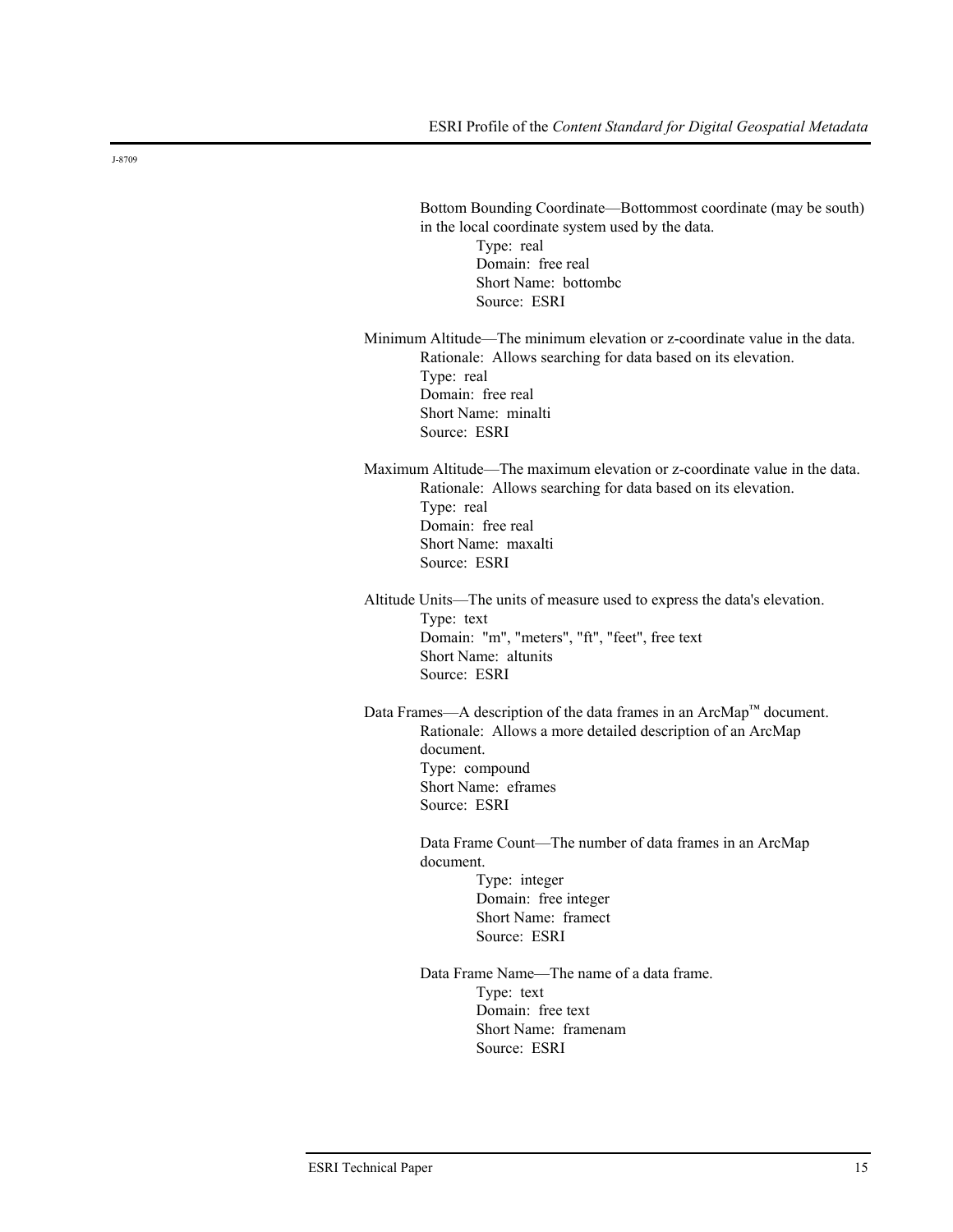Browse Graphic (1.10)—A graphic that provides an illustration of the dataset. The graphic should include a legend for interpreting the graphic.

Type: compound Short Name: browse Source: FGDC standard

Browse Graphic Embedded—Contains an embedded graphic file in Windows Bitmap format that illustrates what the spatial data looks like. The file is encoded as Base64 text, then stored within the metadata. This element is used when thumbnails are created with ArcCatalog 8, but not with version 8.1 or later. See the Binary Enclosures element.

> Rationale: Allows a browse graphic to be embedded in the metadata. Type: text Domain: free text Short Name: browseem Source: ESRI

Native Dataset Format—The native ESRI terminology describing the format of the data. Rationale: Allows searching for items based on the format of the data, which may be different from its transfer format.

Type: text

Domain: "ArcIMS Feature Class", "ArcIMS Feature Service", "ArcIMS Image Service", "ArcInfo Coverage", "ArcInfo Coverage Relationship Class", "AutoCAD Drawing Exchange Format", "AutoCAD Drawing File", "Coordinate System", "dBASE Table", "Filtered file", "Graph", "Info Table, "Layer", "Map", "MicroStation Design File", "PC ArcInfo Coverage", "Personal GeoDatabase Feature Class", "Personal GeoDatabase Feature Dataset", "Personal GeoDatabase Geometric Network", "Personal GeoDatabase Relationship Class", "Personal GeoDatabase Table", "Personal GeoDatabase Topology", "Raster Dataset", "SDE Feature Class", "SDE Feature Dataset", "SDE Geometric Network", "SDE Relationship Class", "SDE Table", "SDE Topology", "Scene", "SDC Feature Database", "Shapefile", "Text File", "Tin", "VPF", free text NOTE: For reference, different domain values were used by

ArcCatalog 8. The above values must be used to support searching by data format in ArcCatalog 8.1 and later versions; these values will be updated automatically the first time the metadata is synchronized. Short Name: natvform

Source: ESRI

Cross Reference (1.14)—Information about other related datasets that are likely to be of interest.

> Type: compound Short Name: crossref Source: FGDC standard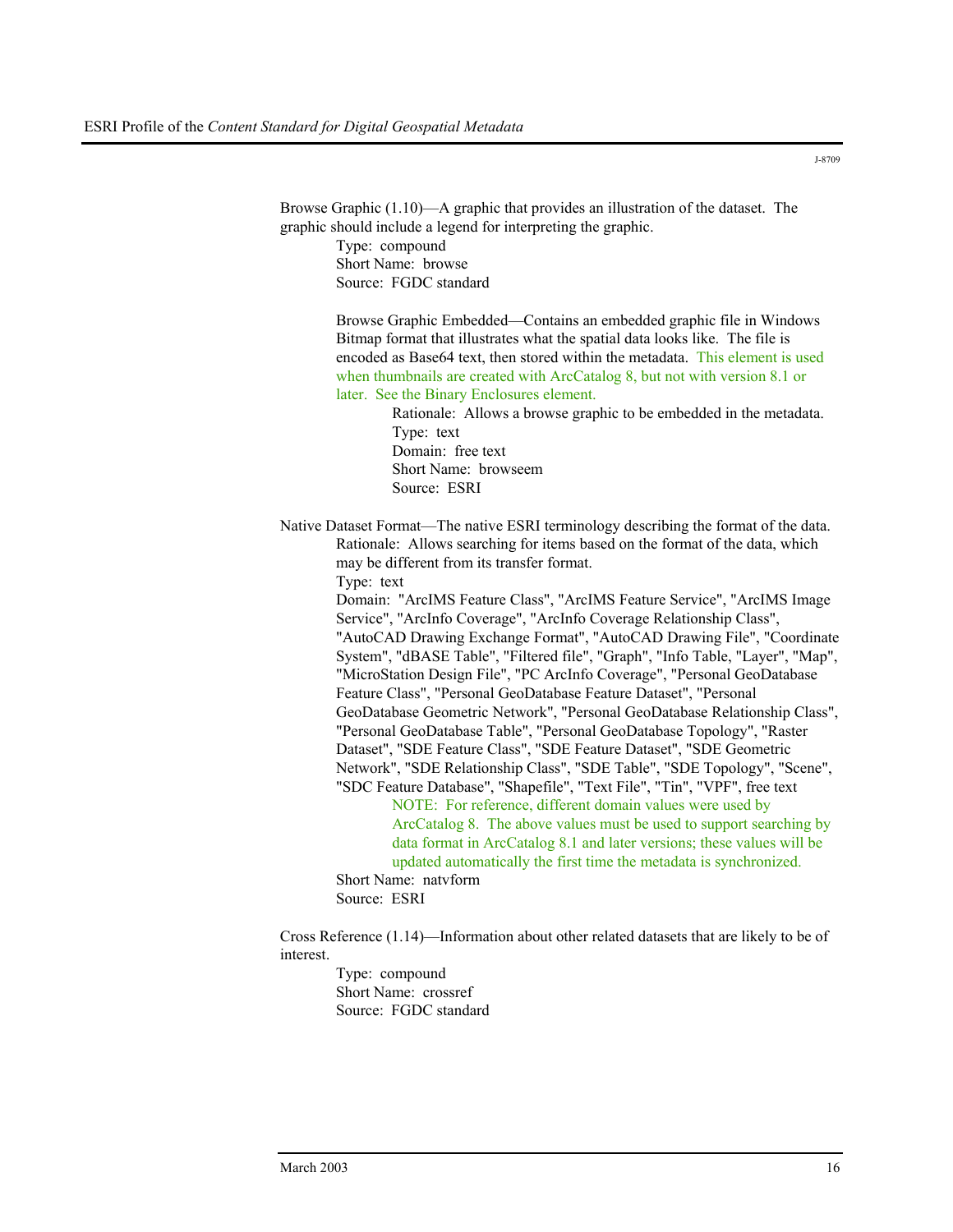|                                           | Description of Association—A description of the relationship between the item<br>documented by the metadata record and the cross-referenced item.<br>Rationale: Indicates why the cross-referenced item might be of<br>interest.<br>Type: text<br>Domain: free text<br>Short Name: assndesc<br>Source: ESRI |
|-------------------------------------------|-------------------------------------------------------------------------------------------------------------------------------------------------------------------------------------------------------------------------------------------------------------------------------------------------------------|
| <b>Data Quality</b><br><b>Information</b> | Data Quality Information =<br>$0$ {Attribute Accuracy}1 +<br>Logical Consistency Report +<br>Completeness Report +<br>$0$ {Positional_Accuracy}1 +<br>$Lineage +$<br>(Cloud Cover)                                                                                                                          |
|                                           | Attribute Accuracy =<br>Attribute Accuracy Report +<br>(1{Quantitative Attribute Accuracy Assessment}n)                                                                                                                                                                                                     |
|                                           | Quantitative Attribute Accuracy Assessment =<br>Attribute Accuracy Value +<br><b>Attribute Accuracy Explanation</b>                                                                                                                                                                                         |
|                                           | Positional Accuracy =<br>$0$ {Horizontal Positional Accuracy}1 +<br>0{Vertical Positional Accuracy}1                                                                                                                                                                                                        |
|                                           | Horizontal Positional Accuracy =<br>Horizontal Positional Accuracy Report +<br>(1{Quantitative_Horizontal_Positional_Accuracy_Assessment}n)                                                                                                                                                                 |
|                                           | Quantitative Horizontal Positional Accuracy Assessment =<br>Horizontal Positional Accuracy Value +<br>Horizontal Positional Accuracy Explanation                                                                                                                                                            |
|                                           | Vertical Positional Accuracy =<br>Vertical Positional Accuracy Report +<br>(1{Quantitative Vertical Positional Accuracy Assessment}n)                                                                                                                                                                       |
|                                           | Quantitative Vertical Positional Accuracy Assessment =<br>Vertical Positional Accuracy Value +<br>Vertical Positional Accuracy Explanation                                                                                                                                                                  |
|                                           | $Lineage =$<br>$0$ {Source_Information}n +<br>1{Process Step}n                                                                                                                                                                                                                                              |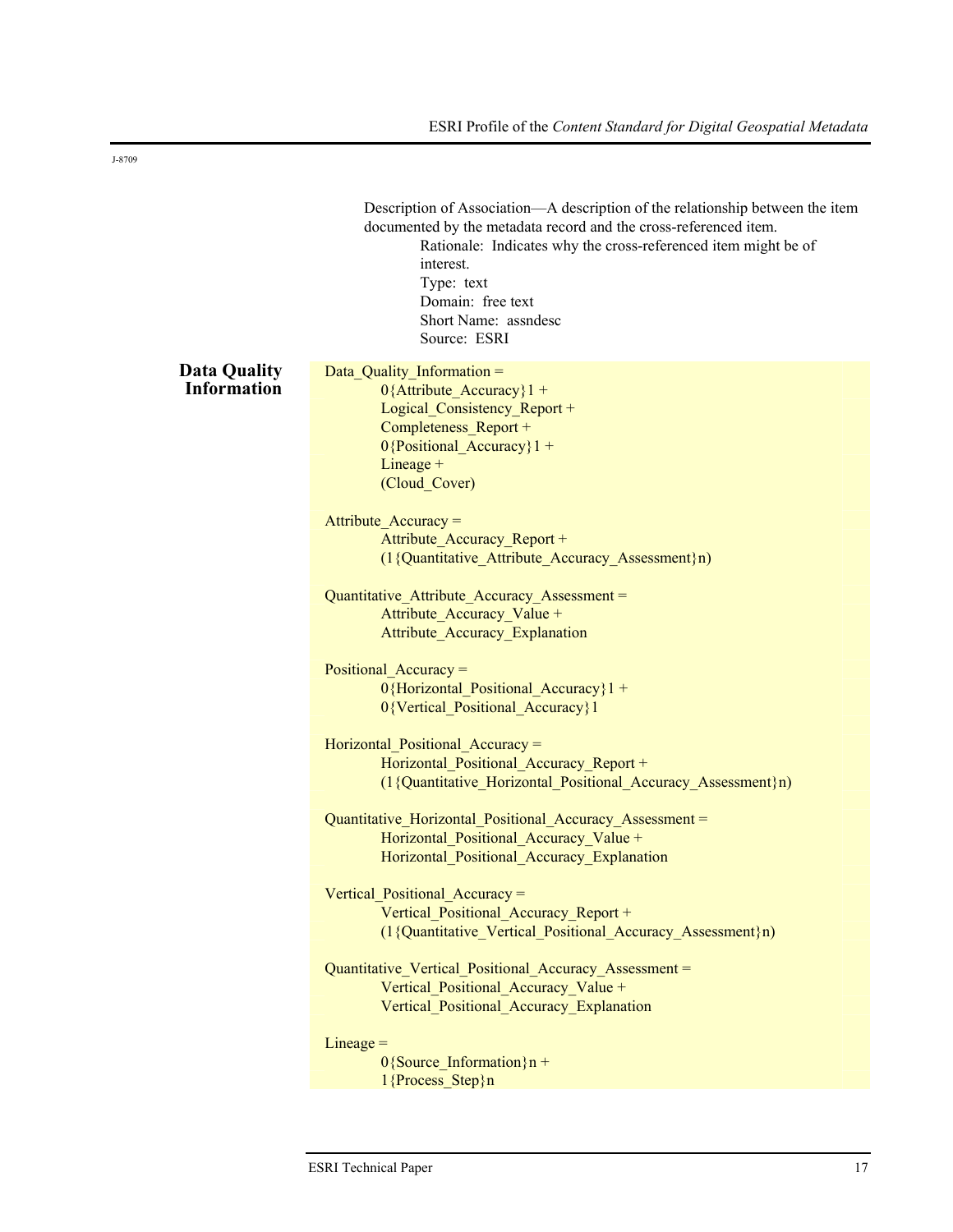| Source Information $=$          |                                                                              |
|---------------------------------|------------------------------------------------------------------------------|
| Source Citation +               |                                                                              |
|                                 | $0$ {Source Scale Denominator}1 +                                            |
| Type of Source Media +          |                                                                              |
|                                 | Source_Time_Period_of_Content +                                              |
|                                 | Source Citation Abbreviation +                                               |
| <b>Source Contribution</b>      |                                                                              |
|                                 |                                                                              |
| Source Citation =               |                                                                              |
|                                 | Citation_Information (see Citation Information for production rules)         |
|                                 |                                                                              |
| Source Time Period of Content = |                                                                              |
|                                 | Time_Period_Information (see Time Period Information for production          |
| $rules$ ) +                     |                                                                              |
|                                 | Source_Currentness_Reference                                                 |
|                                 |                                                                              |
| Process $Step =$                |                                                                              |
| Process_Description +           |                                                                              |
|                                 | (Process Software and Version) +                                             |
|                                 | $0$ {Source Used Citation Abbreviation}n +                                   |
|                                 |                                                                              |
| Process Date +                  |                                                                              |
| $(Process Time) +$              |                                                                              |
|                                 | 0{Source_Produced_Citation_Abbreviation}n +                                  |
| (Process Contact)               |                                                                              |
|                                 |                                                                              |
| Process $Content =$             |                                                                              |
|                                 | Contact Information (see Contact Information for production rules)           |
|                                 | Lineage (2.5)—Information about the events, parameters, and source data that |
|                                 |                                                                              |
|                                 | constructed the dataset and information about the responsible parties.       |
| Type: compound                  |                                                                              |
| Short Name: lineage             |                                                                              |
| Source: FGDC standard           |                                                                              |
|                                 | Process Step (2.5.2)—Information about a single event.                       |
|                                 |                                                                              |
| Type: compound                  |                                                                              |
|                                 | Short Name: procstep                                                         |
|                                 | Source: FGDC standard                                                        |
|                                 | Process Software and Version—The type and version of software used           |
|                                 | to perform the process.                                                      |
|                                 |                                                                              |
|                                 | Rationale: As software changes over time, it can be useful to                |
|                                 | know the version of the software that was used to modify the                 |
|                                 | data.                                                                        |
|                                 | Type: text                                                                   |
|                                 | Domain: free text                                                            |
|                                 | Short Name: procsv                                                           |

Source: ESRI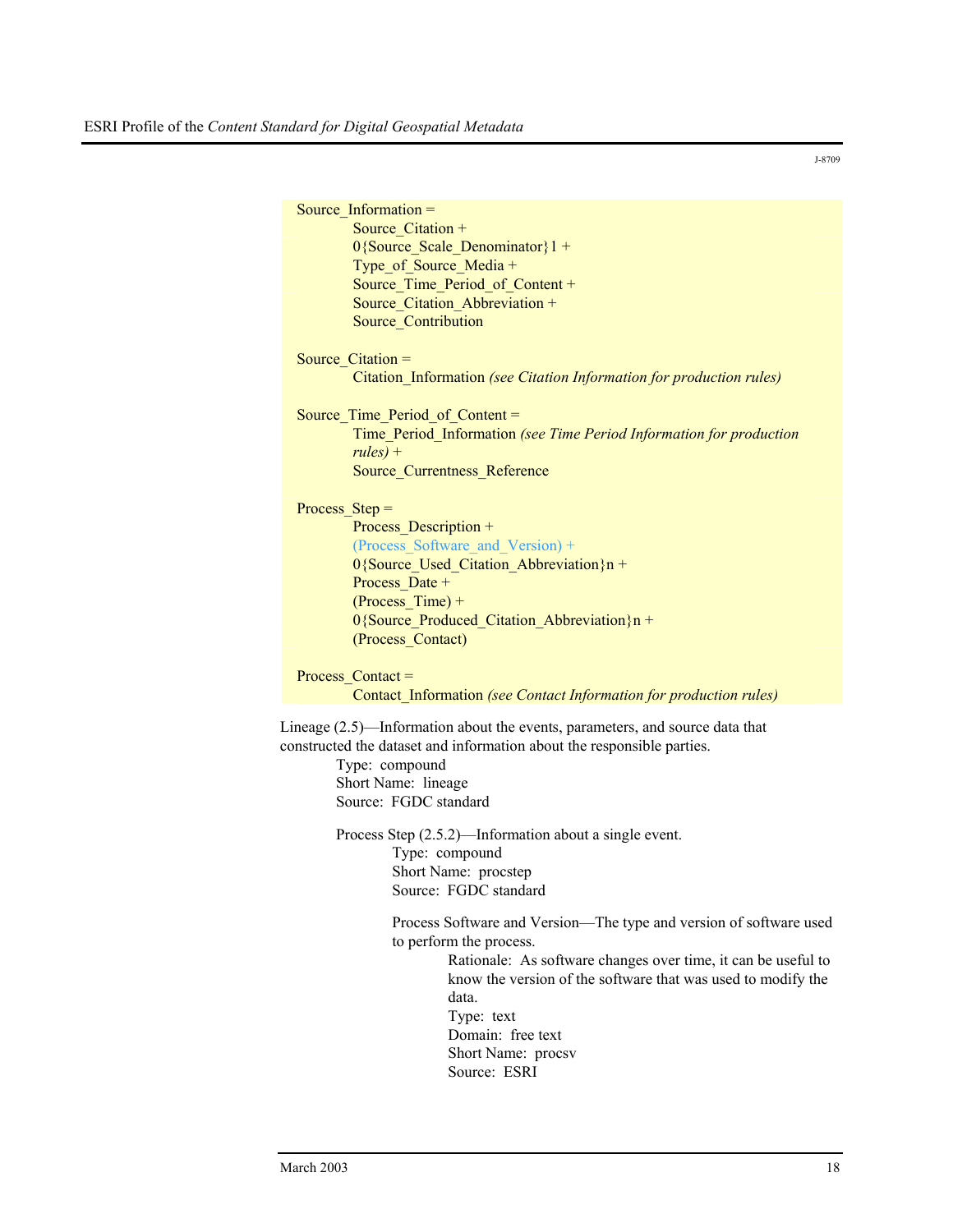|  |  | <b>Spatial Data</b><br>Organization<br><b>Information</b> |
|--|--|-----------------------------------------------------------|
|  |  |                                                           |
|  |  |                                                           |
|  |  |                                                           |

| Spatial_Data_Organization_Information =     |
|---------------------------------------------|
| 0{Indirect_Spatial_Reference}1 +            |
| 0{Direct Spatial Reference Method +         |
| ([Point_and_Vector_Object_Information       |
| Raster_Object_Information])}1+              |
| 0{Geometric Network Information}1           |
|                                             |
| Point and Vector Object Information =       |
| $0$ {ESRI Terms Description}n +             |
| [1{SDTS_Terms_Description}n                 |
| <b>VPF</b> Terms Description]               |
|                                             |
| <b>ESRI</b> Terms Description =             |
| ESRI Feature Type +                         |
| <b>ESRI</b> Feature Geometry +              |
| ESRI_Topology +                             |
| <b>ESRI</b> Feature Count +                 |
| Spatial Index +                             |
| Linear Referencing +                        |
| $0\{XY$ Rank}1 +                            |
| $0{Z$ Rank}1 +                              |
| $0$ {Topology Weight}1 +                    |
| 0{Events_On_Validation}1 +                  |
| 0{Participates_In_Topology_Rules}1+         |
| $0$ {Network Role}1 +                       |
| (Feature Description) +                     |
|                                             |
| Participates In Topology Rules =            |
| Topology Rule ID                            |
|                                             |
| SDTS_Terms_Description =                    |
| SDTS_Point_and_Vector_Object_Type +         |
| (Point and Vector Object Count)             |
|                                             |
| VPF Terms Description =                     |
| VPF_Topology_Level +                        |
| 1{VPF_Point_and_Vector_Object_Information}n |

VPF\_Point\_and\_Vector\_Object\_Information = VPF\_Point\_and\_Vector\_Object\_Type + (Point\_and\_Vector\_Object\_Count)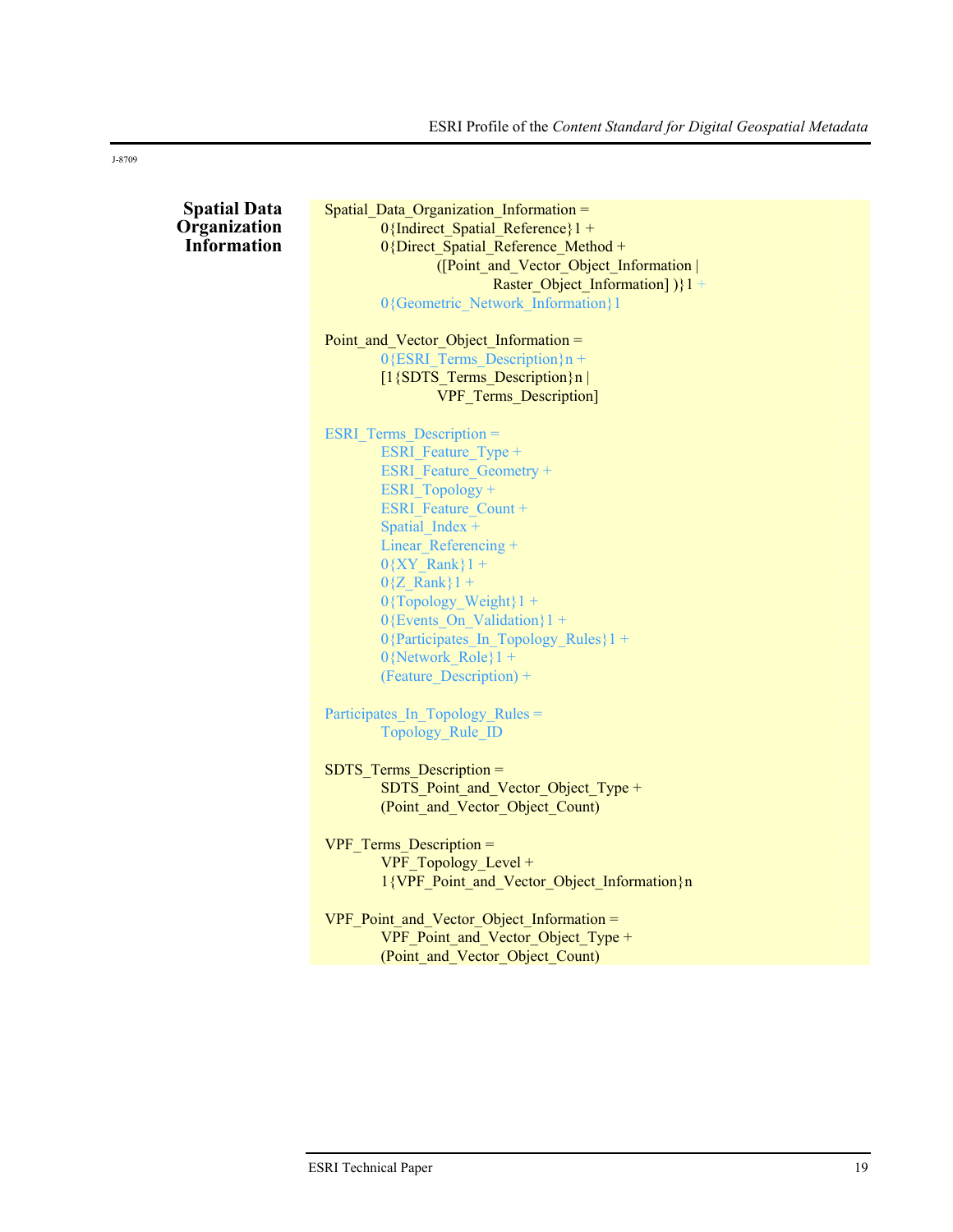```
Raster_Object_Information =
        Image_Format +
        Raster_Object_Type + 
        (Image Type) +0{Number of Bands}1 +
        (Row_Count + 
                Column_Count + 
                0{Vertical Count}1) +
        0{Cell Size X Direction}1 +
        (Cell Size \overline{X} Units) +
        0{Cell Size Y Direction}1 +
        (Cell Size Y Units) +
        0{Bits Per Pixel}1 +
        (Background_Nodata_Value) +
        0{Pyramid Layers}1 +
        0{Image_Colormap}1 +
        0{Compression_Type}1
        (Raster Display Type) +
        0{Raster Origin}1 +
Geometric Network Information =
        Network Type +
        0{Connectivity Rule}n +
        (1{Network_Element}n)
Connectivity Rule =
        Rule_Type +
        (Rule_Category) +
        (Rule_Help) +0{From Edge Feature Class}1 +
        0{From Edge Subtype}1 +
        0{To Edge Feature Class}1 +
        0{To Edge Subtype}1 +
        0{Default Junction Feature Class}1 +
        0{Default_Junction_Subtype}1 +
        0{Available Junctions}n +
        0{Edge Feature Class}1 +
        0{Edge Subtype}1 +
        0{Edge_Minimum_Cardinality}1 +
        0{Edge Maximum Cardinality }1 +0{Junction Feature Class}1 +
        0{Junction Subtype}1 +
        0{Junction_Minimum_Cardinality}1 +
        0{Junction_Maximum_Cardinality}1
```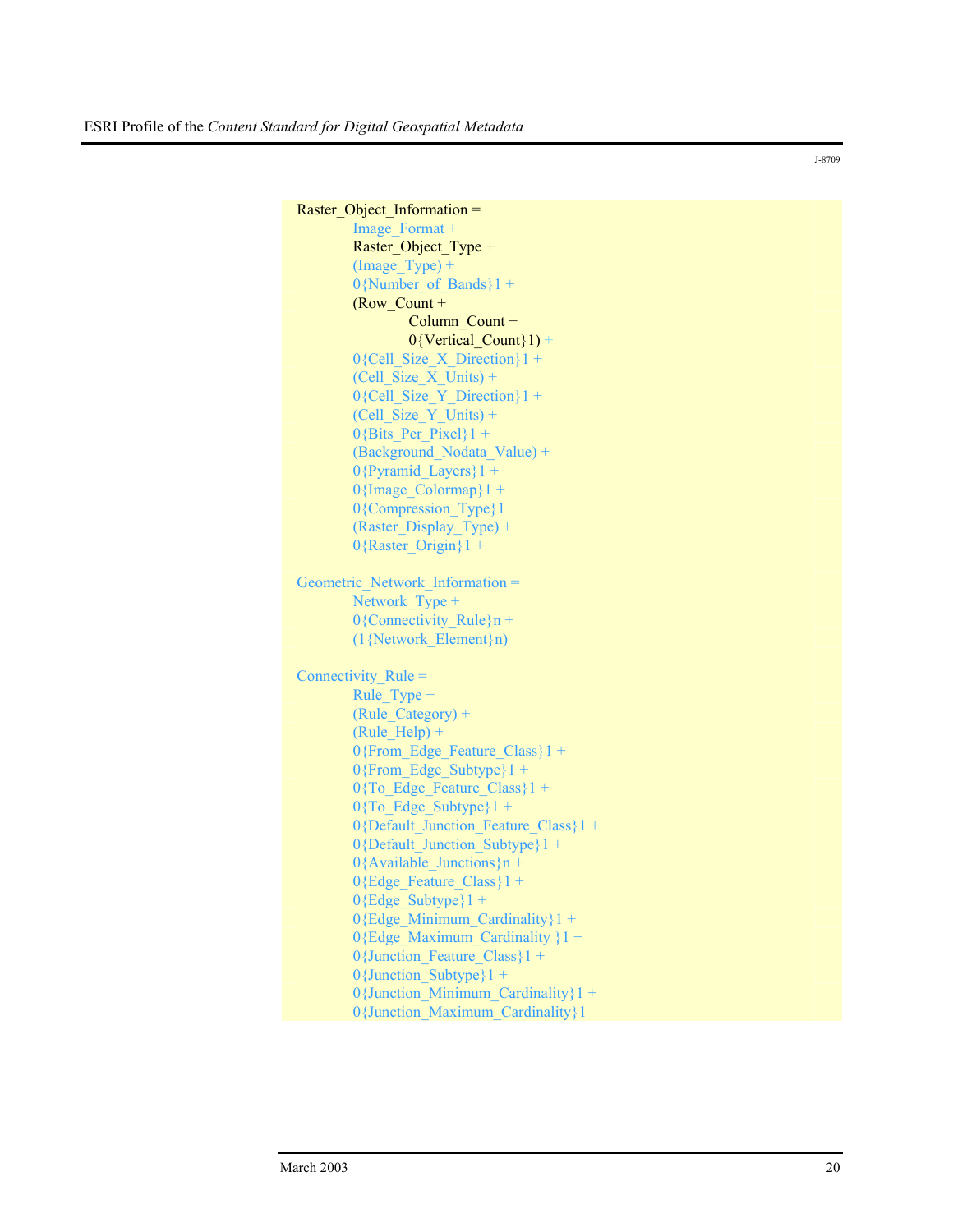```
Available_Junctions =
        Available_Junction_Feature_Class +
        Available_Junction_Subtype
Network Element =
```

```
Ancillary Role +
0{Ancillary Role Attribute}1 +
Enabled_Attribute
```
Point and Vector Object Information (3.3)—The types and numbers of vector or nongridded point spatial objects in the dataset.

> Type: compound Short Name: ptvctinf Source: FGDC standard

ESRI Terms Description—The properties and numbers of vector and point objects described using native ESRI terminology.

> Rationale: Several properties indicate how the data can be used with ArcGIS software. Type: compound Short Name: esriterm Source: ESRI

ESRI Feature Type—Identifies whether the features are simple or complex. In a geodatabase, features that are complex such as dimensions have a specific, defined behavior. Complex features are also used to construct geometric networks. Geodatabase feature classes may also contain simple features. Coverages, shapefiles, and other data formats contain simple features.

> Type: text Domain: "Simple", "Annotation", "Dimension", "Simple Edge", "Complex Edge", "Simple Junction", "Complex Junction" Short Name: efeatyp Source: ESRI

ESRI Feature Geometry—The geometry of the features in native ESRI terminology.

> Type: text Domain: "Point", "Multipoint", "Polyline", "Polygon", "Arc", "Node", "Region", "Route", "Tic", "Label", "Annotation", "Triangle", "Edge" Short Name: efeageom Source: ESRI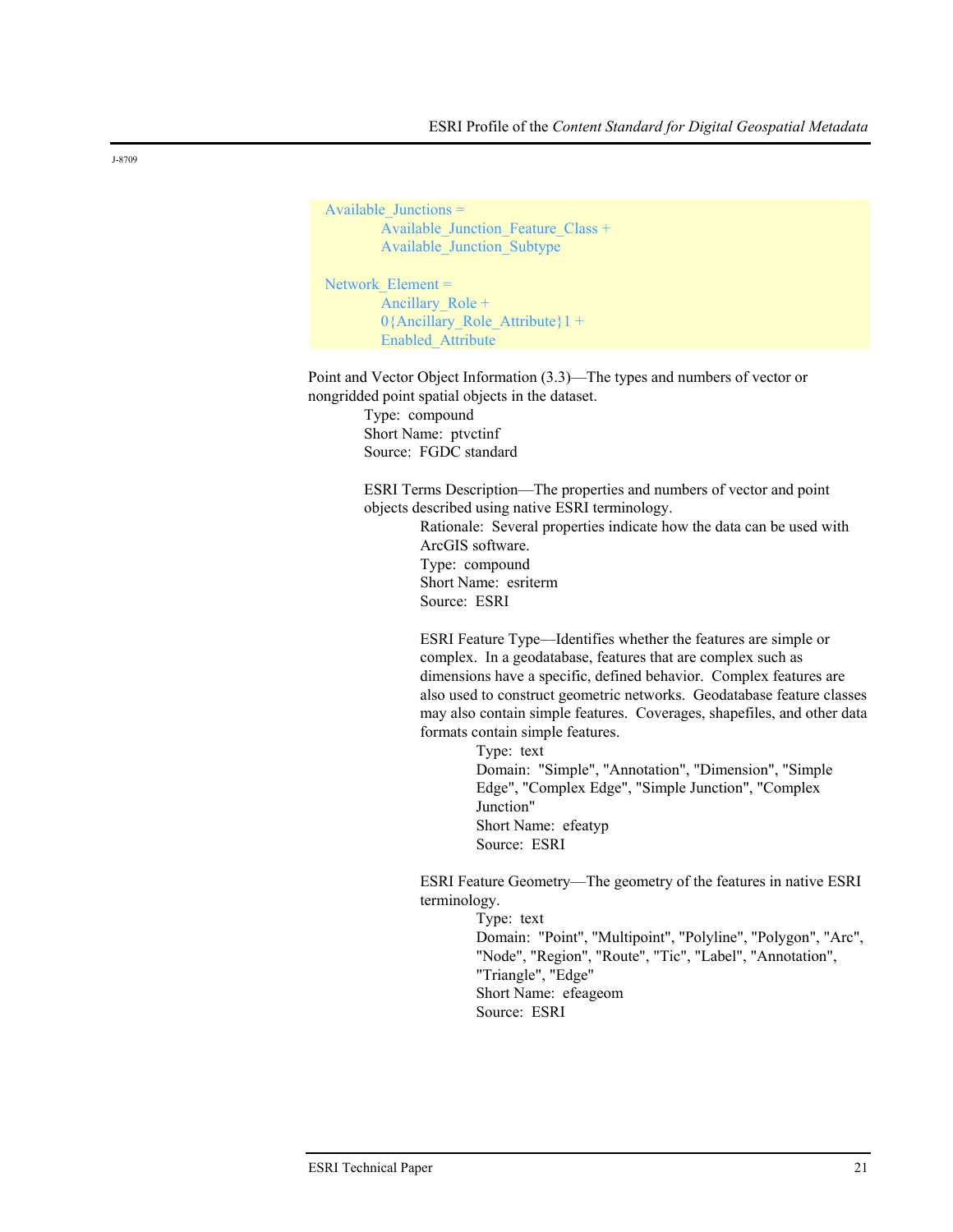ESRI Topology—Identifies feature classes that participate in network or planar topologies. For example, coverage feature classes will have the value "TRUE" if their topology has been built. Since shapefiles do not support topology, they will always have the value "FALSE". Geodatabase feature classes will have the value "TRUE" if they participate in a geometric network or a topology.

> Type: text Domain: "TRUE", "FALSE" Short Name: esritopo Source: ESRI

ESRI Feature Count—The number of features. Type: integer Domain: free integer Short Name: efeacnt Source: ESRI

Spatial Index—Identifies whether or not the features have a spatial index.

> Type: text Domain: "TRUE", "FALSE" Short Name: spindex Source: ESRI

Linear Referencing—Identifies whether or not the features can be used for linear referencing. A route feature class in a coverage and shapefiles or geodatabase feature classes that have measures can be used for linear referencing.

> Type: text Domain: "TRUE", "FALSE" Short Name: linrefer Source: ESRI

XY Rank—Indicates how much you trust the accuracy of the *x,y* coordinates for the features in this feature class. If the coordinates are accurate, they are less likely to change during validation.

> Type: integer Domain: free integer Short Name: XYRank Source: ESRI

Z Rank—Indicates how much you trust the accuracy of the *z* coordinates for the features in this feature class. If the coordinates are accurate, they are less likely to change during validation.

> Type: integer Domain: free integer Short Name: ZRank Source: ESRI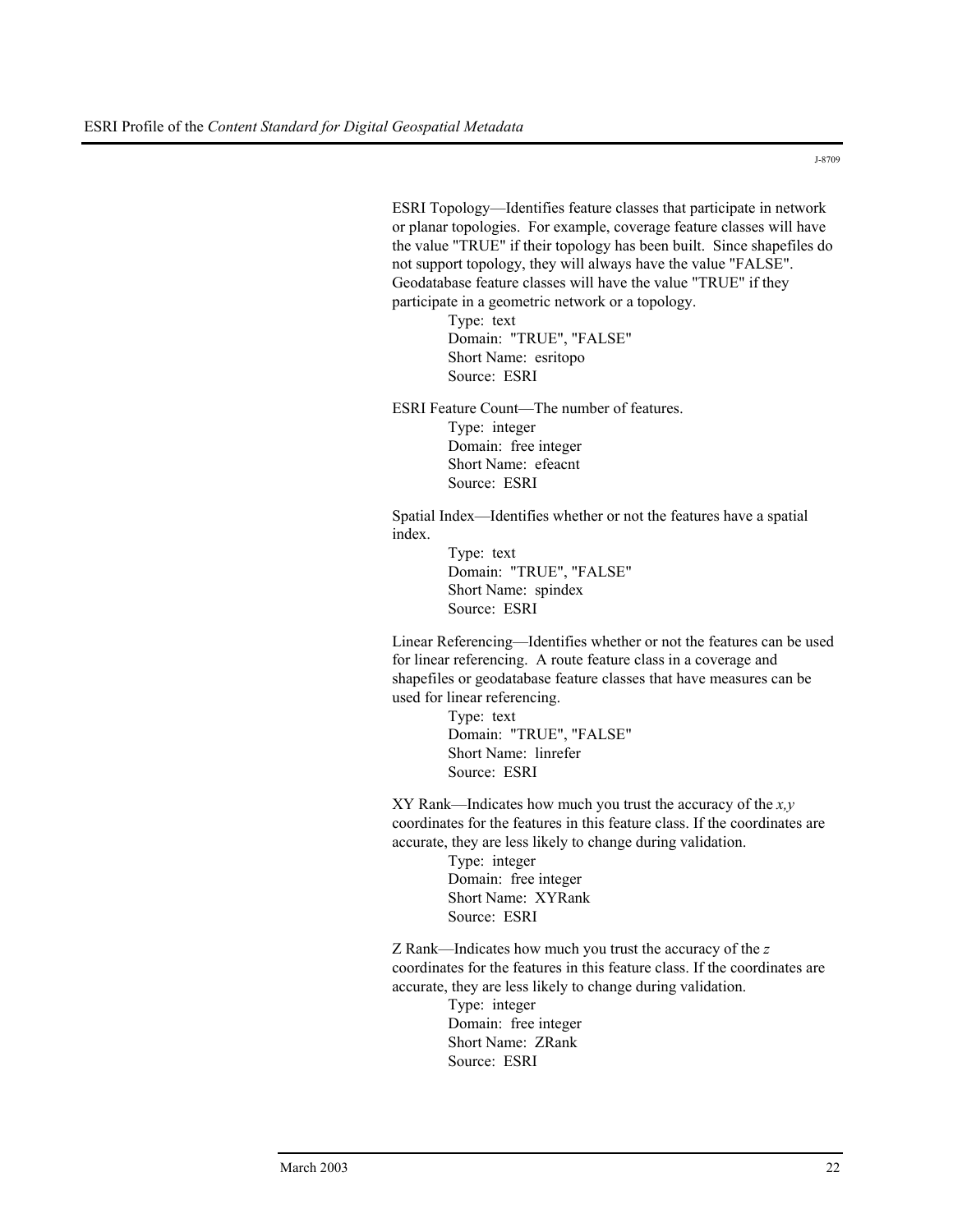Topology Weight—If two feature classes in a topology share the same XY or Z rank, the weight assigned to each feature class will be used to determine which feature class's coordinates will be modified first, if necessary.

> Type: integer Domain: free integer Short Name: topoWeight Source: ESRI

Events on Validation—"TRUE" if events will occur when the topology is validated.

> Type: text Domain: "TRUE", "FALSE" Short Name: validateEvents Source: ESRI

Participates in Topology Rules—The list of topology rules in which the feature class participates.

> Type: compound Short Name: partTopoRules Source: ESRI

Network Role—Identifies whether or not the features have an ancillary role in a geometric network.

> Type: text Domain: "None", "Source Sink" Short Name: netwrole Source: ESRI

Feature Description—A description of the real-world objects that the features represent such as watersheds or fire hydrants and the behavior, if appropriate, of those features.

> Type: text Domain: free text Short Name: featdesc Source: ESRI

Raster Object Information (3.4)—The types and numbers of raster spatial objects in the dataset.

Type: compound Short Name: rastinfo Source: FGDC standard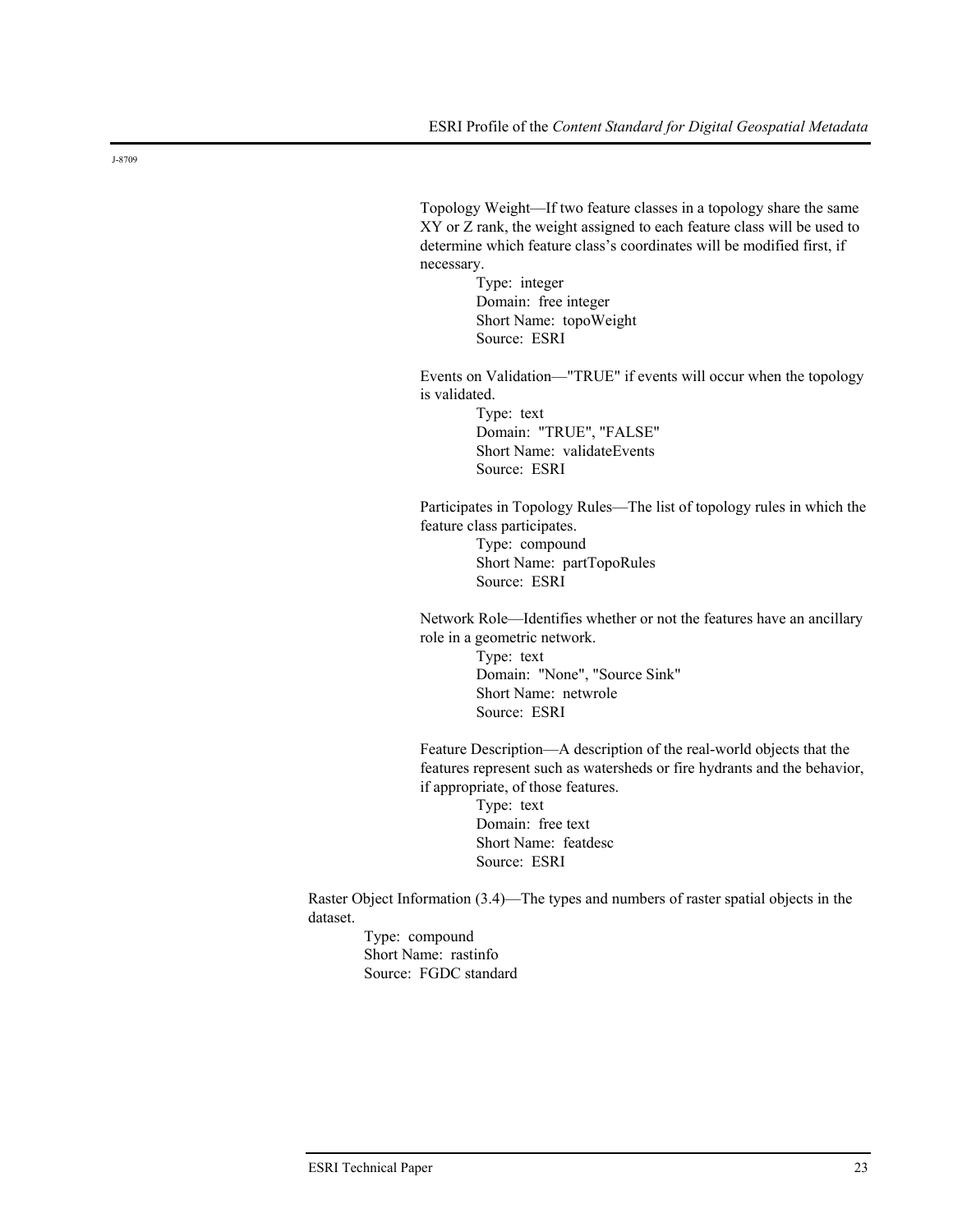Image Format—The format of the raster dataset.

Type: text Domain: "ADRG Image", "CADRG or CIB Frame", "DTED Level 1&2", "ER Mapper", "ERDAS 7.5 GIS", "ERDAS 7.5 LAN", "ERDAS IMAGINE", "ERDAS Raw", "ESRI BIL", "ESRI BIP", "ESRI BSQ", "ESRI GRID", "ESRI GRID Stack", "GIF", "JFIF (JPEG)", "MrSID", "NITF National Imagery Transfer Format", "PNG", "SDR", "TIFF", "Windows Bitmap", free text NOTE: For reference, different domain values were used by ArcCatalog 8. The above values are more accurate. These values will be updated automatically the first time the metadata is synchronized with version 8.1 or later. Short Name: rastifor Source: ESRI Image Type—A brief description of the type of remotely sensed image represented by the raster dataset. Rationale: Allows a more detailed description of a raster dataset. Type: text Domain: "Multispectral", "Infrared", "Visible", "SLAR", free text Short Name: rastityp Source: ESRI Number of Bands—The number of raster bands in the raster dataset. Rationale: Allows a more detailed description of a raster dataset. Type: integer Domain: free integer Short Name: rastband Source: ESRI

Rationale: Allows a more detailed description of a raster dataset.

Cell Size X Direction—The distance on the earth's surface covered by a raster cell in the x direction.

Rationale: Allows a more detailed description of a raster dataset. Type: real Domain: free real Short Name: rastxsz Source: ESRI

Cell Size X Units—The units used to describe the size of a raster cell in the x direction.

> Rationale: Allows a more detailed description of a raster dataset. Type: text Domain: "m", "meters", "ft", "feet", free text Short Name: rastxu Source: ESRI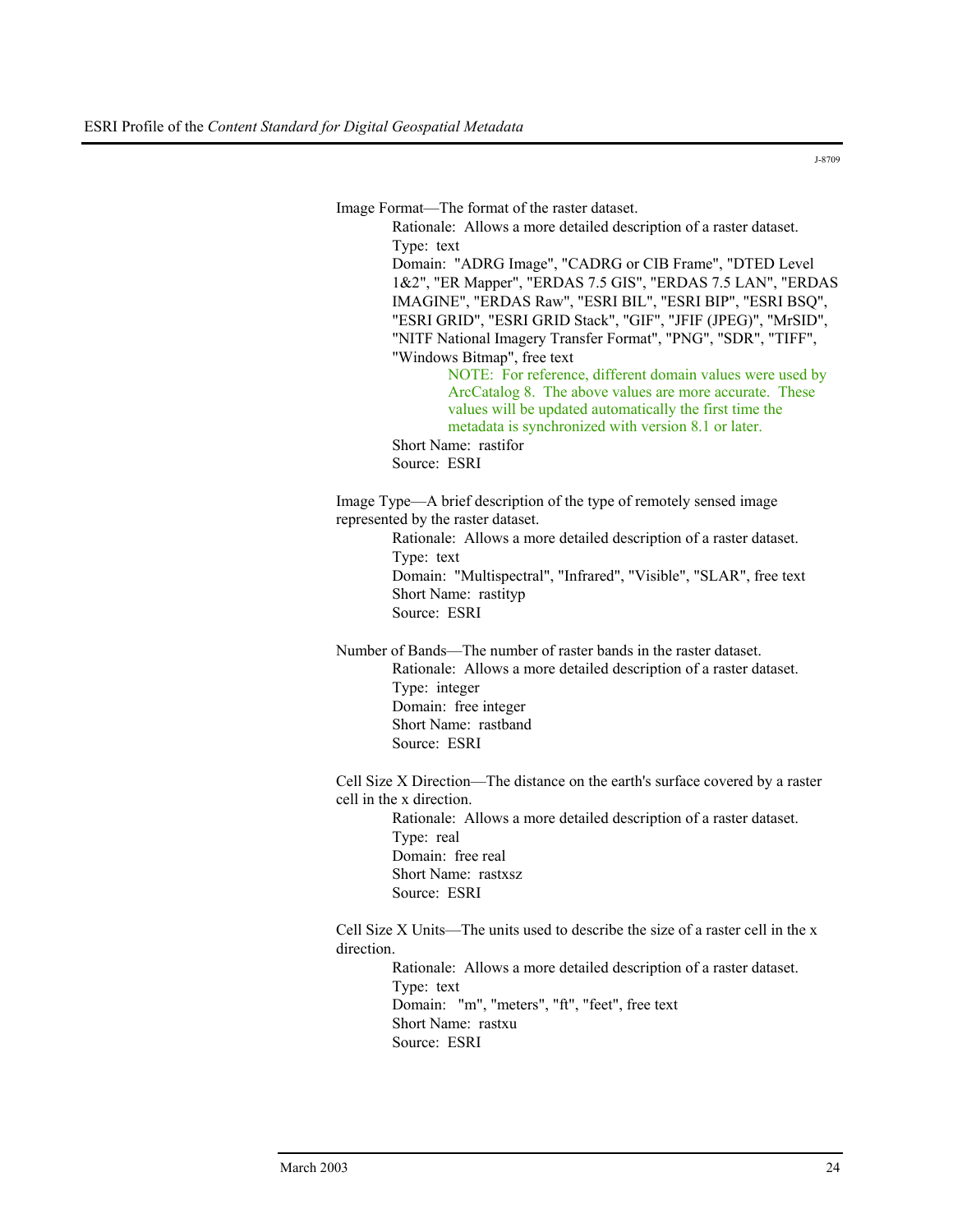Cell Size Y Direction—The distance on the earth's surface covered by a raster cell in the y direction. Rationale: Allows a more detailed description of a raster dataset. Type: real Domain: free real Short Name: rastysz Source: ESRI Cell Size Y Units—The units used to describe the size of a raster cell in the y direction. Rationale: Allows a more detailed description of a raster dataset. Type: text Domain: "m", "meters", "ft", "feet", free text Short Name: rastyu Source: ESRI Bits Per Pixel—The number of bits used to store the value in a raster cell. Rationale: Allows a more detailed description of a raster dataset. Type: integer Domain: free integer Short Name: rastbpp Source: ESRI Background Nodata Value—The value assigned to a raster cell to indicate that the cell does not contain any data, for example, -9999. Rationale: Allows a more detailed description of a raster dataset. Type: integer Domain: free integer Short Name: rastnodt Source: ESRI Pyramid Layers—Identifies whether or not pyramids have been created for the raster dataset. Rationale: Allows a more detailed description of a raster dataset. Type: text Domain: "TRUE", "FALSE" Short Name: rastplyr Source: ESRI Image Colormap—Identifies whether or not the raster dataset includes a default colormap. Rationale: Allows a more detailed description of a raster dataset. Type: text Domain: "TRUE", "FALSE" Short Name: rastcmap Source: ESRI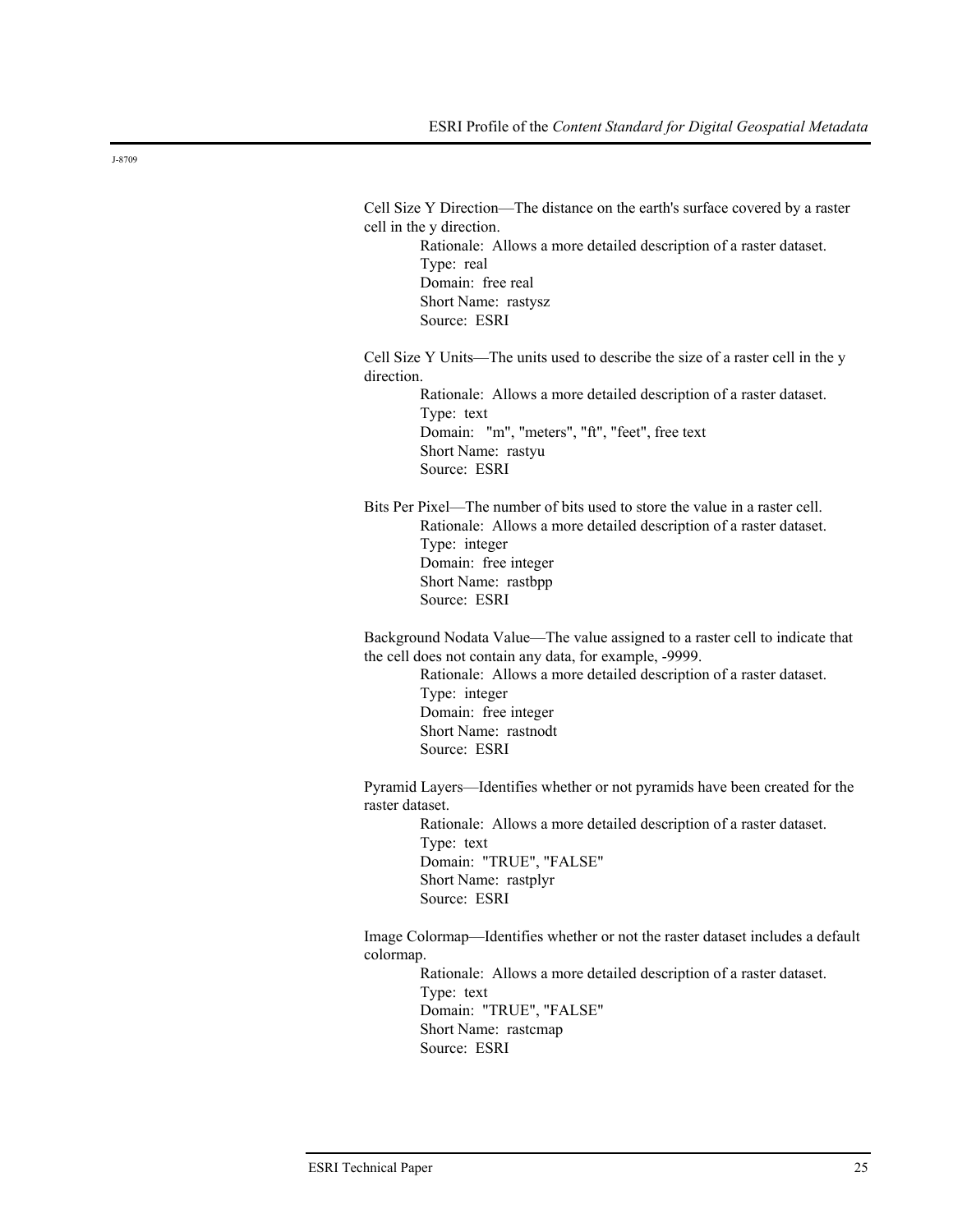Compression Type—The data compression technique used by the raster format. Rationale: For some compression formats a license is required to access the data. Type: text Domain: "Default", "JPEG", "LZW", "PackBits", "Run-Length Encoding", "Wavelet", "None", free text Short Name: rastcomp Source: ESRI

Raster Display Type—The type of data contained by the raster. For remotely sensed images, use the value "pixel codes". For other data, such as a terrain surface, use the value "matrix values".

Rationale: Added to emulate an early version of the ISO metadata standard. Type: text Domain: "pixel codes", "matrix values" Short Name: rastdtyp Source: ESRI

Raster Origin—The corner of the raster dataset that is the origin point. Rationale: Added to emulate an early version of the ISO metadata standard. Type: text Domain: "Upper Left", "Lower Left", "Upper Right", "Lower Right" Short Name: rastorig Source: ESRI

Geometric Network Information—Describes a geometric network. Geometric networks maintain topological relationships between the features in many feature classes in a geodatabase.

Type: compound Short Name: netinfo Source: ESRI

Network Type—The type of geometric network that has been created. Type: text Domain: "Utility Network", free text Short Name: nettype Source: ESRI

Connectivity Rule—Describes the rules that define how features in a geometric network are connected.

Type: compound Short Name: connrule Source: ESRI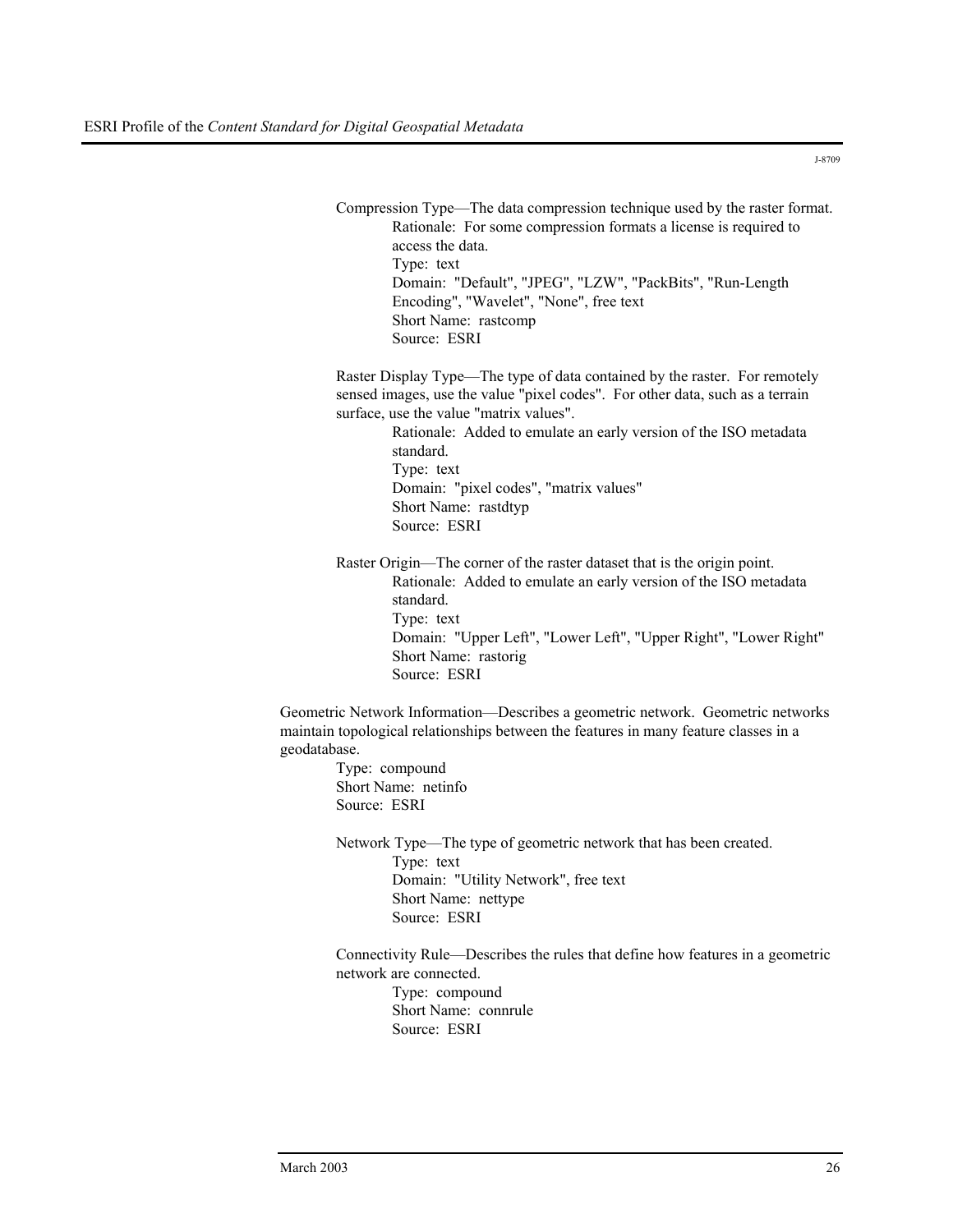Rule Type—Identifies the type of connectivity rule. Edge–Edge connectivity rules define the junctions through which edges in the network can be connected. Junction connectivity rules define which junctions can connect to which edges in the network.

> Type: text Domain: "Edge Connectivity", "Junction Connectivity" Short Name: ruletype Source: ESRI

Rule Category—Identifies the category of the connectivity rule. Edge– Edge connectivity rules and the junction connectivity rules that are associated with them have the value one; all other rules have the value negative one.

> Type: integer Domain: 1, -1 Short Name: rulecat Source: ESRI

From Edge Feature Class—Used to describe edge connectivity rules. The name of the feature class containing the from-edge features.

> Type: text Domain: free text Short Name: rulefeid Source: ESRI

From Edge Subtype—Used to describe edge connectivity rules. The subtype of features in the from-edge feature class that can connect to the to-edges.

> Type: integer Domain: free integer Short Name: rulefest Source: ESRI

To Edge Feature Class—Used to describe edge connectivity rules. The name of the feature class containing the to-edge features.

> Type: text Domain: free text Short Name: ruleteid Source: ESRI

To Edge Subtype—Used to describe edge connectivity rules. The subtype of features in the to-edge feature class that can connect to the from-edges.

> Type: integer Domain: free integer Short Name: ruletest Source: ESRI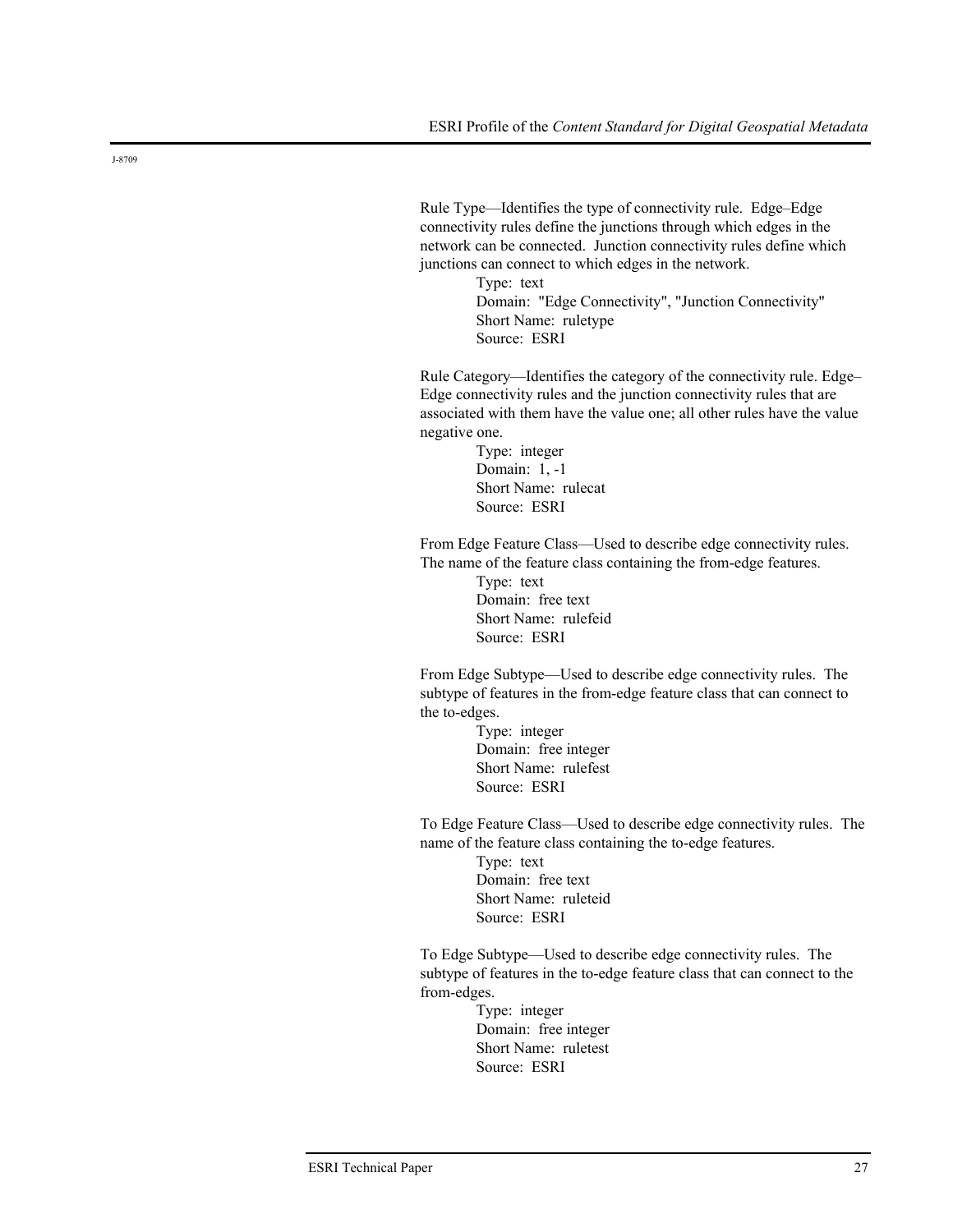Default Junction Feature Class—Used to describe edge connectivity rules. The name of the feature class containing the default junction features.

> Type: text Domain: free text Short Name: ruledjid Source: ESRI

Default Junction Subtype—Used to describe edge connectivity rules. The subtype of features in the default junction feature class that are used by default to connect the from-edges to the to-edges.

> Type: integer Domain: free integer Short Name: ruledjst Source: ESRI

Available Junctions—Used to describe edge connectivity rules. The junctions that can connect the from-edges to the to-edges.

> Type: compound Short Name: rulejunc Source: ESRI

Available Junction Feature Class—The name of the feature class containing the junction features. Type: text Domain: free text Short Name: junctid Source: ESRI

Available Junction Subtype—The subtype of features in the junction feature class that can connect the from-edges to the to-edges.

> Type: integer Domain: free integer Short Name: junctst Source: ESRI

Edge Feature Class—Used to describe junction connectivity rules. The name of the feature class containing the edge features.

> Type: text Domain: free text Short Name: ruleeid Source: ESRI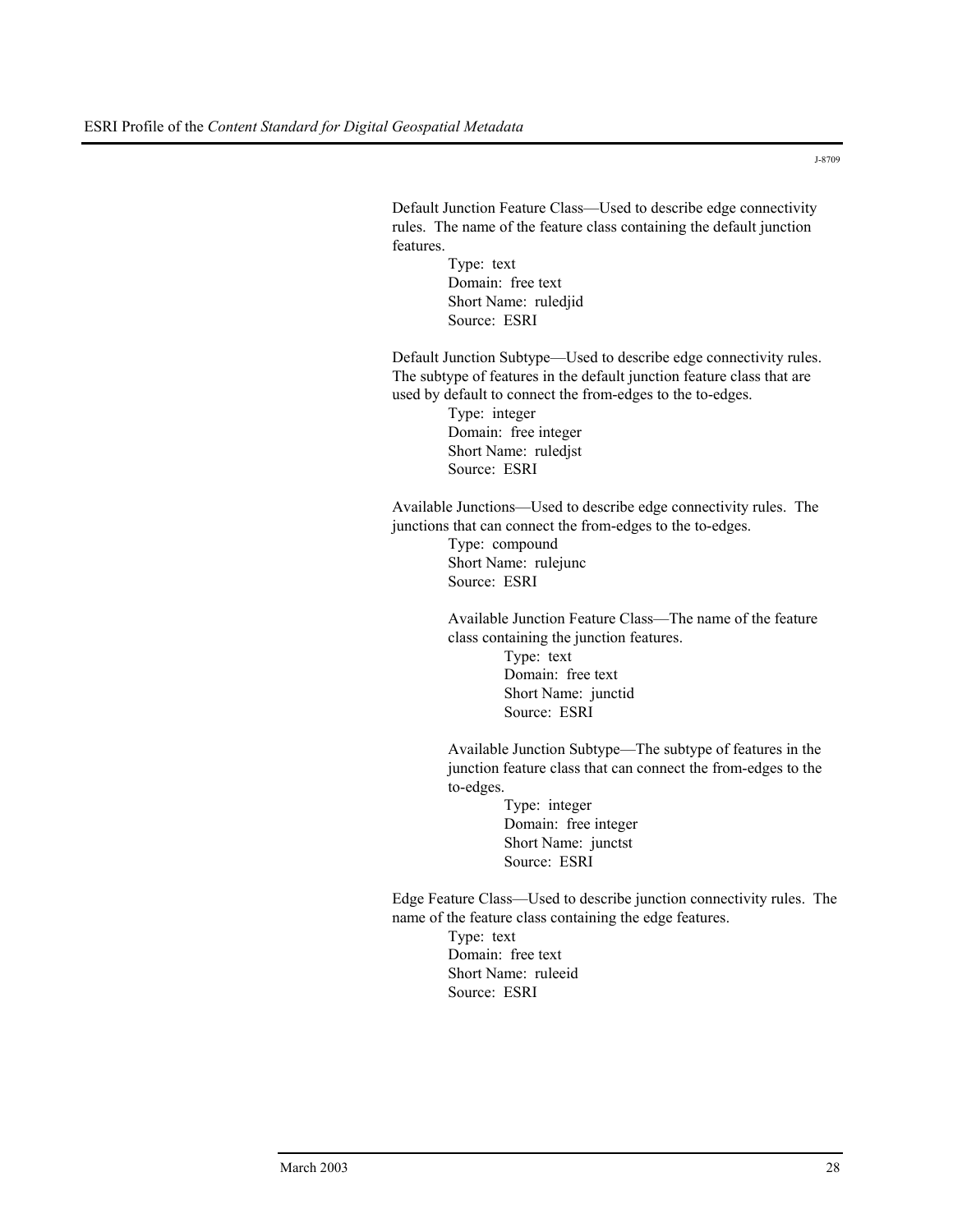Edge Subtype—Used to describe junction connectivity rules. The subtype of features in the edge feature class that can connect to the junctions.

> Type: integer Domain: free integer Short Name: ruleest Source: ESRI

Edge Minimum Cardinality—Used to describe junction connectivity rules. The fewest number of edges that can connect to the junctions.

Type: integer Domain: free integer Short Name: ruleemnc Source: ESRI

Edge Maximum Cardinality—Used to describe junction connectivity rules. The largest number of edges that can connect to the junctions. Type: integer

Domain: free integer Short Name: ruleemxc Source: ESRI

Junction Feature Class—Used to describe junction connectivity rules. The name of the feature class containing the junction features.

> Type: text Domain: free text Short Name: rulejid Source: ESRI

Junction Subtype—Used to describe junction connectivity rules. The subtype of features in the junction feature class that can connect to the edges.

> Type: integer Domain: free integer Short Name: rulejst Source: ESRI

Junction Minimum Cardinality—Used to describe junction connectivity rules. The fewest number of junctions that can connect to the edges.

> Type: integer Domain: free integer Short Name: rulejmnc Source: ESRI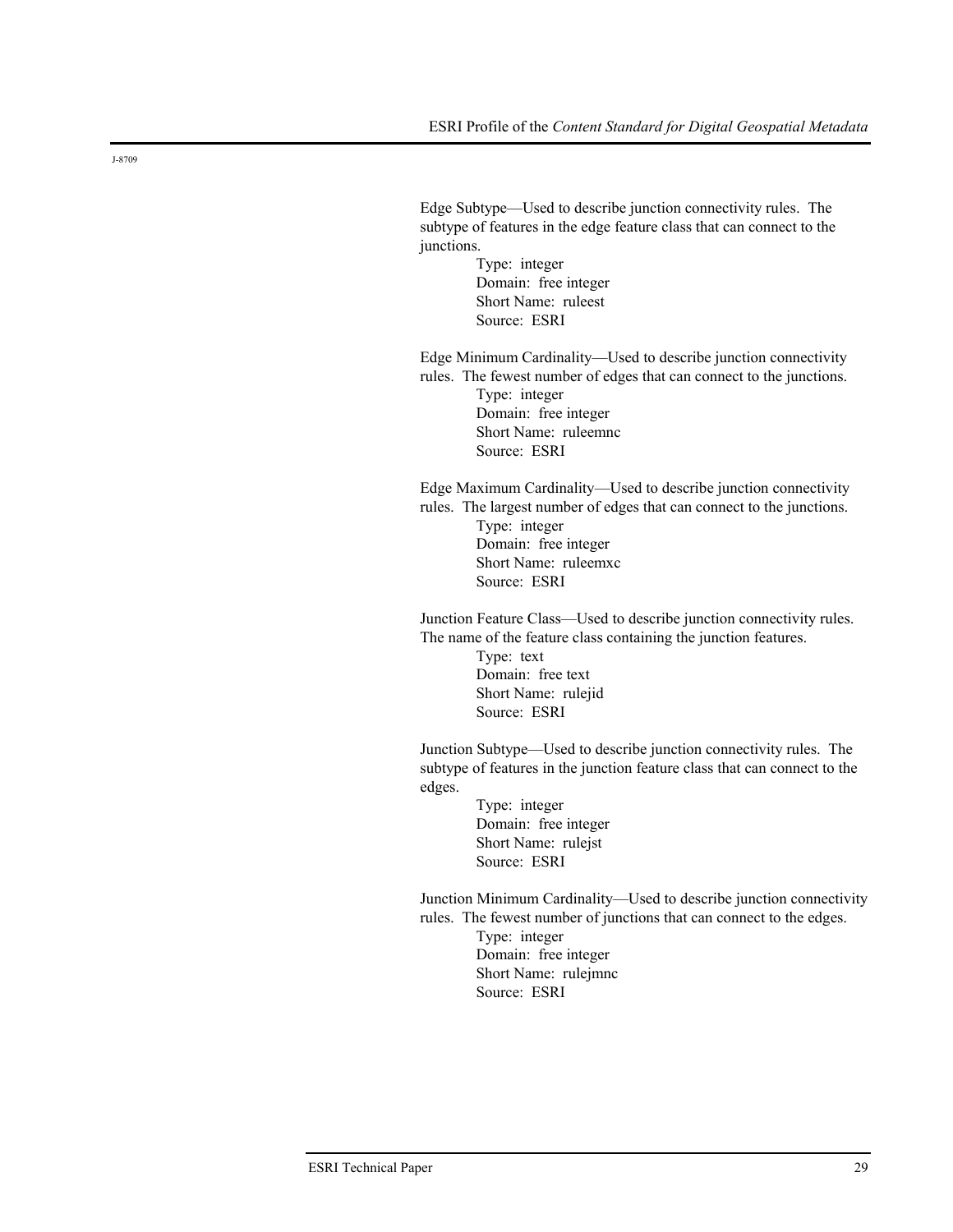Junction Maximum Cardinality—Used to describe junction connectivity rules. The largest number of junctions that can connect to the edges. Type: integer Domain: free integer Short Name: rulejmxc Source: ESRI Network Element—Describes the roles played by different features in the geometric network.

Type: compound Short Name: elemcls Source: ESRI

Ancillary Role—The ancillary role of the feature class in the geometric network. Junction feature classes that have features acting as sources or sinks in the geometric network will have the value "Source Sink".

> Type: text Domain: "None", "Source Sink" Short Name: roletype Source: ESRI

Ancillary Role Attribute—The name of the attribute column containing values that define a feature's ancillary role as a source or sink in the network.

> Type: text Domain: free text Short Name: rolefld Source: ESRI

Enabled Attribute—The name of the attribute column containing values that define which features are enabled in the network.

> Type: text Domain: free text Short Name: enabfld Source: ESRI

**Spatial Reference Information**  Spatial Reference Information = 0{Horizontal Coordinate System Definition}1 + 0{Vertical\_Coordinate\_System\_Definition}1

### Horizontal Coordinate System Definition =

0{Coordinate System Name}1 + [Geographic | 1{Planar}n | Local] + 0{Geodetic\_Model}1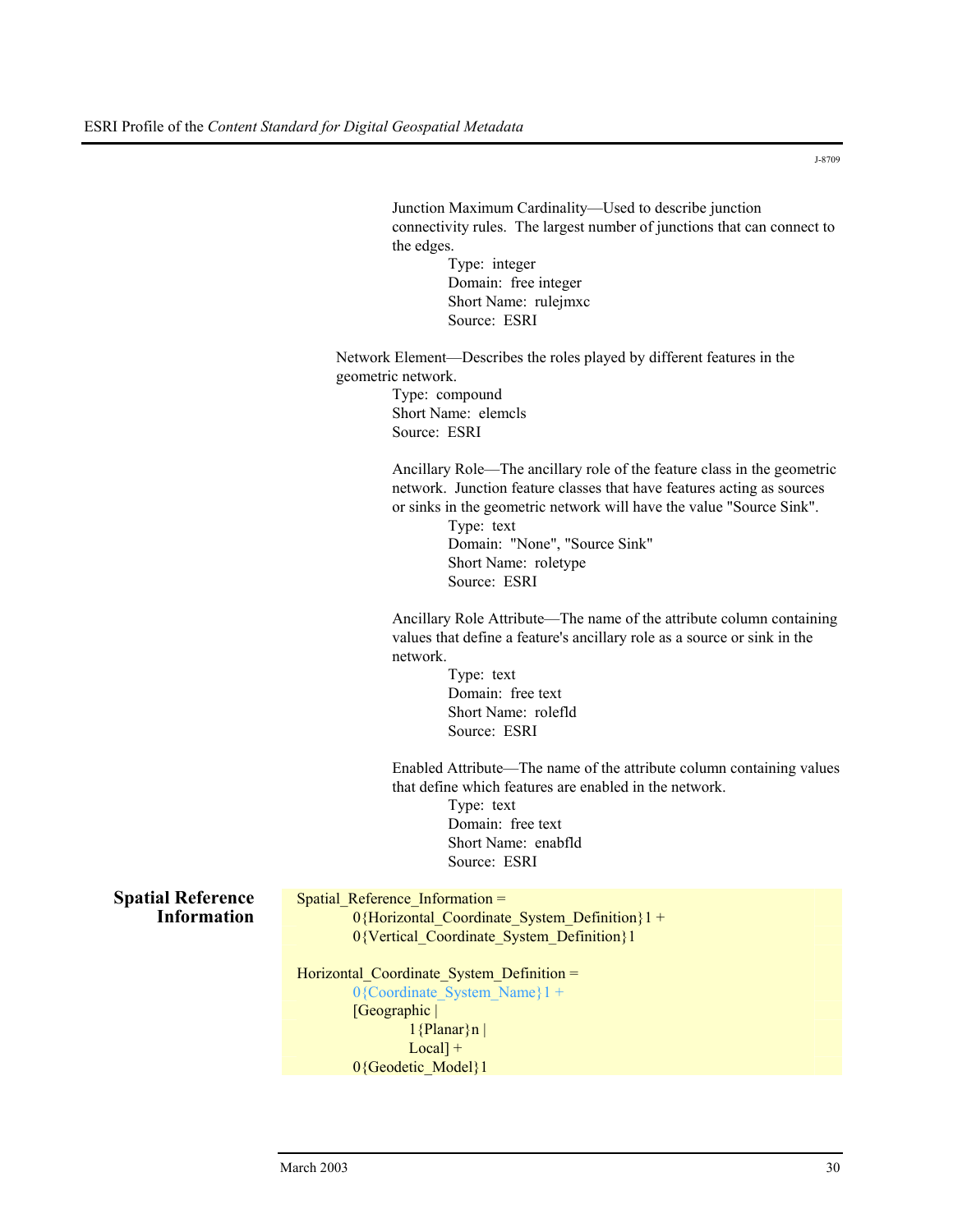Coordinate\_System\_Name = 0{Projected\_Coordinate\_System\_Name}1 + Geographic\_Coordinate\_System\_Name

### Geographic =

Latitude Resolution + Longitude\_Resolution + Geographic\_Coordinate\_Units

#### Planar =

[Map\_Projection | Grid\_Coordinate\_System | Local\_Planar] + Planar\_Coordinate\_Information

#### Map\_Projection =

| Map Projection Name +                   |
|-----------------------------------------|
| [Albers Conical Equal Area]             |
| Azimuthal Equidistant                   |
| Equidistant Conic                       |
| Equirectangular                         |
| General Vertical Near-sided Perspective |
| Gnomonic                                |
| Lambert Azimuthal Equal Area            |
| Lambert Conformal Conic                 |
| Mercator                                |
| Modified Stereographic for Alaska       |
| Miller Cylindrical                      |
| Oblique_Mercator                        |
| Orthographic                            |
| Polar Stereographic                     |
| Polyconic                               |
| Robinson                                |
| Sinusoidal                              |
| Space Oblique Mercator (Landsat)        |
| Stereographic                           |
| Transverse Mercator                     |
| van der Grinten                         |
| Behrmann                                |
| Bonne                                   |
| Cassini                                 |
| Eckert $I$                              |
| Eckert II                               |
| Eckert III                              |
| Eckert IV                               |
| Eckert_V                                |
| Eckert VI                               |
| Gall Stereographic                      |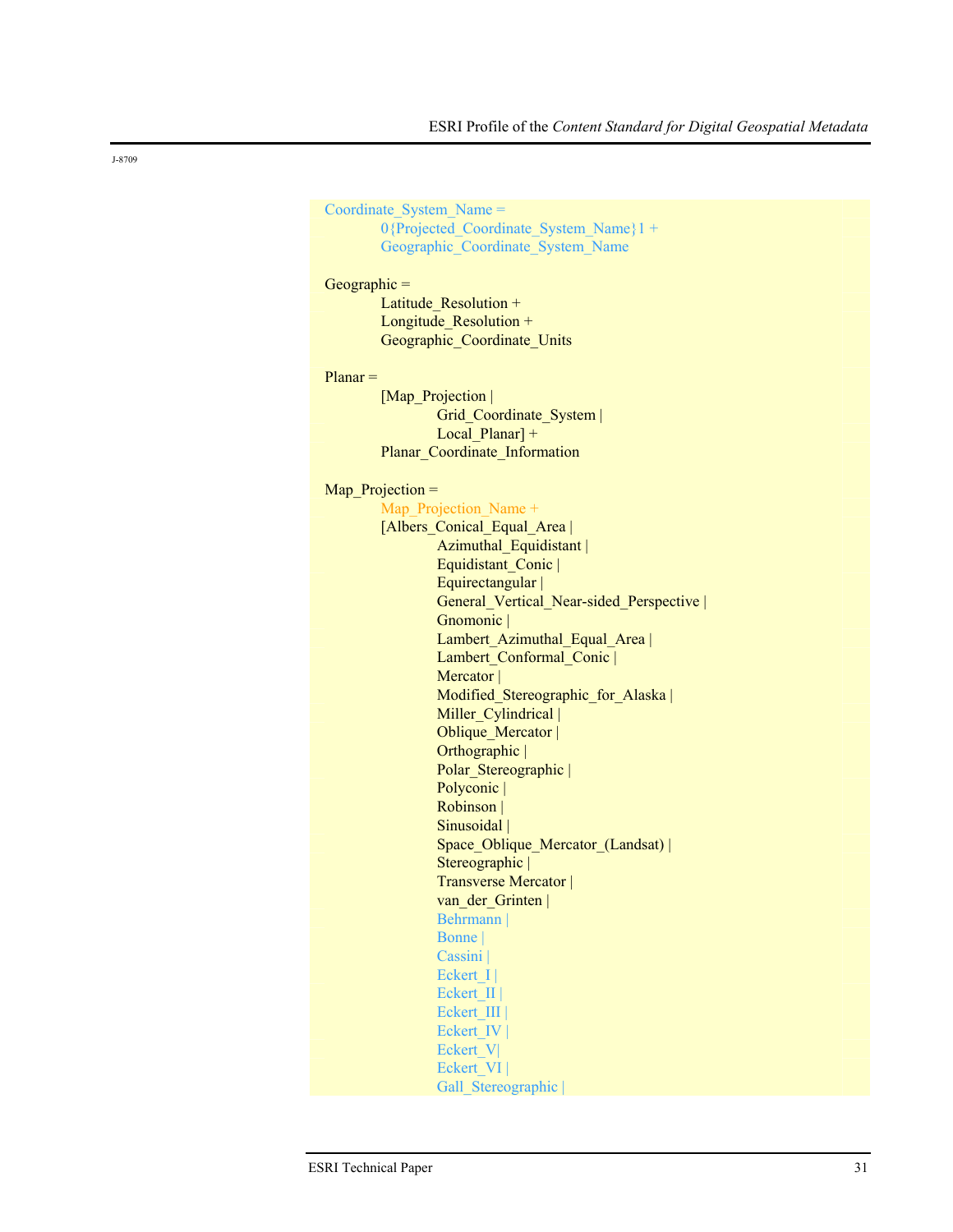|                 | Loximuthal                                  |
|-----------------|---------------------------------------------|
|                 | Mollweide                                   |
|                 | Quartic Authalic                            |
|                 | Winkel I                                    |
|                 | Winkel II                                   |
|                 | Other ESRI Projection                       |
|                 | Map Projection Parameters]                  |
|                 |                                             |
|                 | Albers Conical Equal Area =                 |
|                 | 1{Standard Parallel} $2 +$                  |
|                 | Longitude of Central Meridian +             |
|                 | Latitude of Projection Origin +             |
|                 | False Easting +                             |
|                 |                                             |
|                 | <b>False Northing</b>                       |
|                 |                                             |
|                 | Azimuthal Equidistant =                     |
|                 | Longitude of Central Meridian +             |
|                 | Latitude of Projection Origin +             |
|                 | False Easting +                             |
|                 | <b>False Northing</b>                       |
|                 |                                             |
|                 | Equidistant Conic =                         |
|                 | 1{Standard Parallel} $2 +$                  |
|                 | Longitude of Central Meridian +             |
|                 | Latitude of Projection Origin +             |
|                 | False Easting +                             |
|                 | False Northing                              |
|                 |                                             |
|                 | Equirectangular $=$                         |
|                 | Standard Parallel +                         |
|                 | Longitude of Central Meridian +             |
|                 | False Easting +                             |
|                 | <b>False Northing</b>                       |
|                 |                                             |
|                 | General Vertical Near-sided Perspective =   |
|                 | Height of Perspective Point Above Surface + |
|                 | Longitude of Projection Center +            |
|                 | Latitude of Projection Center +             |
|                 | False Easting +                             |
|                 | <b>False Northing</b>                       |
|                 |                                             |
| $G$ nomonic $=$ |                                             |
|                 | Longitude of Projection Center +            |
|                 | Latitude of Projection Center +             |
|                 | False Easting +                             |
|                 |                                             |
|                 | False Northing                              |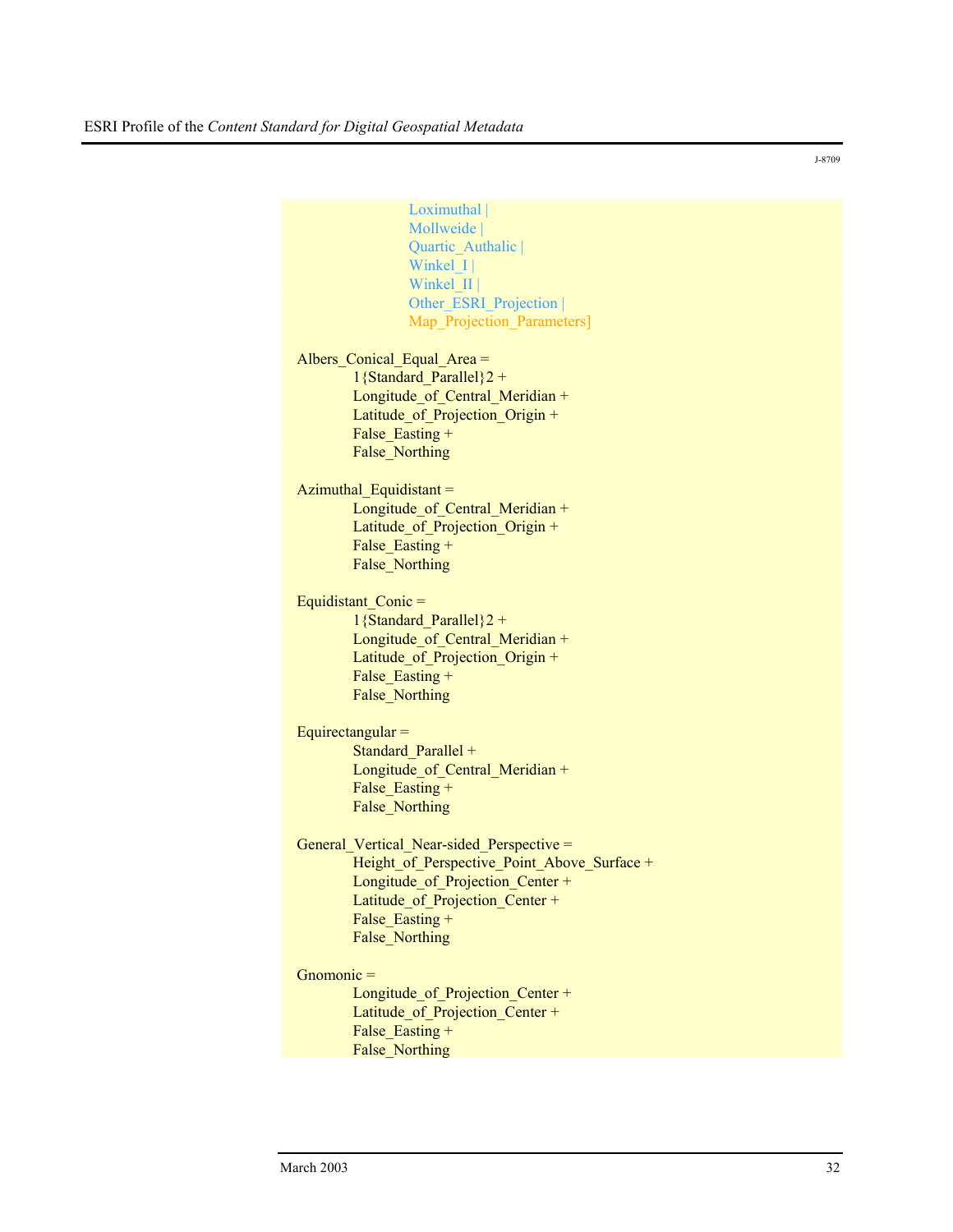Lambert Azimuthal\_Equal\_Area = Longitude of Projection Center + Latitude\_of\_Projection\_Center + False Easting + False Northing Lambert Conformal Conic = 1{Standard Parallel} $2 +$ Longitude of Central Meridian + Latitude of Projection Origin + False Easting + False\_Northing Mercator = [Standard\_Parallel | Scale Factor at Equator] + Longitude of Central Meridian + False Easting + False\_Northing Modified Stereographic for Alaska = False Easting + False\_Northing Miller\_Cylindrical = Longitude of Central Meridian + False Easting + False\_Northing Oblique Mercator = Scale\_Factor\_at\_Center\_Line + [Oblique\_Line\_Azimuth | Oblique Line Point] + Longitude of Projection Origin + False Easting + False\_Northing Oblique Line  $Azimuth =$ Azimuthal Angle + Azimuthal\_Measure\_Point\_Longitude Oblique Line  $Point =$  $2$ {Oblique Line Latitude + Oblique Line Longitude}2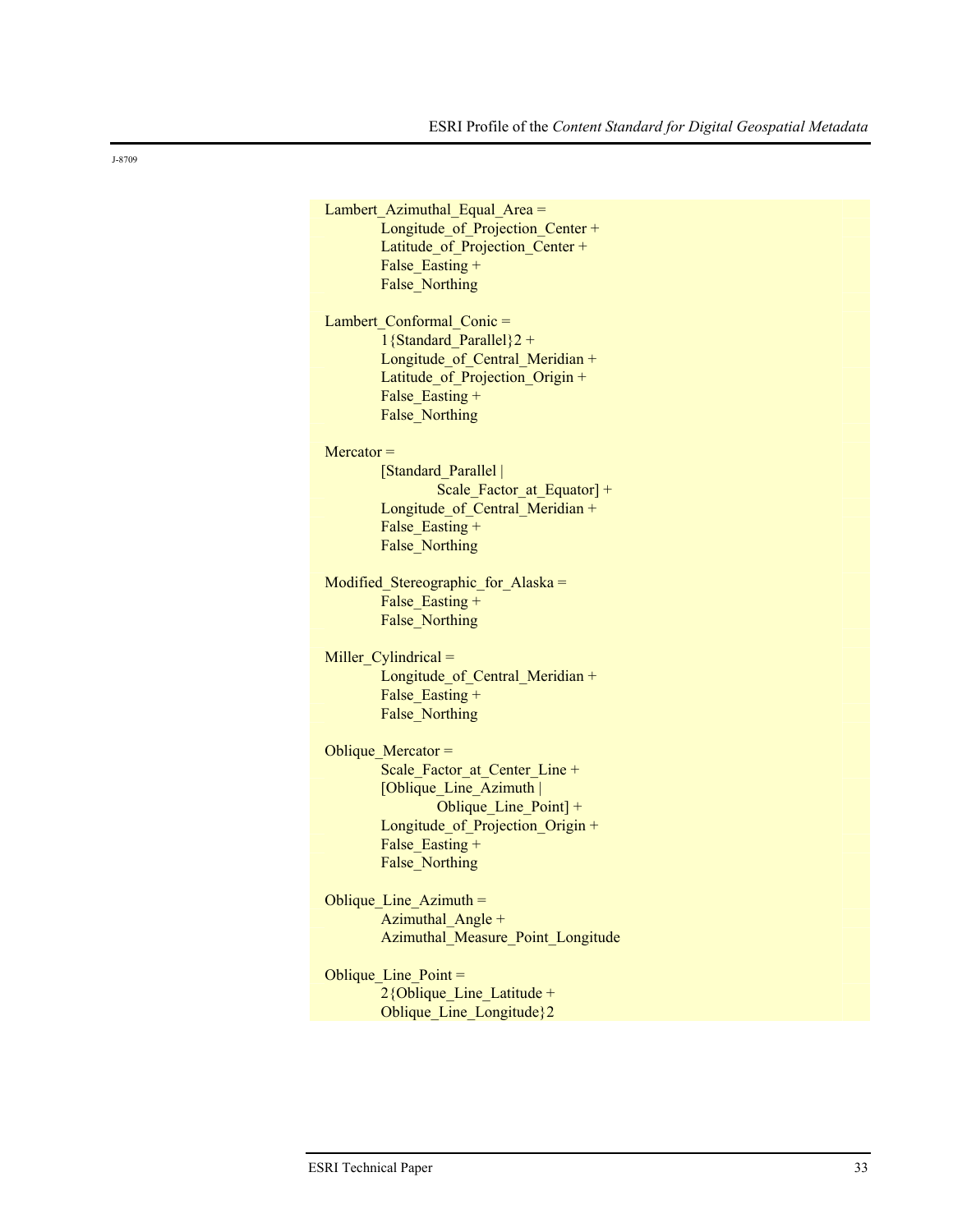|                | Orthographic $=$                        |
|----------------|-----------------------------------------|
|                | Longitude_of_Projection_Center +        |
|                | Latitude of Projection Center +         |
|                | False Easting +                         |
|                | <b>False Northing</b>                   |
|                |                                         |
|                | Polar Stereographic =                   |
|                | Straight-Vertical Longitude from Pole + |
|                | [Standard Parallel                      |
|                | Scale Factor at Projection Origin] +    |
|                | False_Easting +                         |
|                | False Northing                          |
|                |                                         |
| $Polyconic =$  |                                         |
|                | Longitude_of_Central_Meridian +         |
|                | Latitude of Projection Origin +         |
|                | False Easting +                         |
|                | False Northing                          |
|                |                                         |
| $Robinson =$   |                                         |
|                | Longitude of Projection Center +        |
|                | False Easting +                         |
|                | False Northing                          |
|                |                                         |
| $Sinusoidal =$ |                                         |
|                | Longitude of Central Meridian +         |
|                | False Easting +                         |
|                | <b>False Northing</b>                   |
|                |                                         |
|                | Space_Oblique_Mercator_(Landsat) =      |
|                | Landsat Number +                        |
|                | Path Number +                           |
|                | False Easting +                         |
|                | <b>False Northing</b>                   |
|                |                                         |
|                |                                         |
|                | Stereographic $=$                       |
|                | Longitude_of_Projection_Center +        |
|                | Latitude of Projection Center +         |
|                | False Easting +                         |
|                | False Northing                          |
|                |                                         |
|                | Transverse Mercator =                   |
|                | Scale Factor at Central Meridian +      |
|                | Longitude of Central Meridian +         |
|                | Latitude_of_Projection_Origin +         |
|                | False Easting +                         |
|                | False Northing                          |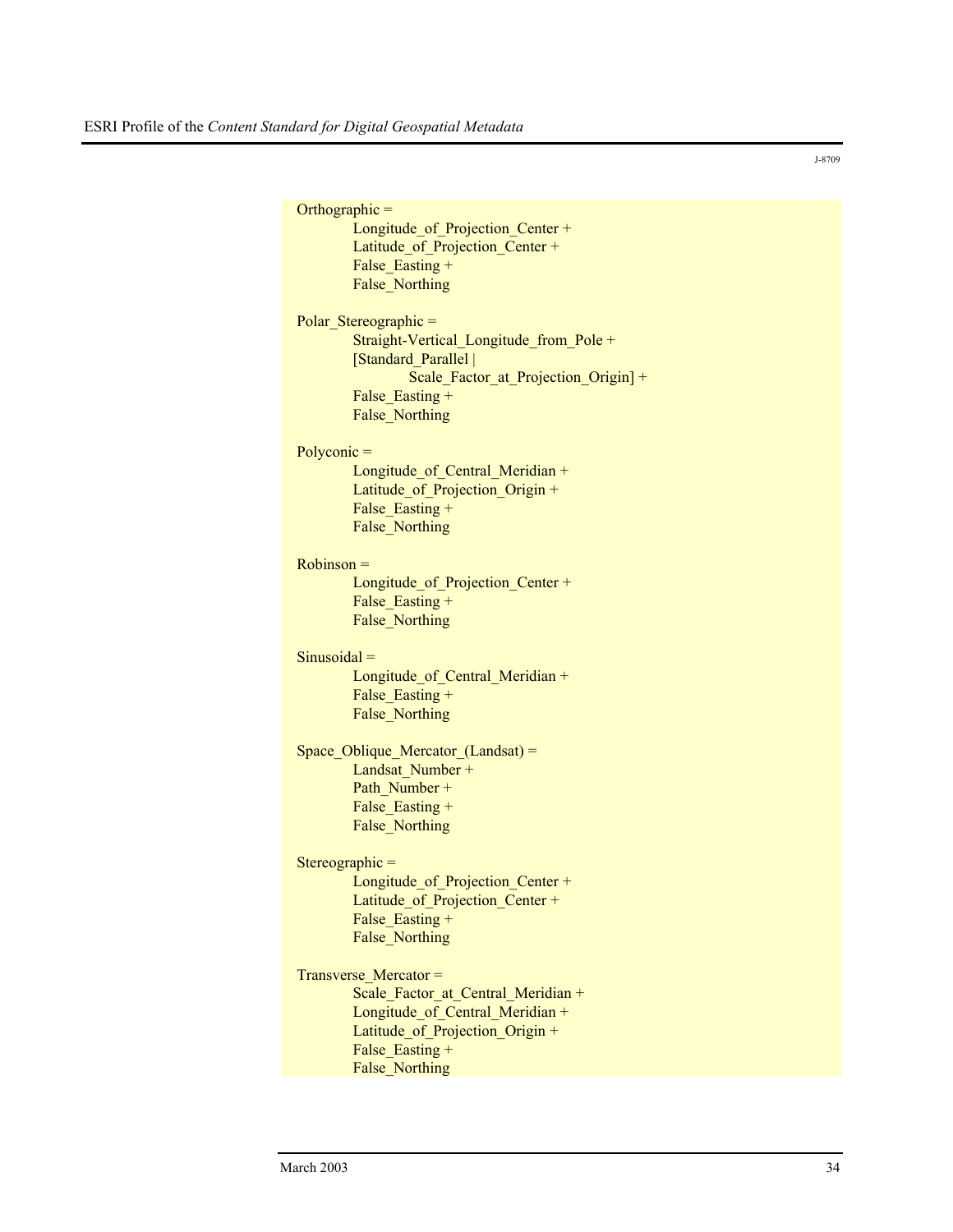```
van der Grinten =
        Longitude of Central Meridian +
        False Easting +
        False_Northing 
Behrmann =
        Longitude of Central Meridian +
        False Easting +
        False_Northing 
Bonne =Standard Parallel +
        Longitude of Central Meridian +
        False Easting +
        False_Northing 
Cassini =
        Scale Factor at Central Meridian +
        Longitude of Central Meridian +
        Latitude_of_Projection_Origin + 
        False Easting +
        False_Northing 
Eckert I =Longitude_of_Central_Meridian + 
        False Easting +
        False_Northing 
Eckert II =Longitude of Central Meridian +
        False Easting +
        False_Northing 
Eckert III =Longitude of Central Meridian +
        False Easting +
        False_Northing 
Eckert IV =Longitude_of_Central_Meridian + 
        False Easting +
        False_Northing 
Eckert V =Longitude of Central Meridian +
        False Easting +
        False_Northing
```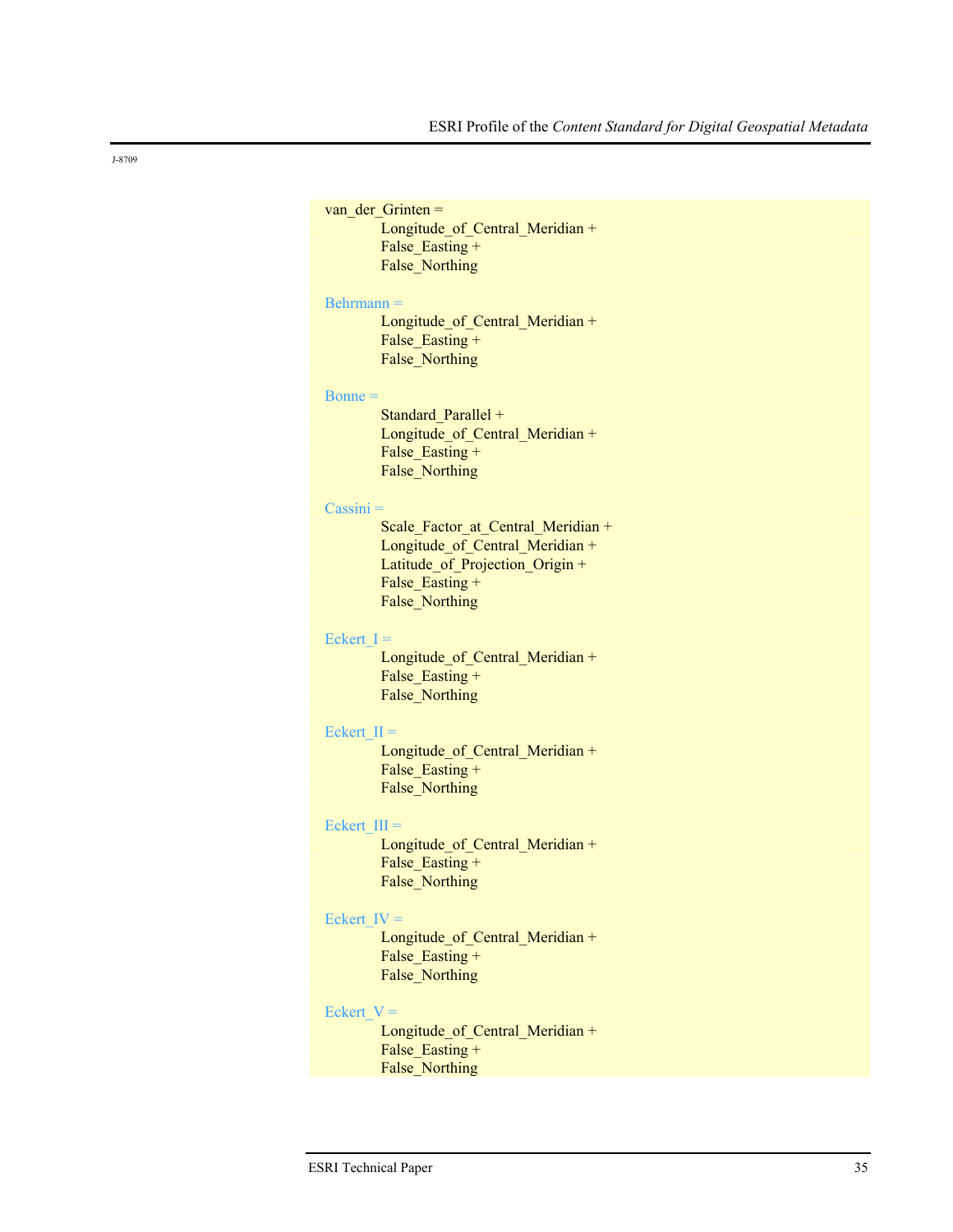#### Eckert  $VI =$

Longitude of Central Meridian + False Easting + False\_Northing

#### Gall\_Stereographic =

Longitude of Central Meridian + False Easting + False\_Northing

#### $Loximuthal =$

Longitude of Central Meridian + Latitude of Projection Origin + False Easting + False\_Northing

#### Mollweide =

Longitude of Central Meridian + False Easting + False\_Northing

#### Quartic Authalic =

Longitude of Central Meridian + False Easting + False\_Northing

#### Winkel  $I =$

Standard Parallel + Longitude of Central Meridian + False Easting + False\_Northing

### Winkel  $II =$

Standard Parallel + Longitude of Central Meridian + False Easting + False\_Northing

## Other\_ESRI\_Projection =

*Appropriate data elements 4.1.2.1.23.1 through 4.1.2.1.23.18 to document the map projection parameters. See Appendix A for the production rules.*

## Map\_Projection\_Parameters =

*Appropriate data elements 4.1.2.1.23.1 through 4.1.2.1.23.18 to document the map projection parameters. See Appendix A for more details.*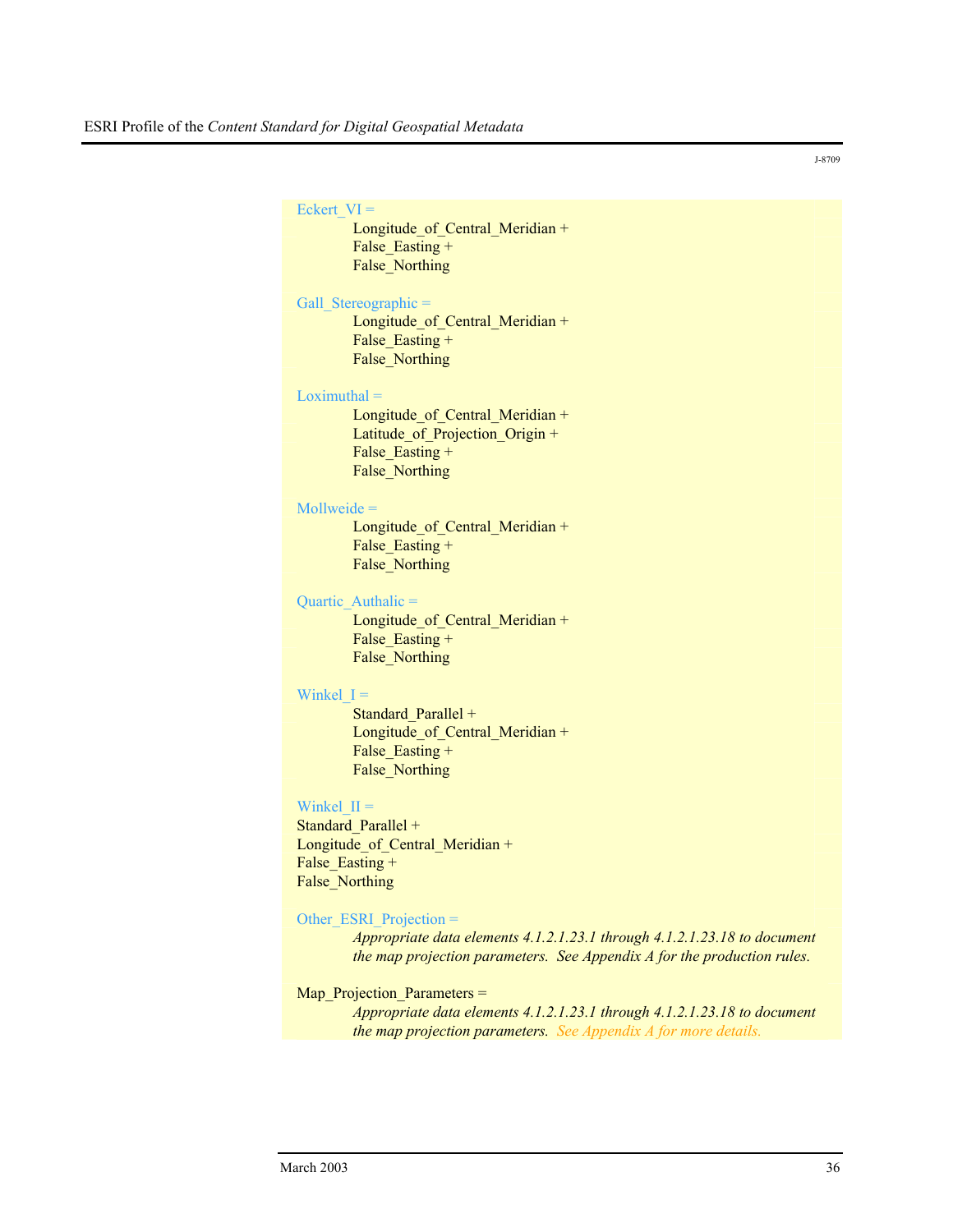Grid Coordinate System = Grid\_Coordinate\_System\_Name + [Universal\_Transverse\_Mercator | Universal Polar Stereographic | State\_Plane\_Coordinate\_System | ARC\_Coordinate\_System | Other Grid System's Definition] Universal\_Transverse\_Mercator **=** UTM Zone Number + Transverse\_Mercator Universal\_Polar\_Stereographic **=** UPS\_Zone\_Identifier + Polar Stereographic State Plane Coordinate System = SPCS Zone Identifier + [Lambert\_Conformal\_Conic | Transverse\_Mercator | Oblique Mercator | Polyconic] ARC\_Coordinate\_System **=** UPS Zone Identifier + [Equirectangular | Azimuthal Equidistant] Local\_Planar **=** Local Planar Description + Local\_Planar\_Georeference\_Information Planar\_Coordinate\_Information **=** Planar\_Coordinate\_Encoding\_Method + [Coordinate\_Representation | Distance\_and\_Bearing\_Representation] + Planar\_Distance\_Units Coordinate\_Representation **=** Abscissa\_Resolution + Ordinate\_Resolution Distance and Bearing Representation = Distance Resolution + Bearing Resolution + Bearing Units + Bearing Reference Direction + Bearing Reference Meridian +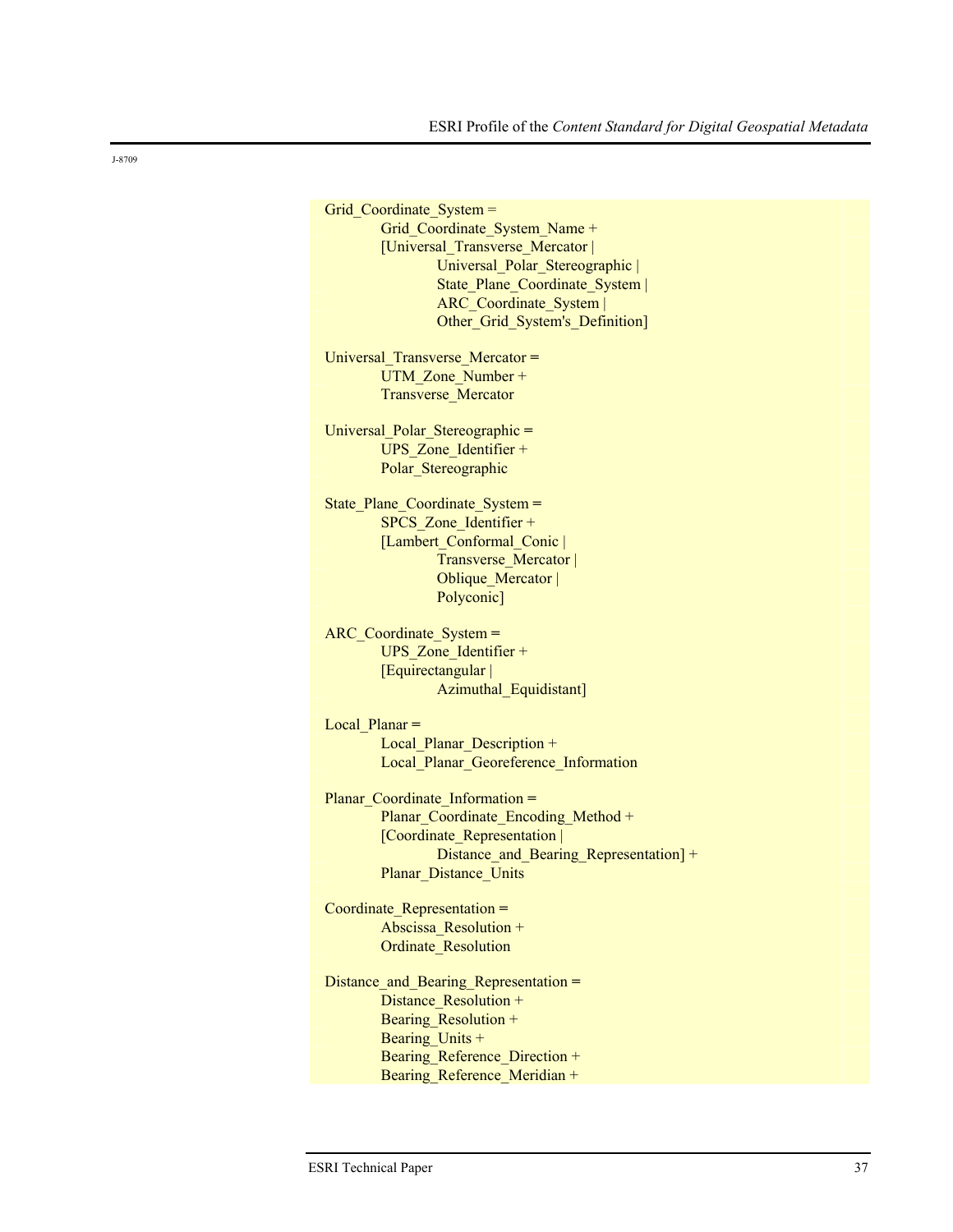Local **=** Local Description + Local Georeference Information Geodetic\_Model **=** 0{Horizontal Datum Name}1 + Ellipsoid Name + Semi-major Axis + Denominator of Flattening Ratio Vertical Coordinate System Definition = 0{Altitude System Definition}1 + 0{Depth\_System\_Definition}1 Altitude System Definition = Altitude Datum Name + 1{Altitude Resolution} $n +$ Altitude Distance Units + Altitude\_Encoding\_Method Depth\_System\_Definition = Depth\_Datum\_Name +  $1$ {Depth\_Resolution}n + Depth\_Distance\_Units + Depth\_Encoding\_Method

Horizontal Coordinate System Definition (4.1)—The reference frame or system from which linear or angular quantities are measured and assigned to the position that a point occupies.

> Type: compound Short Name: horizsys Source: FGDC standard

Coordinate System Name—Descriptive names for the coordinate systems used by the data.

> Rationale: These elements allow the familiar, user-defined name for the coordinate system to be recorded in the metadata. This name, which appears in the Properties dialog box with the coordinate system's parameters, is different from the official projection name defined in the FGDC standard. Type: compound Short Name: cordsysn

Source: ESRI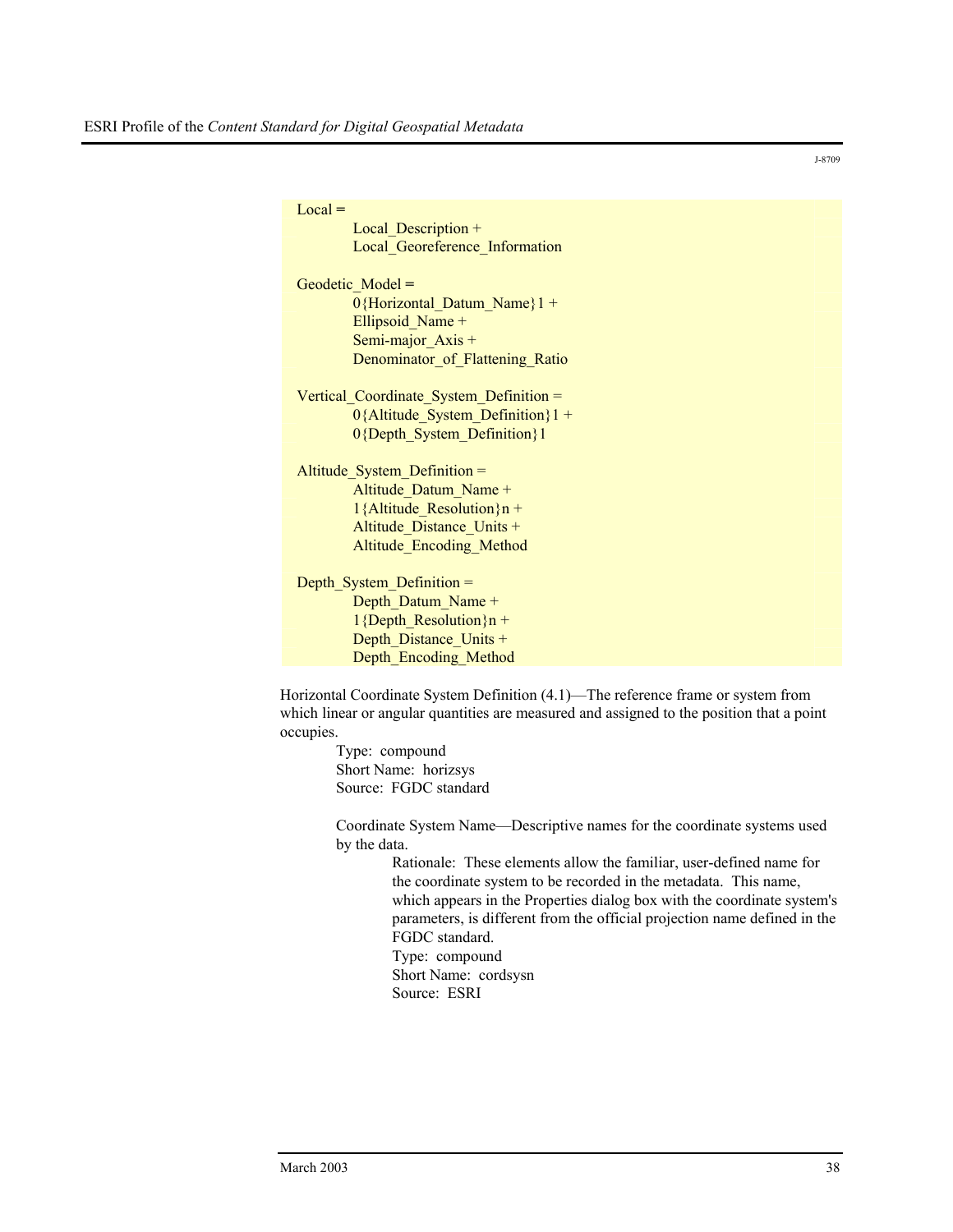Projected Coordinate System Name—A descriptive name for the projected coordinate system used by the data.

> Type: text Domain: free text Short Name: projcsn Source: ESRI

Geographic Coordinate System Name—A descriptive name for the geographic coordinate system used by the data. If the data is projected, this is the name of the ellipsoid or spheroid used by the projected coordinate system.

> Type: text Domain: free text Short Name: geogcsn Source: ESRI

Planar  $(4.1.2)$ —The quantities of distances, or distances and angles, which define the position of a point on a reference plane to which the surface of the earth has been projected.

> Type: compound Short Name: planar Source: FGDC standard

Map Projection  $(4.1.2.1)$ —The systematic representation of all or part of the surface of the earth on a plane or developable surface.

> Type: compound Short Name: planar Source: FGDC standard

Map Projection Name (4.1.2.1.1)—Name of the map projection.

Type: text

Domain: "Albers Conical Equal Area", "Azimuthal Equidistant", "Equidistant Conic", "Equirectangular", "General Vertical Near-sided Projection", "Gnomonic", "Lambert Azimuthal Equal Area", "Lambert Conformal Conic", "Mercator", "Modified Stereographic for Alaska", "Miller Cylindrical", "Oblique Mercator", "Orthographic", "Polar Stereographic", "Polyconic" "Robinson", "Sinusoidal", "Space Oblique Mercator", "Stereographic", "Transverse Mercator", "van der Grinten", free text Extended Domain: "Aitoff", "Behrmann", "Bonne", "Cassini", "Craster\_Parabolic", "Cylindrical\_Equal\_Area", "Double Stereographic", "Eckert I", "Eckert II", "Eckert III", "Eckert IV", "Eckert V", "Eckert VI", "Flat\_Polar\_Quartic", "Gall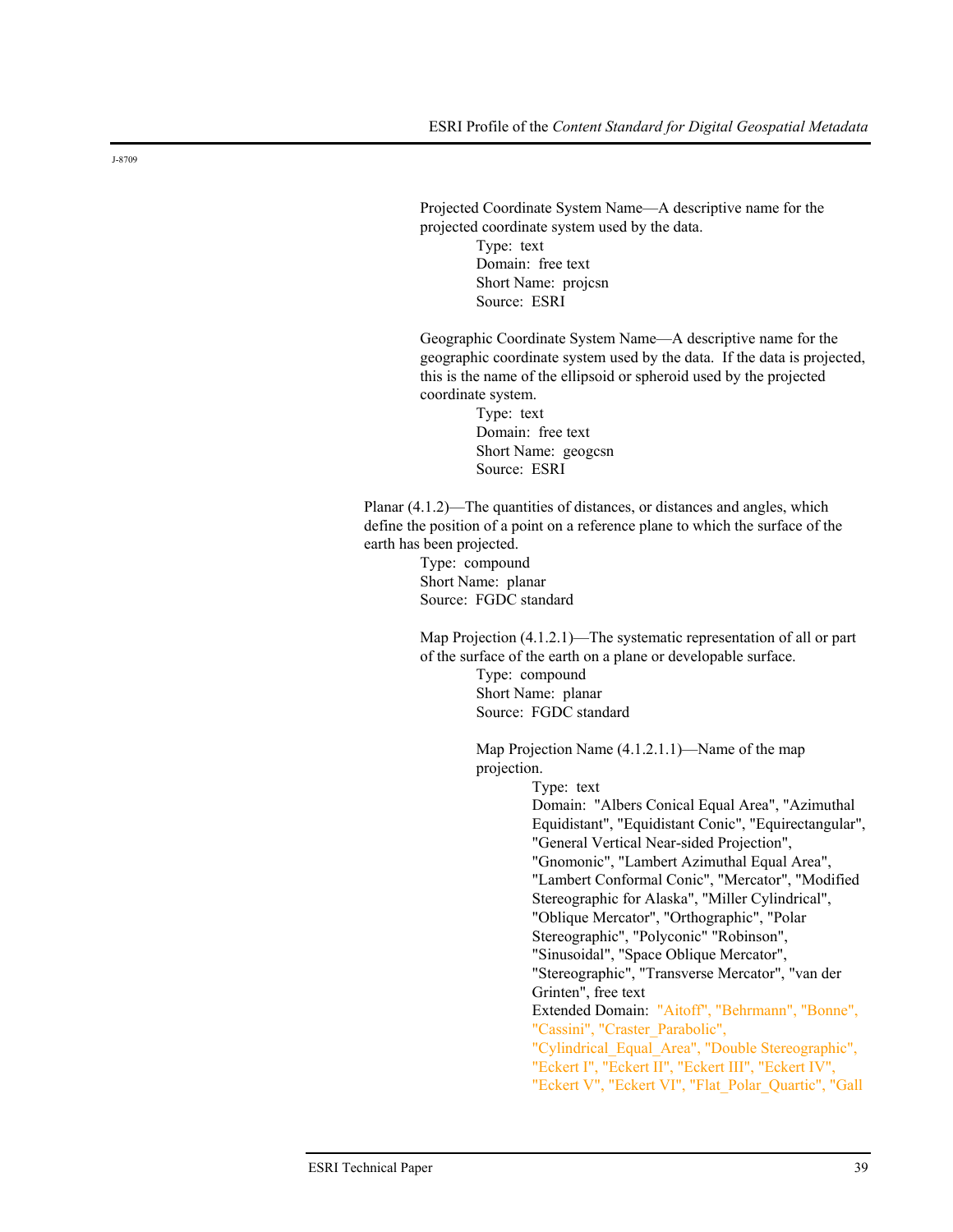Stereographic", "Hammer\_Aitoff", "Krovak", "Loximuthal", "Mollweide", "New\_Zealand\_Map\_Grid", "Quartic Authalic", "Times", "Two Point Equidistant", "Winkel I", "Winkel II", "Winkel Tripel" Short Name: mapprojn Source: FGDC standard

Behrmann—Contains parameters for the Behrmann projection. This element is used when metadata is synchronized with ArcCatalog 8, but not with version 8.1 or later. See Appendix C for details.

Type: compound Short Name: behrmann Source: ESRI

Bonne—Contains parameters for the Bonne projection. This element is used when metadata is synchronized with ArcCatalog 8, but not with version 8.1 or later. See Appendix C for details.

> Type: compound Short Name: bonne Source: ESRI

Cassini—Contains parameters for the Cassini projection. This element is used when metadata is synchronized with ArcCatalog 8, but not with version 8.1 or later. See Appendix C for details.

> Type: compound Short Name: cassini Source: ESRI

Eckert I—Contains parameters for the Eckert I projection. This element is used when metadata is synchronized with ArcCatalog 8, but not with version 8.1 or later. See Appendix C for details.

> Type: compound Short Name: eckert1 Source: ESRI

Eckert II—Contains parameters for the Eckert II projection. This element is used when metadata is synchronized with ArcCatalog 8, but not with version 8.1 or later. See Appendix C for details.

> Type: compound Short Name: eckert2 Source: ESRI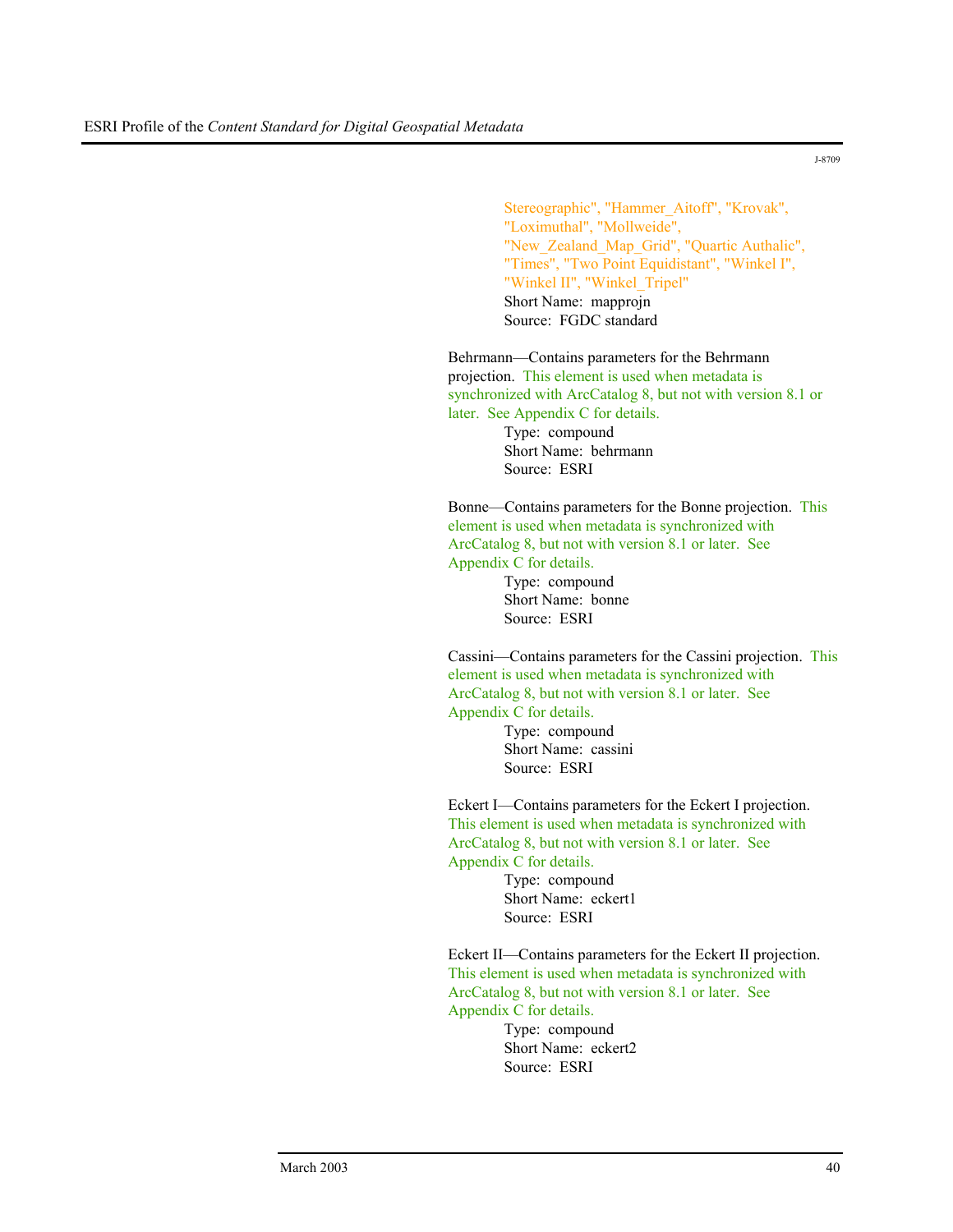Eckert III—Contains parameters for the Eckert III projection. This element is used when metadata is synchronized with ArcCatalog 8, but not with version 8.1 or later. See Appendix C for details.

Type: compound Short Name: eckert3 Source: ESRI

Eckert IV—Contains parameters for the Eckert IV projection. This element is used when metadata is synchronized with ArcCatalog 8, but not with version 8.1 or later. See Appendix C for details.

> Type: compound Short Name: eckert4 Source: ESRI

Eckert V—Contains parameters for the Eckert V projection. This element is used when metadata is synchronized with ArcCatalog 8, but not with version 8.1 or later. See Appendix C for details.

> Type: compound Short Name: eckert5 Source: ESRI

Eckert VI—Contains parameters for the Eckert VI projection. This element is used when metadata is synchronized with ArcCatalog 8, but not with version 8.1 or later. See Appendix C for details.

> Type: compound Short Name: eckert6 Source: ESRI

Gall Stereographic—Contains parameters for the Gall Stereographic projection. This element is used when metadata is synchronized with ArcCatalog 8, but not with version 8.1 or later. See Appendix C for details.

> Type: compound Short Name: gallster Source: ESRI

Loximuthal—Contains parameters for the Loximuthal projection. This element is used when metadata is synchronized with ArcCatalog 8, but not with version 8.1 or later. See Appendix C for details.

> Type: compound Short Name: loximuth Source: ESRI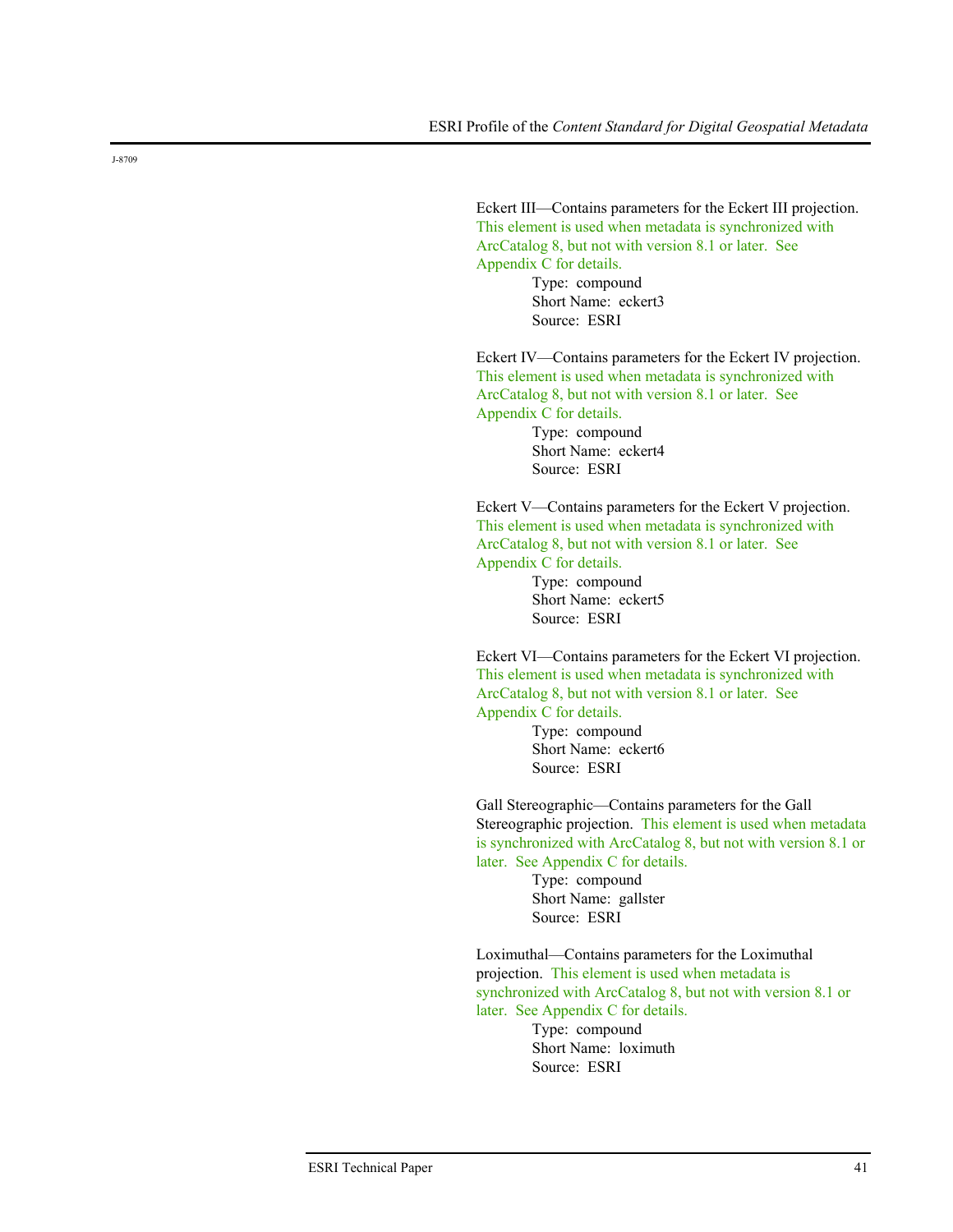Mollweide—Contains parameters for the Mollweide projection. This element is used when metadata is synchronized with ArcCatalog 8, but not with version 8.1 or later. See Appendix C for details.

Type: compound Short Name: mollweid Source: ESRI

Quartic Authalic—Contains parameters for the Quartic Authalic projection. This element is used when metadata is synchronized with ArcCatalog 8, but not with version 8.1 or later. See Appendix C for details.

> Type: compound Short Name: quartic Source: ESRI

Winkel I—Contains parameters for the Winkel I projection. This element is used when metadata is synchronized with ArcCatalog 8, but not with version 8.1 or later. See Appendix C for details.

> Type: compound Short Name: winkel1 Source: ESRI

Winkel II—Contains parameters for the Winkel II projection. This element is used when metadata is synchronized with ArcCatalog 8, but not with version 8.1 or later. See Appendix C for details.

> Type: compound Short Name: winkel2 Source: ESRI

Other ESRI Projection—Contains parameters for other projections that are supported by ArcGIS software. This element is used when metadata is synchronized with ArcCatalog 8, but not with version 8.1 or later. See Appendix C for details.

> Type: compound Children: *Appropriate data elements 4.1.2.1.23.1 through 4.1.2.1.23.18 to document the projection's parameters.*

NOTE: See Appendix C for production rules.

Short Name: otherprj Source: ESRI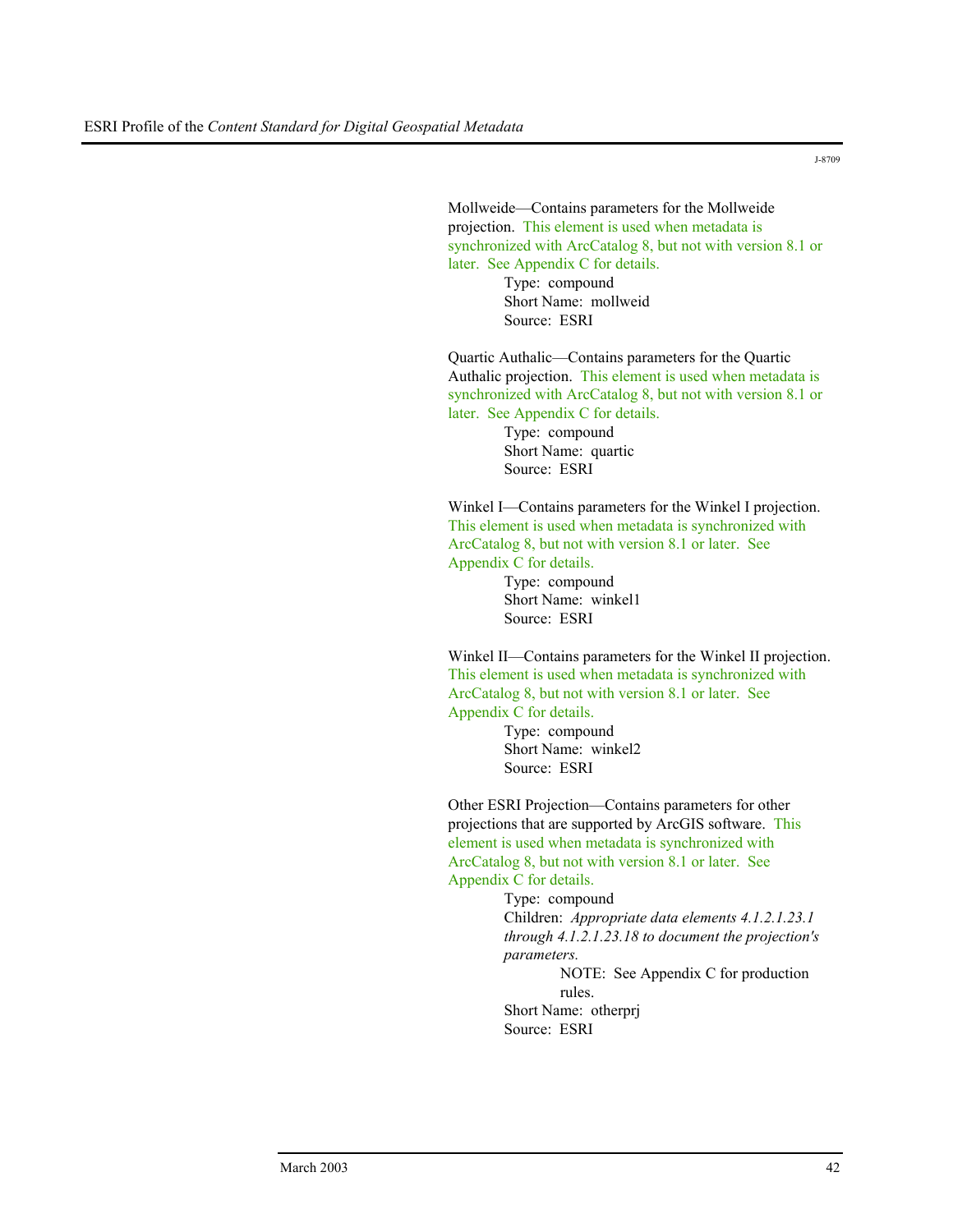Map Projection Parameters (4.1.2.1.23)—A complete parameter set of the projection that was used for the dataset. The information provided shall include the names of the parameters and values used for the dataset that describe the mathematical relationship between the earth and the plane or developable surface for the projection.

Type: compound

Children: *Appropriate data elements 4.1.2.1.23.1 through 4.1.2.1.23.18 to document the projection's parameters.* 

> NOTE: See Appendix C for production rules for coordinate systems that are supported by ArcGIS software but are not explicitly defined in the FGDC standard.

Short Name: mapprojp Source: FGDC standard

#### **Entity and Attribute Information**

Entity and Attribute Information = [1{Detailed\_Description}n | 1{Overview\_Description}n]

Detailed Description = Entity Type +  $0$ {Attribute}n +  $0$ {Subtype Information}n + 0{Relationship\_Information}1

## Entity  $Type =$

Entity Type Label  $+$  $0$ {Entity Type Type}1 +  $0$ {Entity Type Count}1 + Entity Type Definition  $+$ Entity\_Type\_Definition\_Source

## $Attribute =$

Attribute Label +  $0$ {Attribute Alias}1 + Attribute Definition + Attribute Definition Source + Attribute\_Type+ Attribute\_Width + 0{Attribute Precision}1 + 0{Attribute Scale}1 + 0{Attribute Output Width}1 + 0{Attribute Number of Decimals}1 + 0{Attribute Indexed}1 + 1{Attribute Domain Values}n +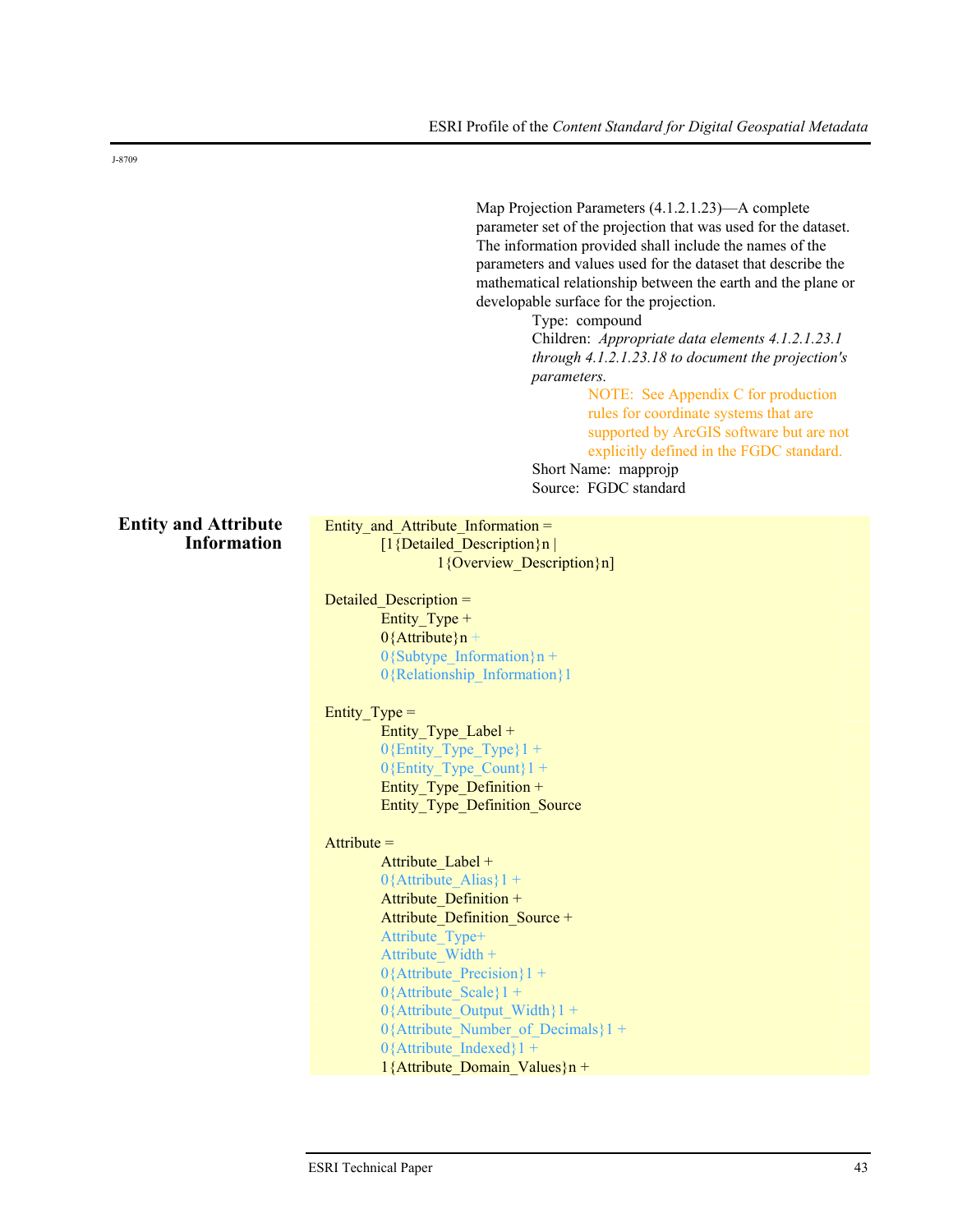| 0{Beginning_Date_of_Attribute_Values +      |
|---------------------------------------------|
| $0$ {Ending Date of Attribute Values}1}n +  |
| (Attribute_Value_Accuracy_Information) +    |
| (Attribute Measurement Frequency)           |
|                                             |
| Attribute Domain Values =                   |
| [ $1$ {Enumerated Domain}n                  |
| Range Domain                                |
| Codeset Domain                              |
| Unrepresentable_Domain]                     |
|                                             |
| Enumerated Domain =                         |
| Enumerated Domain Value +                   |
| Enumerated Domain Value Definition +        |
| Enumerated_Domain_Value_Definition_Source + |
| $0$ {Attribute}n                            |
|                                             |
| Range Domain =                              |
|                                             |
| Range_Domain_Minimum +                      |
| Range Domain Maximum +                      |
| (Range Domain Mean) +                       |
| (Range Domain Standard Deviation) +         |
| 0{Attribute Units of Measure}1 +            |
| (Attribute Measurement Resolution) +        |
| $0$ {Attribute}n                            |
|                                             |
| Codeset Domain =                            |
| Codeset Name +                              |
| <b>Codeset Source</b>                       |
|                                             |
| Attribute_Value_Accuracy_Information =      |
| Attribute Value Accuracy +                  |
| Attribute Value Accuracy Explanation        |
|                                             |
| Subtype Information $=$                     |
| Subtype Name +                              |
| Subtype Code +                              |
| 0{Subtype Attribute}n                       |
|                                             |
| Subtype Attribute $=$                       |
| Subtype Attribute Name +                    |
| $0$ {Subtype Default Value}1 +              |
| 0{Attribute_Defined_Domain}1                |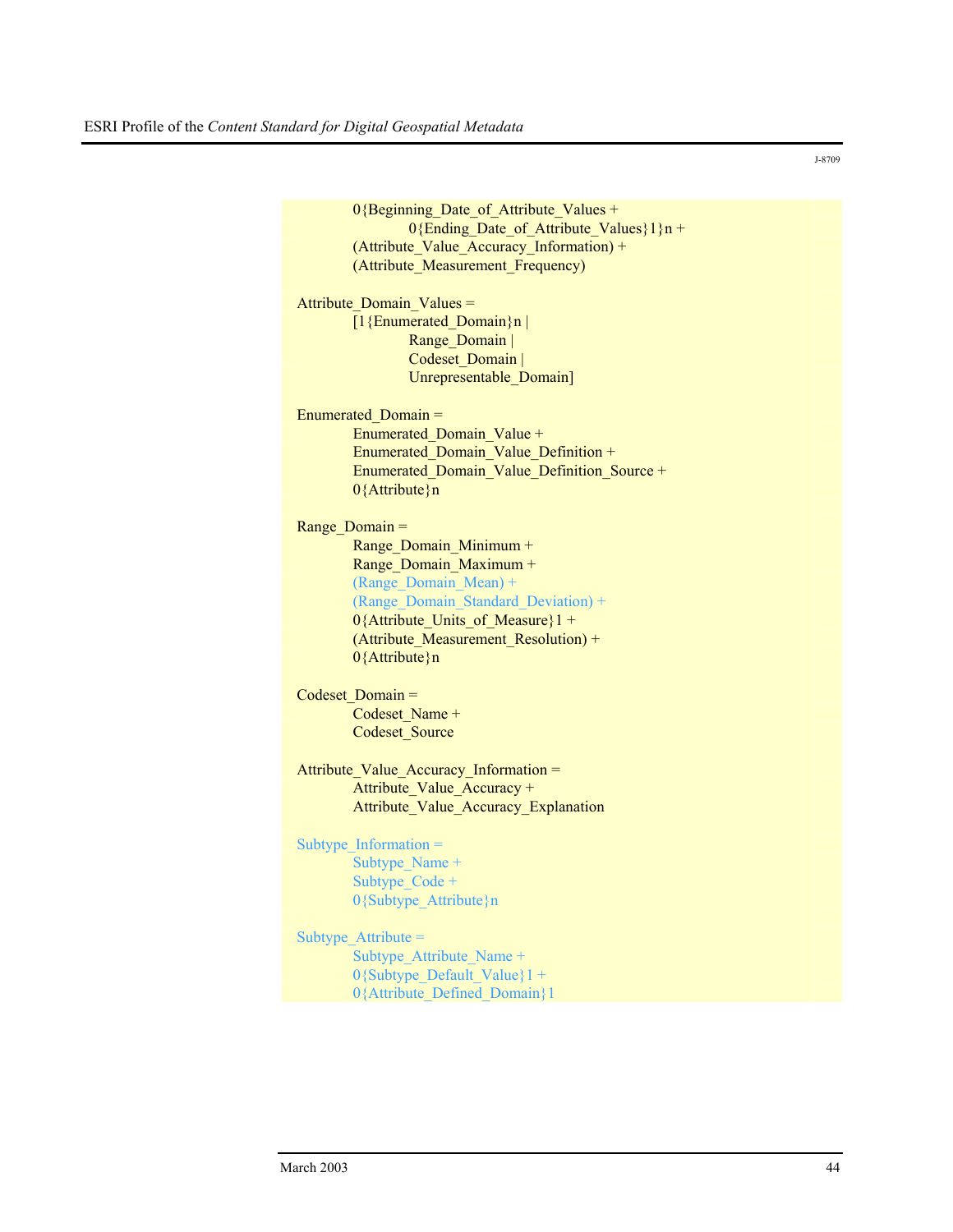Attribute Defined Domain = Domain Name + (Domain\_Description) + (Domain\_Owner) + Domain Attribute Type + Domain Type + Merge Rule + Split\_Rule Relationship\_Information = (Description of Relationship) + Relationship\_Cardinality + Attributed\_Relationship + Composite\_Relationship + Notification Direction + Origin\_Name + Origin Primary Key + Origin Foreign Key + Destination Name + Destination Primary Key + Destination Foreign Key + Relationship\_Forward\_Label + Relationship\_Backward\_Label Overview Description = Entity and Attribute Overview + 1{Entity and Attribute Detail Citation}n Detailed Description (5.1) —Description of the entities, attributes, attribute values, and related characteristics encoded in the dataset.

> Type: compound Short Name: detailed Source: FGDC standard

Entity Type (5.1.1)—The definition and description of a set into which similar entity instances are classified. Type: compound Short Name: enttyp Source: FGDC standard

> Entity Type Type—The type of entity that is being described. Rationale: To identify the type of nonspatial entities. Type: text Domain: "Table", "Feature Class", "Relationship" Short Name: enttypt Source: ESRI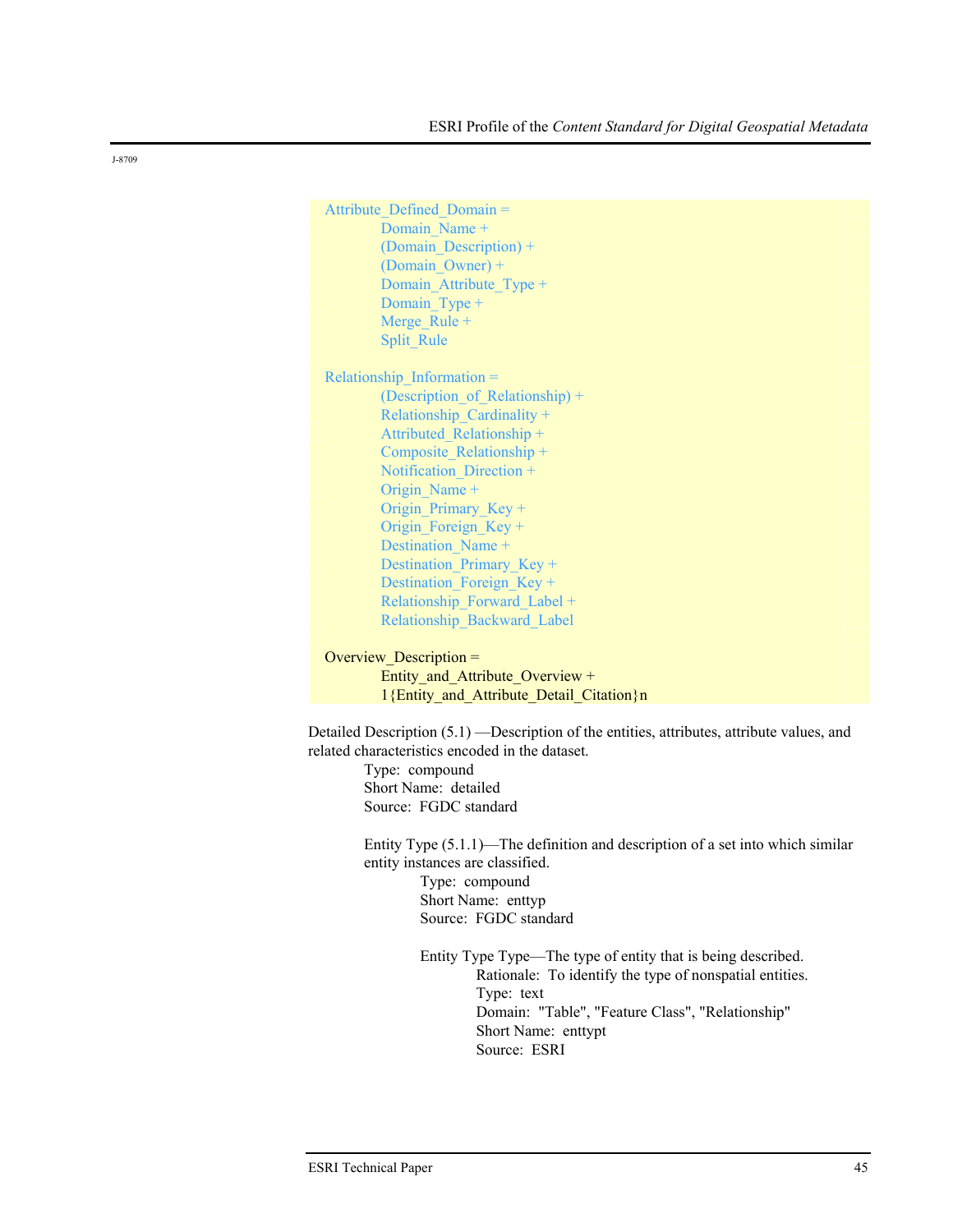Entity Type Count—The number of objects that the entity contains. For example, the number of features contained by a feature class or the number of rows contained by a table.

> Rationale: To identify the number of objects contained by a nonspatial entity. Type: integer Domain: free integer Short Name: enttypc Source: ESRI

Attribute (5.1.2)—A defined characteristic of an entity. Type: compound Short Name: attr Source: FGDC standard

> Attribute Alias—An alias for the attribute name. Attribute aliases are supported by some data formats such as coverages and geodatabase feature classes.

> > Type: text Domain: free text Short Name: attalias Source: ESRI

Attribute Type—The data type of the attribute. The terminology used is appropriate for the data format. For example, text data in an INFO table is referred to as Character data, while for a shapefile in ArcView® 3 it is referred to as String data.

> Type: text Domain: "OID", "Geometry", "Small Integer", "Integer", "Single", "Double", "String", "Date", "Blob", "Number", "Boolean", "Binary", "Float", "Character" Short Name: attrtype Source: ESRI

Attribute Width—The maximum width of an attribute. For shapefiles and coverages, the width is the maximum number of digits that values in the attribute column can have. For all other data formats the width is the maximum size of the attribute's value in bytes.

> Type: integer Domain: free integer Short Name: attwidth Source: ESRI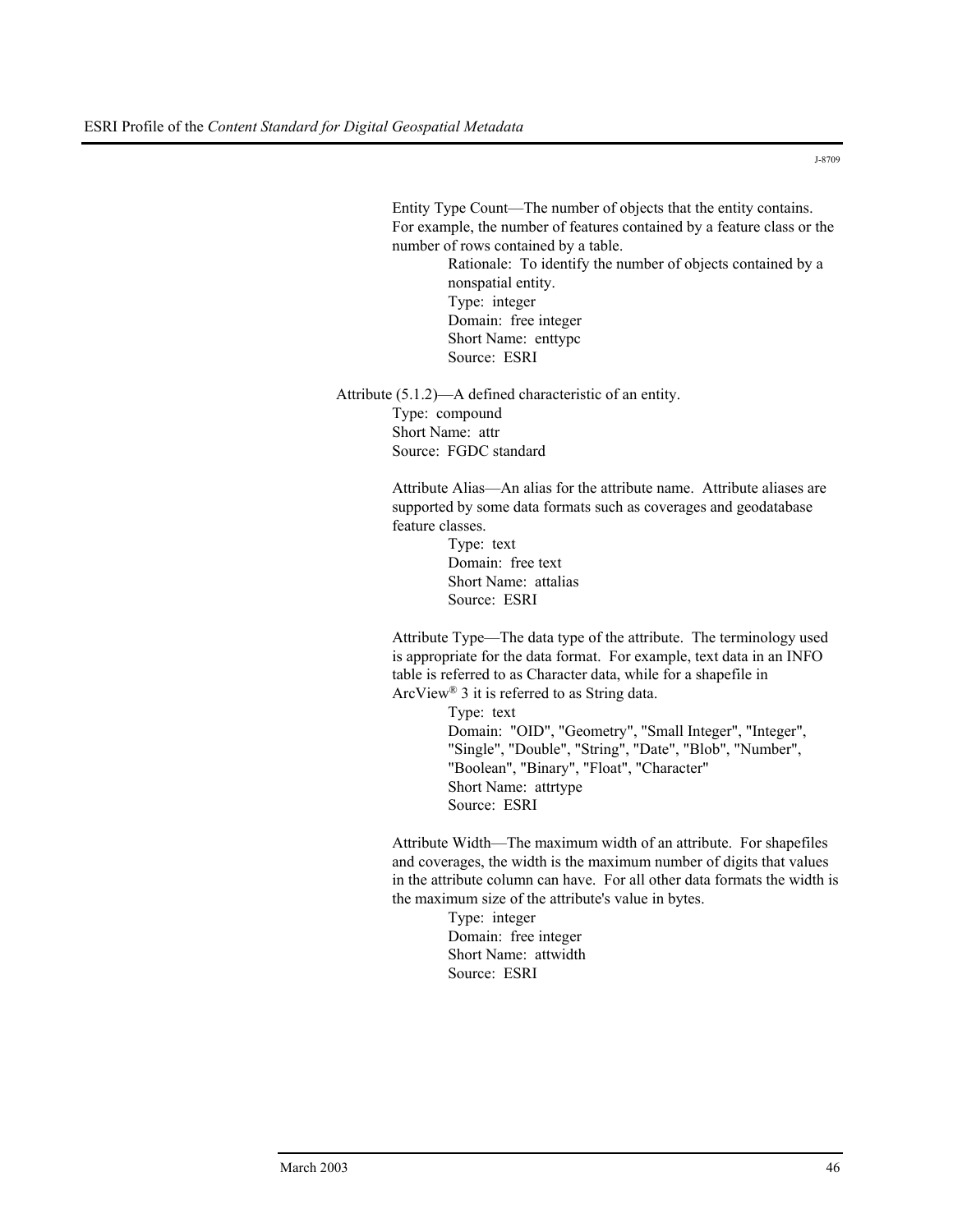Attribute Precision—The precision of an attribute; that is, the maximum number of digits that its values can have. This element is used to describe data formats other than shapefiles and coverages.

> Type: integer Domain: free integer Short Name: atprecis Source: ESRI

Attribute Scale—The maximum number of decimal places that values in an attribute can have. This element is used to describe data formats other than shapefiles and coverages.

> Type: integer Domain: free integer Short Name: attscale Source: ESRI

Attribute Output Width—The display width for the attribute. This is the width of the column used to present an attribute's values when using ArcInfo™ Workstation. This element is only used to describe coverages and INFO tables.

> Type: integer Domain: free integer Short Name: atoutwid Source: ESRI

Attribute Number of Decimals—The maximum number of decimal places that values in an attribute can have. This element is used to describe shapefiles and coverages.

> Type: integer Domain: free integer Short Name: atnumdec Source: ESRI

Attribute Indexed—Describes the type of index that has been created for the attribute's values. Type: text

Domain: free text Short Name: atindex Source: ESRI

Attribute Domain Values (5.1.2.4)—The valid values that can be assigned for an attribute. Type: compound Short Name: attrdomv Source: FGDC standard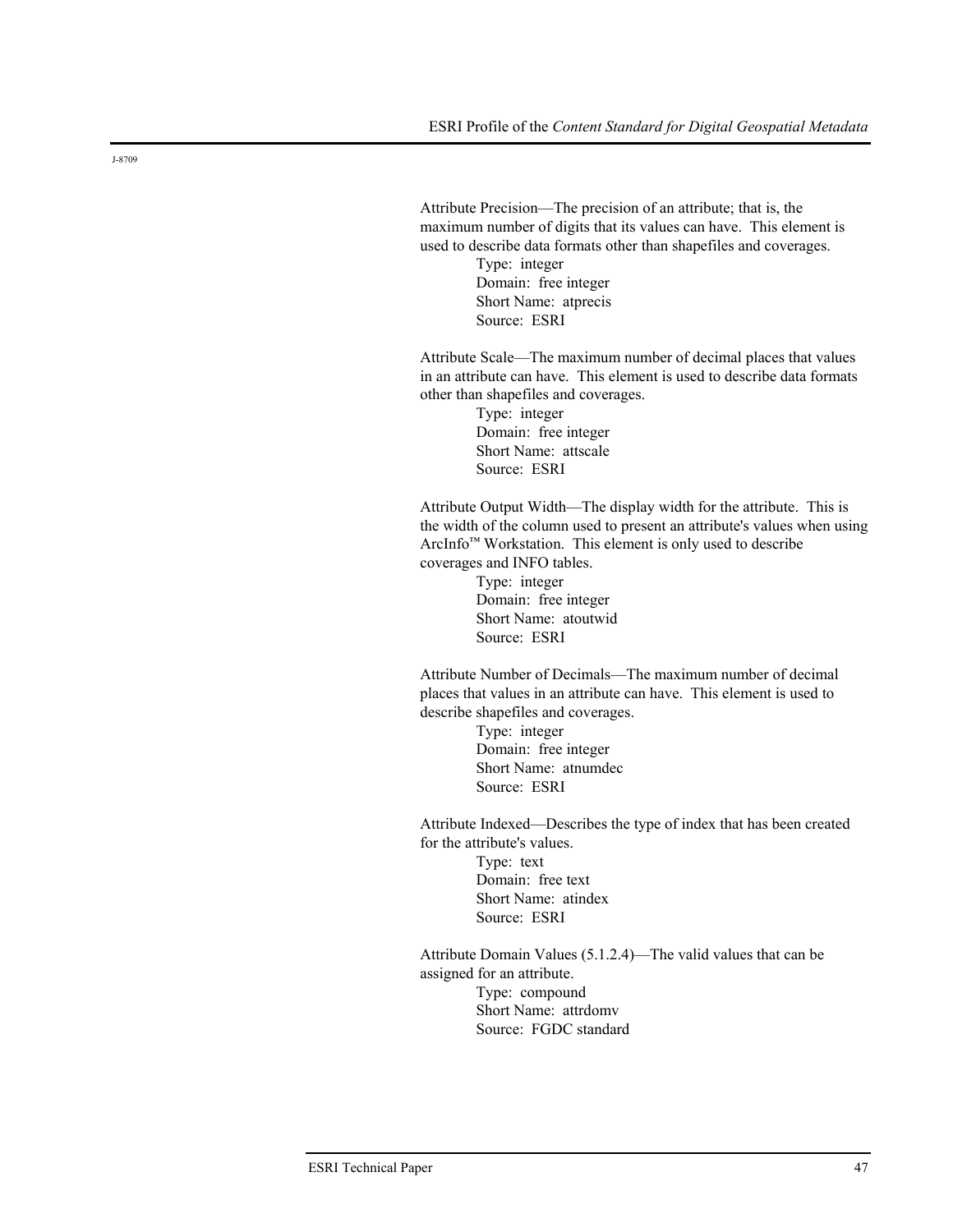Range Domain (5.1.2.4.2)—The minimum and maximum values of a continuum of valid values. Type: compound Short Name: rdom Source: FGDC standard

> Range Domain Mean—The mean of the attribute's values.

> > Type: real Domain: free real Short Name: rdommean Source: ESRI

Range Domain Standard Deviation—The standard deviation of the attribute's values. Type: real Domain: free real Short Name: rdomstdv

Subtype Information—Describes the subtypes that have been defined for a feature class in a geodatabase. For example, within a utility pole feature class there might be subtypes representing wood, concrete, and metal poles.

> Type: compound Short Name: subtype Source: ESRI

Subtype Attribute—An attribute for which a default value or domain has been defined for this subtype.

Source: ESRI

Type: compound Short Name: stfield Source: ESRI

Subtype Attribute Name—The name of the attribute. Type: text Domain: free text Short Name: stfldnm Source: ESRI

Subtype Default Value—The default value for this attribute for all objects of this subtype. The default value will be placed in the attribute when a new object is added to the subtype.

> Type: text Domain: free text Short Name: stflddv Source: ESRI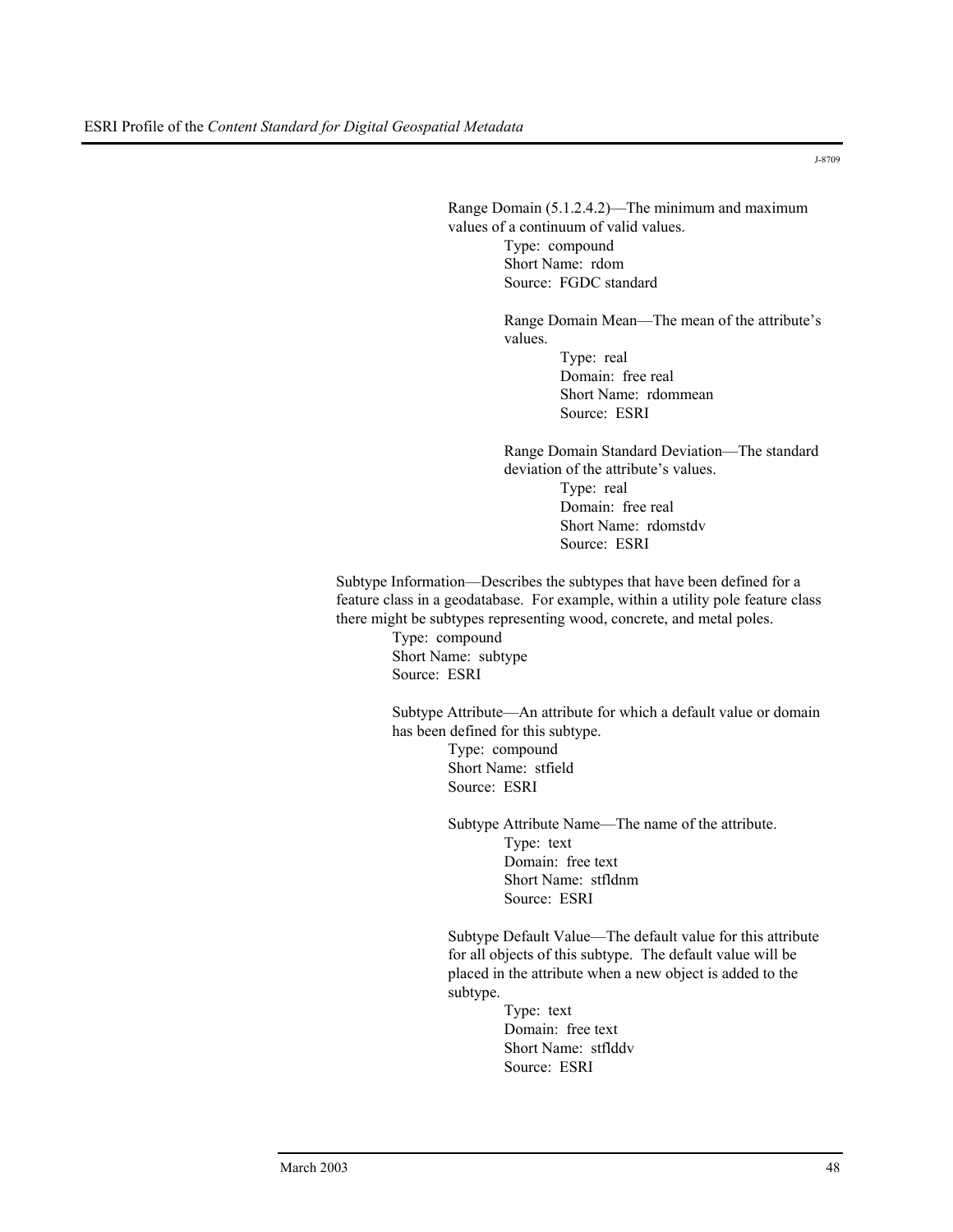Attribute Defined Domain—The domain that has been defined for this attribute for this subtype. When editing, only values that fall within the domain are permitted. For example, each type of pole might have a different domain defining the height range that is valid for the pole's material.

Type: compound Short Name: stflddd Source: ESRI

Domain Name—The name of the domain. Type: text Domain: free text Short Name: domname Source: ESRI

Domain Description—A description of the domain. Type: text Domain: free text Short Name: domdesc Source: ESRI

Domain Owner—The owner of the domain. Type: text Domain: free text Short Name: domowner Source: ESRI

Domain Attribute Type—The data type of the attribute. Type: text Domain: "Small Integer", "Integer", "Single", "Double", "String", "Date" Short Name: domfldtp Source: ESRI

Domain Type—The type of domain. Type: text Domain: "Range", "Coded value" Short Name: domtype Source: ESRI

Merge Rule—The rule used to determine the value to be placed in the attribute if objects are merged. Type: text Domain: "Default value", "Sum values", "Weighted average" Short Name: mrgtype Source: ESRI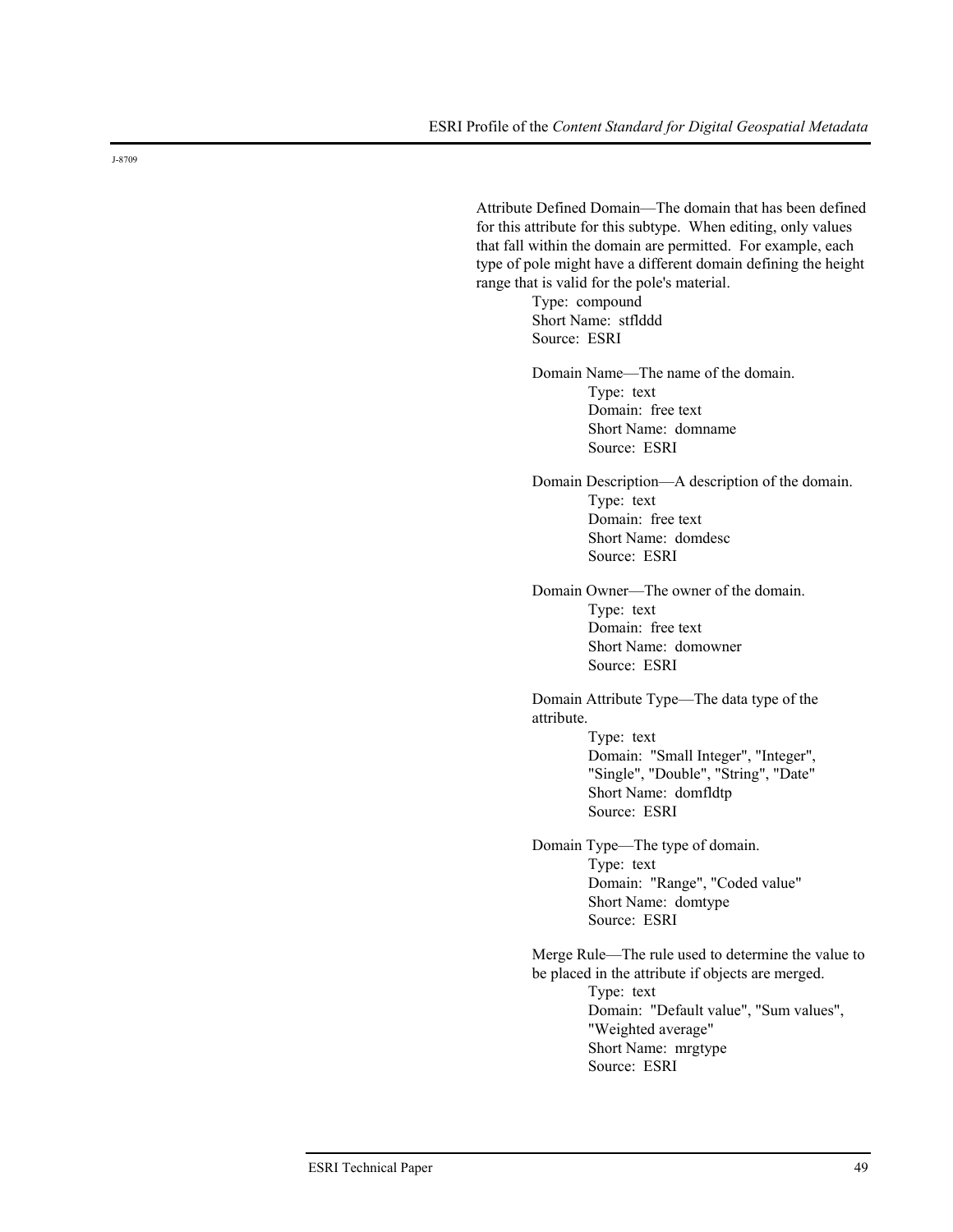Split Rule—The rule used to determine the value to be placed in the attribute if objects are split. Type: text Domain: "Default value", "Duplicate", "Geometry ratio" Short Name: splttype Source: ESRI

Relationship Information—Description of a relationship class that joins two items. For example, a relationship class in a geodatabase can join any two object classes. A coverage relationship class can join coverages and INFO tables.

> Type: compound Short Name: relinfo Source: ESRI

Description of Relationship—A brief description of the relationship, for example, what the relationship is between the two objects.

> Type: text Domain: free text Short Name: reldesc Source: ESRI

Relationship Cardinality—The cardinality of the relationship, for example, how many objects of type A are related to an object of type B. Type: text Domain: "One to One", "One to Many", "Many to Many", "Many to One" Short Name: relcard Source: ESRI

Attributed Relationship—Identifies whether or not the relationship class itself is attributed. For example, an attribute of a relationship between parcels and owners might be percentage of ownership.

> Type: text Domain: "TRUE", "FALSE" Short Name: relattr Source: ESRI

Composite Relationship—Identifies whether or not the relationship class defines a composite relationship. In a composite relationship, objects of type A are composed of objects of type B; this means that the lifetime of B objects depends on the lifetime of A objects. Relationships that are not composite are simple relationships.

> Type: text Domain: "TRUE", "FALSE" Short Name: relcomp Source: ESRI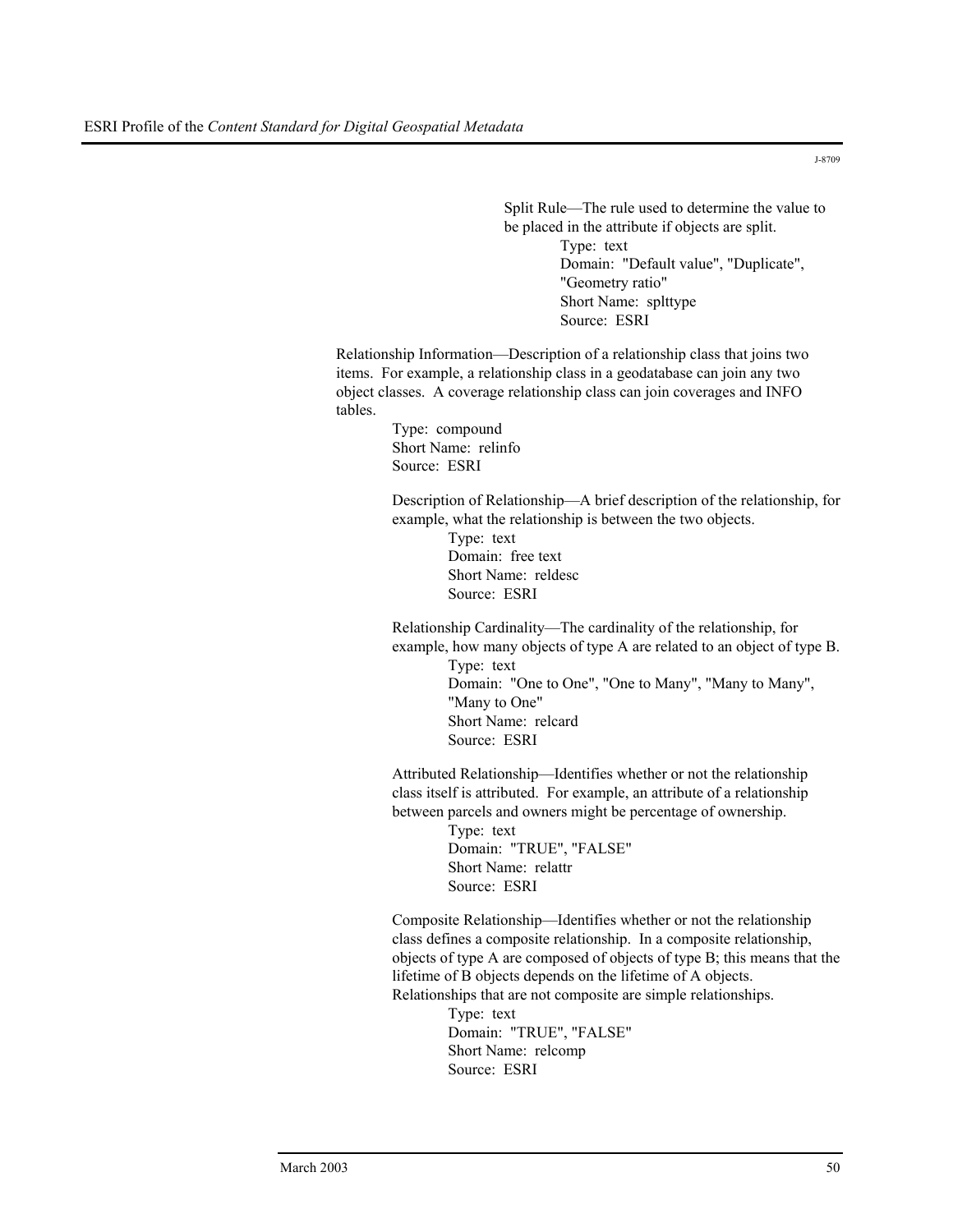Notification Direction—How messages will be propagated between the related objects.

> Type: text Domain: "Forward", "Backward", "Both", "None" Short Name: relnodir Source: ESRI

Origin Name—The name of the origin object class. Type: text Domain: free text Short Name: otfcname Source: ESRI

Origin Primary Key—The name of the primary key for the relationship. The primary key is the attribute in the origin whose values are used to join the origin to the destination.

> Type: text Domain: free text Short Name: otfcpkey Source: ESRI

Origin Foreign Key—The name of the foreign key for the relationship. The foreign key is the attribute in the destination that contains the same values as those in the primary key. For attributed and many-to-many relationships, the foreign key occurs in the relationship class's table rather than in the destination.

> Type: text Domain: free text Short Name: otfcfkey Source: ESRI

Destination Name—The name of the destination object class.

Type: text Domain: free text Short Name: dtfcname Source: ESRI

Destination Primary Key—The name of the destination's primary key. For attributed and many-to-many relationships, the destination's primary key is the attribute in the destination that contains the same values as those in the origin's primary key. For all other relationships, the primary key for the destination itself such as its object identifier attribute is recorded in this element.

> Type: text Domain: free text Short Name: dtfcpkey Source: ESRI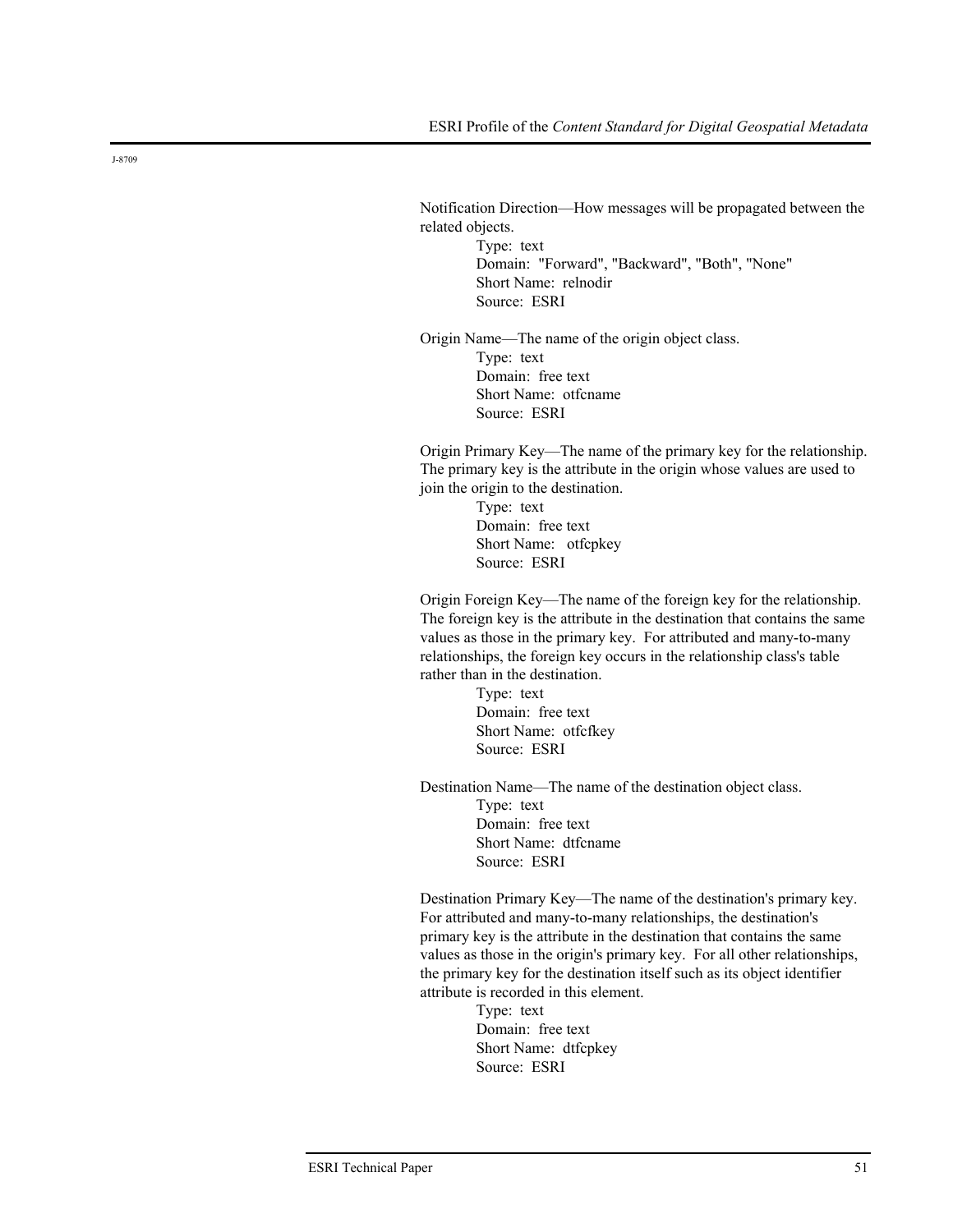|                                           | Destination Foreign Key—The name of the destination's foreign key.<br>For attributed and many-to-many relationships, the destination's foreign<br>key occurs in the relationship class's table rather than in the destination.<br>For all other relationships, no value will be recorded in this element.<br>Type: text<br>Domain: free text<br>Short Name: dtfcfkey<br>Source: ESRI                                                                           |
|-------------------------------------------|----------------------------------------------------------------------------------------------------------------------------------------------------------------------------------------------------------------------------------------------------------------------------------------------------------------------------------------------------------------------------------------------------------------------------------------------------------------|
|                                           | Relationship Forward Label-The name for the relationship when it is<br>navigated from the origin to the destination.<br>Type: text<br>Domain: free text<br>Short Name: relflab<br>Source: ESRI                                                                                                                                                                                                                                                                 |
|                                           | Relationship Backward Label—The name for the relationship when it<br>is navigated from the destination to the origin.<br>Type: text<br>Domain: free text<br>Short Name: relblab<br>Source: ESRI                                                                                                                                                                                                                                                                |
| <b>Distribution</b><br><b>Information</b> | Distribution Information =<br>Distributor +<br>$0$ {Resource Description}1 +<br>Distribution_Liability +<br>$0$ {Standard_Order_Process}n +<br>0{Custom_Order_Process}1 +<br>(Technical Prerequisites) +<br>(Available Time Period)<br>$Distributor =$<br>Contact Information (see Contact Information for production rules)<br>Standard Order Process =<br>[Non-digital Form  <br>$1\{\text{Digital\_Form}\}\$ n ] +<br>$Fees +$<br>(Ordering Instructions) + |
|                                           | (Turnaround)<br>Digital Form $=$<br>Digital Transfer Information +<br>Digital Transfer Option                                                                                                                                                                                                                                                                                                                                                                  |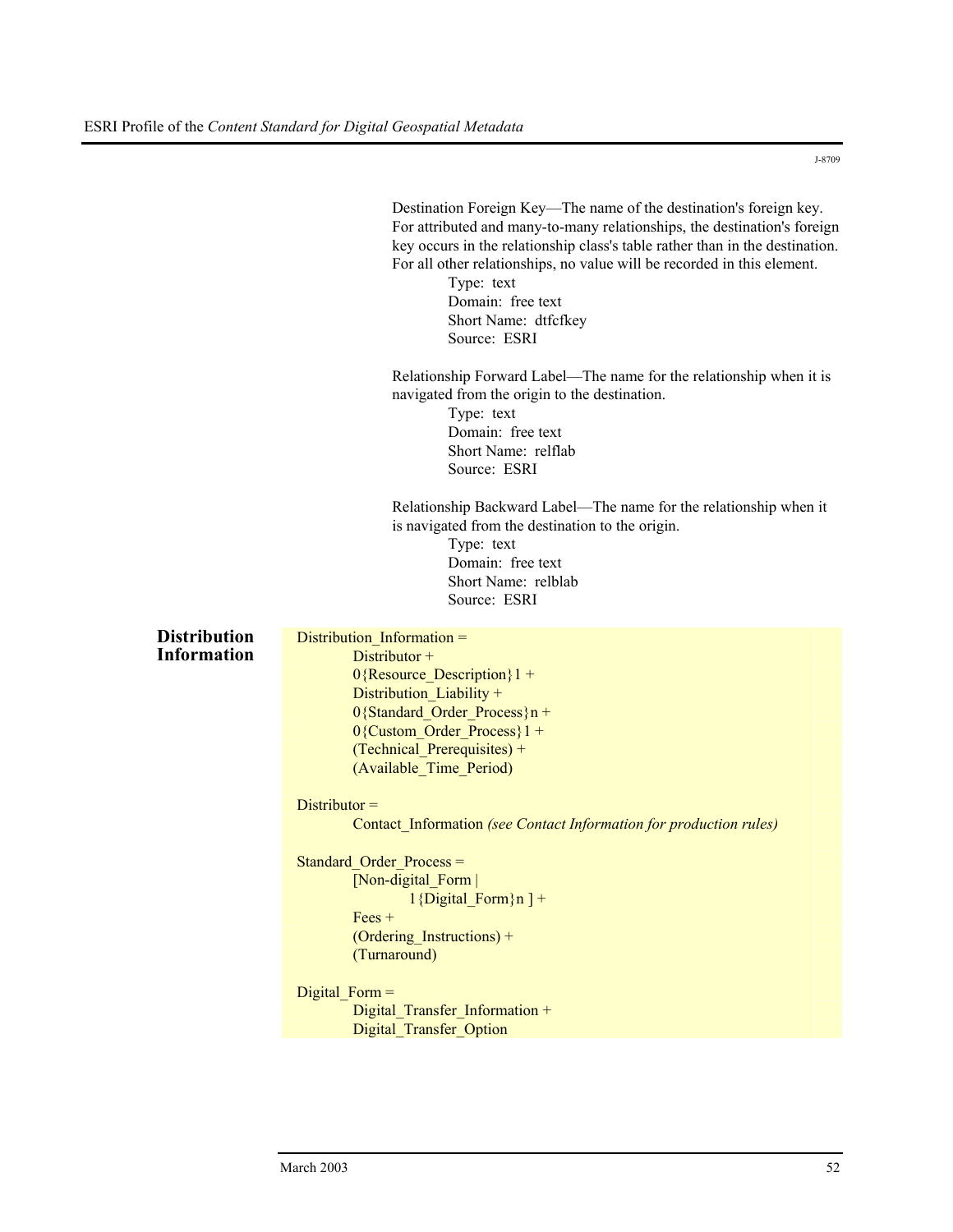```
Digital Transfer Information =
        Format Name +
        ([Format_Version_Number | 
                Format Version Date] +
                (Format Specification) ) +(Format_Information_Content) + 
        0{File Decompression Technique}1 +
        (Transfer Size) +
        0{Dataset_Size}1
Digital Transfer Option =
        1{[Online_Option | 
                Offline_Option]}n
Online_Option =
        1{Computer_Contact_Information}n + 
        (Access_Instructions) + 
        (Online_Computer_and_Operating_System) 
Computer_Contact_Information = 
        [Network_Address | 
                Dialup Instructions |
                SDE_Connection_Information]
Network_Address = 
        1{Network_Resource_Name}n 
Dialup Instructions =
        Lowest BPS +
        0{Highest BPS}1 +
        Number DataBits +
        Number StopBits +
        Parity + 
        0{Compression Support}1 +
        1{Dialup Telephone}n +
        1{Dialup_File_Name}n 
SDE Connection Information =
        Server_Name +
        Instance_Name +
        0{Database Name}1 +User_Name +
        Version_Name
```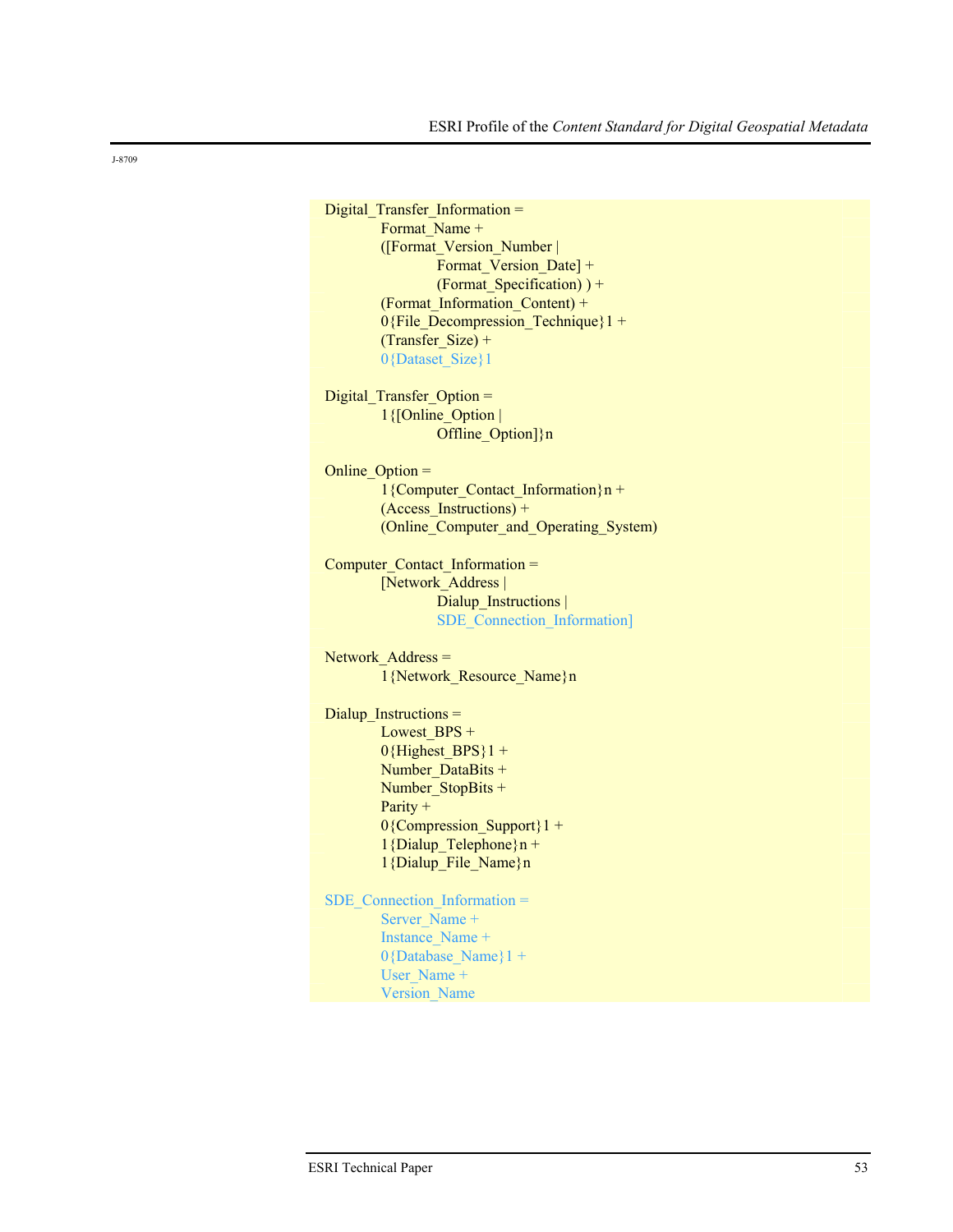| Offline Option $=$                                                  |
|---------------------------------------------------------------------|
| Offline Media $+$                                                   |
| 0{Recording Capacity}1                                              |
| $1$ {Recording Format}n +                                           |
| 0{Compatibility Information}1                                       |
|                                                                     |
| Recording Capacity $=$                                              |
| $1$ {Recording Density}n +                                          |
| <b>Recording Density Units</b>                                      |
|                                                                     |
| Available Time Period =                                             |
| Time Period Information (see Time Period Information for production |
| rules)                                                              |
|                                                                     |

Standard Order Process (6.4)—The common ways in which the dataset may be obtained or received and related instructions and fee information.

> Type: compound Short Name: stdorder Source: FGDC standard

Digital Form (6.4.2)—The description of options for obtaining the dataset on computer-compatible media.

Type: compound Short Name: digform Source: FGDC standard

Digital Transfer Information (6.4.2.1)—Description of the form of the data to be distributed.

Type: compound Short Name: digtinfo Source: FGDC standard

Dataset Size—The size, in megabytes, of the item. Rationale: The transfer size of the dataset may be different than the actual size of the dataset, for example, if the dataset is compressed for transfer. Type: real Domain: free real Short Name: dssize Source: ESRI

Digital Transfer Option (6.4.2.2)—The means and media by which a dataset is obtained from the distributor. Type: compound Short Name: digtopt Source: FGDC standard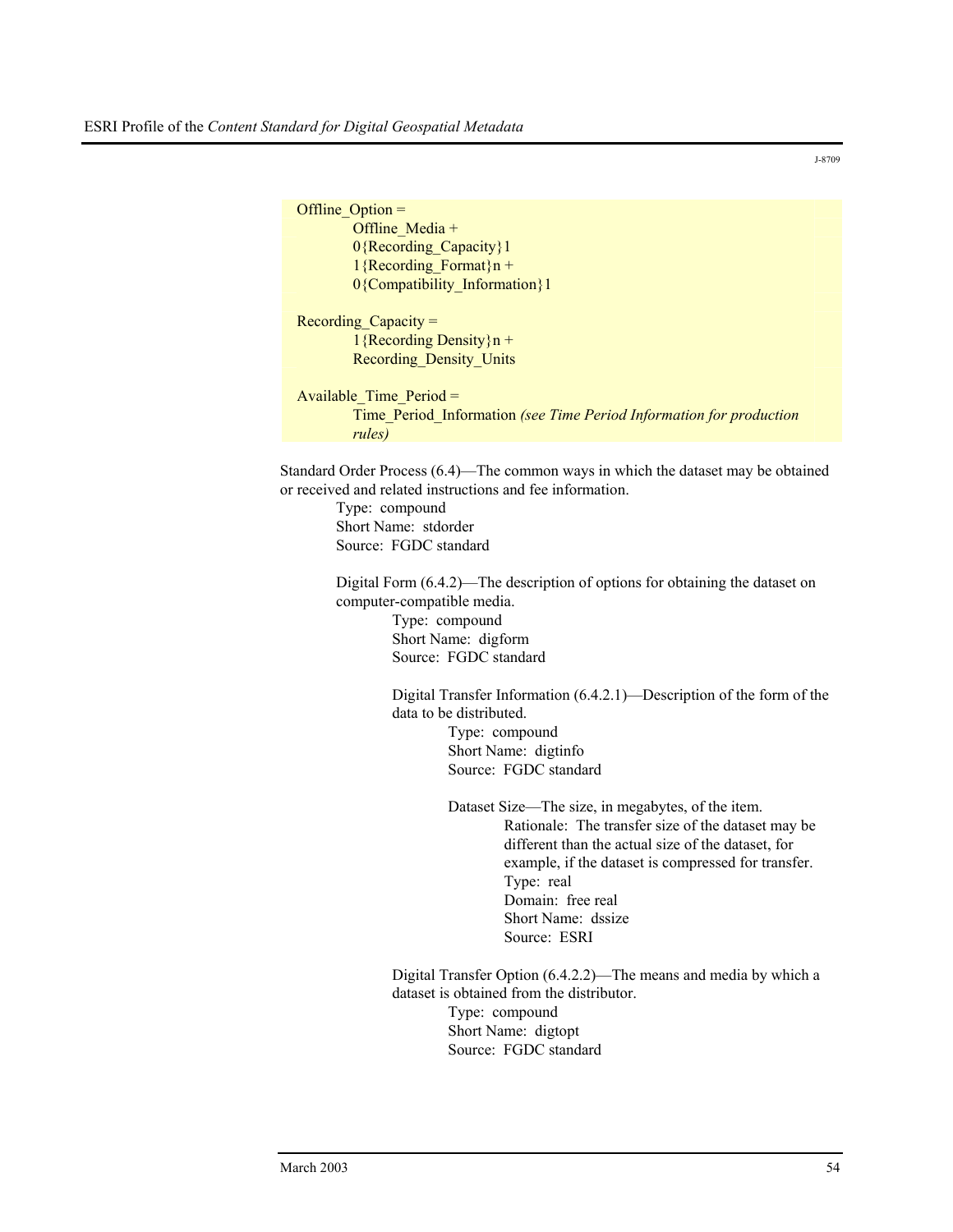Online Option (6.4.2.2.1)—Information required to directly obtain the dataset electronically. Type: compound Short Name: onlinopt Source: FGDC standard

> Computer Contact Information (6.4.2.2.1.1)— Instructions for establishing communications with the distribution computer.

Type: compound Short Name: computer Source: FGDC standard

SDE® Connection Information—The information required to connect to an ArcSDE® geodatabase server. This element is used when metadata is synchronized with ArcCatalog 8, but not with version 8.1 or later. This information is now recorded in the Online Linkage element within the Citation Information element.

> Type: compound Short Name: sdeconn Source: ESRI

Server Name—The name or IP number of the computer on which the ArcSDE server resides. This element is used when metadata is synchronized with ArcCatalog 8, but not with version 8.1 or later.

> Type: text Domain: free text Short Name: server Source: ESRI

Instance Name—The name or port number of the process running on the ArcSDE server that allows access to the spatial database. This element is used when metadata is synchronized with ArcCatalog 8, but not with version 8.1 or later.

> Type: text Domain: free text Short Name: instance Source: ESRI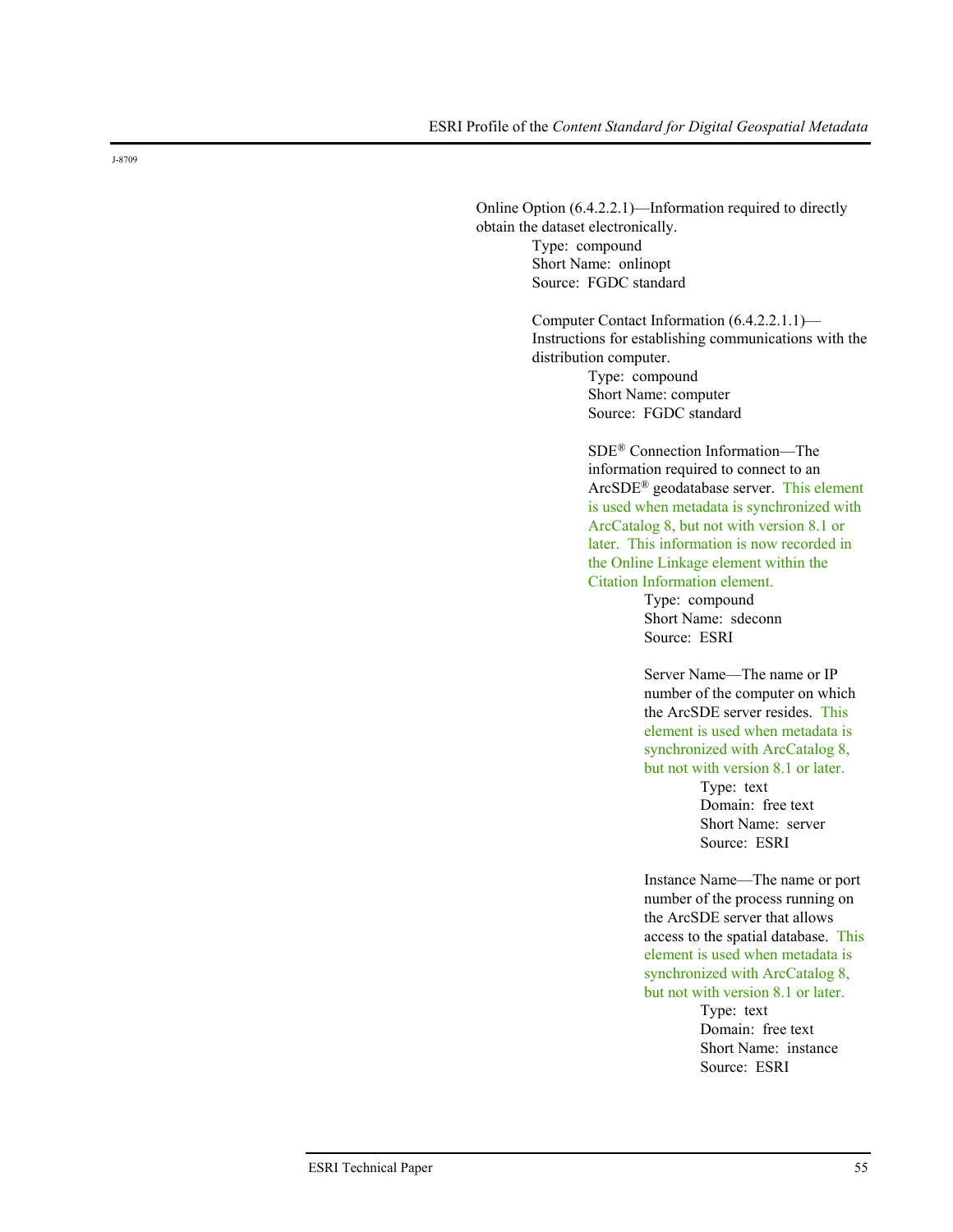Database Name—The name of the database in which the data resides. This connection parameter is only used when data is stored within either a SQL Server or Sybase relational database management system. This element is used when metadata is synchronized with ArcCatalog 8, but not with version 8.1 or later.

Type: text Domain: free text Short Name: database Source: ESRI

User Name—The username used to access the data in the ArcSDE geodatabase. This element is used when metadata is synchronized with ArcCatalog 8, but not with version 8.1 or later.

> Type: text Domain: free text Short Name: user Source: ESRI

Version Name—The version of the ArcSDE geodatabase that contains the data. This element is used when metadata is synchronized with ArcCatalog 8, but not with version 8.1 or later.

> Type: text Domain: free text Short Name: version Source: ESRI

## **Metadata Reference Information**

Metadata Reference Information = Metadata Date + (Metadata Review Date) + (Metadata Future Review Date) + Language of Metadata + Metadata Contact + Metadata Standard Name + Metadata Standard Version + 0{Metadata Time Convention}1 + (Metadata\_Access\_Constraints) +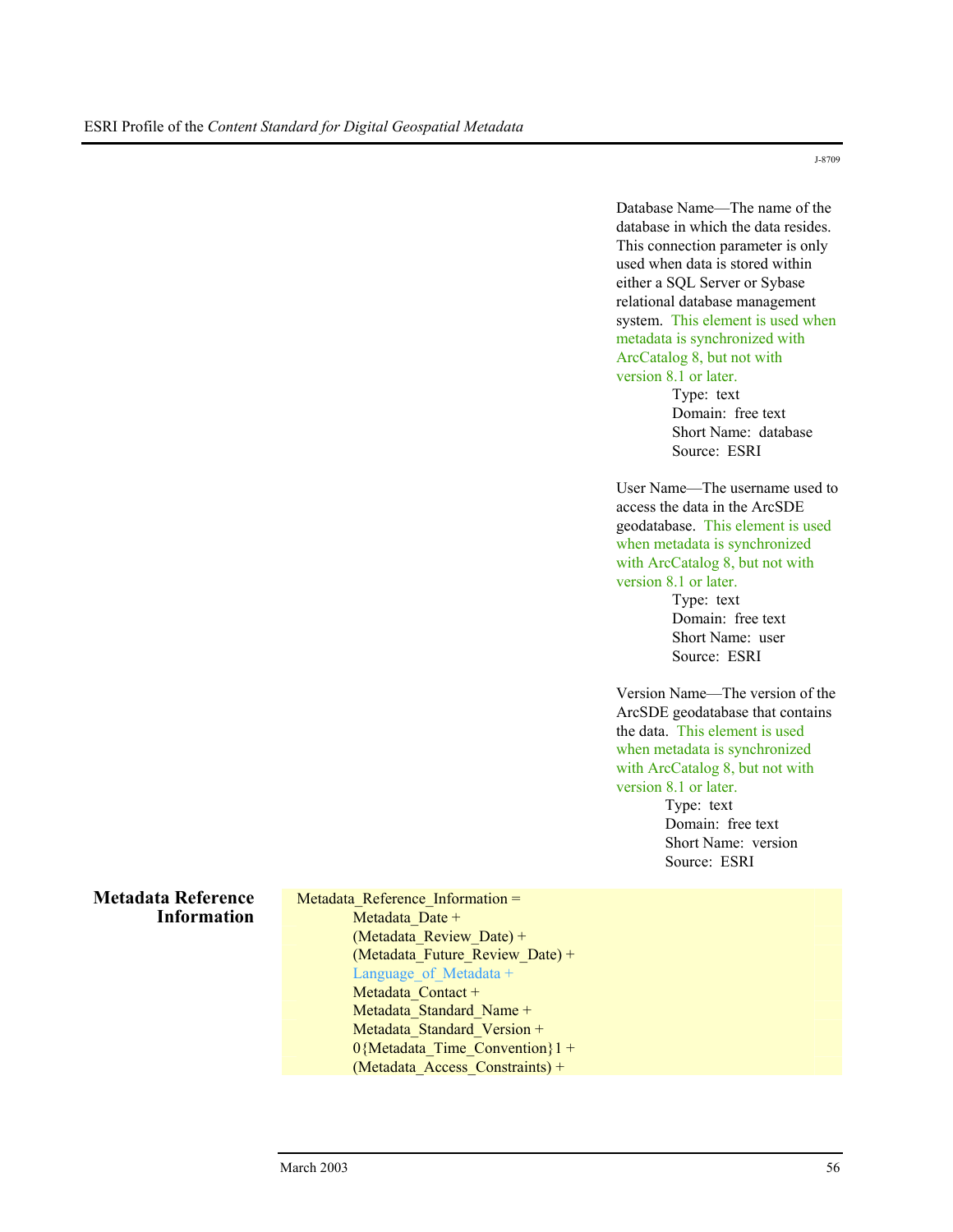|                          | (Metadata Use Constraints) +                                                                                                                                                                                                                                                                                                                                                                                                                                                        |
|--------------------------|-------------------------------------------------------------------------------------------------------------------------------------------------------------------------------------------------------------------------------------------------------------------------------------------------------------------------------------------------------------------------------------------------------------------------------------------------------------------------------------|
|                          | (Metadata Security Information) +                                                                                                                                                                                                                                                                                                                                                                                                                                                   |
|                          | 0{Metadata Extensions}n                                                                                                                                                                                                                                                                                                                                                                                                                                                             |
|                          |                                                                                                                                                                                                                                                                                                                                                                                                                                                                                     |
|                          | Metadata Contact =                                                                                                                                                                                                                                                                                                                                                                                                                                                                  |
|                          | Contact Information (see Contact Information for production rules)                                                                                                                                                                                                                                                                                                                                                                                                                  |
|                          | Metadata Security Information =                                                                                                                                                                                                                                                                                                                                                                                                                                                     |
|                          | Metadata Security Classification System +                                                                                                                                                                                                                                                                                                                                                                                                                                           |
|                          | Metadata_Security_Classification +                                                                                                                                                                                                                                                                                                                                                                                                                                                  |
|                          | Metadata_Security_Handling_Description                                                                                                                                                                                                                                                                                                                                                                                                                                              |
|                          |                                                                                                                                                                                                                                                                                                                                                                                                                                                                                     |
|                          | Metadata Extensions =                                                                                                                                                                                                                                                                                                                                                                                                                                                               |
|                          | $0$ {Online Linkage}n +                                                                                                                                                                                                                                                                                                                                                                                                                                                             |
|                          | 0{Profile Name}1                                                                                                                                                                                                                                                                                                                                                                                                                                                                    |
|                          | Language of Metadata—The language used to create the metadata. The language should<br>be represented as the appropriate two-letter code as defined by ISO 639:1988, Code for<br>the representation of names of languages.<br>Rationale: The language of the metadata may be different from the language<br>used in the data itself and allows for a smoother transition to the ISO metadata<br>standard.<br>Type: text<br>Domain: free text<br>Short Name: langmeta<br>Source: ESRI |
| <b>Binary Enclosures</b> | Binary Enclosures =<br>$(Thumbnail) +$<br>$(1{Enclosure}n)$                                                                                                                                                                                                                                                                                                                                                                                                                         |
|                          | $Thumbnail =$<br>Data                                                                                                                                                                                                                                                                                                                                                                                                                                                               |
|                          | $Enclosure =$<br>Description of Enclosure +<br>Data                                                                                                                                                                                                                                                                                                                                                                                                                                 |
|                          | Thumbnail—Contains an embedded graphic file in Windows Bitmap format that<br>illustrates what the spatial data looks like. The file is encoded as Base64 text, then stored<br>within the metadata.                                                                                                                                                                                                                                                                                  |

Type: compound Short Name: Thumbnail Source: ESRI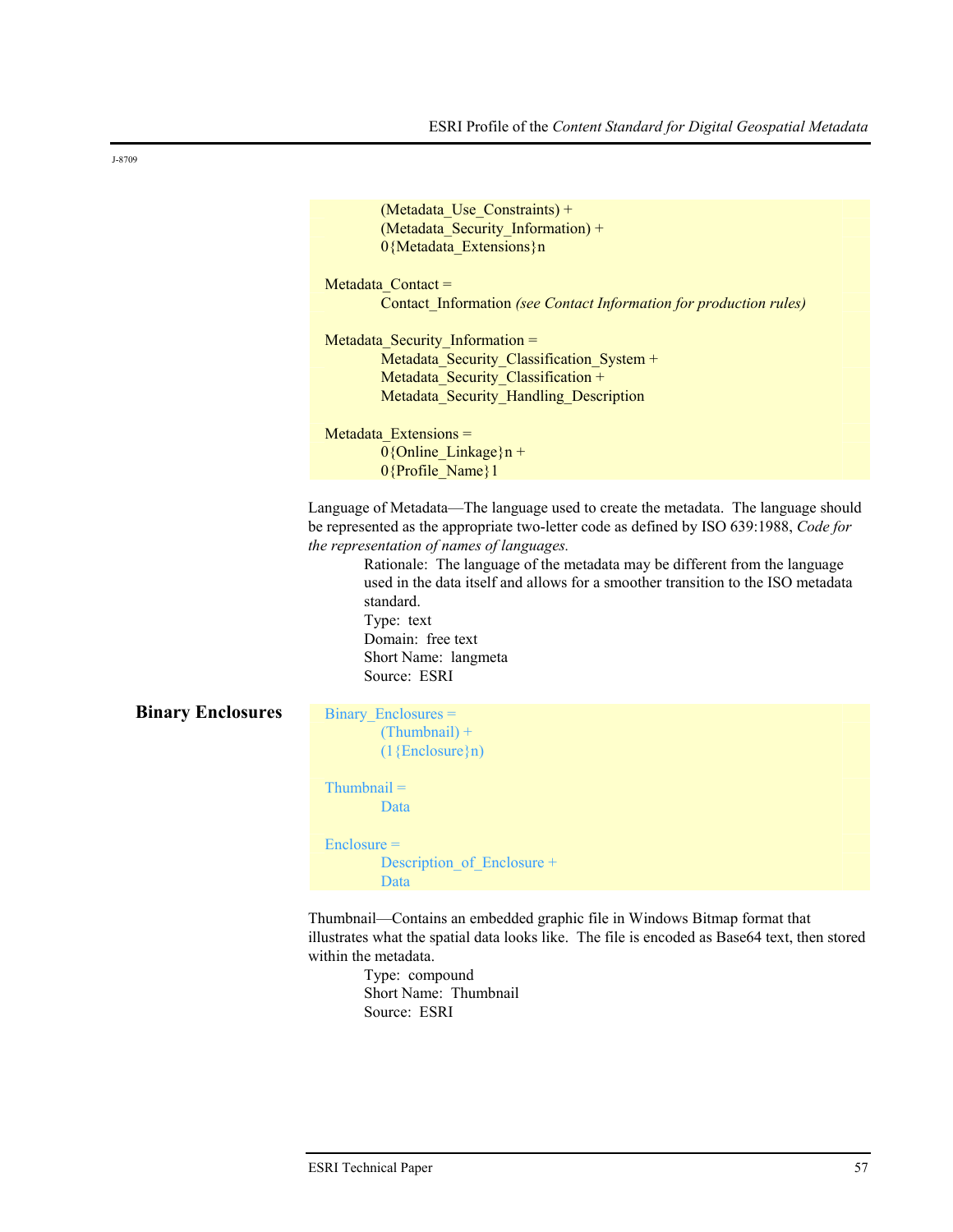|                             | Data-The enclosed file, encoded as Base64 text.<br>Type: text<br>Domain: free text<br>Short Name: Data<br>Source: ESRI                                                                                                                                                                                                                                                        |
|-----------------------------|-------------------------------------------------------------------------------------------------------------------------------------------------------------------------------------------------------------------------------------------------------------------------------------------------------------------------------------------------------------------------------|
|                             | Enclosure—Contains a copy of an external file that describes the data. The file is<br>encoded as Base64 text, then stored within the metadata.<br>Type: compound<br>Short Name: Enclosure<br>Source: ESRI                                                                                                                                                                     |
|                             | Description of Enclosure—A brief description of the enclosure.<br>Type: text<br>Domain: free text<br>Short Name: Descript<br>Source: ESRI                                                                                                                                                                                                                                     |
| <b>Citation Information</b> | Citation Information =<br>$1$ {Originator}n +<br>Publication Date +<br>(Publication Time) +<br>Title $+$<br>$0$ {File_or_Table_Name}1 +<br>$0$ {Edition}1 +<br>0{Geospatial_Data_Presentation_Form}1 +<br>$0$ {Series_Information}1 +<br>$0$ {Publication_Information}1 +<br>$0$ {Other_Citation_Details}1 +<br>$(1\{\text{Online\_Linked}\}\)$ +<br>0{Larger_Work_Citation}1 |
|                             | Series_Information =<br>Series_Name +<br>Issue Identification<br>Publication Information =                                                                                                                                                                                                                                                                                    |
|                             | Publication Place +<br>Publisher<br>Larger Work Citation =                                                                                                                                                                                                                                                                                                                    |
|                             | Citation Information                                                                                                                                                                                                                                                                                                                                                          |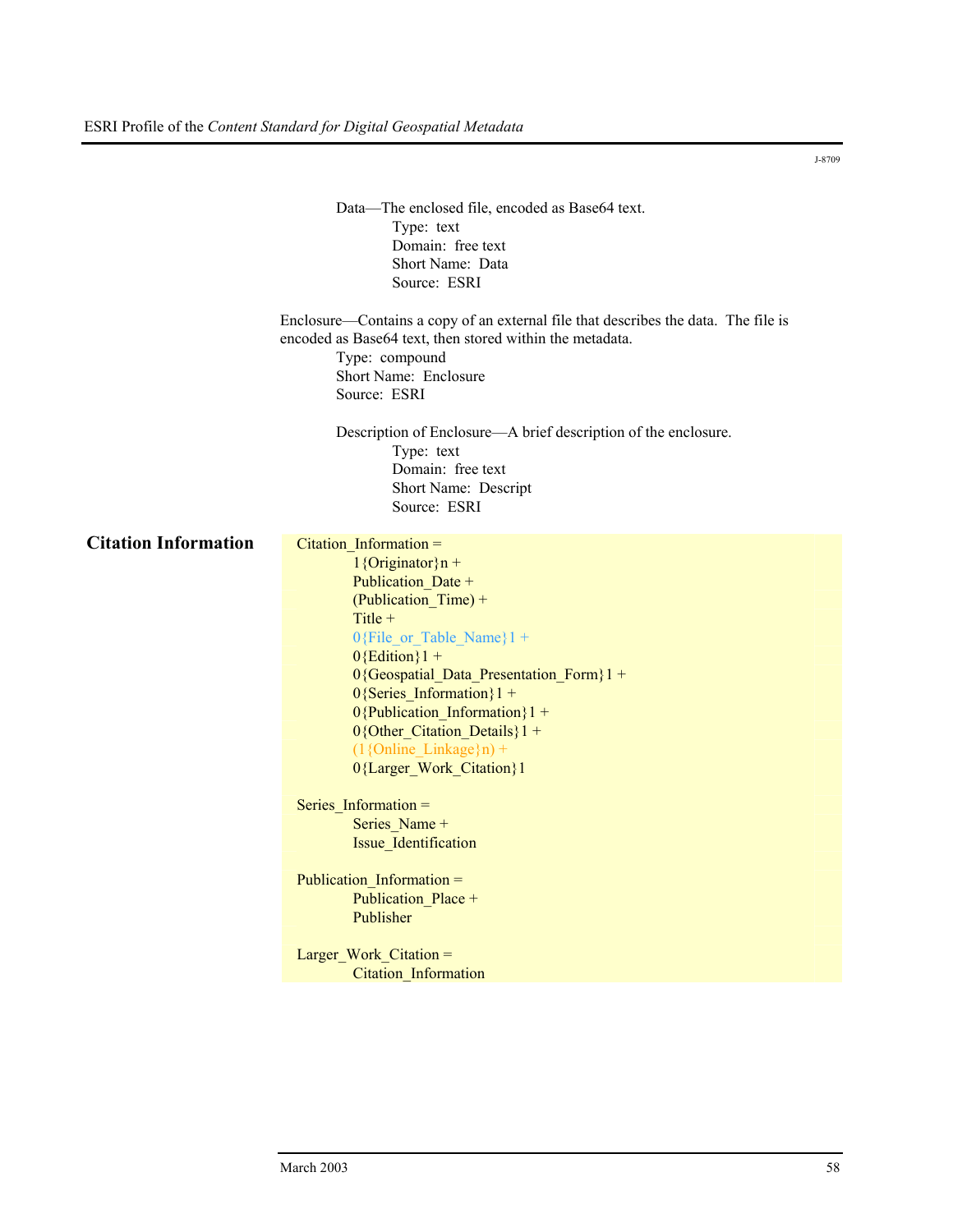|                                          | File or Table Name—The name of the item. For example, the name of a shapefile or a<br>feature class in a geodatabase.<br>Rationale: The name of the file or the geodatabase item is different from its<br>formal, descriptive title.<br>Type: text<br>Domain: free text<br>Short Name: ftname<br>Source: ESRI                                                                                                                                                                                                                                                                                                                                                                                                                                              |
|------------------------------------------|------------------------------------------------------------------------------------------------------------------------------------------------------------------------------------------------------------------------------------------------------------------------------------------------------------------------------------------------------------------------------------------------------------------------------------------------------------------------------------------------------------------------------------------------------------------------------------------------------------------------------------------------------------------------------------------------------------------------------------------------------------|
|                                          | Online Linkage (8.10)—The name of an online computer resource that contains the<br>dataset. Entries should follow the Uniform Resource Locator convention of the Internet.<br>For items stored in an ArcSDE geodatabase, connection information shall be recorded in<br>the form "Server=ServerName; Service=ServiceName; Database=DatabaseName;<br>User=UserName; Version=VersionName". For data that is distributed over the Internet<br>using ArcIMS, the service information shall be recorded in the form<br>"Server=http://ServerLocation; Service=ServiceName;<br>ServiceType=TypeOfDataService; FeatureClassType=TypeOfFeatures;<br>FeatureClassName=NameOfFeatureClass".<br>Type: text<br>Domain: free text<br>Short Name: ftname<br>Source: ESRI |
| <b>Time Period</b><br><b>Information</b> | Time_Period_Information =<br>[Single Date/Time]<br>Multiple Dates/Times  <br>Range of Dates/Times]<br>Single Date/Time $=$<br>Calendar Date +<br>(Time of Day)<br>Multiple Dates/Times =<br>2{Single_Date/Time}n<br>Range of Dates/Times =<br>Beginning Date +<br>(Beginning Time) +<br>Ending Date +<br>(Ending Time)                                                                                                                                                                                                                                                                                                                                                                                                                                     |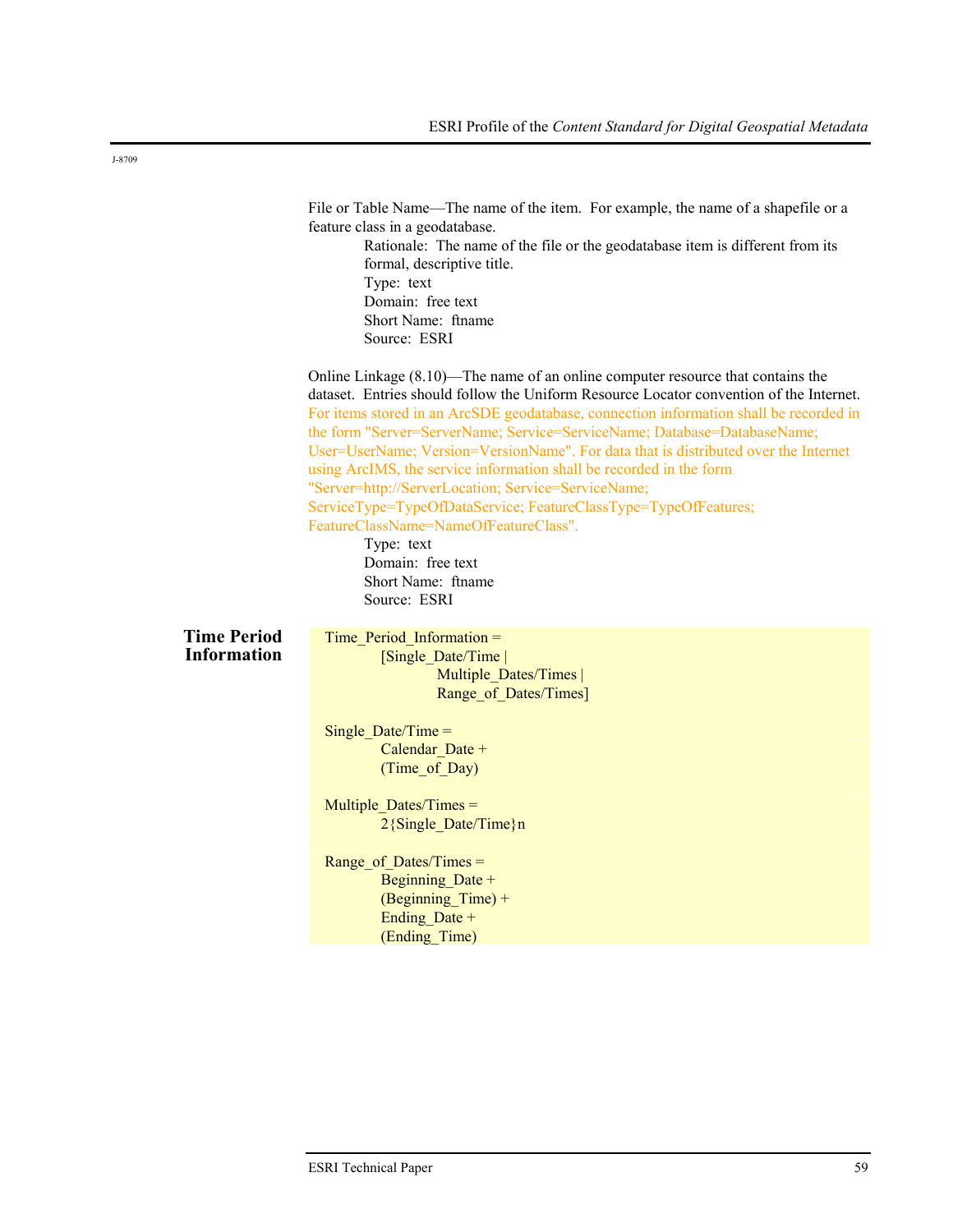| <b>Contact Information</b> | Contact Information $=$                        |
|----------------------------|------------------------------------------------|
|                            | [Contact_Person_Primary                        |
|                            | Contact_Organization_Primary] +                |
|                            | (Contact Position) +                           |
|                            | $1$ {Contact Address}n +                       |
|                            | $1$ {Contact Voice Telephone}n +               |
|                            | $(1\{Content_TDD/TTY_Tlelephone\}n)$ +         |
|                            | $(1\{Content\ Fascimile Telephone\}n) +$       |
|                            | $(1\{Content\_Electronic\_Mail\_Address\}n) +$ |
|                            | (Hours_of_Service) +                           |
|                            | (Contact Instructions)                         |
|                            |                                                |
|                            | Contact_Person_Primary =                       |
|                            | Contact Person +                               |
|                            | (Contact Organization)                         |
|                            |                                                |
|                            | Contact Organization Primary =                 |
|                            | Contact Organization +                         |
|                            | (Contact Person)                               |
|                            |                                                |
|                            | Contact Address =                              |
|                            | Address_Type +                                 |
|                            | $0$ {Address}n +                               |
|                            | $City +$                                       |
|                            | State or Province +                            |
|                            | Postal_Code +                                  |
|                            | (Country)                                      |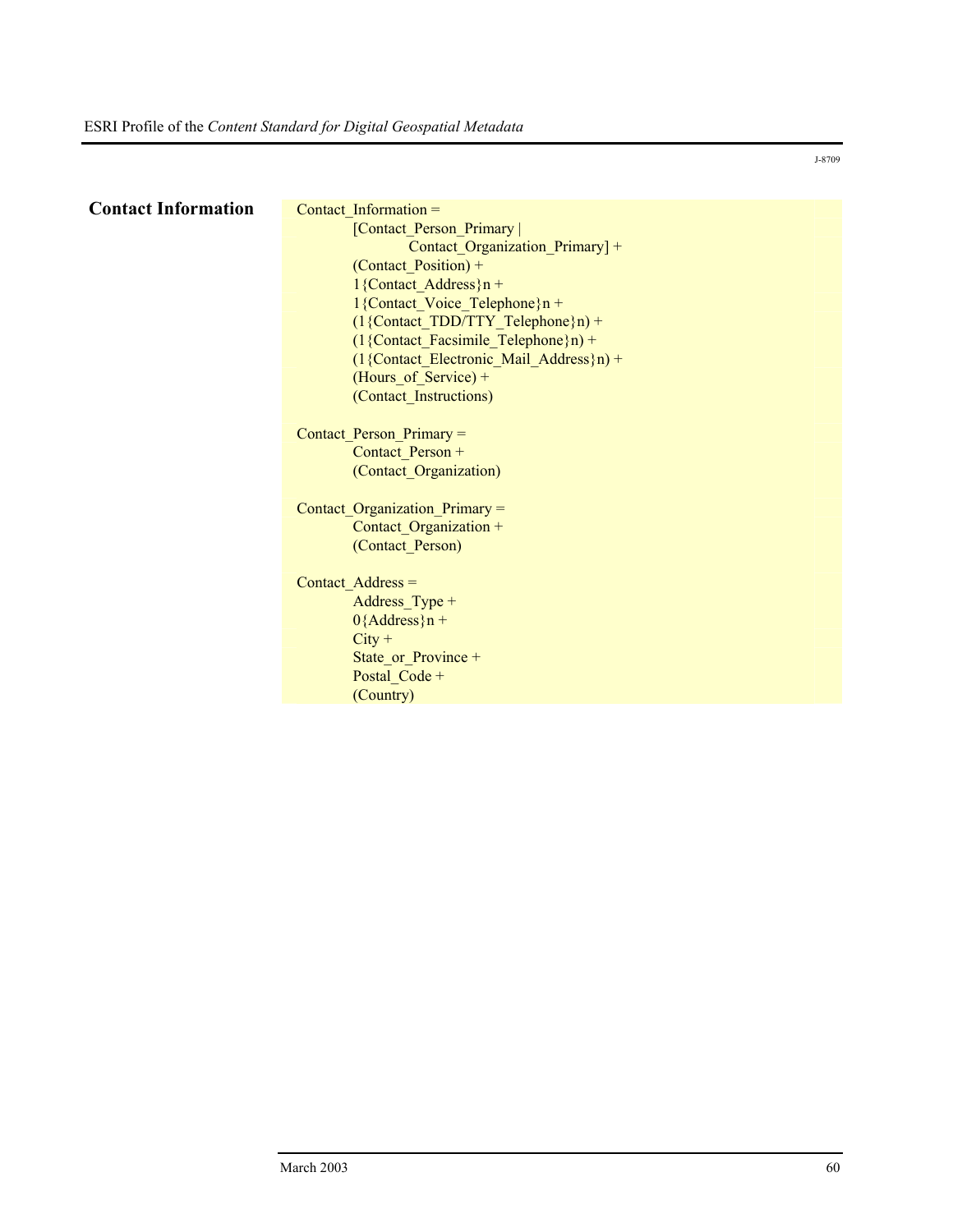# **Appendix A—Summary of Changes to Elements Defined in the** *Content Standard for Digital Geospatial Metadata*

All elements defined in the FGDC standard are included in the ESRI Profile. There are two domain changes and one conditionality change to the elements defined by the FGDC standard.

**Domain Changes** The ESRI Profile has extended the domain of two elements defined in the FGDC standard. These changes are summarized below.

Map Projection Name ESRI software supports several projections that are not explicitly defined in the FGDC standard. The domain of the Map Projection Name element as defined in the FGDC standard includes a name for each of the explicitly supported projections or free text. Since ArcCatalog will automatically derive coordinate system information from the item and include that information in its metadata, the domain for the Map Projection Name element has been extended to include the names of the additional projections supported by ESRI software.

Online Linkage In the FGDC standard, the description of this element indicates that its value should be a URL but its domain is defined as free text. For objects stored in a geodatabase it is not possible to generate a URL representing the location of the data. For data distributed over the Internet using ArcIMS, a URL can document the location of the ArcIMS site in general but not the specific service that is being described. The domain for this element has been extended to include descriptions of the connection information used to access the geodatabase and the details for accessing an ArcIMS data service.

**Conditionality Changes**  The ESRI Profile has modified the conditionality of one element defined in the FGDC standard. This change is summarized below.

Spatial Domain Data is not the only essential item for a geographic information system. Some items may not be specific to one area on the earth's surface. Even nonspatial items need metadata that can be published to a central repository so they can be shared with others. But for nonspatial items, it is inappropriate to require a geographic extent. For the ESRI Profile, this element shall be considered mandatory if applicable.

> For example, ArcCatalog lets you create metadata for many items that may not have a spatial component including tables, relationship classes, coordinate system files, graphs, and file types such as Microsoft Word documents. If a table contains addresses or a Word document contains a report about a place, then it is appropriate to define a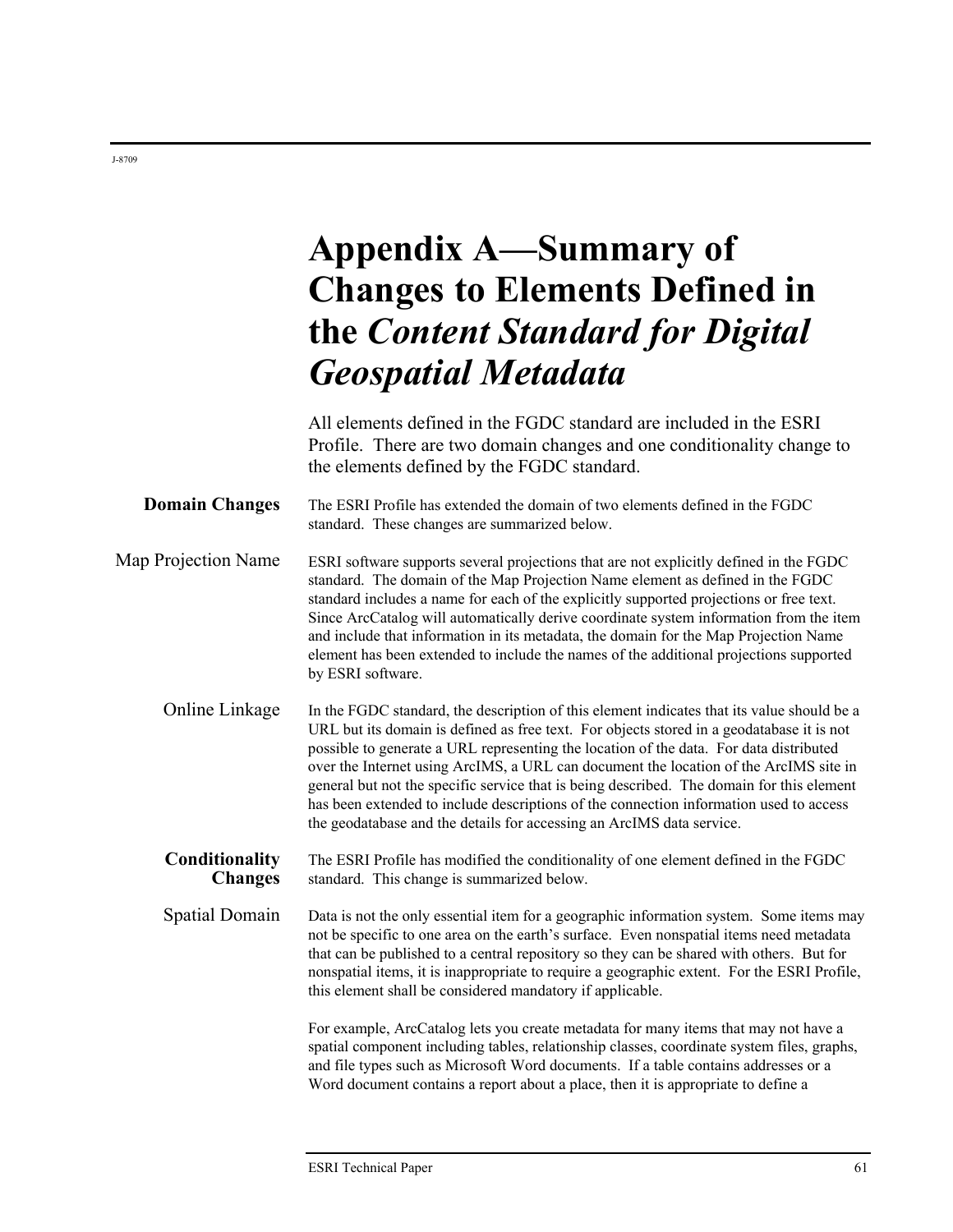geographic extent and the Spatial Domain element will be considered mandatory. Otherwise, the element will be considered optional. The same rule applies to geoprocessing tools, ARC Macro Language (AML™) scripts, and Web services. If a tool applies a function that uses parameters that are only valid for a given geographic region or a geocoding service relies on specific reference data, then a geographic extent will be mandatory. But if the item applies a generic function such as a buffer to any input data, a geographic extent will be considered optional.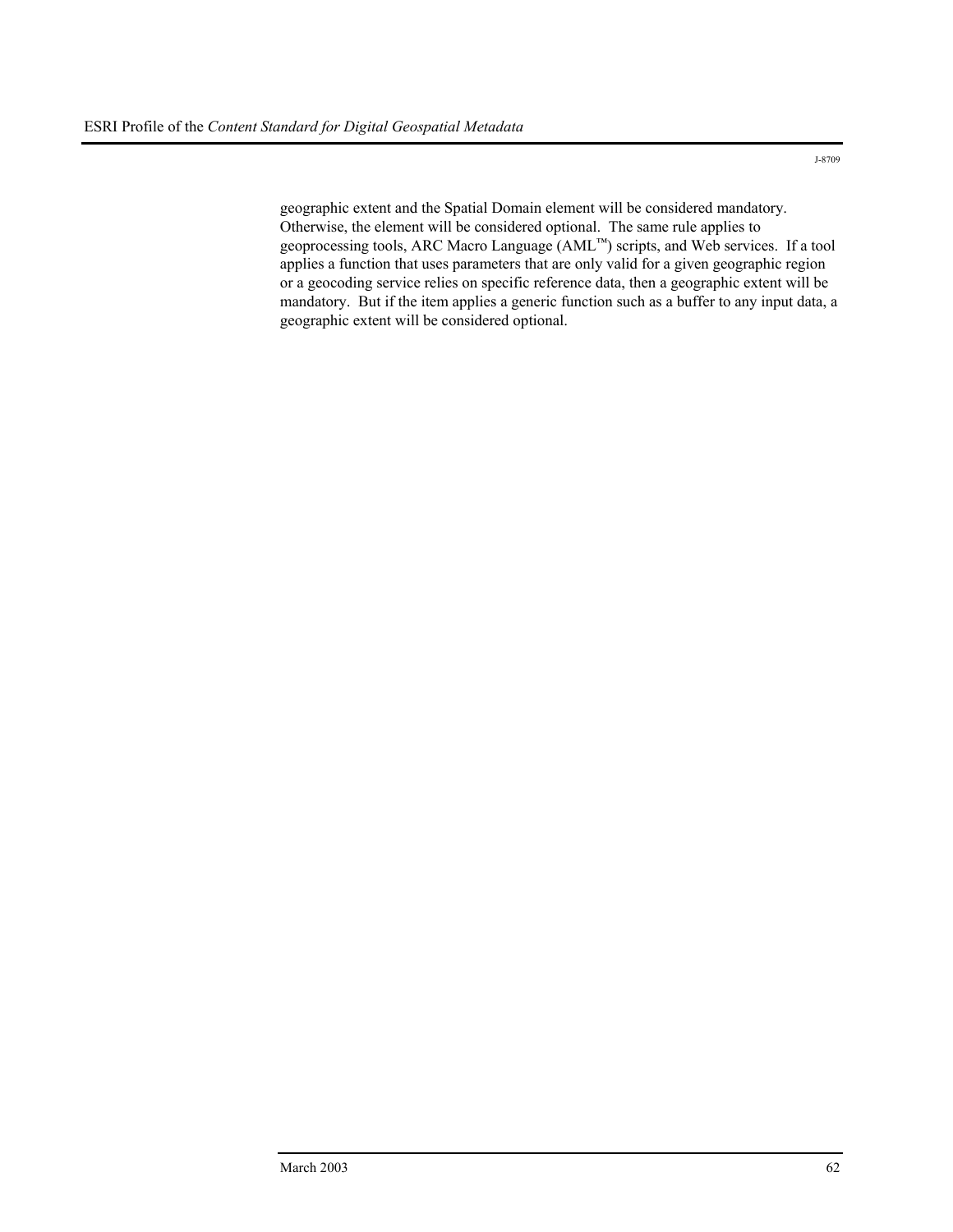## **Appendix B—Summary of Changes to the ESRI Profile Between Software Releases**

Improvements are made with each release of ArcCatalog. This document will be updated as necessary to include any changes in the ESRI Profile that are introduced with the new release. Each element that has changed has a note with green text in the detailed description of the element. These changes are summarized below.

| <b>Changes Between</b><br>ArcGIS 8.2 and 8.3  | A few changes were made to the ESRI Profile to support ArcGIS 8.3.                                                                                                                                                                                                                                                                                                                                                                                                                                                                                                                                                                                   |
|-----------------------------------------------|------------------------------------------------------------------------------------------------------------------------------------------------------------------------------------------------------------------------------------------------------------------------------------------------------------------------------------------------------------------------------------------------------------------------------------------------------------------------------------------------------------------------------------------------------------------------------------------------------------------------------------------------------|
| Topology                                      | With ArcGIS 8.3, topology objects can be created in a geodatabase. New elements were<br>added to the ESRI Information section and the Spatial Data Organization Information<br>section to describe the properties of a topology and of feature classes that participate in a<br>topology. Also, new values were added to the domain of the Native Dataset Format<br>element to support topology in personal and ArcSDE geodatabases.                                                                                                                                                                                                                 |
| Spatial Domain and<br>Bounding<br>Coordinates | In previous versions of this profile the Spatial Domain element was considered<br>mandatory because this element is mandatory in the FGDC standard. Because it is not<br>always appropriate to define a spatial extent for items that are part of your GIS, previous<br>versions of the ESRI Profile modified the domain of the West Bounding Coordinate, East<br>Bounding Coordinate, North Bounding Coordinate, and South Bounding Coordinate<br>elements so they could contain the phrase "Not applicable". However, this solution<br>caused problems when the metadata was validated because the elements contained text<br>rather than numbers. |
|                                               | A more appropriate solution was to make the Spatial Domain element mandatory if<br>applicable. This change has the effect that a metadata document that satisfies the<br>requirements of the ESRI Profile may not satisfy the requirements of the FGDC standard<br>because the document does not include a spatial extent.                                                                                                                                                                                                                                                                                                                           |
| <b>Changes Between</b><br>ArcGIS 8.1 and 8.2  | A few changes were made to the ESRI Profile to support ArcGIS 8.2.                                                                                                                                                                                                                                                                                                                                                                                                                                                                                                                                                                                   |
| ArcIMS Image and<br><b>Feature Services</b>   | With ArcGIS 8.2, ArcCatalog can automatically generate metadata for ArcIMS Image<br>and Feature Services. New elements were added to the ESRI Information section to<br>describe the properties of these services. Also, new values were added to the domain of<br>the Native Dataset Format element to support ArcIMS Image and Feature Services and<br>ArcIMS Feature Classes.                                                                                                                                                                                                                                                                     |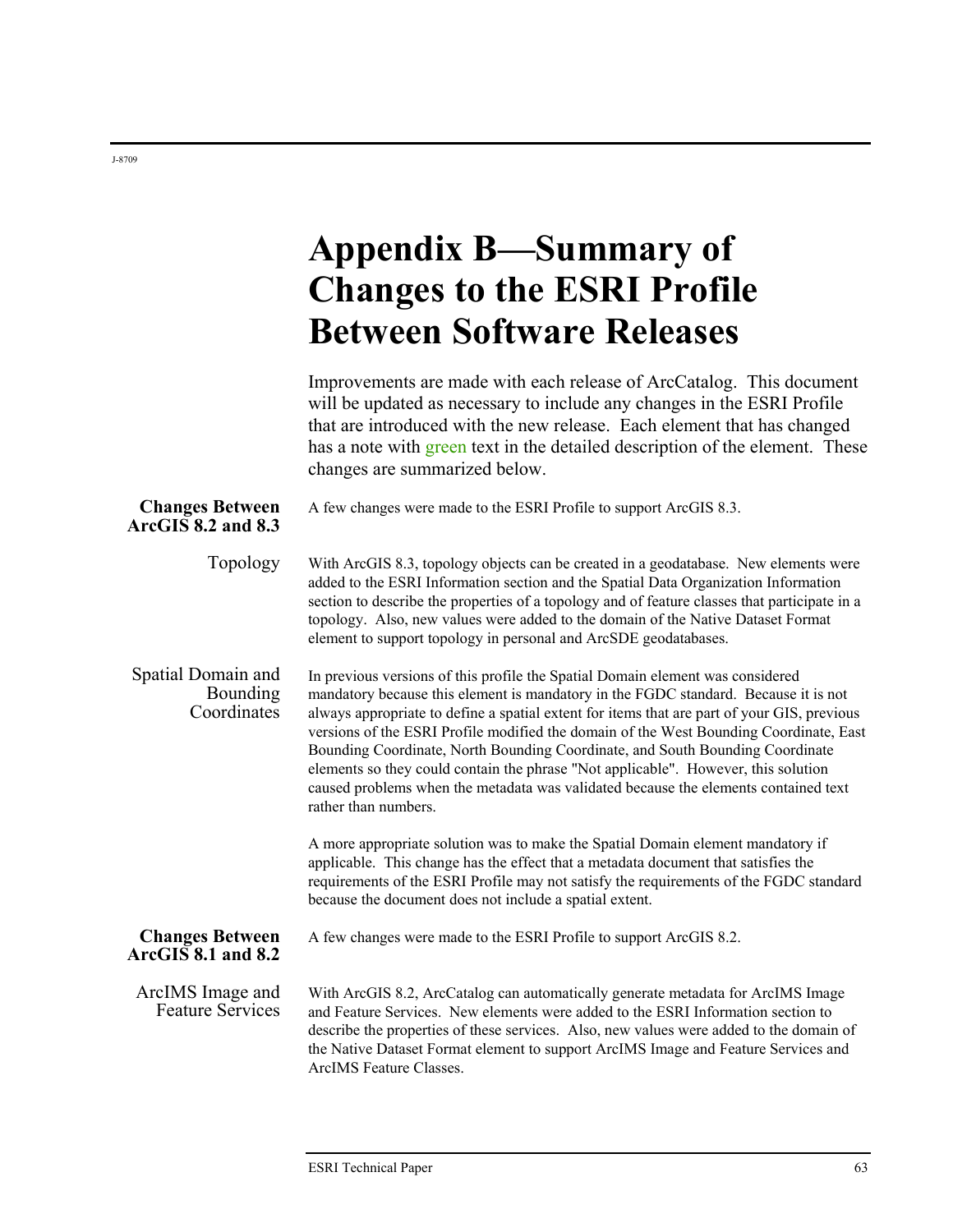| <b>ArcIMS</b> Metadata<br>Services                                           | With ArcGIS 8.2 and ArcIMS 4, metadata can be published to a central repository that<br>can be publicly available on the Internet. When a metadata document is published to an<br>ArcIMS Metadata Service, a unique identifier and the status of the publishing process are<br>documented within the ESRI Information section.                                                                                                                                                                                                                                                                                                                                             |
|------------------------------------------------------------------------------|----------------------------------------------------------------------------------------------------------------------------------------------------------------------------------------------------------------------------------------------------------------------------------------------------------------------------------------------------------------------------------------------------------------------------------------------------------------------------------------------------------------------------------------------------------------------------------------------------------------------------------------------------------------------------|
| <b>Native Dataset</b><br>Format                                              | In addition to the new domain values that were described above, values were added to the<br>domain of the Native Dataset Format element to account for spatial data catalog data,<br>ArcGIS 3D Analyst™ software's Scene documents, and ArcGIS Survey Analyst<br>software's geodatabase objects.                                                                                                                                                                                                                                                                                                                                                                           |
| <b>Changes Between</b><br><b>ArcInfo 8 and</b><br>ArcGIS 8.1                 | A few changes were made to the ESRI Profile to support ArcGIS 8.1.                                                                                                                                                                                                                                                                                                                                                                                                                                                                                                                                                                                                         |
| Thumbnails                                                                   | With ArcCatalog 8, thumbnails were stored in the Identification Information section<br>within the Browse Graphic section defined by the FGDC standard. With version 8.1,<br>thumbnails are instead stored within the Binary Enclosures section to avoid confusion<br>with links to external graphic documents.                                                                                                                                                                                                                                                                                                                                                             |
| Native Dataset<br>Format and Image<br>Format                                 | The Native Dataset Format element was not added for all items with ArcCatalog 8. This<br>was resolved in version 8.1. The values that are recorded in this element at version 8.1<br>are also different; the new values are required in order to search for items of a specific<br>type. This element's value will be updated automatically the first time metadata is<br>synchronized with ArcCatalog 8.1 or later.                                                                                                                                                                                                                                                       |
|                                                                              | With version 8, a raster dataset's format was recorded in two places: the Native Dataset<br>Format element, within the Identification Information section, and the Image Format<br>element, within the Spatial Data Organization section. With version 8.1 and later, the<br>Native Dataset Format element will contain the value "Raster Dataset" for all rasters.<br>The specific raster format continues to be recorded in the Image Format element; these<br>values are now more specific than they were at version 8.                                                                                                                                                 |
| Coordinate Systems                                                           | The FGDC standard includes definitions for several map projections. ArcGIS software<br>supports several additional projections. How these additional projections are recorded<br>has changed between ArcCatalog 8 and 8.1. This change is discussed in detail in<br>Appendix C.                                                                                                                                                                                                                                                                                                                                                                                            |
| Dataset's Location<br>and ArcSDE<br>Geodatabase<br>Connection<br>Information | With version 8, a dataset's location was recorded within the Distribution Information<br>section. For datasets stored on disk, the file's location was recorded within the Network<br>Resource Name element. For items stored within ArcSDE geodatabases, information<br>about how to access the geodatabase was recorded in the SDE Connection Information<br>section. With version 8.1 and later, the location of the item is recorded within the<br>dataset's Citation in the Identification Information section. Either the location of the file<br>on disk or a string containing the ArcSDE connection information is now recorded in the<br>Online Linkage element. |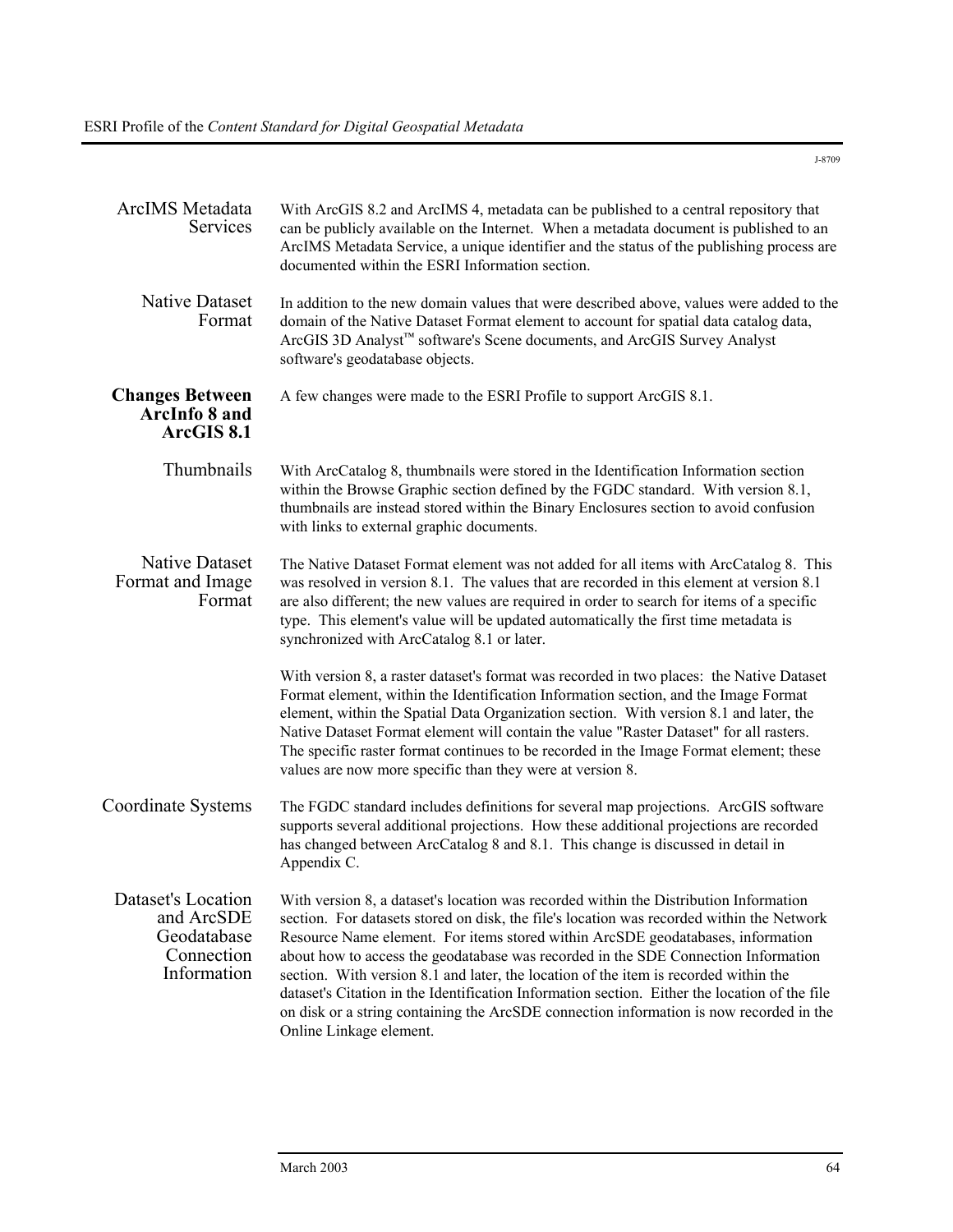# **Appendix C—Map Projections Supported by ArcGIS Software**

The FGDC standard includes definitions for 21 specific map projections and the parameters for those projections that should be recorded in the metadata. ArcGIS software supports several additional projections that are not defined in the FGDC standard. This appendix addresses how the parameters for the additional projections are recorded in the metadata with ArcCatalog.

**Using ArcInfo 8** Several elements were added by this profile to explicitly handle the following coordinate systems, which are not defined in the FGDC standard: Behrmann, Bonne, Cassini, Eckert I, Eckert II, Eckert III, Eckert IV, Eckert V, Eckert VI, Gall Stereographic, Loximuthal, Mollweide, Quartic Authalic, Winkel I, and Winkel II. These elements are defined in the Spatial Reference Information section.

> In addition to the coordinate systems listed above, ArcGIS software also supported the following coordinate systems at version 8: Cylindrical Equal Area, Double Stereographic, and Two-Point Equidistant. The parameters for these projections were stored within the Other ESRI Projection element, which is also defined in the Spatial Reference Information section. The following production rules were used:

| If Map Projection Name = "Cylindrical Equal Area" |
|---------------------------------------------------|
| Other ESRI Projection =                           |
| Standard Parallel +                               |
| Longitude of Central Meridian +                   |
| False Easting +                                   |
| False Northing                                    |
|                                                   |
| If Map Projection Name = "Double Stereographic"   |
| Other ESRI Projection =                           |
| Scale Factor at Projection Origin +               |
| Longitude of Central Meridian +                   |
| Latitude of Projection Origin $+$                 |
| False Easting +                                   |
| <b>False Northing</b>                             |

Parameters for the Two-Point Equidistant coordinate system were not recorded with version 8.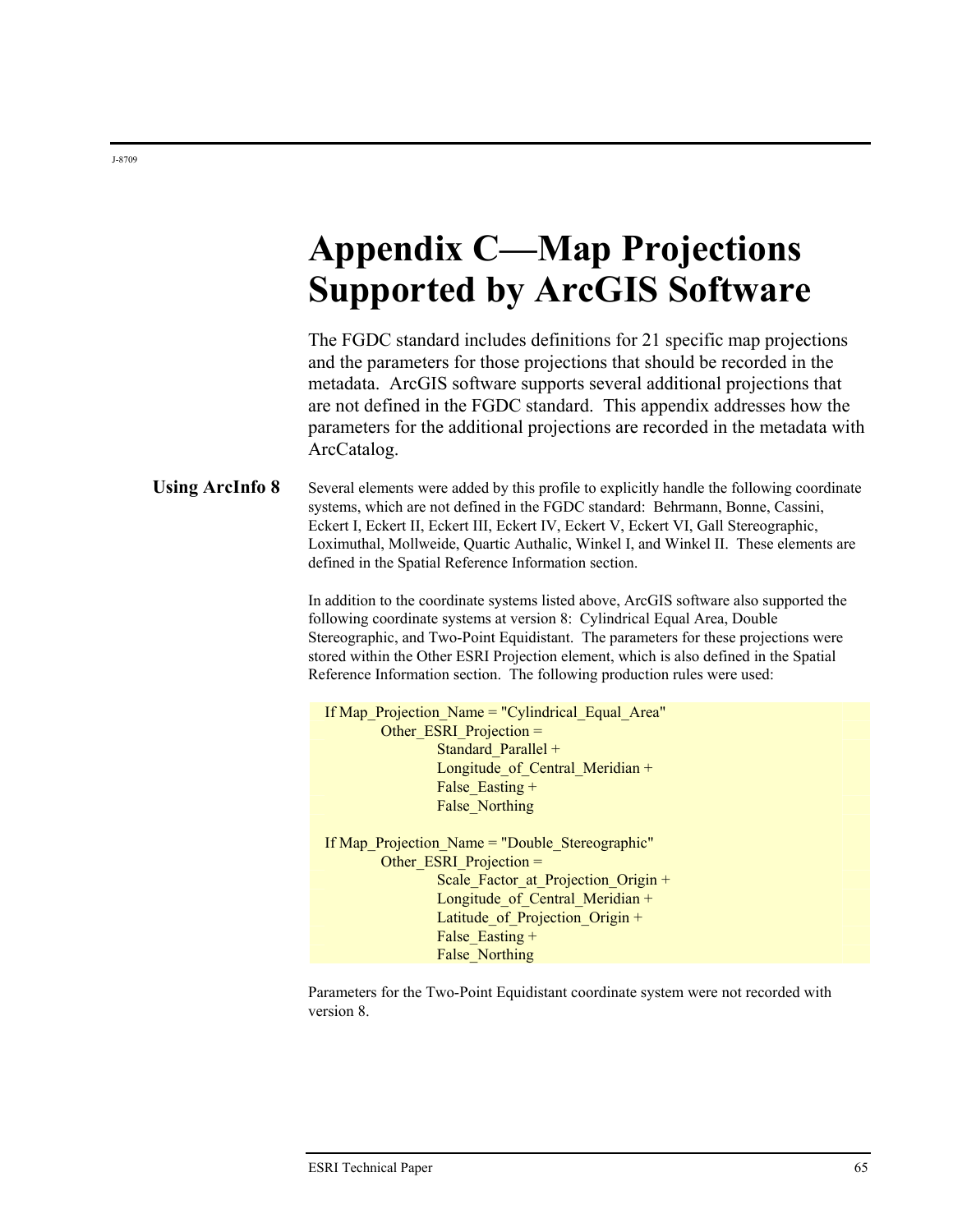| Using ArcGIS 8.1<br>and later | The FGDC standard includes the Map Projection Parameters element to contain<br>information about other projections that are not explicitly defined. This element was<br>overlooked at version 8. With version 8.1 and later, parameters for all projections<br>supported by ArcGIS software that are not explicitly supported by the FGDC standard are<br>documented using the Map Projection Parameters element. The Other ESRI Projection<br>element is no longer used. The following production rules are used: |
|-------------------------------|--------------------------------------------------------------------------------------------------------------------------------------------------------------------------------------------------------------------------------------------------------------------------------------------------------------------------------------------------------------------------------------------------------------------------------------------------------------------------------------------------------------------|
|                               | If Map_Projection_Name = "Aitoff"<br>Map Projection Parameters =<br>Longitude_of_Central_Meridian +<br>False Easting +<br><b>False Northing</b>                                                                                                                                                                                                                                                                                                                                                                    |
|                               | If Map_Projection_Name = "Behrmann"<br>Map_Projection_Parameters =<br>Longitude_of_Central_Meridian +<br>False Easting +<br>False Northing                                                                                                                                                                                                                                                                                                                                                                         |
|                               | If Map Projection Name = "Bonne"<br>Map Projection Parameters =<br>Standard Parallel +<br>Longitude_of_Central_Meridian +<br>False Easting +<br><b>False Northing</b>                                                                                                                                                                                                                                                                                                                                              |
|                               | If Map Projection Name = "Cassini"<br>Map Projection Parameters =<br>Scale_Factor_at_Central_Meridian +<br>Longitude of Central Meridian +<br>Latitude_of_Projection_Origin +<br>False Easting +<br>False Northing                                                                                                                                                                                                                                                                                                 |
|                               | If Map Projection Name = "Craster Parabolic"<br>Map_Projection_Parameters =<br>Longitude of Central Meridian +<br>False_Easting +<br><b>False Northing</b>                                                                                                                                                                                                                                                                                                                                                         |
|                               | If Map_Projection_Name = "Cylindrical_Equal_Area"<br>Map_Projection_Parameters =<br>Standard Parallel +<br>Longitude_of_Central_Meridian +<br>False_Easting +<br>False_Northing                                                                                                                                                                                                                                                                                                                                    |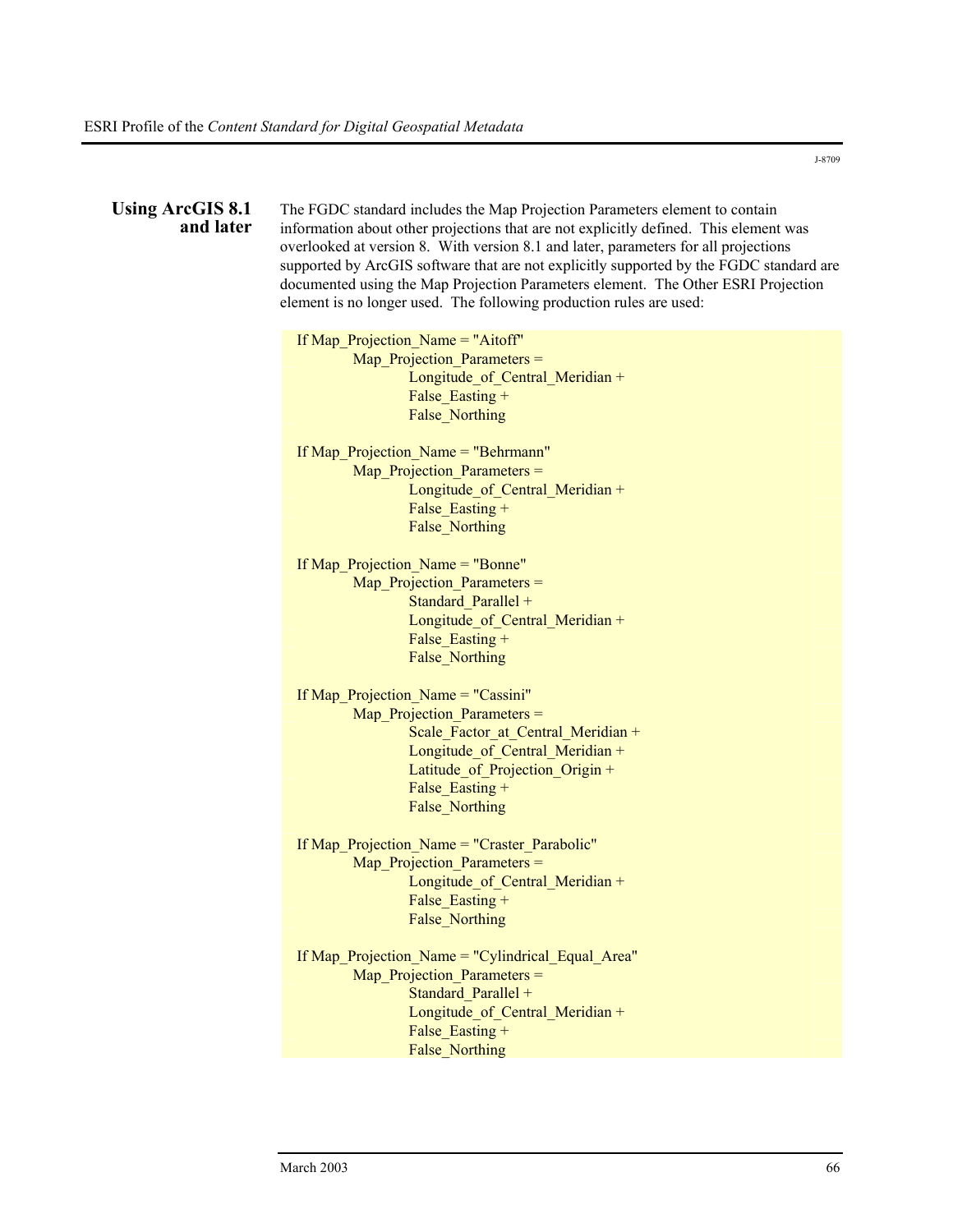If Map Projection Name = "Double Stereographic" Map Projection Parameters = Scale Factor at Projection Origin + Longitude of Projection Center + Latitude of Projection Center + False Easting + False\_Northing

If Map Projection Name = "Eckert I" Map Projection Parameters = Longitude of Central Meridian + False Easting + False\_Northing

If Map\_Projection\_Name = "Eckert II" Map Projection Parameters = Longitude of Central Meridian + False Easting + False Northing

If Map Projection Name = "Eckert III" Map Projection Parameters = Longitude of Central Meridian + False Easting + False\_Northing

If Map\_Projection\_Name = "Eckert IV" Map Projection Parameters = Longitude of Central Meridian + False Easting + False Northing

If Map Projection Name = "Eckert V" Map Projection Parameters = Longitude of Central Meridian + False Easting + False Northing

If Map Projection Name = "Eckert VI" Map Projection Parameters = Longitude of Central Meridian + False Easting + False\_Northing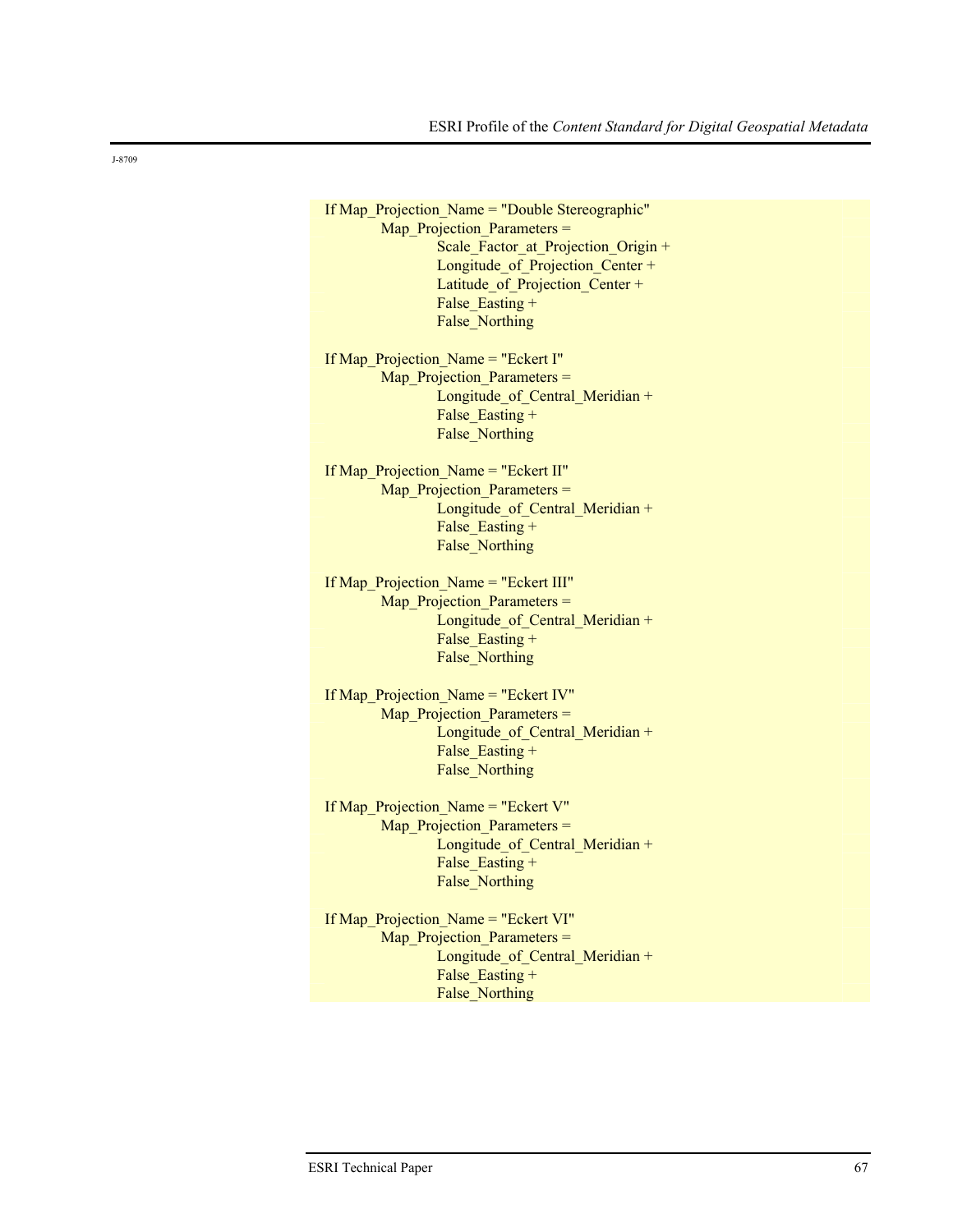If Map\_Projection\_Name = "Flat\_Polar\_Quartic" Map Projection Parameters = Longitude\_of\_Central\_Meridian + False Easting + False\_Northing If Map Projection Name = "Gall Stereographic" Map Projection Parameters = Longitude of Central Meridian + False Easting + False\_Northing If Map\_Projection\_Name = "Hammer\_Aitoff" Map Projection Parameters = Longitude of Central Meridian + False Easting + False\_Northing If Map\_Projection\_Name = "Krovak" Map Projection Parameters = Standard Parallel + Scale Factor at Center Line + Oblique Line Azimuth + Latitude of Projection Center + False Easting + False\_Northing If Map Projection Name = "Loximuthal" Map Projection Parameters = Longitude of Central Meridian + Latitude\_of\_Projection\_Origin + False Easting + False\_Northing If Map Projection Name = "Mollweide" Map Projection Parameters = Longitude of Central Meridian + False Easting + False\_Northing If Map Projection Name = "New Zealand Map Grid" Map Projection Parameters = Longitude of Central Meridian + Latitude of Projection Origin + False Easting + False\_Northing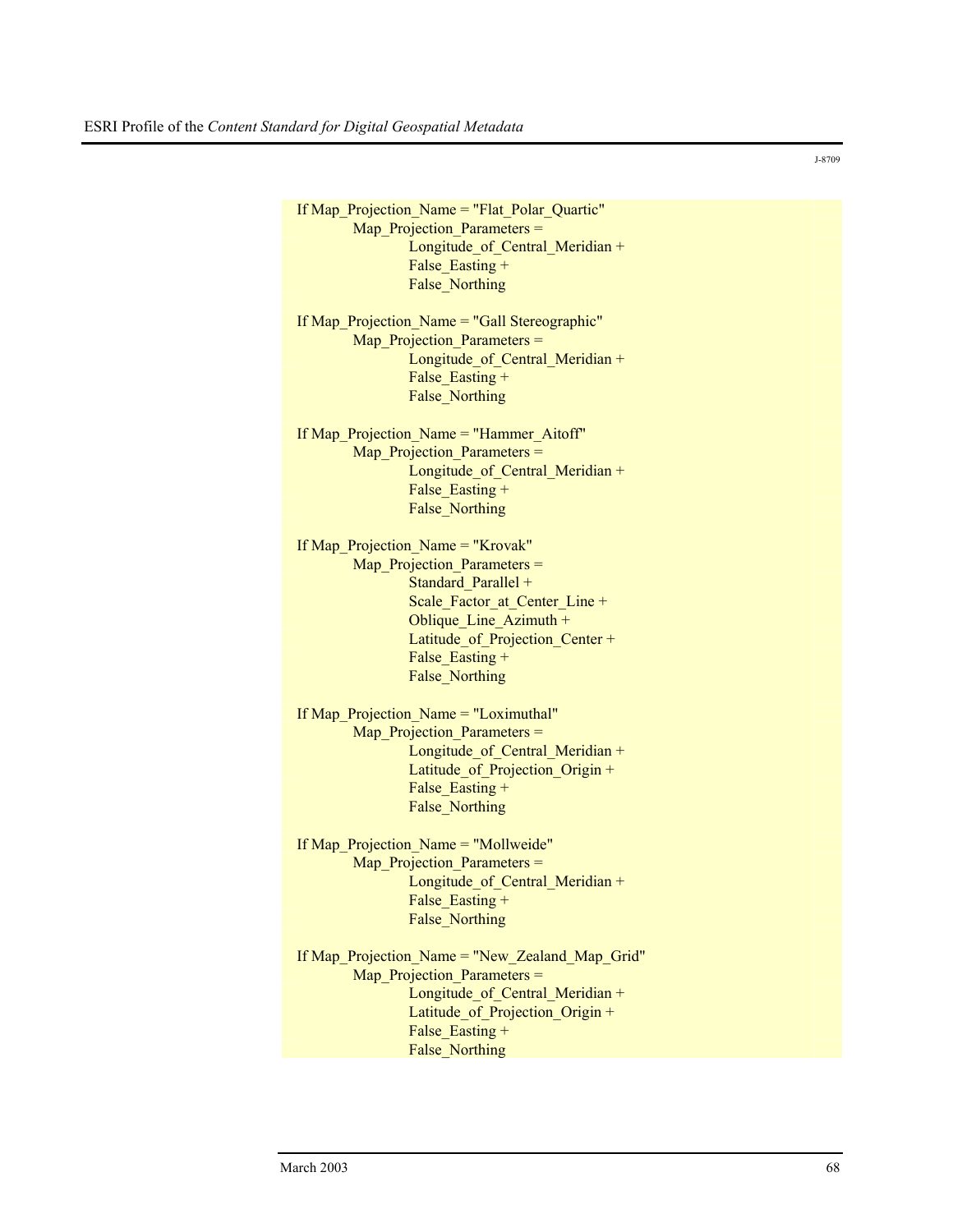If Map Projection Name = "Quartic Authalic" Map Projection Parameters = Longitude\_of\_Central\_Meridian + False Easting + False Northing

If Map Projection Name = "Times" Map Projection Parameters = Longitude\_of\_Central\_Meridian + False Easting + False Northing

If Map Projection Name = "Two Point Equidistant" Map Projection Parameters = Oblique Line Point + False Easting + False Northing

If Map\_Projection\_Name = "Winkel I" Map Projection Parameters = Standard Parallel + Longitude of Central Meridian + False Easting + False Northing

If Map Projection Name = "Winkel II" Map Projection Parameters = Standard Parallel + Longitude of Central Meridian + False Easting + False\_Northing

If Map Projection Name = "Winkel Tripel" Map Projection Parameters = Standard Parallel + Longitude\_of\_Central\_Meridian + False Easting + False\_Northing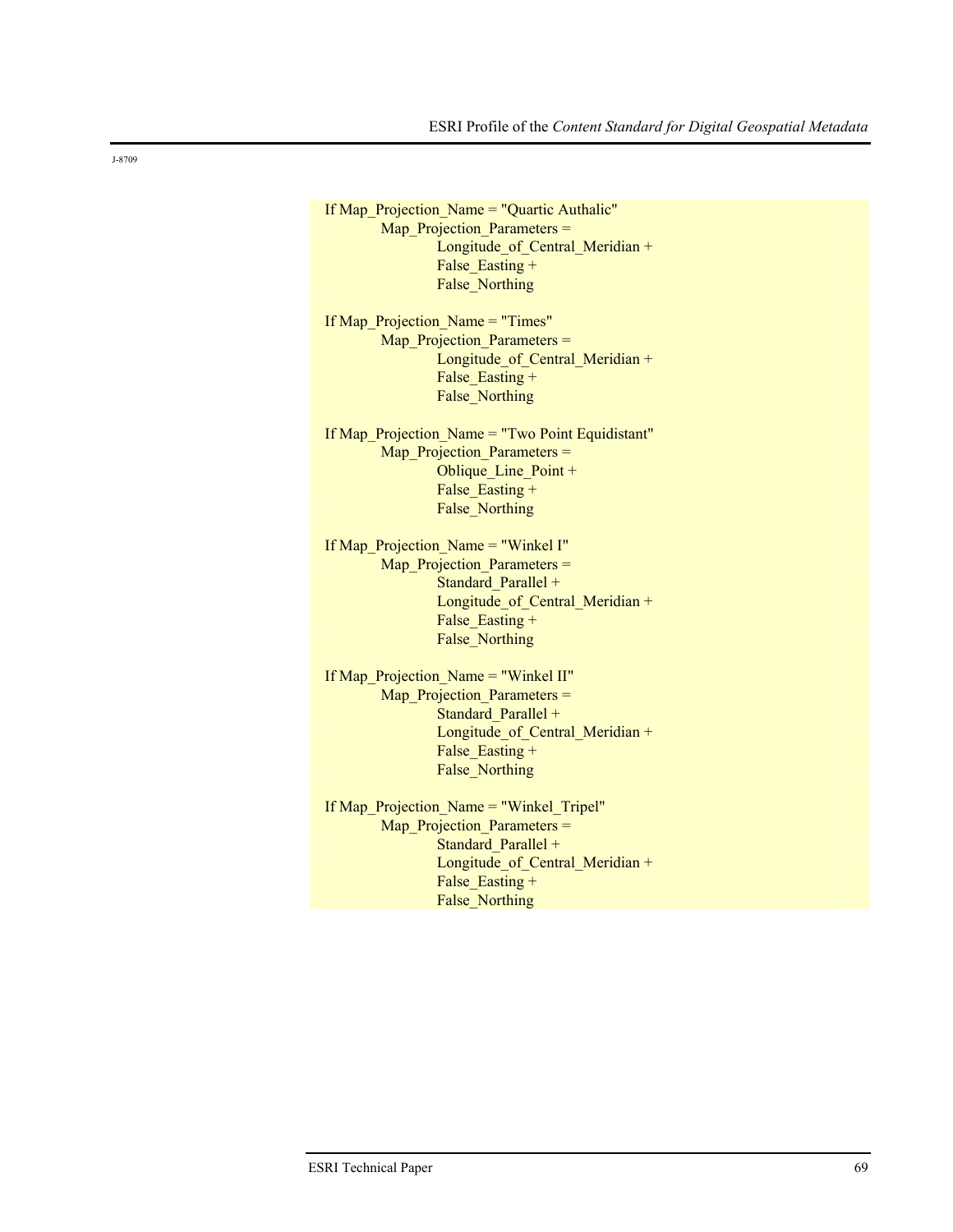# **Appendix D—Summary of Elements in the ESRI Profile**

The following table summarizes the elements in the ESRI Profile. It presents the long and short names of the elements in a hierarchical list. Additional columns indicate the elements whose values can be automatically synchronized by ArcCatalog, the elements whose values can be manually defined using editors provided with ArcCatalog, and which of the stylesheets provided with ArcCatalog can be used to examine the element's value(s). This table does not show production information such as whether or not an element is mandatory or how many times an element may be repeated. More detailed information about synchronization can be found in the technical paper *Synchronization in ArcCatalog,* which is available from ESRI's Online Support Center.

**Columns 1 and 2: Long Name and Short Name**  Columns 1 and 2 contain the long and short names of each metadata element as defined in the FGDC standard and the ESRI Profile*.* Short names are used as the XML tags to represent the element in the metadata XML document that is created and maintained by ArcCatalog. These elements are arranged hierarchically to make their organization easier to follow. The compound elements Citation Information, Time Period Information, and Contact Information are reused in several places; they appear in a separate table.

- FGDC-defined elements are black.
- FGDC-defined elements that have been modified by the ESRI Profile are orange.
- **ESRI-defined elements are light blue.**
- **Compound elements are bold.** Compound elements contain individual elements.
- Individual elements are not bold. Individual elements contain values.
- A green asterisk (\*) in column 1 indicates that use of the element has changed between different versions of ArcCatalog.

**Column 3:** 

**Synchronized** Synchronization is the process by which ArcCatalog will automatically update an item's synchronized metadata with information derived from the item itself. Values in this column indicate whether or not the element's value can be synchronized.

> ■ S: element's value can be synchronized. If these elements are removed, they will be added again the next time the metadata is synchronized.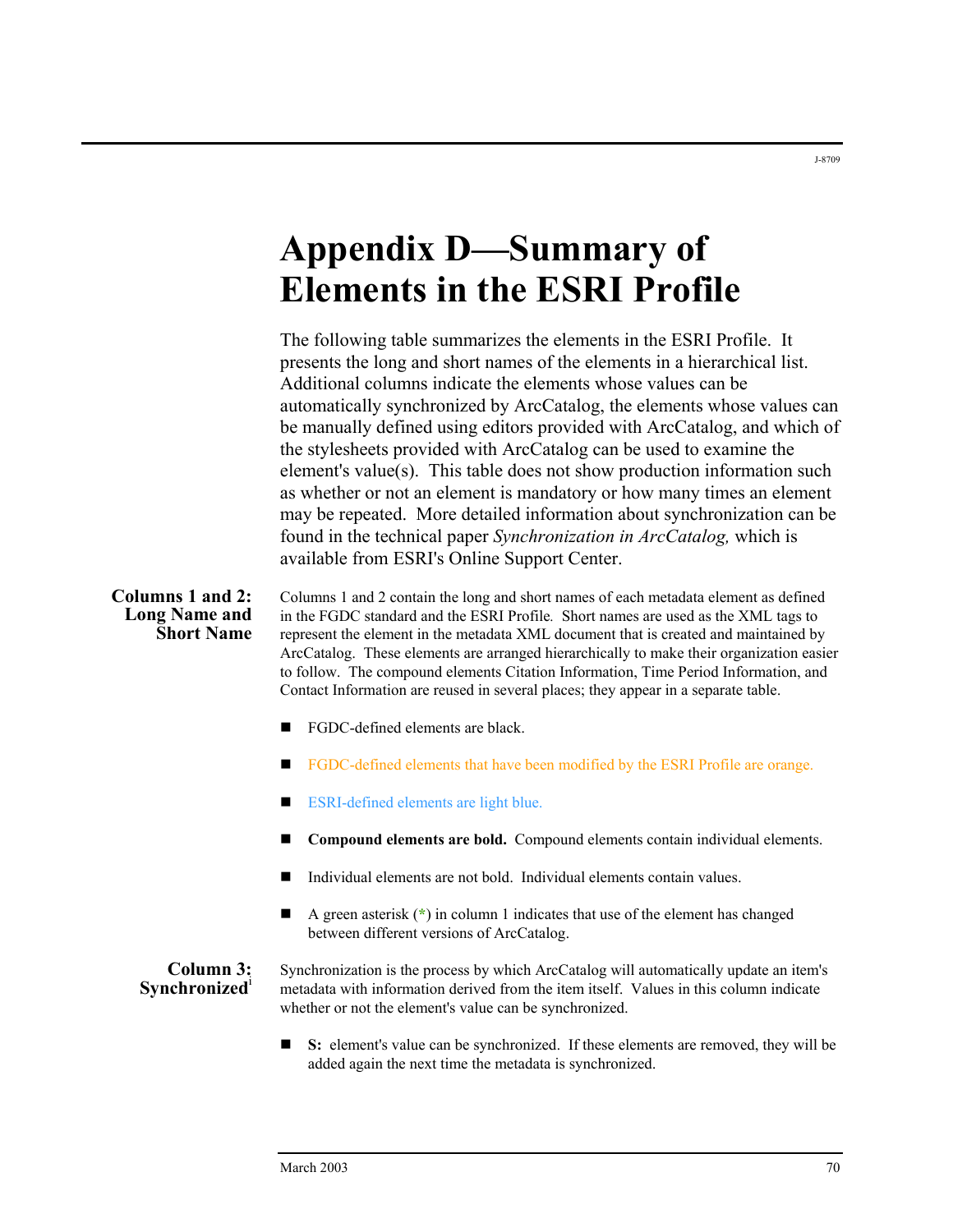| I |
|---|

|                                            | H: ArcCatalog adds hints to the metadata for the mandatory elements defined in the<br>FGDC standard. The first time the metadata is synchronized, these elements are<br>added to the metadata. They are only added if the element does not already exist in<br>the metadata. If these elements are removed, they won't be added again. The value<br>for these elements is a description of the information that should be added. |
|--------------------------------------------|----------------------------------------------------------------------------------------------------------------------------------------------------------------------------------------------------------------------------------------------------------------------------------------------------------------------------------------------------------------------------------------------------------------------------------|
|                                            | Values for all other elements must be entered manually.<br>■                                                                                                                                                                                                                                                                                                                                                                     |
|                                            | See the footnotes for details about specific elements.<br>■                                                                                                                                                                                                                                                                                                                                                                      |
| <b>Column 4: Editable</b>                  | Values in this column indicate whether or not the element's value can be edited manually.                                                                                                                                                                                                                                                                                                                                        |
|                                            | Y: element's value can be edited using the FGDC metadata editor provided by<br>■<br>ArcCatalog.                                                                                                                                                                                                                                                                                                                                  |
|                                            | N: element's value is visible in the FGDC metadata editor but not editable.<br>٠                                                                                                                                                                                                                                                                                                                                                 |
|                                            | P: element's value can be edited using the Metadata Properties dialog box.<br>■                                                                                                                                                                                                                                                                                                                                                  |
|                                            | All other elements are not visible in the FGDC metadata editor or the Metadata<br>ш<br>Properties dialog box provided with ArcCatalog.                                                                                                                                                                                                                                                                                           |
| <b>Column 5: Visible</b><br>in Stylesheet" | Values in this column indicate which stylesheets can be used to look at the element's<br>value.                                                                                                                                                                                                                                                                                                                                  |
|                                            | G: element's value can be viewed using the FGDC Geography Network stylesheet.<br>■                                                                                                                                                                                                                                                                                                                                               |
|                                            | Q: element's value can be viewed using the FGDC FAQ stylesheet.<br>■                                                                                                                                                                                                                                                                                                                                                             |
|                                            | E: element's value can be viewed using the FGDC ESRI stylesheet.<br>■                                                                                                                                                                                                                                                                                                                                                            |
|                                            | F: element's value can be viewed using the FGDC stylesheet.<br>■                                                                                                                                                                                                                                                                                                                                                                 |
|                                            | C: element's value can be viewed using the FGDC Classic stylesheet.<br>■                                                                                                                                                                                                                                                                                                                                                         |
|                                            | All elements can be viewed using the XML stylesheet.                                                                                                                                                                                                                                                                                                                                                                             |

See the footnotes for details about specific elements.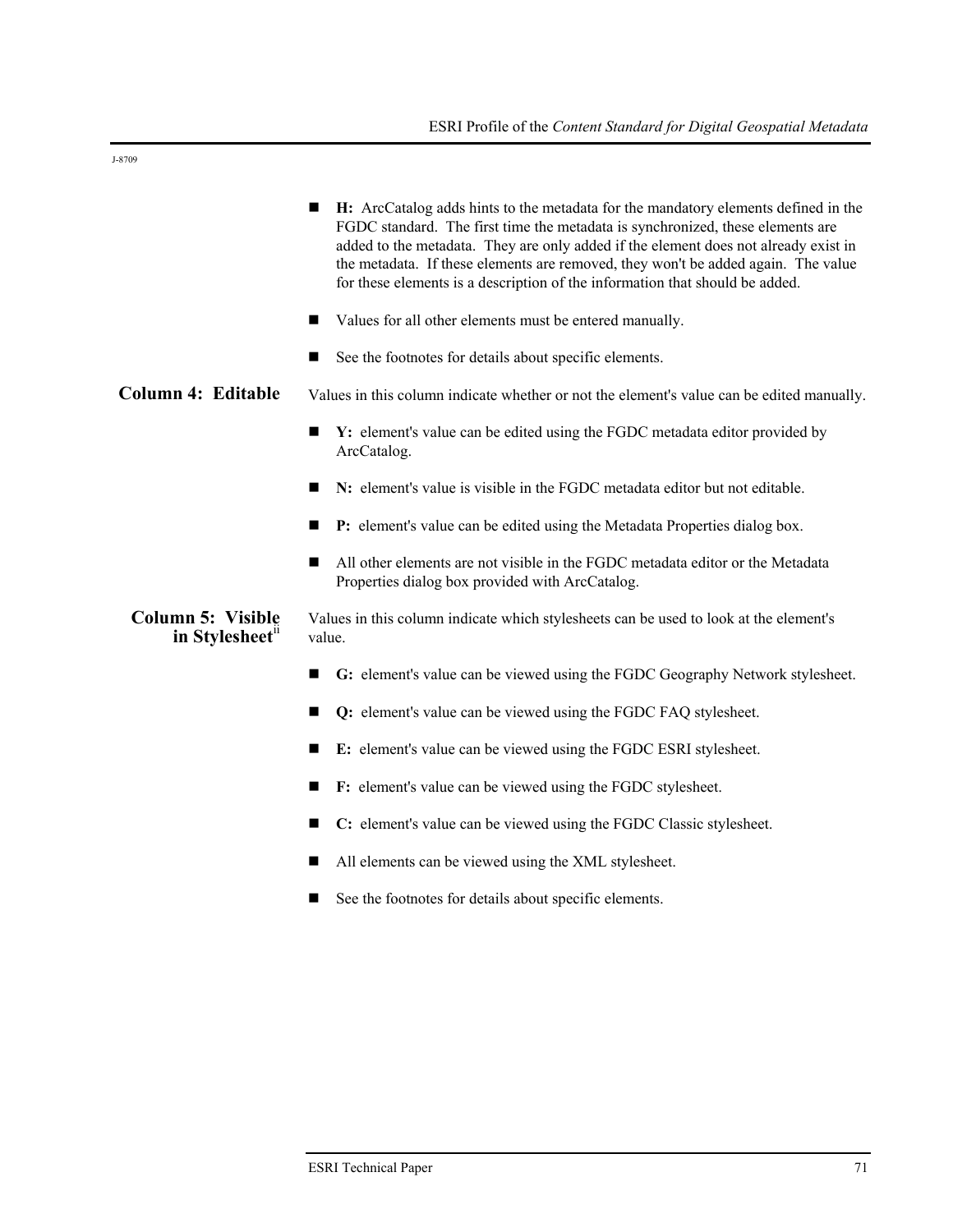## **Metadata Content**

| <b>Esri</b>                                   | <b>Esri</b>           |                |   |                                    |
|-----------------------------------------------|-----------------------|----------------|---|------------------------------------|
| $\star$<br>Metadata ID                        | <b>MetaID</b>         | $\mathbf S$    |   |                                    |
| <b>Creation Date</b>                          | <b>CreaDate</b>       | S              |   |                                    |
| <b>Creation Time</b>                          | <b>CreaTime</b>       | S              |   |                                    |
| <b>Synchronize Once</b>                       | <b>SyncOnce</b>       | $\mathbf S$    |   |                                    |
| <b>Synchronization Date</b>                   | <b>SyncDate</b>       | $\overline{s}$ |   |                                    |
| <b>Synchronization Time</b>                   | <b>SyncTime</b>       | $\overline{s}$ |   |                                    |
| <b>Modification Date</b>                      | <b>ModDate</b>        | $\overline{s}$ |   | E                                  |
| <b>Modification Time</b>                      | <b>ModTime</b>        | S              |   | E                                  |
| <b>Published Document ID</b>                  | PublishedDocID        |                |   |                                    |
| <b>Publish Status</b>                         | <b>PublishStatus</b>  |                |   |                                    |
| <b>ArcIMS Server</b>                          | <b>Server</b>         | $\mathbf S$    |   |                                    |
| <b>ArcIMS Service</b>                         | <b>Service</b>        | $\overline{s}$ |   |                                    |
| <b>ArcIMS Service Type</b>                    | <b>ServiceType</b>    | $\overline{s}$ |   |                                    |
| <b>ArcIMS Feature Class Type</b>              | <b>ServiceFCType</b>  | $\overline{s}$ |   |                                    |
| <b>ArcIMS Feature Class Name</b>              | <b>ServiceFCName</b>  | $\mathbf S$    |   |                                    |
| <b>Data Properties</b>                        | <b>DataProperties</b> |                |   |                                    |
| <b>Topology Information</b>                   | topoinfo              |                |   |                                    |
| <b>Topology Properties</b>                    | topoProps             |                |   |                                    |
| <b>Topology Name</b>                          | topoName              | S              |   | $\mathsf F$                        |
| <b>Cluster Tolerance</b>                      | clusterTol            | S              |   | E, F                               |
| <b>Maximum Error Count</b>                    | maxErrors             | S              |   | E, F                               |
| <b>Topology Rule</b>                          | topoRule              |                |   |                                    |
| <b>Topology Rule ID</b>                       | topoRuleID            | $\mathbf S$    |   | E, F                               |
| <b>Topology Rule Name</b>                     | topoRuleName          | $\mathbf S$    |   | F                                  |
| <b>Topology Rule Type</b>                     | topoRuleType          | $\mathbf S$    |   | E, F                               |
| <b>RuleHelp</b>                               | ruleHelp              | $\mathbf S$    |   | F                                  |
| <b>Topology Rule Origin</b>                   | topoRuleOrigin        |                |   |                                    |
| <b>Feature Class Name</b>                     | fcname                | $\mathbf S$    |   | E, F                               |
| <b>Subtype Code</b>                           | stcode                | $\mathbf S$    |   | E, F                               |
| <b>Subtype Name</b>                           | stname                | $\overline{s}$ |   | E, F                               |
| <b>All Origin Subtypes</b>                    | allOriginSubtypes     | $\mathbf S$    |   | E, F                               |
| <b>Topology Rule Destination</b>              | topoRuleDest          |                |   |                                    |
| <b>Feature Class Name</b>                     | fcname                | S              |   | E, F                               |
| Subtype Code                                  | stcode                | $\overline{s}$ |   | $\overline{\mathsf{E}.\mathsf{F}}$ |
| <b>Subtype Name</b>                           | stname                | $\overline{s}$ |   | E, F                               |
| <b>All Destination Subtypes</b>               | allDestSubtypes       | $\mathbf S$    |   | E, F                               |
| <b>Synchronize Automatically</b>              | <b>Sync</b>           |                | P |                                    |
| <b>Geocoding Information</b>                  | RematchLocator        |                |   |                                    |
| This information is unavailable at this time. |                       |                |   |                                    |
|                                               |                       |                |   |                                    |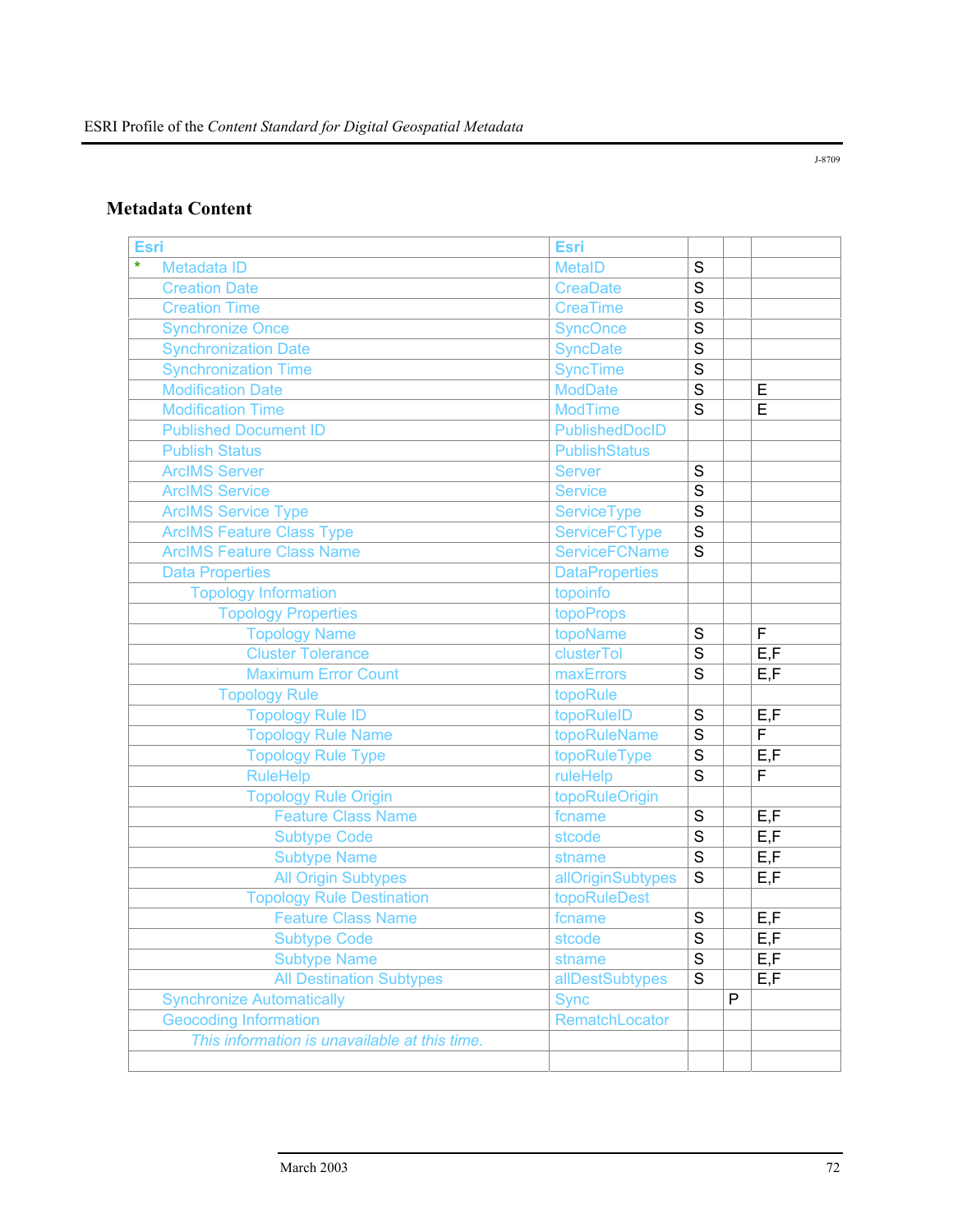| <b>Identification Information</b>         | idinfo          |                  |   |                |
|-------------------------------------------|-----------------|------------------|---|----------------|
| <b>Citation</b>                           | citation        |                  |   |                |
| <b>Citation Information</b>               | citeinfo        |                  |   |                |
| See Citation Information below.           |                 | S                | Υ | G,Q,E,C,F      |
| <b>Description</b>                        | descript        |                  |   |                |
| Abstract                                  | abstract        | Н                | Y | G,Q,E,C,F      |
| Purpose                                   | purpose         | H                | Υ | G,Q,E,C,F      |
| Supplemental Information                  | supplinf        |                  | Ý | G,Q,E,C,F      |
| <b>Language of Dataset</b>                | langdata        | S                | Ý | F              |
| <b>Time Period of Content</b>             | timeperd        |                  |   |                |
| <b>Time Period Information</b>            | timeinfo        |                  |   |                |
| See Time Period Information below.        |                 | H <sup>1</sup>   | Y | G, E, C, F     |
| <b>Currentness Reference</b>              | current         | H                | Y | Q, E, C, F     |
| <b>Status</b>                             | status          |                  |   |                |
| Progress                                  | progress        | H                | Υ | G, E, C, F     |
| Maintenance and Update Frequency          | update          | H                | Y | G, E, C, F     |
| <b>Spatial Domain</b>                     | spdom           |                  |   |                |
| <b>Bounding Coordinates</b>               | bounding        |                  |   |                |
| <b>West Bounding Coordinate</b>           | westbc          | S <sup>2</sup>   | Υ | G,Q,E,C,F      |
| <b>East Bounding Coordinate</b>           | eastbc          | $\overline{S^2}$ | Υ | G,Q,E,C,F      |
| North Bounding Coordinate                 | northbc         | $\overline{S^2}$ | Υ | G,Q,E,C,F      |
| South Bounding Coordinate                 | southbc         | $\overline{S^2}$ | Y | G,Q,E,C,F      |
| <b>Local Bounding Coordinates</b>         | <b>Iboundng</b> |                  |   |                |
| <b>Top Bounding Coordinate</b>            | topbc           | $\mathbf S$      |   | E, F           |
| <b>Bottom Bounding Coordinate</b>         | bottombc        | S                |   | E, F           |
| <b>Left Bounding Coordinate</b>           | leftbc          | $\overline{s}$   |   | E, F           |
| <b>Right Bounding Coordinate</b>          | rightbc         | $\overline{s}$   |   | E, F           |
| <b>Minimum Altitude</b>                   | minalti         | $\overline{s}$   | Υ | E, F           |
| <b>Maximum Altitude</b>                   | maxalti         | S                | Y | E, F           |
| <b>Altitude Units</b>                     | altunits        |                  | Y | $\overline{F}$ |
| Dataset G-Polygon                         | dsgpoly         |                  |   |                |
| <b>Dataset G-Polygon Outer G-Ring</b>     | dsgpolyo        |                  |   |                |
| G-Ring                                    | gring           |                  |   | C, F           |
| <b>G-Ring Point</b>                       | grngpoin        |                  |   |                |
| <b>G-Ring Latitude</b>                    | gringlat        |                  | Y | C, F           |
| G-Ring Longitude                          | gringlon        |                  | Y | C, F           |
| <b>Dataset G-Polygon Exclusion G-Ring</b> | dsgpolyx        |                  |   |                |
| G-Ring                                    | gring           |                  |   | C, F           |
| <b>G-Ring Point</b>                       | grngpoin        |                  |   |                |
| <b>G-Ring Latitude</b>                    | gringlat        |                  | Y | C, F           |
| G-Ring Longitude                          | gringlon        |                  | Y | C, F           |
| <b>Data Frames</b>                        | eframes         |                  |   |                |
| <b>Data Frame Count</b>                   | framect         |                  | Υ | F              |
| Data Frame Name                           | framenam        |                  | Υ | $\mathsf F$    |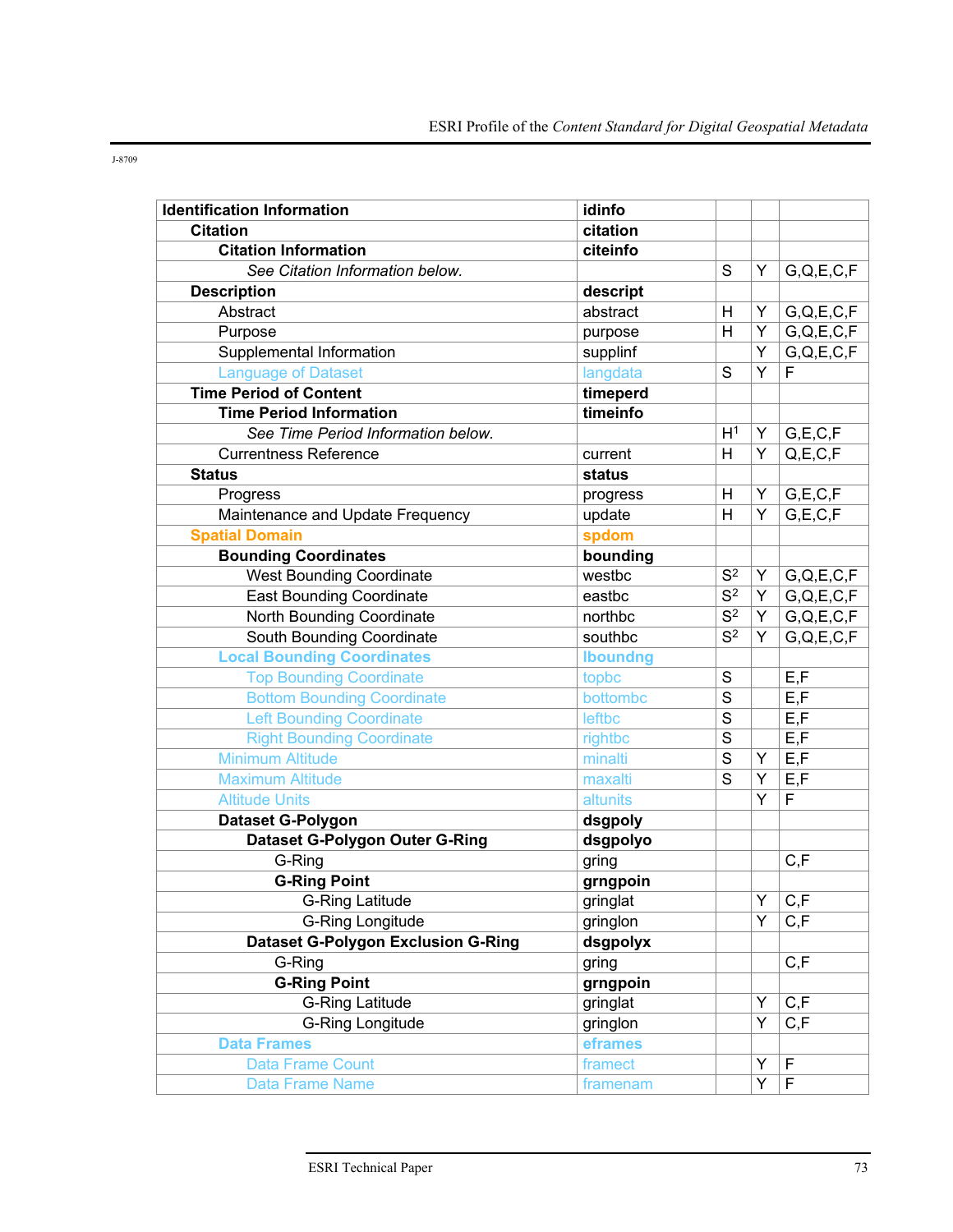| <b>Keywords</b>                                   | keywords  |   |   |                                    |
|---------------------------------------------------|-----------|---|---|------------------------------------|
| <b>Theme</b>                                      | theme     |   |   |                                    |
| Theme Keyword Thesaurus                           | themekt   | H | Y | C, F                               |
| Theme Keyword                                     | themekey  | H | Y | G, E, C, F                         |
| <b>Place</b>                                      | place     |   |   |                                    |
| Place Keyword Thesaurus                           | placekt   |   | Υ | C, F                               |
| Place Keyword                                     | placekey  |   | Y | G, E, C, F                         |
| <b>Stratum</b>                                    | stratum   |   |   |                                    |
| <b>Stratum Keyword Thesaurus</b>                  | stratkt   |   | Υ | C, F                               |
| Stratum Keyword                                   | stratkey  |   | Y | E, C, F                            |
| <b>Temporal</b>                                   | temporal  |   |   |                                    |
| <b>Temporal Keyword Thesaurus</b>                 | tempkt    |   | Υ | C, F                               |
| <b>Temporal Keyword</b>                           | tempkey   |   | Y | E, C, F                            |
| <b>Access Constraints</b>                         | accconst  | H | Υ | G,Q,E,C,F                          |
| <b>Use Constraints</b>                            | useconst  | H | Y | G,Q,E,C,F                          |
| <b>Point of Contact</b>                           | ptcontac  |   |   |                                    |
| <b>Contact Information</b>                        | cntinfo   |   |   |                                    |
| See Contact Information below.                    |           |   | Y | Q, C, F                            |
| <b>Browse Graphic</b>                             | browse    |   |   |                                    |
| $\star$<br><b>Browse Graphic Embedded</b>         | browseem  |   |   | E, F                               |
| <b>Browse Graphic File Name</b>                   | browsen   |   | Υ | Q, E, C, F                         |
| <b>Browse Graphic File Description</b>            | browsed   |   | Υ | Q, E, C, F                         |
| <b>Browse Graphic File Type</b>                   | browset   |   | Υ | Q, E, C, F                         |
| <b>Dataset Credit</b>                             | datacred  |   | Y | Q, C, F                            |
| <b>Security Information</b>                       | secinfo   |   |   |                                    |
| Security Classification System                    | secsys    |   | Υ | C, F                               |
| <b>Security Classification</b>                    | secclass  |   | Υ | $\overline{C,F}$                   |
| <b>Security Handling Description</b>              | sechandle |   | Υ | $\overline{C,F}$                   |
| <b>Native Dataset Environment</b>                 | native    | S | Υ | E, C, F                            |
| $\star$<br><b>Native Dataset Format</b>           | natvform  | S | Y | G, E, F                            |
| <b>Cross Reference</b>                            | crossref  |   |   |                                    |
| <b>Citation Information</b>                       | citeinfo  |   |   |                                    |
| See Citation Information below.                   |           |   | Υ | C, F                               |
| <b>Description of Association</b>                 | assndesc  |   |   | F                                  |
|                                                   |           |   |   |                                    |
| <b>Data Quality Information</b>                   | dataqual  |   |   |                                    |
| <b>Attribute Accuracy</b>                         | attracc   |   |   |                                    |
| <b>Attribute Accuracy Report</b>                  | attraccr  |   | Y | Q, C, F                            |
| <b>Quantitative Attribute Accuracy Assessment</b> | qattracc  |   |   |                                    |
| <b>Attribute Accuracy Value</b>                   | attraccv  |   | Y | C, F                               |
| <b>Attribute Accuracy Explanation</b>             | attracce  |   | Y | C, F                               |
| <b>Logical Consistency Report</b>                 | logic     |   | Y | Q, C, F                            |
| <b>Completeness Report</b>                        | complete  |   | Υ | $\mathsf{Q},\mathsf{C},\mathsf{F}$ |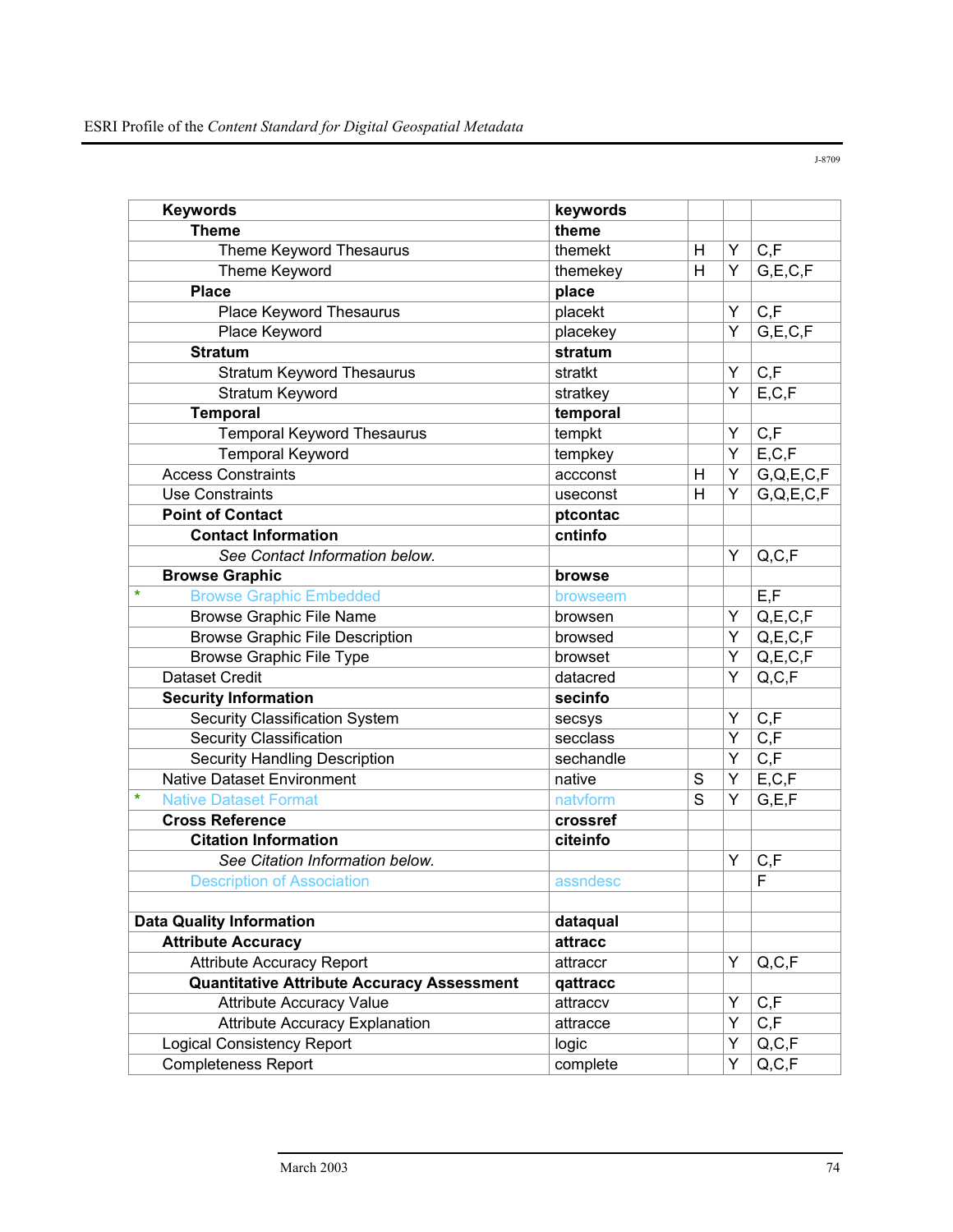| i<br>۰, | I<br>۰, | ٧ | I<br>٧ |
|---------|---------|---|--------|
|         |         |   |        |

| <b>Positional Accuracy</b>                                              | posacc   |             |   |                         |
|-------------------------------------------------------------------------|----------|-------------|---|-------------------------|
| <b>Horizontal Positional Accuracy</b>                                   | horizpa  |             |   |                         |
| <b>Horizontal Positional Accuracy Report</b>                            | horizpar |             | Y | Q, E, C, F              |
| <b>Quantitative Horizontal Positional Accuracy</b><br><b>Assessment</b> | qhorizpa |             |   |                         |
| <b>Horizontal Positional Accuracy Value</b>                             | horizpav |             | Y | E, C, F                 |
| Horizontal Positional Accuracy Explanation                              | horizpae |             | Y | E, C, F                 |
| <b>Vertical Positional Accuracy</b>                                     | vertacc  |             |   |                         |
| Vertical Positional Accuracy Report                                     | vertaccr |             | Y | Q, E, C, F              |
| <b>Quantitative Vertical Positional Accuracy</b><br><b>Assessment</b>   | qvertpa  |             |   |                         |
| Vertical Positional Accuracy Value                                      | vertaccv |             | Υ | E, C, F                 |
| Vertical Positional Accuracy Explanation                                | vertacce |             | Y | E, C, F                 |
| Lineage                                                                 | lineage  |             |   |                         |
| <b>Source Information</b>                                               | srcinfo  |             |   |                         |
| <b>Source Citation</b>                                                  | srccite  |             |   |                         |
| <b>Citation Information</b>                                             | citeinfo |             |   |                         |
| See Citation Information below.                                         |          |             | Υ | Q, C, F                 |
| Source Scale Denominator                                                | srcscale |             | Y | G, Q, C, F              |
| Type of Source Media                                                    | typesrc  |             | Y | Q, C, F                 |
| <b>Source Time Period of Content</b>                                    | srctime  |             |   |                         |
| <b>Time Period Information</b>                                          | timeinfo |             |   |                         |
| See Time Period Information below.                                      |          |             | Υ | C, F                    |
| <b>Source Currentness Reference</b>                                     | srccurr  |             | Y | C, F                    |
| Source Citation Abbreviation                                            | srccitea |             | Ý | $\mathsf{C},\mathsf{F}$ |
| Source Contribution                                                     | srccontr |             | Y | Q, C, F                 |
| <b>Process Step</b>                                                     | procstep |             |   |                         |
| Process Description                                                     | procdesc |             | Υ | Q, C, F                 |
| <b>Process Software and Version</b>                                     | procsv   |             | Ý | F                       |
| Source Used Citation Abbreviation                                       | srcused  |             | Y | Q, C, F                 |
| <b>Process Date</b>                                                     | procdate |             | Υ | Q, C, F                 |
| Process Time                                                            | proctime |             | Y | C, F                    |
| Source Produced Citation Abbreviation                                   | srcprod  |             | Υ | Q, C, F                 |
| <b>Process Contact Information</b>                                      | proccont |             |   |                         |
| <b>Contact Information</b>                                              | cntinfo  |             |   |                         |
| See Contact Information below.                                          |          |             | Υ | Q, C, F                 |
| Cloud Cover                                                             | cloud    |             | Y | C, F                    |
|                                                                         |          |             |   |                         |
| <b>Spatial Data Organization Information</b>                            | spdoinfo |             |   |                         |
| <b>Indirect Spatial Reference</b>                                       | indsprdf |             | Υ | Q, C, F                 |
| <b>Direct Spatial Reference Method</b>                                  | direct   | $\mathbf S$ | Υ | Q, E, C, F              |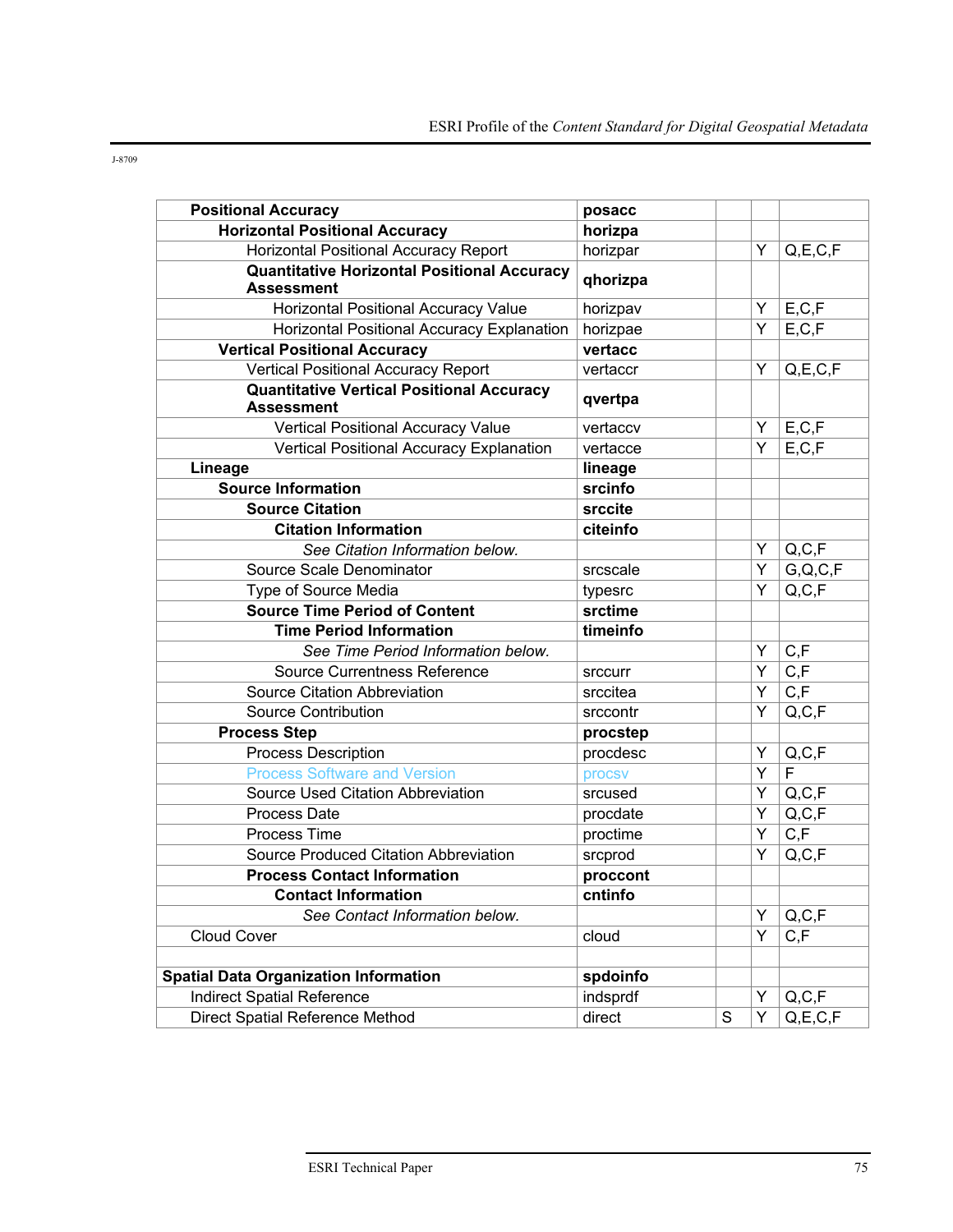|         | <b>Point and Vector Object Information</b>     | ptvctinf       |                |                |                |
|---------|------------------------------------------------|----------------|----------------|----------------|----------------|
|         | <b>ESRI Terms Description</b>                  | esriterm       |                |                |                |
|         | <b>ESRI Feature Type</b>                       | efeatyp        | S              | N              | E, F           |
|         | <b>ESRI Feature Geometry</b>                   | efeageom       | S              |                | E, F           |
|         | <b>ESRI Topology</b>                           | esritopo       | S              | $\mathsf{N}$   | E, F           |
|         | <b>ESRI Feature Count</b>                      | efeacnt        | $\overline{s}$ | ${\sf N}$      | E, F           |
|         | <b>Spatial Index</b>                           | spindex        | $\overline{s}$ | $\mathsf{N}$   | E, F           |
|         | <b>Linear Referencing</b>                      | linrefer       | $\overline{s}$ | $\mathsf{N}$   | E, F           |
|         | <b>Network Role</b>                            | netwrole       | $\overline{s}$ |                | E, F           |
|         | <b>XY Rank</b>                                 | <b>XYRank</b>  | $\overline{s}$ |                | E, F           |
|         | Z Rank                                         | <b>ZRank</b>   | $\overline{s}$ |                | E, F           |
|         | <b>Topology Weight</b>                         | topoWeight     | $\overline{s}$ |                | E, F           |
|         | <b>Events on Validation</b>                    | validateEvents | S              |                | E, F           |
|         | <b>Participates in Topology Rules</b>          | partTopoRules  |                |                |                |
|         | <b>Topology Rule ID</b>                        | topoRuleID     | S              |                | E, F           |
|         | <b>Feature Description</b>                     | featdesc       |                | Ý              | E, F           |
|         | <b>SDTS Terms Description</b>                  | sdtsterm       |                |                |                |
|         | SDTS Point and Vector Object Type              | sdtstype       | S              | Υ              | Q, E, C, F     |
|         | Point and Vector Object Type Count             | ptvctcnt       | S              | Υ              | Q, E, C, F     |
|         | <b>VPF Terms Description</b>                   | vpfterm        |                |                |                |
|         | <b>VPF Topology Level</b>                      | vpflevel       | $\overline{s}$ | Y              | Q, E, C, F     |
|         | <b>VPF Point and Vector Object Information</b> | vpfinfo        |                |                |                |
|         | VPF Point and Vector Object Type               | vpftype        | S              | Υ              | Q, E, C, F     |
|         | Point and Vector Object Type Count             | ptvctcnt       | $\overline{s}$ | Y              | Q, E, C, F     |
|         | <b>Raster Object Information</b>               | rastinfo       |                |                |                |
| $\star$ | <b>Image Format</b>                            | rastifor       | S              | Y              | E, F           |
|         | Raster Object Type                             | rasttype       | S              | Y              | Q, C, F        |
|         | <b>Image Type</b>                              | rastityp       |                | $\overline{Y}$ | $\overline{F}$ |
|         | <b>Number of Bands</b>                         | rastband       | S              | Y              | E, F           |
|         | Row Count                                      | rowcount       | $\overline{s}$ | Υ              | Q, E, C, F     |
|         | Column Count                                   | colcount       | S              | Y              | Q, E, C, F     |
|         | <b>Vertical Count</b>                          | vrtcount       | S              | Υ              | Q, E, C, F     |
|         | <b>Cell Size X Direction</b>                   | rastxsz        | S              | Υ              | E, F           |
|         | <b>Cell Size X Units</b>                       | rastxu         |                | Y              | $\mathsf F$    |
|         | <b>Cell Size Y Direction</b>                   | rastysz        | $\overline{s}$ | $\overline{Y}$ | E, F           |
|         | <b>Cell Size Y Units</b>                       | rastyu         |                | Υ              | F              |
|         | <b>Bits Per Pixel</b>                          | rastbpp        | S              | Υ              | E, F           |
|         | <b>Background Nodata Value</b>                 | rastnodt       |                | Υ              | F              |
|         | <b>Pyramid Layers</b>                          | rastplyr       | $\mathbf S$    | ${\sf N}$      | E, F           |
|         | <b>Image Colormap</b>                          | rastcmap       | $\mathbf S$    | Y              | E, F           |
|         | <b>Compression Type</b>                        | rastcomp       | $\mathbf S$    | Υ              | E, F           |
|         | <b>Raster Display Type</b>                     | rastdtyp       | $\overline{s}$ | Υ              | E, F           |
|         | <b>Raster Origin</b>                           | rastorig       | $\overline{s}$ | Y              | E, F           |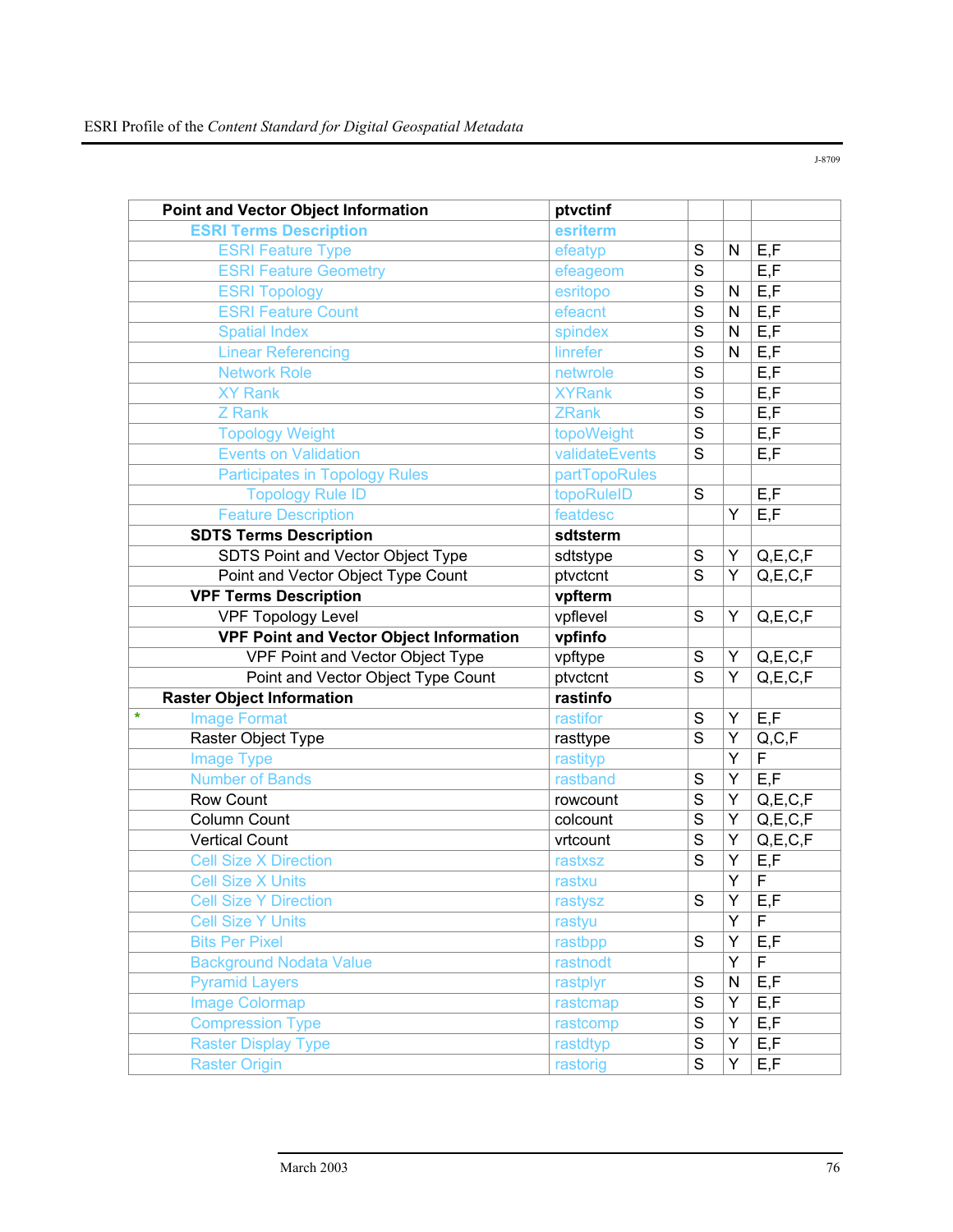| <b>Geometric Network Information</b>           | netinfo  |                |   |            |
|------------------------------------------------|----------|----------------|---|------------|
| <b>Network Type</b>                            | nettype  | S              |   | E, F       |
| <b>Connectivity Rule</b>                       | connrule |                |   |            |
| <b>Rule Type</b>                               | ruletype | ${\mathsf S}$  |   | E, F       |
| <b>Rule Category</b>                           | rulecat  | $\overline{s}$ |   | E, F       |
| <b>Rule Help</b>                               | rulehelp | $\overline{s}$ |   | E, F       |
| <b>From Edge Feature Class</b>                 | rulefeid | $\overline{s}$ |   | E, F       |
| From Edge Subtype                              | rulefest | $\overline{s}$ |   | E, F       |
| <b>To Edge Feature Class</b>                   | ruleteid | $\overline{s}$ |   | E, F       |
| <b>To Edge Subtype</b>                         | ruletest | $\overline{s}$ |   | E, F       |
| <b>Default Junction Feature Class</b>          | ruledjid | $\overline{s}$ |   | E, F       |
| Default Junction Subtype                       | ruledjst | $\overline{s}$ |   | E, F       |
| <b>Available Junction</b>                      | rulejunc |                |   |            |
| <b>Available Junction Feature Class</b>        | junctid  | $\mathbf S$    |   | E, F       |
| <b>Available Junction Subtype</b>              | junctst  | $\overline{s}$ |   | E, F       |
| <b>Edge Feature Class</b>                      | ruleeid  | $\overline{s}$ |   | E, F       |
| <b>Edge Subtype</b>                            | ruleest  | $\overline{s}$ |   | E, F       |
| <b>Edge Minimum Cardinality</b>                | ruleemnc | $\overline{s}$ |   | E, F       |
| <b>Edge Maximum Cardinality</b>                | ruleemxc | $\mathbf S$    |   | E, F       |
| <b>Junction Feature Class</b>                  | rulejid  | $\overline{s}$ |   | E, F       |
| <b>Junction Subtype</b>                        | rulejst  | $\overline{s}$ |   | E, F       |
| <b>Junction Minimum Cardinality</b>            | rulejmnc | $\overline{s}$ |   | E, F       |
| <b>Junction Maximum Cardinality</b>            | rulejmxc | $\overline{s}$ |   | E, F       |
| <b>Network Element</b>                         | elemcls  |                |   |            |
| <b>Ancillary Role</b>                          | roletype | $\mathbf S$    |   | F          |
| <b>Ancillary Role Attribute</b>                | rolefId  | $\overline{s}$ |   | F          |
| <b>Enabled Attribute</b>                       | enabfld  | $\overline{s}$ |   | F          |
|                                                |          |                |   |            |
| <b>Spatial Reference Information</b>           | spref    |                |   |            |
| <b>Horizontal Coordinate System Definition</b> | horizsys |                |   |            |
| <b>Coordinate System Name</b>                  | cordsysn |                |   |            |
| <b>Projected Coordinate System Name</b>        | projcsn  | $\mathbf S$    | Υ | E, F       |
| <b>Geographic Coordinate System Name</b>       | geogcsn  | S              | Υ | E, F       |
| Geographic                                     | geograph |                |   | G          |
| Latitude Resolution                            | latres   | S              | Y | Q, E, C, F |
| Longitude Resolution                           | longres  | $\mathbf S$    | Y | Q, E, C, F |
| Geographic Coordinate Units                    | geogunit | $\overline{s}$ | Y | Q, E, C, F |
| <b>Planar</b>                                  | planar   |                |   |            |
| <b>Map Projection</b>                          | mapproj  |                |   |            |
| <b>Map Projection Name</b>                     | mapprojn | ${\mathsf S}$  | Y | G,Q,E,C,F  |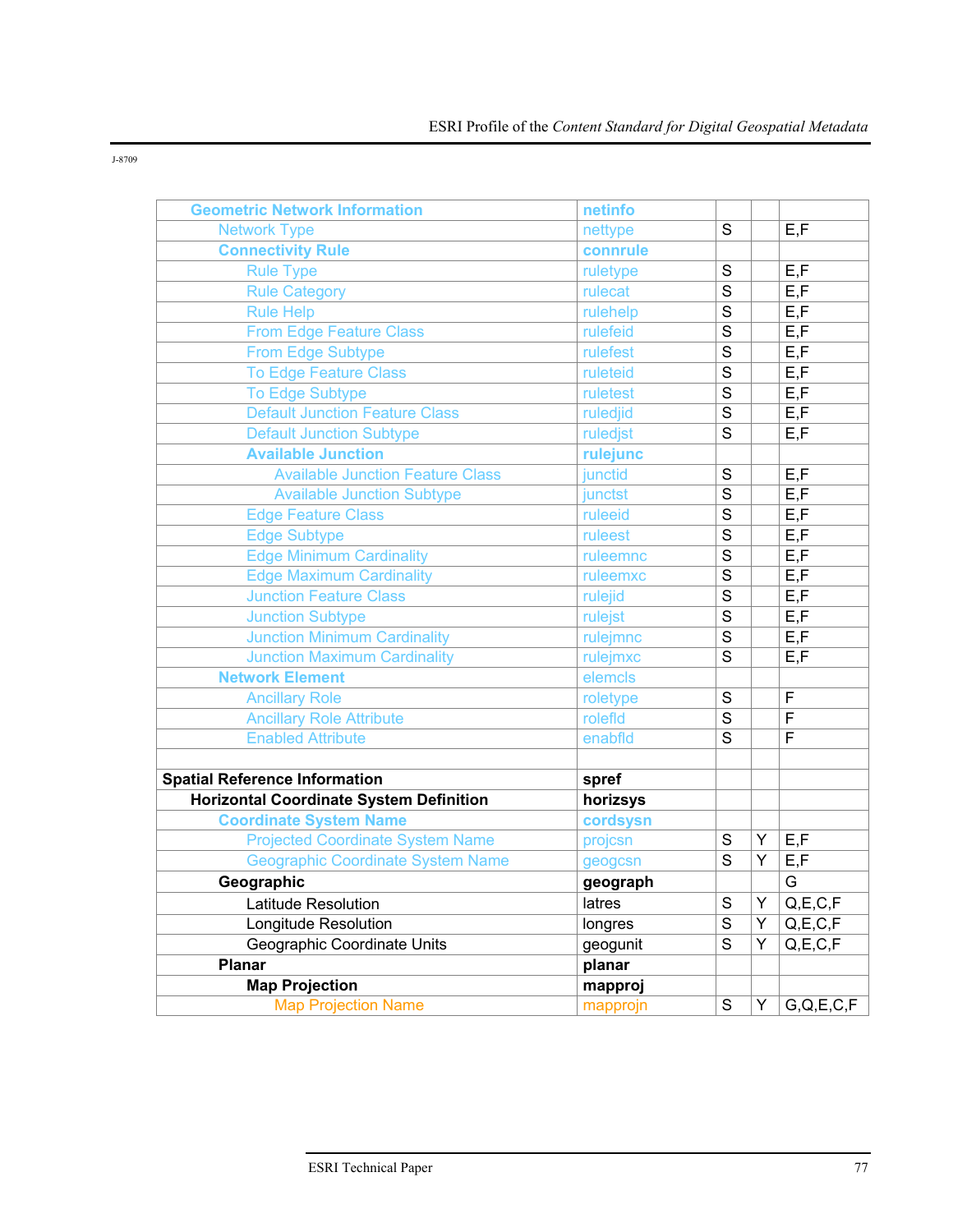**Albers Conical Equal Area albers S S F** Standard Parallel stdparll stdparll S Y Q,E,C,F Longitude of Central Meridian longcm S Y Q,E,C,F Latitude of Projection Origin  $\vert$ latprio  $\vert$ S  $\vert$ Y  $\vert$ Q,E,C,F False Easting False East S Y Q, E, C, F False Northing **False North** fnorth S Y Q.E.C.F **Azimuthal Equidistant azimegui S** F Longitude of Central Meridian | longcm S Y Q,E,C,F Latitude of Projection Origin  $\vert$ latprio  $\vert$  S  $\vert$  Y  $\vert$  Q, E, C, F False Easting False East Solution Section 1 S | Y | Q,E,C,F False Northing  $\vert$  fnorth  $\vert$  S  $\vert$  Y  $\vert$  Q, E, C, F **Equidistant Conic equicon S** F Standard Parallel stdparll stdparll S Y Q,E,C,F Longitude of Central Meridian  $\vert$ longcm  $\vert$ S  $\vert$ Y  $\vert$ Q,E,C,F Latitude of Projection Origin  $|$ latprjo  $|S|$  Y  $|Q,E,C,F|$ False Easting False East S Y Q, E, C, F False Northing  $\vert$  fnorth  $\vert$  S  $\vert$  Y  $\vert$  Q, E, C, F **Equirectangular equirect equirect S** F Standard Parallel Standard Parallel Standard Parallel Standard Parallel Standard Standard Standard Standard St Longitude of Central Meridian | longcm  $\begin{array}{c|c} |S| & Y & Q, E, C, F \end{array}$ False Easting False East S Y Q, E, C, F False Northing  $\vert$  fnorth  $\vert$  S  $\vert$  Y  $\vert$  Q,E,C,F **General Vertical Near-Sided Perspective gvnsp Fig. 1.1. Separate Service Service Service Service Service Service Service Service Service Service Service Service Service Service Service Service Service Service Service Serv** Height of Perspective Point Above Surface Network Contrabove heightpt N TV Q,E,C,F Longitude of Projection Center | longpc | S<sup>4</sup> | Y | Q,E,C,F Latitude of Projection Center |  $\vert$  | atpric  $\vert S^4 \vert Y \vert Q, E, C, F$ False Easting  $\vert$  feast  $\vert$  S<sup>4</sup>  $\vert$  Y  $\vert$  Q, E, C, F False Northing  $\vert$  fnorth  $\vert$  S<sup>4</sup>  $\vert$  Y  $\vert$  Q, E, C, F **Gnomonic gnomonic F** Longitude of Projection Center |  $\Box$  | longpc  $\Box$  S<sup>4</sup> | Y | Q,E,C,F Latitude of Projection Center  $\vert$  latpric  $\vert S^4 \vert Y \vert Q$ , E, C, F False Easting False East The State Section of S4 Y Q, E, C, F False Northing  $\vert$  fnorth  $\vert$  S<sup>4</sup>  $\vert$  Y  $\vert$  Q, E, C, F **Lambert Azimuthal Equal Area** | **lamberta** | S | F Longitude of Projection Center  $\vert$  longpc  $\vert S \vert Y \vert Q, E, C, F$ Latitude of Projection Center  $|$ latpric  $|S|$  Y  $|Q,E,C,F|$ False Easting False East S Y Q, E, C, F False Northing False North S Y Q,E,C,F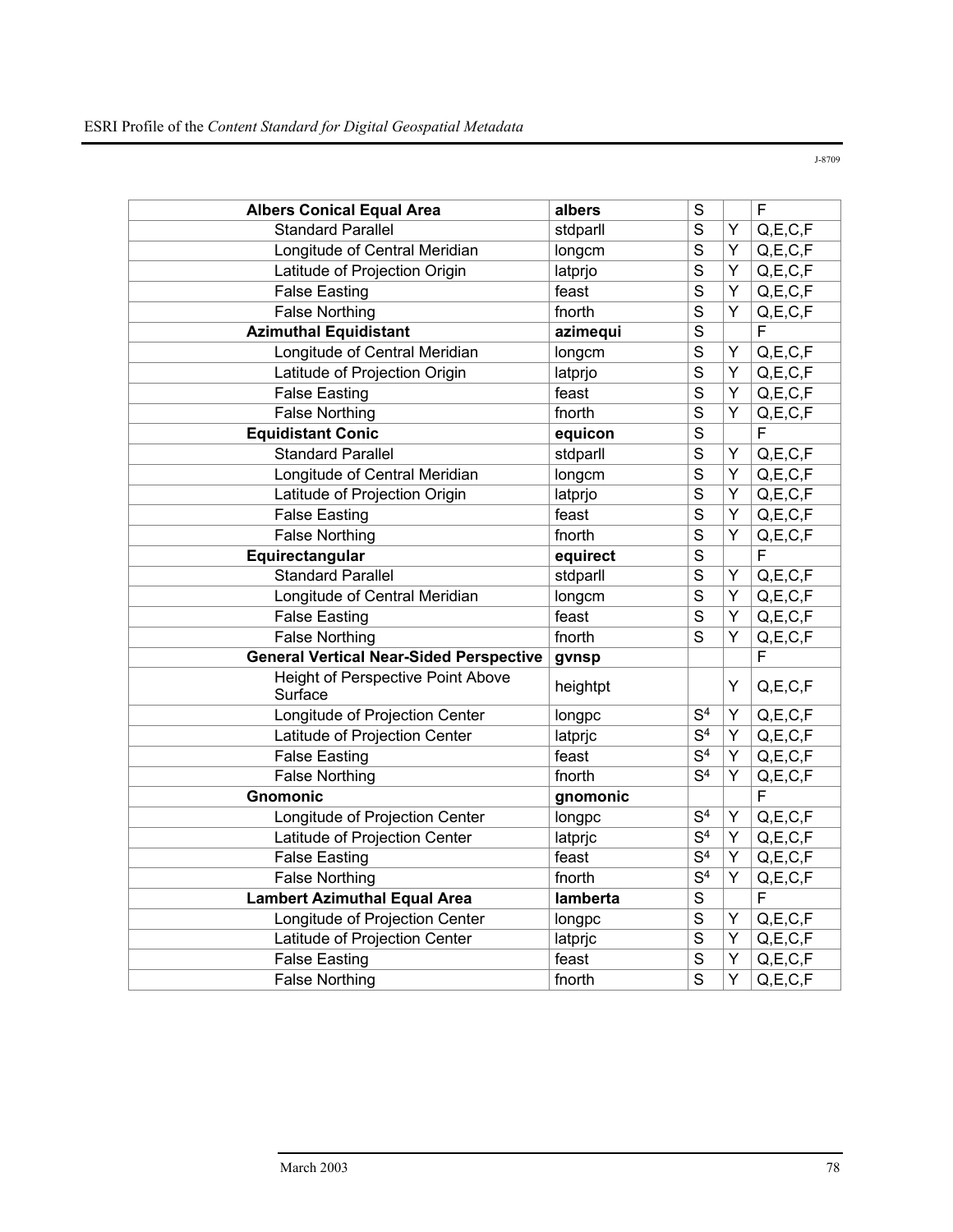| $\sim$<br>۰,<br>٧<br>٧ |
|------------------------|
|------------------------|

| <b>Lambert Conformal Conic</b>           | lambertc | $\mathbf S$      |   | $\mathsf F$             |
|------------------------------------------|----------|------------------|---|-------------------------|
| <b>Standard Parallel</b>                 | stdparll | S                | Y | Q, E, C, F              |
| Longitude of Central Meridian            | longcm   | S                | Υ | Q, E, C, F              |
| Latitude of Projection Origin            | latprjo  | S                | Υ | Q, E, C, F              |
| <b>False Easting</b>                     | feast    | S                | Y | Q, E, C, F              |
| <b>False Northing</b>                    | fnorth   | $\overline{s}$   | Υ | Q, E, C, F              |
| <b>Mercator</b>                          | mercator | $\overline{s}$   |   | F                       |
| <b>Standard Parallel</b>                 | stdparll | S                | Y | Q, E, C, F              |
| Scale Factor at Equator                  | sfequat  |                  | Υ | Q, E, C, F              |
| Longitude of Central Meridian            | longcm   | S                | Υ | Q, E, C, F              |
| <b>False Easting</b>                     | feast    | S                | Υ | Q, E, C, F              |
| <b>False Northing</b>                    | fnorth   | S                | Y | Q, E, C, F              |
| <b>Modified Stereographic for Alaska</b> | modsak   |                  |   | F                       |
| <b>False Easting</b>                     | feast    |                  | Υ | Q, E, C, F              |
| <b>False Northing</b>                    | fnorth   |                  | Y | $Q, E, \overline{C, F}$ |
| <b>Miller Cylindrical</b>                | miller   | S                |   | $\mathsf F$             |
| Longitude of Central Meridian            | longcm   | S                | Υ | Q, E, C, F              |
| <b>False Easting</b>                     | feast    | $\overline{s}$   | Y | Q, E, C, F              |
| <b>False Northing</b>                    | fnorth   | S                | Y | Q, E, C, F              |
| <b>Oblique Mercator</b>                  | obqmerc  | $\mathbf S$      |   | F                       |
| Scale Factor at Center Line              | sfctrlin | $\overline{s}$   | Υ | Q, E, C, F              |
| <b>Oblique Line Azimuth</b>              | obqlazim |                  |   |                         |
| <b>Azimuthal Angle</b>                   | azimangl | S                | Y | Q, E, C, F              |
| Azimuth Measure Point Longitude          | azimptl  | S                | Y | Q, E, C, F              |
| <b>Oblique Line Point</b>                | obqlpt   |                  |   |                         |
| <b>Oblique Line Latitude</b>             | obqllat  | S                | Υ | Q, E, C, F              |
| Oblique Line Longitude                   | obqllong | $\overline{s}$   | Y | Q, E, C, F              |
| Oblique Line Latitude                    | obqllat  | $\overline{s}$   | Υ | Q, E, C, F              |
| Oblique Line Longitude                   | obqllong | $\overline{s}$   | Υ | Q, E, C, F              |
| Latitude of Projection Origin            | latprjo  | S                | Υ | Q, E, C, F              |
| <b>False Easting</b>                     | feast    | $\mathbf S$      | Υ | Q, E, C, F              |
| <b>False Northing</b>                    | fnorth   | S                | Y | Q, E, C, F              |
| Orthographic                             | orthogr  |                  |   | F                       |
| Longitude of Projection Center           | longpc   | S <sup>4</sup>   | Y | Q, E, C, F              |
| Latitude of Projection Center            | latprjc  | S <sup>4</sup>   | Υ | Q, E, C, F              |
| <b>False Easting</b>                     | feast    | $\overline{S^4}$ | Y | Q, E, C, F              |
| <b>False Northing</b>                    | fnorth   | $\overline{S^4}$ | Y | Q, E, C, F              |
| <b>Polar Stereographic</b>               | polarst  |                  |   | F                       |
| Straight Vertical Longitude from Pole    | svlong   |                  | Υ | Q, E, C, F              |
| <b>Standard Parallel</b>                 | stdparll |                  | Υ | Q, E, C, F              |
| Scale Factor at Projection Origin        | sfprjorg |                  | Υ | Q, E, C, F              |
| <b>False Easting</b>                     | feast    |                  | Υ | Q, E, C, F              |
| <b>False Northing</b>                    | fnorth   |                  | Υ | Q, E, C, F              |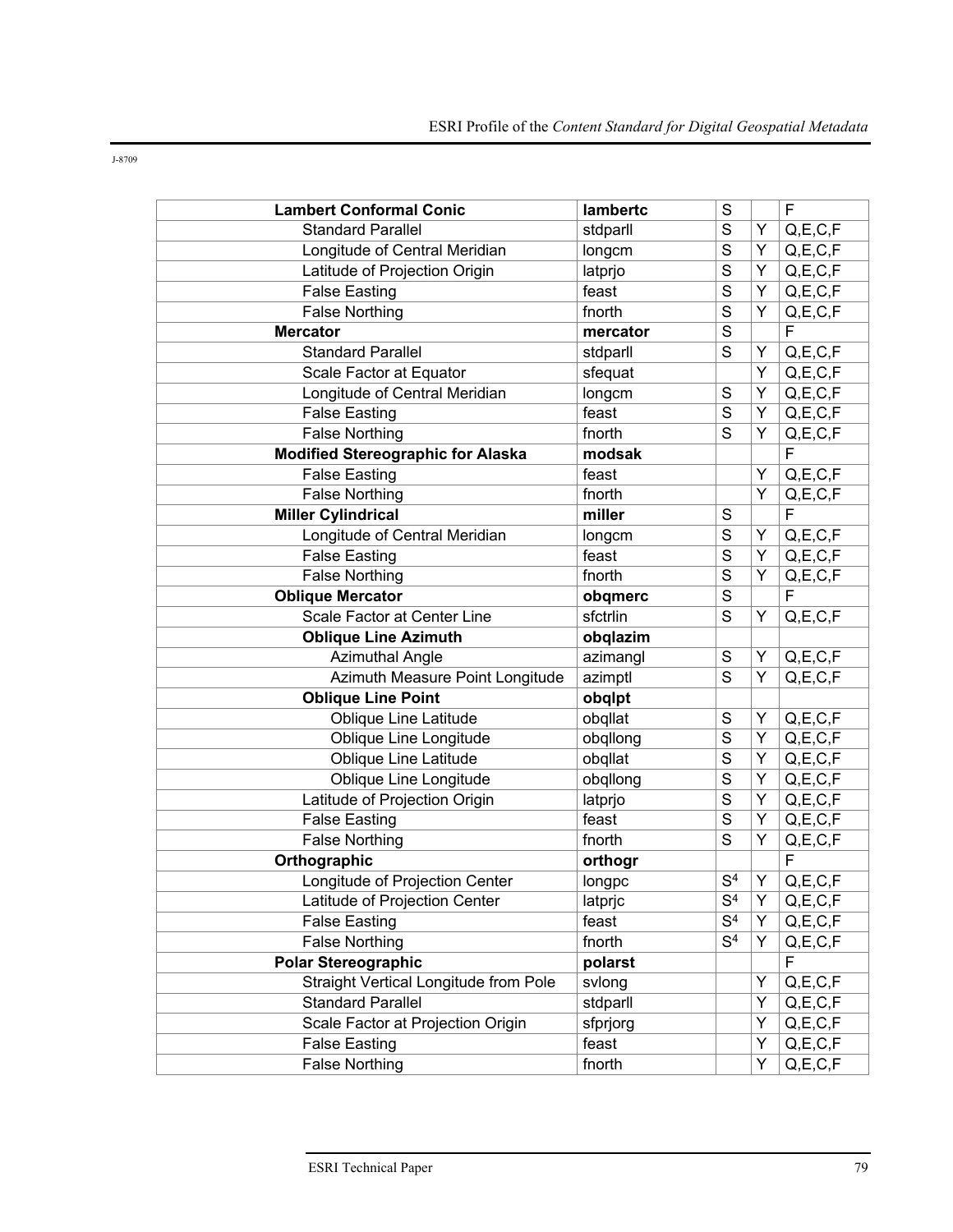Polyconic **Polycon Polycon Polycon Polycon Polycon Polycon Polycon Polycon** Longitude of Central Meridian  $\vert$ longcm  $\vert$ S  $\vert$ Y  $\vert$ Q,E,C,F Latitude of Projection Origin and latprio S Y Q,E,C,F False Easting False East S Y Q, E, C, F False Northing  $\vert$  fnorth  $\vert$  S  $\vert$  Y  $\vert$  Q, E, C, F **Robinson robinson** S F Longitude of Projection Center | longpc | S | Y | Q,E,C,F False Easting False Fast S Y Q,E,C,F False Northing **False** Northing **Francisco Francisco F**  $\left|\n \begin{array}{c|c}\n S & Y & Q, E, C, F \\
\hline\n \end{array}\n \right|$ **Sinusoidal** sinusoid Sinusoid S Longitude of Central Meridian  $\sqrt{\log m}$  longcm S Y Q,E,C,F False Easting False East Solution Section 1 S | Y | Q,E,C,F False Northing  $\vert$  fnorth  $\vert$  S  $\vert$  Y  $\vert$  Q,E,C,F **Space Oblique Mercator (Landsat)** spaceobg **Figure 3** Landsat Number | landsat | Y | Q,E,C,F Path Number pathnum  $\vert$  pathnum  $\vert$  Y Q,E,C,F False Easting The Teast Teast Teast The Teast Teast Teast Teast Teast Teast Teast Teast Teast Teast Teast Teas False Northing **False North** fnorth  $\vert Y \vert Q, E, C, F \vert Q$ **Stereographic** stereo SFF Longitude of Projection Center  $\vert$  longpc  $\vert S \vert Y \vert Q, E, C, F$ Latitude of Projection Center |  $\vert$  | atpric | S | Y | Q,E,C,F False Easting False East S | S | Y | Q,E,C,F False Northing  $|\text{short}|\text{S}|\text{Y}|Q,E,C,F$ **Transverse Mercator** Transmer **Transverse Mercator** Scale Factor at Central Meridian statement state  $|S|$  Y  $|Q, E, C, F$ Longitude of Central Meridian  $\vert$ longcm  $\vert$ S  $\vert$ Y  $\vert$ Q,E,C,F Latitude of Projection Origin | latprio | S | Y | Q,E,C,F False Easting False East S Y Q, E, C, F False Northing **f**north S Y Q,E,C,F **van der Grinten van der Grinten voor de volgrin** van der Grinten van de volgrin van de volgrin van de volgrin Longitude of Central Meridian  $\vert$ longcm  $\vert$ S  $\vert$ Y  $\vert$ Q,E,C,F False Easting False East S Y Q, E, C, F False Northing False North S Y Q,E,C,F **Example 18 F Behrmann S**<sup>3</sup> F Longitude of Central Meridian  $\vert$ longcm  $\vert$ S  $\vert$ Y  $\vert$ E,F False Easting False Easting False East S | Y | E,F False Northing False Northing  $\vert$  fnorth  $\vert$  S  $\vert$  Y  $\vert$  E, F **\* Bonne bonne S**3 **F** Standard Parallel Standard Parallel Standard Parallel Standard Standard Standard Standard Standard S Longitude of Central Meridian  $\vert$  longcm  $\vert$  S  $\vert$  Y  $\vert$  E, F False Easting  $\vert$  feast  $\vert$  S  $\vert$  Y  $\vert$  E, F False Northing False Northing fnorth S Y E,F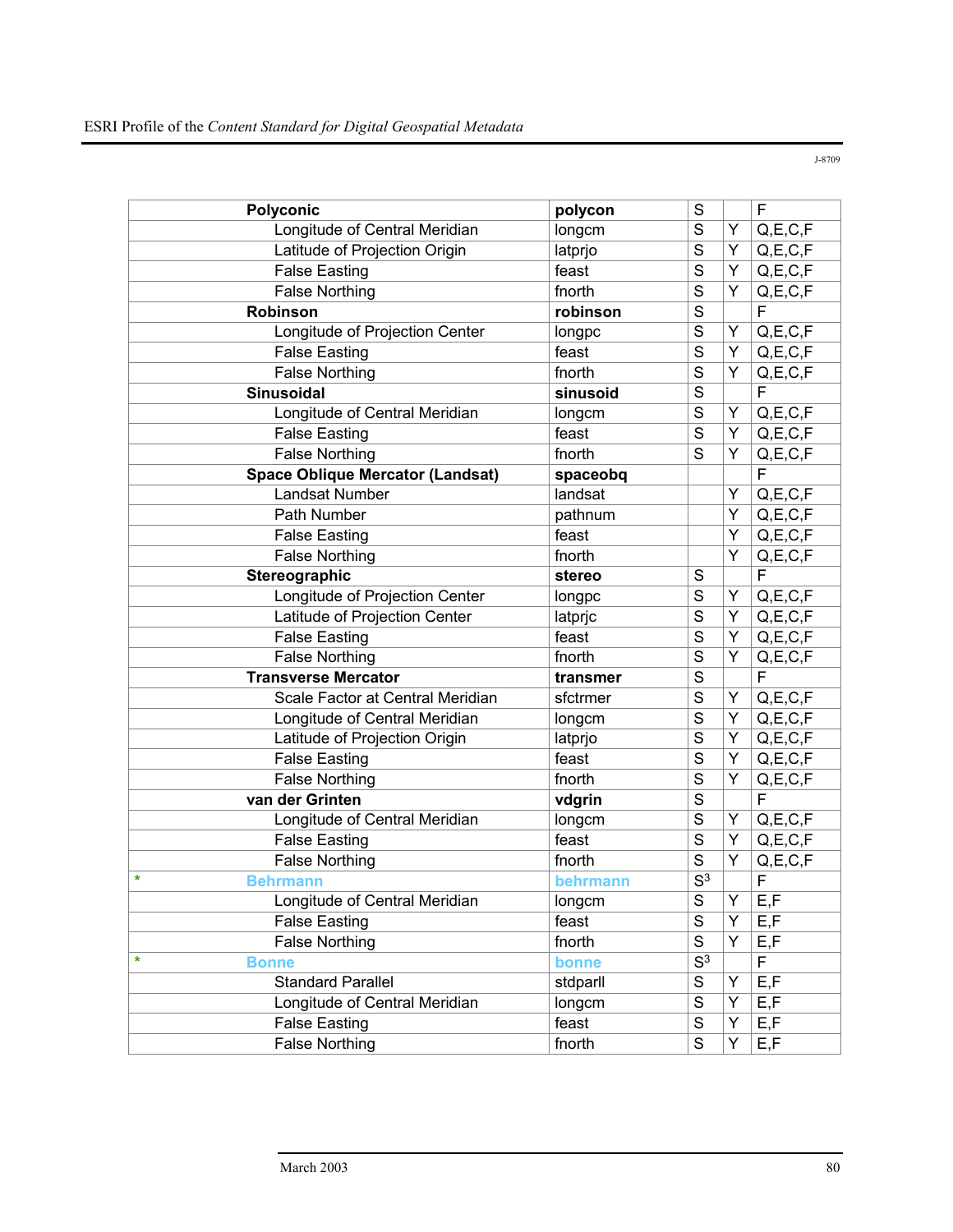| $\star$ | <b>Cassini</b>                   | cassini        | S <sup>3</sup>   |   | F                       |
|---------|----------------------------------|----------------|------------------|---|-------------------------|
|         | Scale Factor at Central Meridian | sfctrmer       | S                | Y | E, F                    |
|         | Longitude of Central Meridian    | longcm         | S                | Y | E, F                    |
|         | Latitude of Projection Origin    | latprjo        | S                | Y | E                       |
|         | <b>False Easting</b>             | feast          | S                | Y | E, F                    |
|         | <b>False Northing</b>            | fnorth         | S                | Y | E, F                    |
| ÷       | <b>Eckert I</b>                  | eckert1        | $\overline{S^3}$ |   | F                       |
|         | Longitude of Central Meridian    | longcm         | $\overline{s}$   | Υ | E, F                    |
|         | <b>False Easting</b>             | feast          | S                | Y | E, F                    |
|         | <b>False Northing</b>            | fnorth         | S                | Y | E, F                    |
| ÷       | <b>Eckert II</b>                 | eckert2        | $\overline{S^3}$ |   | $\overline{F}$          |
|         | Longitude of Central Meridian    | longcm         | S                | Y | E, F                    |
|         | <b>False Easting</b>             | feast          | S                | Y | E, F                    |
|         | <b>False Northing</b>            | fnorth         | S                | Ý | E, F                    |
| $\ast$  | <b>Eckert III</b>                | eckert3        | $\overline{S^3}$ |   | $\overline{\mathsf{F}}$ |
|         | Longitude of Central Meridian    | longcm         | S                | Y | E, F                    |
|         | <b>False Easting</b>             | feast          | S                | Y | E, F                    |
|         | <b>False Northing</b>            | fnorth         | S                | Y | E, F                    |
| ÷       | <b>Eckert IV</b>                 | eckert4        | $\overline{S^3}$ |   | $\overline{F}$          |
|         | Longitude of Central Meridian    | longcm         | S                | Υ | E, F                    |
|         | <b>False Easting</b>             | feast          | S                | Y | E, F                    |
|         | <b>False Northing</b>            | fnorth         | $\overline{s}$   | Y | E, F                    |
| $\ast$  | <b>Eckert V</b>                  | eckert5        | $\overline{S^3}$ |   | F                       |
|         | Longitude of Central Meridian    | longcm         | S                | Y | E, F                    |
|         | <b>False Easting</b>             | feast          | S                | Y | E, F                    |
|         | <b>False Northing</b>            | fnorth         | S                | Y | E, F                    |
| ÷       | <b>Eckert VI</b>                 | eckert6        | $\overline{S^3}$ |   | F                       |
|         | Longitude of Central Meridian    | longcm         | S                | Y | E, F                    |
|         | <b>False Easting</b>             | feast          | S                | Y | E, F                    |
|         | <b>False Northing</b>            | fnorth         | $\overline{s}$   | Y | E, F                    |
| ÷       | <b>Gall Stereographic</b>        | gallster       | $\overline{S^3}$ |   | F                       |
|         | Longitude of Central Meridian    | longcm         | S                | Y | E, F                    |
|         | <b>False Easting</b>             | feast          | S                | Y | E, F                    |
|         | <b>False Northing</b>            | fnorth         | S                | Y | E, F                    |
| *       | <b>Loximuthal</b>                | <b>loxmuth</b> | S <sup>3</sup>   |   | F                       |
|         | Longitude of Central Meridian    | longcm         | $\overline{s}$   | Υ | E, F                    |
|         | Latitude of Projection Origin    | latprjo        | $\overline{s}$   | Υ | E, F                    |
|         | <b>False Easting</b>             | feast          | S                | Υ | E, F                    |
|         | <b>False Northing</b>            | fnorth         | $\overline{s}$   | Y | E, F                    |
| $\star$ | <b>Mollweide</b>                 | mollweid       | $\overline{S^3}$ |   | F                       |
|         | Longitude of Central Meridian    | longcm         | $\mathbf S$      | Υ | E, F                    |
|         | <b>False Easting</b>             | feast          | $\overline{s}$   | Υ | E, F                    |
|         | <b>False Northing</b>            | fnorth         | $\overline{s}$   | Υ | E, F                    |
|         |                                  |                |                  |   |                         |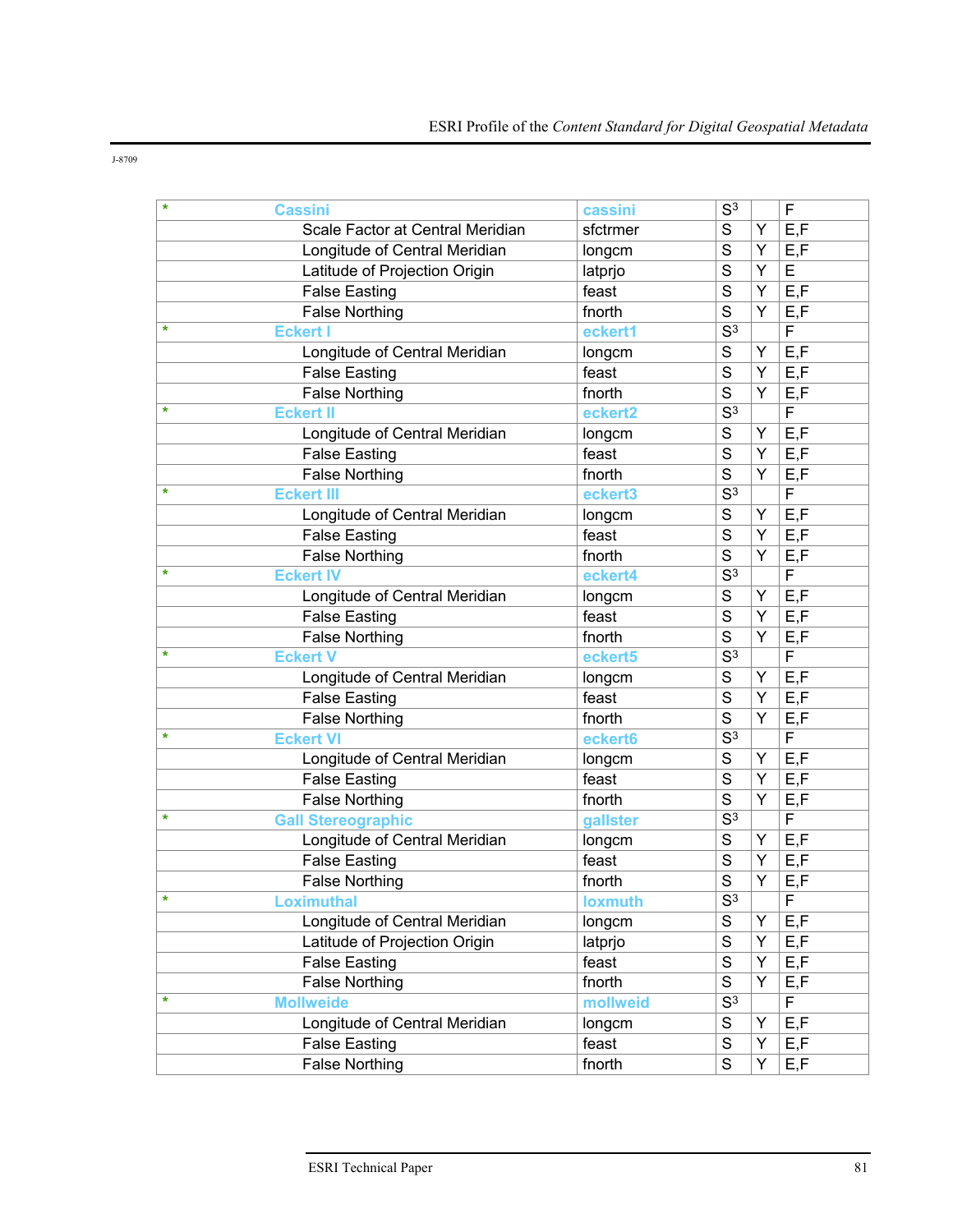**Quartic Authalic has a constructed a constructed a constructed a construction of**  $\mathbf{S}^3$  **F** Longitude of Central Meridian  $\vert$ longcm  $\vert$ S  $\vert$ Y  $\vert$ E,F False Easting False East The Teast The State Teast Teast Teast Teast Teast Teast Teast Teast Teast Teast Teast False Northing  $\vert$  fnorth  $\vert$  S  $\vert$  Y  $\vert$  E, F **\* Winkel I winkel1** S3 F Standard Parallel Standard Parallel Standard Parallel Standard Standard Standard Standard Standard Standard St Longitude of Central Meridian |  $\log$ cm | S | Y | E, F False Easting False East The State State State State State State State State State State State State State State State State State State State State State State State State State State State State State State State State S False Northing False North  $\sim$  | fnorth  $\sim$  | S | Y | E,F **\* Winkel II winkel** S3 F Standard Parallel Standard Parallel Standard S S Y E,F Longitude of Central Meridian | longcm | S | Y | E,F False Easting  $\vert$  feast  $\vert$  S  $\vert$  Y  $\vert$  E, F False Northing False North  $\sim$  | fnorth  $\sim$  | S | Y | E,F **Other Projection Definition below by the otherprj**  $\begin{array}{|c|c|c|c|}\n\hline\n\text{83} & \text{F}\n\end{array}$ *Individual map projection parameters. Individual map projection parameters.*<br>See Appendix C for production rules.  $\begin{vmatrix} S & Y & Q,E,F \end{vmatrix}$ **Map Projection Parameters happrojp**  $\begin{array}{|c|c|c|c|c|c|}\n\hline\n\text{Map Projection Parameters} & \text{mapprojp} & \text{S}^4 & \text{F}\n\end{array}$ *Individual map projection parameters. Individual map projection parameters.*<br>See Appendix C for production rules.  $\begin{vmatrix} S^4 & | & | \end{vmatrix}$  E,F **Grid Coordinate System gridsys** Grid Coordinate System Name gridsysn S | Y | G,Q,E,C,F **Universal Transverse Mercator (UTM) utm**  UTM Zone Number UTM 2006 utmzone S Y Q,E,C,F **Transverse Mercator transmerc See Transverse Mercator above** S Y Q,E,C,F **Universal Polar Stereographic (UPS) ups**  UPS Zone Identifier values and values are values and values of  $\vert$  Y  $\vert$  Q,E,C,F Polar Stereographic **polarst polarst** *See Polar Stereographic above.* Y Q,E,C,F **State Plane Coordinate System (SPCS)** spcs SPCS Zone Identifier SPCS Zone SPCS Zone Identifier SPCS Zone SPCS Zone SPCS Zone SPCS SPCS **Lambert Conformal Conic lambertc** *See Lambert Conformal Conic*  above. **See Lambert Comorman Como**<br>above. **S** S Y Q,E,C,F **Transverse Mercator Transmer is transmer** *See Transverse Mercator above.* | S | Y | Q,E,C,F **Oblique Mercator obqmerc** *See Oblique Mercator above.* S Y Q,E,C,F Polyconic polycon **polycon** *See Polyconic above.*  $\vert S \vert Y \vert Q, E, C, F$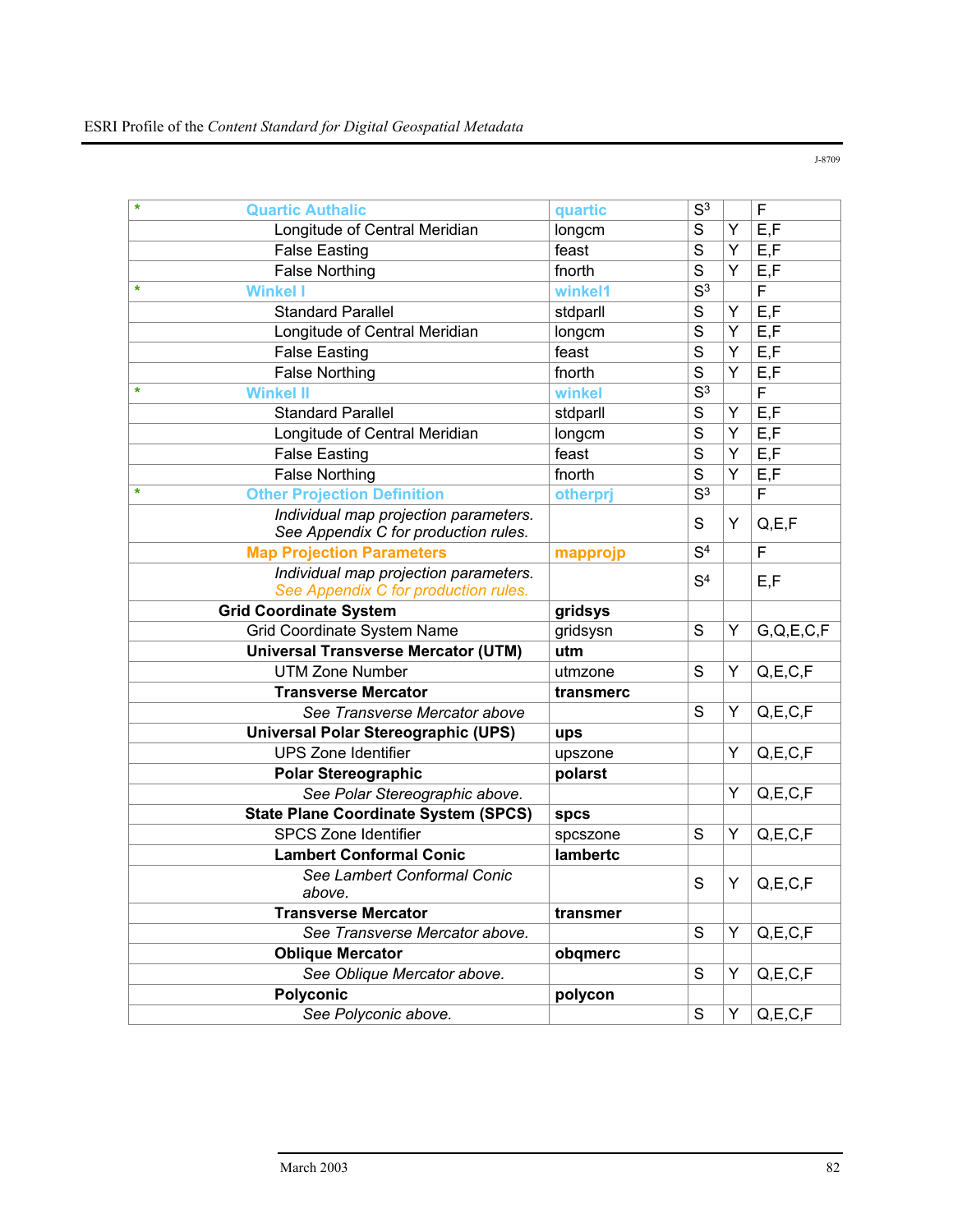| $\sim$<br>۰,<br>٧<br>٧ |
|------------------------|
|------------------------|

| <b>ARC Coordinate System</b>                 | arcsys   |                |   |                         |
|----------------------------------------------|----------|----------------|---|-------------------------|
| ARC System Zone Identifier                   | arczone  |                | Υ | Q, E, C, F              |
| Equirectangular                              | equirect |                |   |                         |
| See Equirectangular above.                   |          |                | Y | Q, E, C, F              |
| <b>Azimuthal Equidistant</b>                 | azimequi |                |   |                         |
| See Azimuthal Equidistant above.             |          |                | Υ | Q, E, C, F              |
| Other Grid System Definition                 | othergrd |                | Y | $Q, E, C, \overline{F}$ |
| <b>Local Planar</b>                          | localp   |                |   | G                       |
| <b>Local Planar Description</b>              | localpd  |                | Υ | Q, E, C, F              |
| Local Planar Georeference Information        | localpgi |                | Y | Q, E, C, F              |
| <b>Planar Coordinate Information</b>         | planci   |                |   |                         |
| Planar Coordinate Encoding Method            | plance   | S              | Υ | Q, E, C, F              |
| <b>Coordinate Representation</b>             | coordrep |                |   |                         |
| Abscissa Resolution                          | absres   | S              | Υ | Q, E, C, F              |
| <b>Ordinate Resolution</b>                   | orders   | S              | Y | Q, E, C, F              |
| <b>Distance and Bearing Representation</b>   | distbear |                |   |                         |
| <b>Distance Resolution</b>                   | distress |                | Υ | Q, E, C, F              |
| <b>Bearing Resolution</b>                    | bearers  |                | Υ | Q, E, C, F              |
| <b>Bearing Units</b>                         | bearunit |                | Υ | Q, E, C, F              |
| <b>Bearing Reference Direction</b>           | bearrefd |                | Υ | Q, E, C, F              |
| <b>Bearing Reference Meridian</b>            | bearrefm |                | Y | Q, E, C, F              |
| <b>Planar Distance Units</b>                 | plandu   | S              | Υ | Q, E, C, F              |
| Local                                        | local    |                |   | G                       |
| Local Description                            | localdes |                | Υ | $Q, E, C, \overline{F}$ |
| Local Georeference Information               | localgeo |                | Y | Q, E, C, F              |
| <b>Geodetic Model</b>                        | geodetic |                |   |                         |
| <b>Horizontal Datum Name</b>                 | horizdn  | S              | Υ | Q, E, C, F              |
| <b>Ellipsoid Name</b>                        | ellips   | $\overline{s}$ | Υ | Q, E, C, F              |
| Semi-Major Axis                              | semiaxis | S              | Υ | Q, E, C, F              |
| Denominator of Flattening Ratio              | denflat  | S              | Y | Q, E, C, F              |
| <b>Vertical Coordinate System Definition</b> | vertdef  |                |   |                         |
| <b>Altitude System Definition</b>            | altsys   |                |   |                         |
| <b>Altitude Datum Name</b>                   | altdatum |                | Y | Q, E, C, F              |
| <b>Altitude Resolution</b>                   | alters   | S              | Υ | Q, E, C, F              |
| <b>Altitude Distance Units</b>               | altunits |                | Y | Q, E, C, F              |
| <b>Altitude Encoding Method</b>              | altenc   | S              | Y | Q, E, C, F              |
| <b>Depth System Definition</b>               | depthsys |                |   |                         |
| Depth Datum Name                             | depthdn  |                | Y | Q, E, C, F              |
| Depth Resolution                             | depthres |                | Υ | Q, E, C, F              |
| Depth Distance Units                         | depthdu  |                | Υ | Q, E, C, F              |
| Depth Encoding Method                        | depthen  |                | Y | Q, E, C, F              |
|                                              |          |                |   |                         |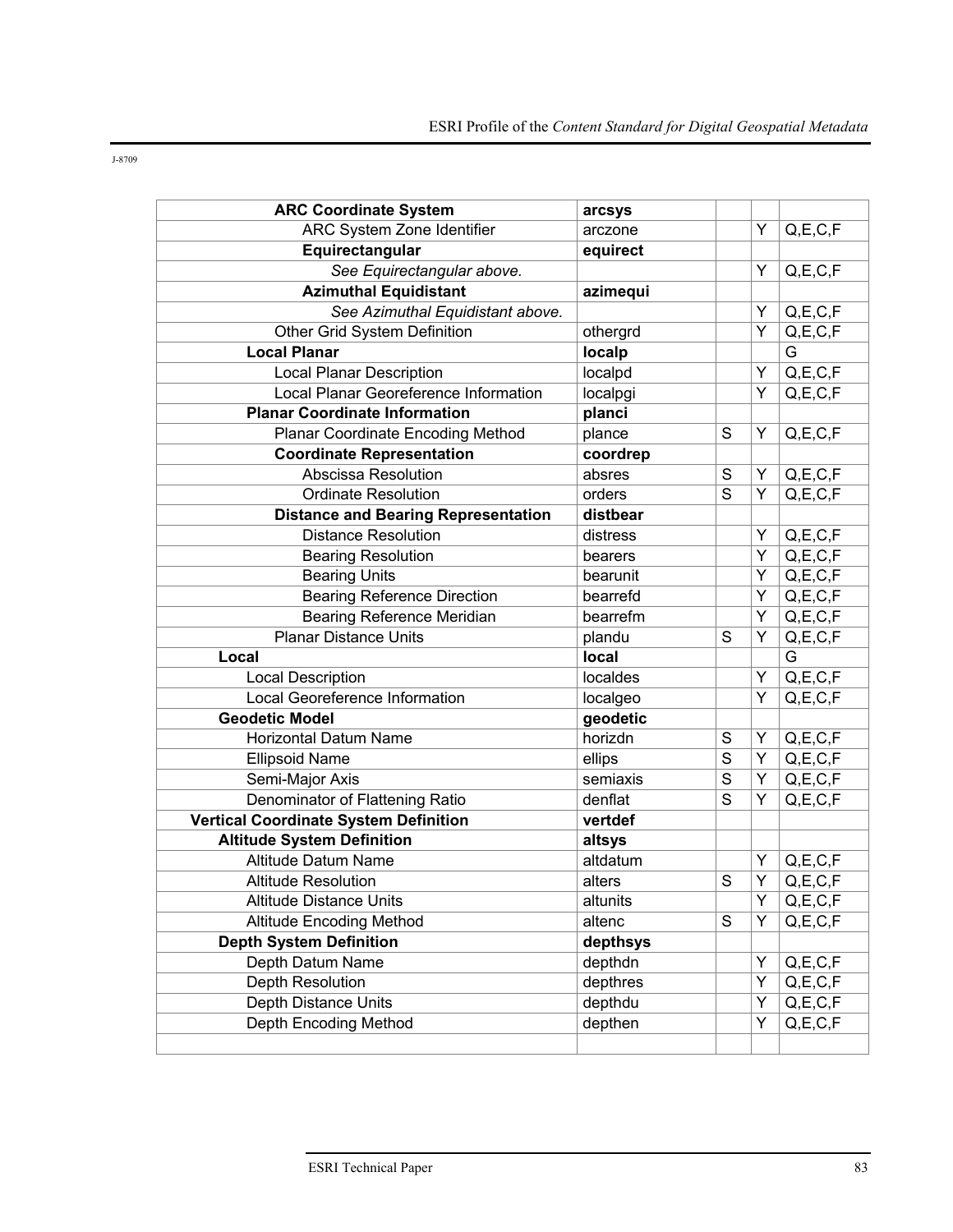**Entity and Attribute Information eainfo Detailed Description detail detail Entity Type**  entryp Entity Type Label enttypl  $\vert$  enttypl  $\vert$  S  $\vert$  Y  $\vert$  Q, E, C, F Entity Type Type entity of the entitypt S N E,F Entity Type Count entertainment of the entrypc  $\begin{array}{c|c|c|c|c} \text{S} & \text{N} & \text{E,F} \end{array}$ Entity Type Definition **Entitypo Controllect Controllect A** A G,E,C,F Entity Type Definition Source All enttypds All Property Property Research Property All Property Research Property Research Property Research Property Research Property Research Property Research Property Research Property **Attribute attribute attribute** Attribute Label attribute Cabel attribute Cabel attribute Cabel attribute Cabel attribute Cabel attribute Cabe Attribute Alias attalias attalias attalias attalias attalias attalias attalias attalias attalias attalias attal Attribute Definition attribute Definition attribute Definition Attribute Definition Source attribute Definition Source attribute Definition Source Attribute Type and attribute Type attribute Type and S N E,F Attribute Width **Attribute Width** S N E,F Attribute Precision atprecis atprecis S N E,F Attribute Scale attscale attscale S E,F Attribute Output Width Attribute Output Width Attribute Output Width Attribute Output Width Attribute Control o Attribute Number of Decimals atnumence S E,F Attribute Indexed atindex N F **Attribute Domain Values attribute Domain Values Enumerated Domain edom** Enumerated Domain Value **Enumerated Domain Value** edomy  $\vert \cdot \cdot \vert$  Y | Q, C, F Enumerated Domain Value Definition edomvd  $\forall$  Q,C,F Enumerated Domain Value Definition  $\left\{ \begin{array}{c} \text{Equation:} \\ \text{Source} \end{array} \right. \left\{\begin{array}{c} \text{equations:} \\ \text{Equation:} \end{array} \right\} \left\{\begin{array}{c} \text{equations:} \\ \text{Equation:} \end{array} \right\}$ **Range Domain rdom rdom** Range Domain Minimum rdommin | Y Q,C,F Range Domain Maximum rdommax | | | Y | Q,C,F Range Domain Mean real rdommean Y F Range Domain Standard Deviation rdomstdv | Y F Attribute Units of Measure attrunit Task Task Attribute Units of Measure Attribute Measurement Resolution attrmres TV Q,C,F **Codeset Domain codesetd**  Codeset Domain Name codesetn | Y | Q,C,F Codeset Domain Source codesets Y Q,C,F Unrepresentable Domain  $\vert$ udom  $\vert S^4 \vert Y \vert Q, C, F$ Beginning Date of Attribute Values begdatea | Y C,F Ending Date of Attribute Values enddatea Financial Renddatea Financial American V C, Financial B **Attribute Value Accuracy Information attrvai**  Attribute Value Accuracy attriva Attribute Value Accuracy Attribute Value Accuracy Explanation  $\vert$  attrvae  $\vert$   $\vert$  Y  $\vert$  C, F Attribute Value Measurement Frequency attrmfrq Y Q,C,F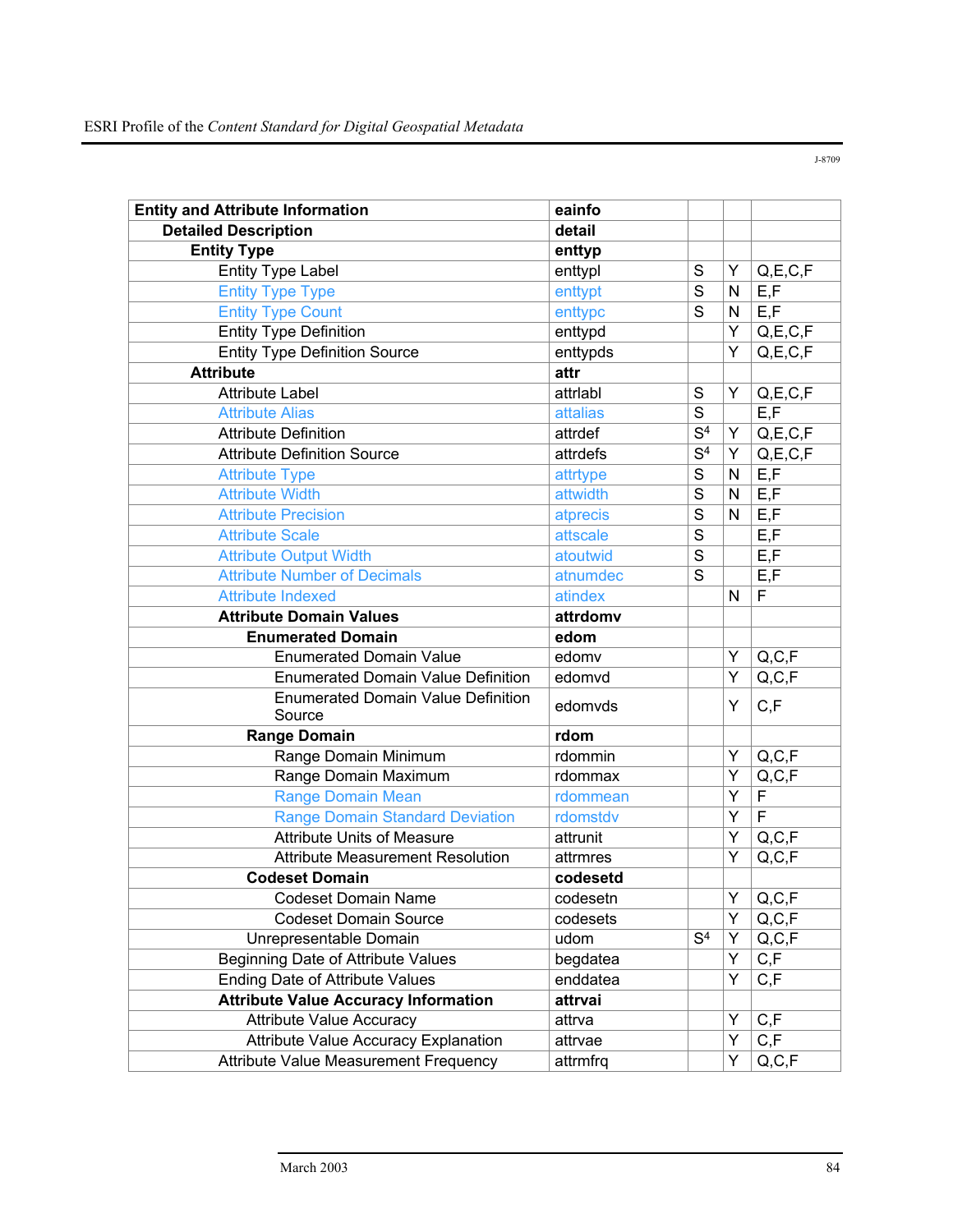| <b>Subtype Information</b>           | subtype  |                |   |                   |
|--------------------------------------|----------|----------------|---|-------------------|
| <b>Subtype Name</b>                  | stname   | $\overline{s}$ |   | E, F              |
| <b>Subtype Code</b>                  | stcode   | S              |   | E, F              |
| <b>Subtype Attribute</b>             | stfield  | $\overline{s}$ |   |                   |
| <b>Subtype Attribute Name</b>        | stfldnm  | $\overline{s}$ |   | E, F              |
| <b>Subtype Default Value</b>         | stflddv  | S              |   | E, F              |
| <b>Attribute Defined Domain</b>      | stflddd  |                |   |                   |
| <b>Domain Name</b>                   | domname  | $\mathbf S$    |   | E, F              |
| <b>Domain Description</b>            | domdesc  | $\overline{s}$ |   | E, F              |
| <b>Domain Owner</b>                  | domowner | $\overline{s}$ |   | E, F              |
| <b>Domain Attribute Type</b>         | domfldtp | $\overline{s}$ |   | E, F              |
| <b>Domain Type</b>                   | domtype  | $\overline{s}$ |   | E, F              |
| <b>Merge Rule</b>                    | mfgtype  | S              |   | E, F              |
| <b>Split Rule</b>                    | splttype | $\overline{s}$ |   | E, F              |
| <b>Relationship Information</b>      | relinfo  |                |   |                   |
| <b>Description of Relationship</b>   | reldesc  | $\mathbf S$    |   | F                 |
| <b>Relationship Cardinality</b>      | relcard  | $\overline{s}$ |   | E, F              |
| <b>Attributed Relationship</b>       | relattr  | S              |   | E, F              |
| <b>Composite Relationship</b>        | relcomp  | $\overline{s}$ |   | E, F              |
| <b>Notification Direction</b>        | relnodir | $\overline{s}$ |   | $E, \overline{F}$ |
| <b>Origin Name</b>                   | otfcname | $\overline{s}$ |   | E, F              |
| <b>Origin Primary Key</b>            | otfcpkey | $\overline{s}$ |   | E, F              |
| <b>Origin Foreign Key</b>            | otfcfkey | $\overline{s}$ |   | E, F              |
| <b>Destination Name</b>              | dtfcname | S              |   | E, F              |
| <b>Destination Primary Key</b>       | dtfcpkey | S              |   | E, F              |
| <b>Destination Foreign Key</b>       | dtfcfkey | $\overline{s}$ |   | E, F              |
| <b>Relationship Forward Label</b>    | relflab  | $\overline{s}$ |   | E, F              |
| <b>Relationship Backward Label</b>   | relblab  | $\overline{s}$ |   | E, F              |
| <b>Overview Description</b>          | overview |                |   |                   |
| <b>Entity and Attribute Overview</b> | eaover   |                | Υ | Q, E, C, F        |
| Entity and Attribute Detail Citation | eadetcit |                | Ý | Q, E, C, F        |
|                                      |          |                |   |                   |
| <b>Distribution Information</b>      | distinfo |                |   |                   |
| <b>Distributor</b>                   | distrib  |                |   |                   |
| <b>Contact Information</b>           | cntinfo  |                |   |                   |
| See Contact Information below.       |          |                | Υ | Q, C, F           |
| <b>Resource Description</b>          | resdesc  |                | Υ | Q, C, F           |
| <b>Distribution Liability</b>        | distliab |                | Y | Q, C, F           |
| <b>Standard Order Process</b>        | stdorder |                |   |                   |
| Non-Digital Form                     | nondig   |                | Y | Q, C, F           |
| <b>Digital Form</b>                  | digform  |                |   |                   |
| <b>Digital Transfer Information</b>  | digtinfo |                |   |                   |
| <b>Format Name</b>                   | formname | S <sup>3</sup> | Y | Q, E, C, F        |
| <b>Format Version Number</b>         | formvern |                | Y | Q, C, F           |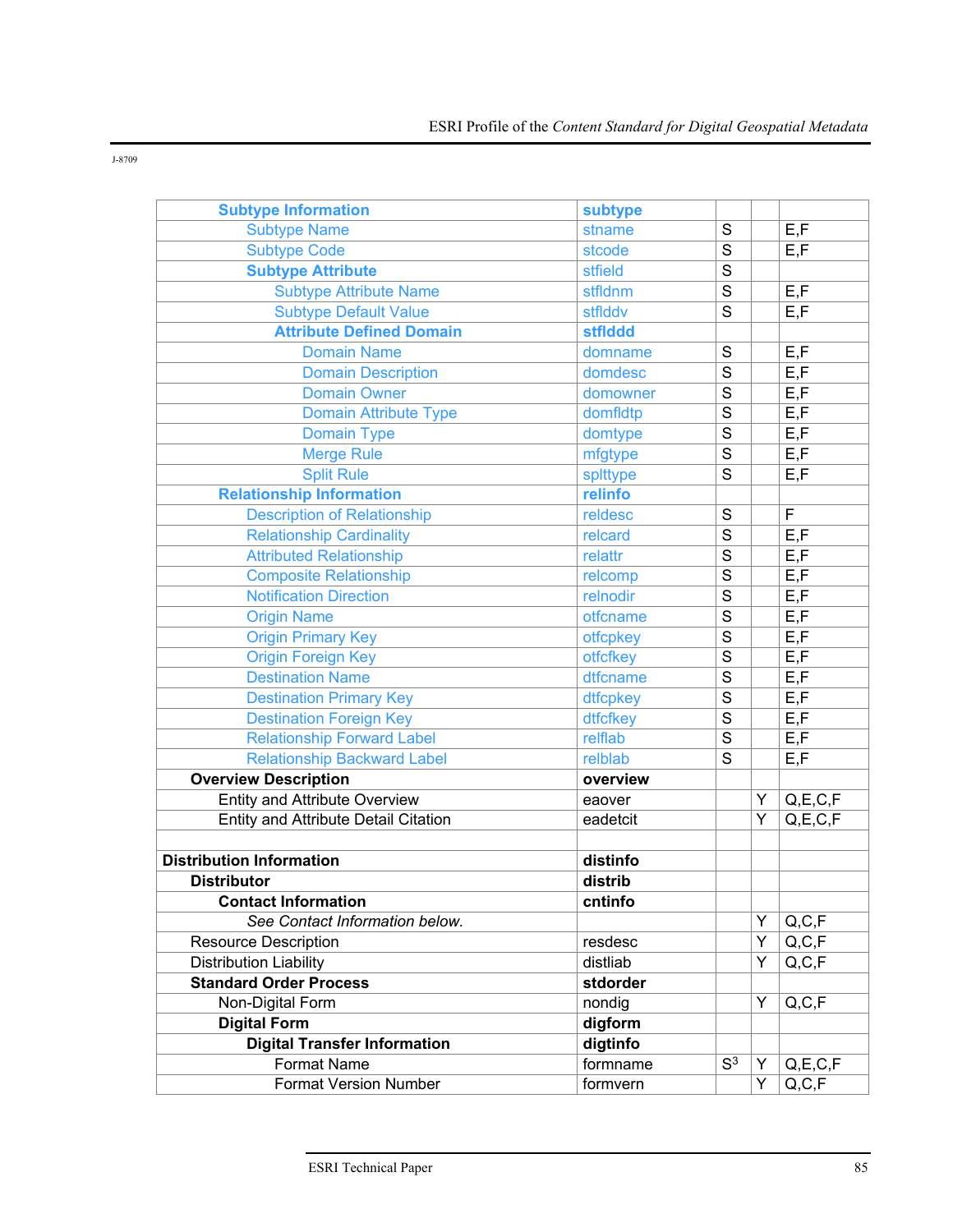| <b>Format Version Date</b>                     | formverd |                  | Υ                       | C, F                                   |
|------------------------------------------------|----------|------------------|-------------------------|----------------------------------------|
| <b>Format Specification</b>                    | formspec |                  | Υ                       | Q, C, F                                |
| <b>Format Information Content</b>              | formcont |                  | Y                       | $\mathsf{Q},\!\mathsf{C},\!\mathsf{F}$ |
| File Decompression Technique                   | filedec  | S <sup>3</sup>   | Υ                       | $\mathsf{E} , \mathsf{C} , \mathsf{F}$ |
| <b>Transfer Size</b>                           | transize | S                | Υ                       | Q, E, C, F                             |
| <b>Dataset Size</b>                            | dssize   | S                | Y                       | E, F                                   |
| <b>Digital Transfer Option</b>                 | digtopt  |                  |                         |                                        |
| <b>Online Option</b>                           | onlinopt |                  |                         |                                        |
| <b>Computer Contact Information</b>            | computer |                  |                         |                                        |
| <b>Network Address</b>                         | networka |                  |                         |                                        |
| Network Resource Name                          | networkr | S <sup>3</sup>   | Y                       | Q, E, C, F                             |
| <b>Dialup Instructions</b>                     | dialinst |                  |                         |                                        |
| <b>Lowest BPS</b>                              | lowbps   |                  | Υ                       | C, F                                   |
| <b>Highest BPS</b>                             | highbps  |                  | $\overline{\mathsf{Y}}$ | C, F                                   |
| <b>Number DataBits</b>                         | numdata  |                  | Y                       | C, F                                   |
| <b>Number StopBits</b>                         | numstop  |                  | Y                       | C, F                                   |
| Parity                                         | parity   |                  | Ý                       | C, F                                   |
| <b>Compression Support</b>                     | compress |                  | Y                       | C, F                                   |
| Dialup Telephone                               | dialtel  |                  | Υ                       | E, C, F                                |
| Dialup Filename                                | dialfile |                  | Υ                       | E, C, F                                |
| <b>SDE Connection Information</b>              | sdeconn  |                  |                         |                                        |
| ÷<br><b>Server Name</b>                        | server   | $\overline{S^3}$ |                         | E, F                                   |
| ÷<br><b>Instance Name</b>                      | instance | $\overline{S^3}$ |                         | E, F                                   |
| ÷<br><b>Database Name</b>                      | database | S <sup>3</sup>   |                         | E, F                                   |
| ÷<br><b>User Name</b>                          | user     | $\overline{S^3}$ |                         | $\mathsf{E},\mathsf{F}$                |
| ÷<br><b>Version Name</b>                       | version  | $\overline{S^3}$ |                         | E, F                                   |
| <b>Access Instructions</b>                     | accinstr | $\overline{S^3}$ | Y                       | E, C, F                                |
| <b>Online Computer and Operating</b><br>System | oncomp   |                  | Y                       | C, F                                   |
| <b>Offline Option</b>                          | offoptn  |                  |                         |                                        |
| Offline Media                                  | offmedia |                  | Y                       | Q, E, C, F                             |
| <b>Recording Capacity</b>                      | recap    |                  |                         |                                        |
| <b>Recording Density</b>                       | recden   |                  | Υ                       | $\mathsf{Q},\mathsf{C},\mathsf{F}$     |
| <b>Recording Density Units</b>                 | recdenu  |                  | Υ                       | Q, C, F                                |
| <b>Recording Format</b>                        | recfmt   |                  | Y.                      | Q, C, F                                |
| Compatibility Information                      | compat   |                  | Υ                       | Q, C, F                                |
| Fees                                           | fees     |                  | Y                       | Q, C, F                                |
| <b>Ordering Instructions</b>                   | ordering |                  | Y                       | $\mathsf{Q},\mathsf{C},\mathsf{F}$     |
| Turnaround                                     | turnarnd |                  | Y                       | Q, C, F                                |
| <b>Custom Order Process</b>                    | custom   |                  | Υ                       | Q, C, F                                |
| <b>Technical Prerequisites</b>                 | techpreq |                  | Υ                       | Q, C, F                                |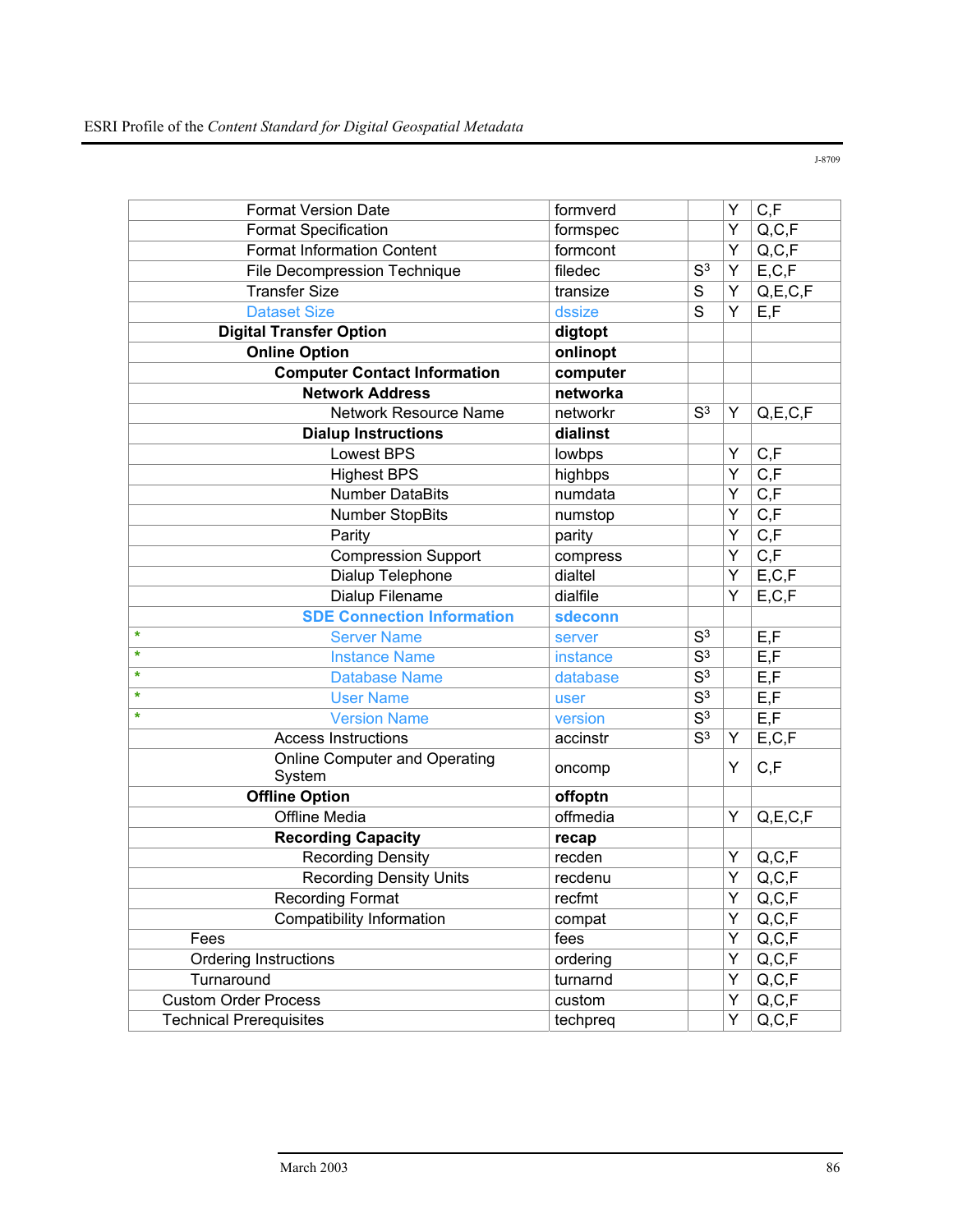| <b>Available Time Period</b>            | availabl         |                |                |                                               |
|-----------------------------------------|------------------|----------------|----------------|-----------------------------------------------|
| <b>Time Period Information</b>          | timeinfo         |                |                |                                               |
| See Time Period Information below.      |                  |                | Y              | C, F                                          |
|                                         |                  |                |                |                                               |
| <b>Metadata Reference Information</b>   | metainfo         |                |                |                                               |
| Metadata Date                           | metd             | S              | Υ              | $\mathsf{Q},\mathsf{E},\mathsf{C},\mathsf{F}$ |
| Metadata Review Date                    | metrd            |                | Y              | Q, E, C, F                                    |
| Metadata Future Review Date             | metfrd           |                | Y              | Q, E, C, F                                    |
| <b>Language of Metadata</b>             | langmeta         | S              | Y              | F                                             |
| <b>Metadata Contact</b>                 | metc             |                |                |                                               |
| <b>Contact Information</b>              | cntinfo          |                |                |                                               |
| See Contact Information below.          |                  | H <sup>1</sup> | Y              | $\mathsf{Q},\mathsf{E},\mathsf{C},\mathsf{F}$ |
| Metadata Standard Name                  | metstdn          | S              | Y              | Q, E, C, F                                    |
| Metadata Standard Version               | metstdv          | S              | Υ              | Q, E, C, F                                    |
| Metadata Time Convention                | mettc            | S              | Y              | E, C, F                                       |
| Metadata Access Constraints             | metac            |                | Y              | $\overline{C,F}$                              |
| Metadata Use Constraints                | metuc            |                | Y              | C, F                                          |
| <b>Metadata Security Information</b>    | metsi            |                |                |                                               |
| Metadata Security Classification System | metscs           |                | Y              | C, F                                          |
| Metadata Security Classification        | metsc            |                | Y              | C, F                                          |
| Metadata Security Handling Description  | metshd           |                | Y              | C, F                                          |
| <b>Metadata Extensions</b>              | metextns         |                |                |                                               |
| Online Linkage                          | onlink           | S              | Y              | Q, E, C, F                                    |
| Profile Name                            | metprof          | S              | $\overline{Y}$ | E, C, F                                       |
|                                         |                  |                |                |                                               |
| <b>Binary Enclosures</b>                | <b>Binary</b>    |                |                |                                               |
| <b>Thumbnail</b>                        | <b>Thumbnail</b> |                |                |                                               |
| <b>Data</b>                             | <b>Data</b>      |                |                | E, F                                          |
| <b>Enclosure</b>                        | <b>Enclosure</b> |                |                |                                               |
| <b>Description</b>                      | <b>Descript</b>  |                | P              | E, F                                          |
| <b>Data</b>                             | <b>Data</b>      |                | P              | $E^a$ , F                                     |

### **Reusable Metadata Sections**

| <b>Citation Information</b>       | citeinfo |   |   |                  |
|-----------------------------------|----------|---|---|------------------|
| Originator                        | origin   | н |   | G,Q,E,C,F        |
| <b>Publication Date</b>           | pubdate  | Н | v | G,Q,E,C,F        |
| <b>Publication Time</b>           | pubtime  |   | v | E, C, F          |
| Title                             | title    | S | v | G,Q,E,C,F        |
| <b>File or Table Name</b>         | ftname   | S |   | E, F             |
| Edition                           | edition  |   | v | C, F             |
| Geospatial Data Presentation Form | geoform  | S | v | $G,Q^b, E, C, F$ |
| <b>Series Information</b>         | serinfo  |   |   |                  |
| Series Name                       | sername  |   | v | Q, E, C, F       |
| <b>Issue Identification</b>       | issue    |   | v | Q, E, C, F       |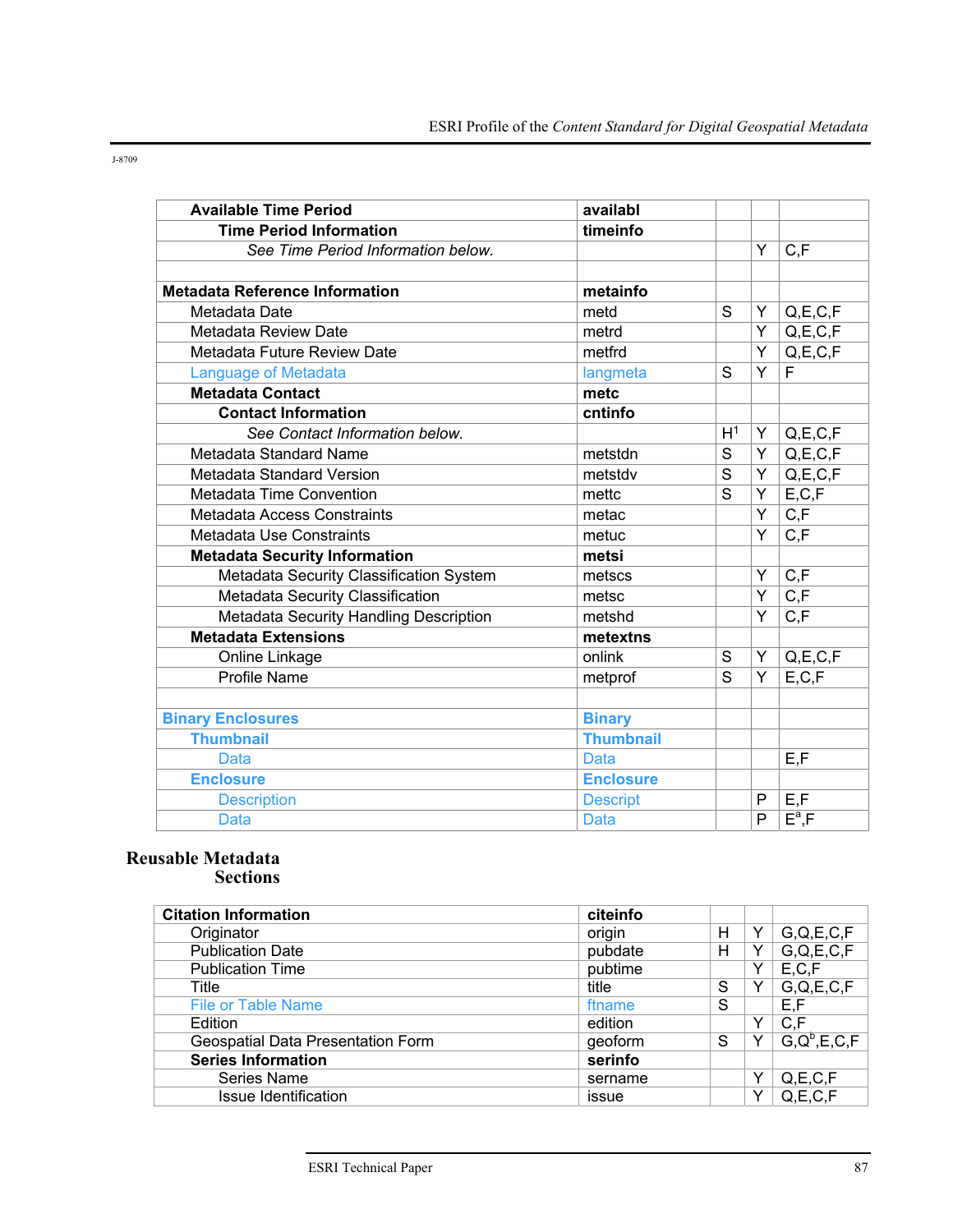| <b>Publication Information</b>         | pubinfo         |                         |                         |                        |
|----------------------------------------|-----------------|-------------------------|-------------------------|------------------------|
| <b>Publication Place</b>               | pubplace        |                         | Υ                       | G,Q,E,C,F              |
| Publisher                              | publish         |                         | $\overline{Y}$          | Q, E, C, F             |
| <b>Other Citation Details</b>          | othercit        |                         | $\overline{Y}$          | Q, C, F                |
| ÷<br><b>Online Linkage</b>             | onlink          | $\overline{S^4}$        | $\overline{Y}$          | Q, E, C, F             |
| <b>Larger Work Citation</b>            | <b>Iworkcit</b> |                         |                         |                        |
| <b>Citation Information</b>            | citeinfo        |                         |                         |                        |
| See Citation Information.              |                 |                         | $\overline{Y}$          | $Q^c, C, F$            |
|                                        |                 |                         |                         |                        |
| <b>Time Period Information</b>         | timeinfo        |                         |                         |                        |
| <b>Single Date/Time</b>                | sngdate         |                         |                         |                        |
| Calendar Date                          | caldate         | H <sup>1</sup>          | Y                       | G,Q,E,C,F              |
| Time of Day                            | time            |                         | Y                       | E, C, F                |
| <b>Multiple Dates/Times</b>            | mdattim         |                         |                         |                        |
| <b>Single Date/Time</b>                | sngdate         |                         |                         |                        |
| <b>Calendar Date</b>                   | caldate         |                         | Υ                       | G,Q,E,C,F              |
| Time of Day                            | time            |                         | $\overline{Y}$          | E, C, F                |
| <b>Single Date/Time</b>                | sngdate         |                         |                         |                        |
| <b>Calendar Date</b>                   | caldate         |                         | Υ                       | G,Q,E,C,F              |
| Time of Day                            | time            |                         | $\overline{Y}$          | E, C, F                |
| <b>Range of Dates/Times</b>            | rngdates        |                         |                         |                        |
| <b>Beginning Date</b>                  | begdate         |                         | Υ                       | G,Q,E,C,F              |
| <b>Beginning Time</b>                  | begtime         |                         | $\overline{Y}$          | Q, E, C, F             |
| <b>End Date</b>                        | enddate         |                         | $\overline{\mathsf{Y}}$ | G,Q,E,C,F              |
| <b>End Time</b>                        | endtime         |                         | $\overline{\mathsf{Y}}$ | Q, E, C, F             |
|                                        |                 |                         |                         |                        |
| <b>Contact Information</b>             | cntinfo         |                         |                         |                        |
| <b>Contact Person Primary</b>          | cntperp         |                         |                         |                        |
| <b>Contact Person</b>                  | cntper          |                         | Y                       | Q, E, C, F             |
| <b>Contact Organization</b>            | cntorg          |                         | $\overline{Y}$          | Q, E, C, F             |
| <b>Contact Organization Primary</b>    | cntorgp         |                         |                         |                        |
| Contact Organization                   | cntper          | H <sup>1</sup>          | Y                       | Q, E, C, F             |
| <b>Contact Person</b>                  | cntorg          | H <sup>1</sup>          | $\overline{\mathsf{Y}}$ | Q, E, C, F             |
| <b>Contact Position</b>                | cntpos          |                         | $\overline{Y}$          | Q, C, F                |
| <b>Contact Address</b>                 | cntaddr         |                         |                         |                        |
| Address Type                           | addrtype        | H                       | Y                       | E, C, F                |
| Address                                | address         |                         | Y                       | Q, E, C, F             |
| City                                   | city            | H                       | $\overline{Y}$          | Q, E, C, F             |
| <b>State or Province</b>               | state           | $\overline{H}$          |                         | $\boxed{Y}$ Q, E, C, F |
| Postal Code                            | postal          | $\overline{\mathsf{H}}$ | Y                       | Q, E, C, F             |
| Country                                | country         |                         | $\overline{Y}$          | Q, E, C, F             |
| <b>Contact Voice Telephone</b>         | cntvoice        | н                       | Y                       | Q, E, C, F             |
| Contact TDD/TTY Telephone              | cnttdd          |                         | Y                       | C, F                   |
| <b>Contact Facsimile Telephone</b>     | cntfax          |                         | $\overline{Y}$          | Q, E, C, F             |
| <b>Contact Electronic Mail Address</b> | cntemail        |                         | Y                       | Q, E, C, F             |
| Hours of Service                       | hours           |                         | Y                       | Q, E, C, F             |
| <b>Contact Instructions</b>            | cntinst         |                         | $\overline{Y}$          | Q, E, C, F             |
|                                        |                 |                         |                         |                        |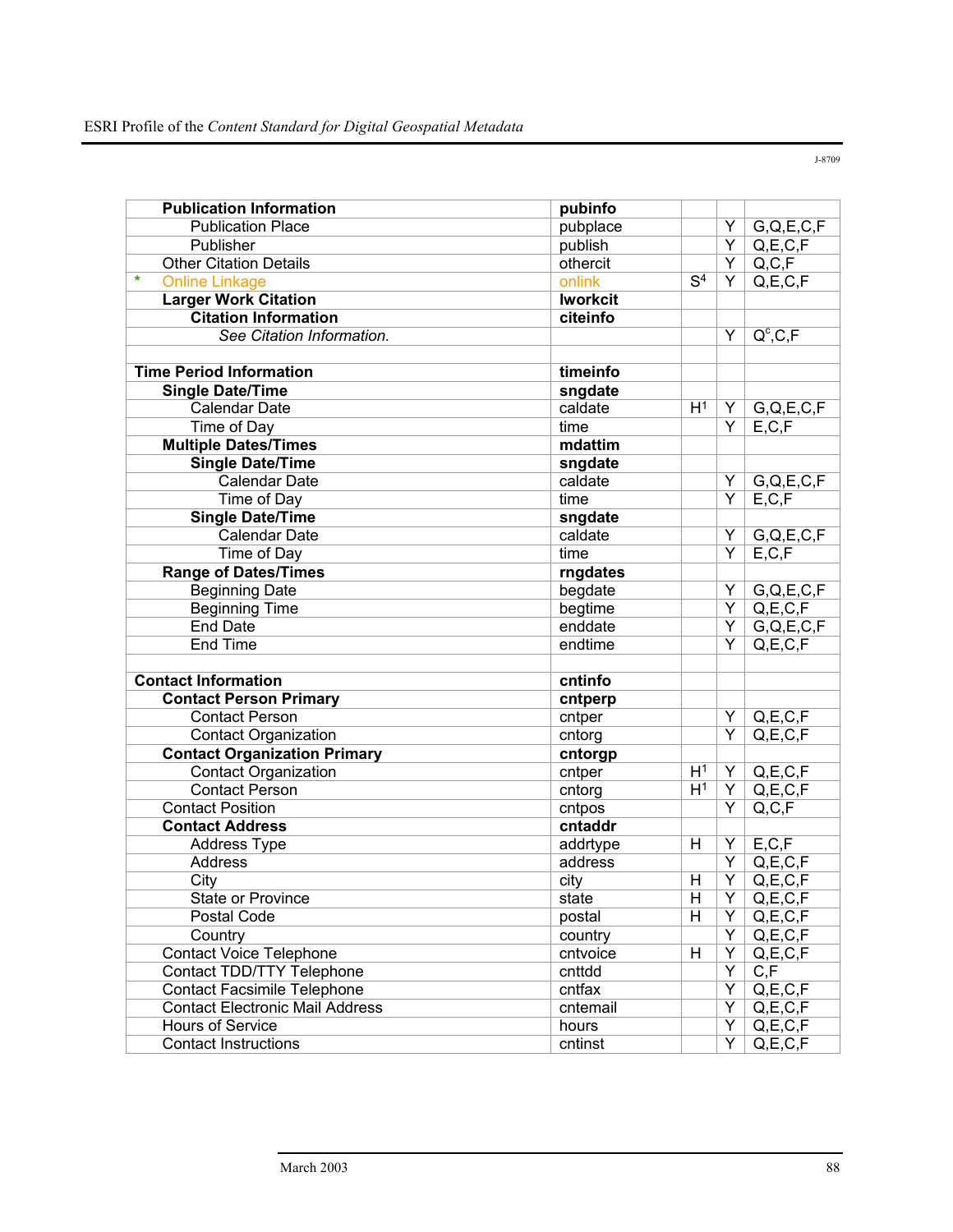$\overline{a}$ 

#### i **Column 3: Synchronized**

- 1. Hints are added to the metadata for mandatory elements. If there is more than one option for specifying the mandatory element, the hint is placed in one of the options. A different option may be used; if so, the hint should be removed from the element where it was added.
	- The Time Period of Content element must contain date information. One of three options may be used to define the dates. The hint is placed in the Single Date/Time element.
	- The Metadata Contact element must contain either the name of the person or organization to contact. Which one to use depends on whether the person or the organization is the primary contact. The hint is placed in the Contact Organization within the Contact Organization Primary element.
- 2. Bounding Coordinates are mandatory in FGDC standard. If the bounding coordinates can't be synchronized, either because the coordinate system is undefined or because the item is nonspatial, hints are placed within the elements.
- 3. The values of these elements were synchronized by ArcCatalog 8, but they are no longer synchronized in version 8.1 or later.
	- SDE Connection Info and Network Resource Name in Distribution Information. This information is now recorded in the Online Linkage element as part of the item's Citation.
	- Digital Transfer Information elements in Distribution Information. When we stopped synchronizing the above elements we also stopped synchronizing the elements Format Name, File Decompression Technique, and Access Instructions.
	- Parameters describing some ESRI-supported projections that are not defined in the FGDC standard were placed into ESRI-defined group elements in version 8, but in versions 8.1 and later these elements are no longer used.
- 4. The values of these elements are synchronized by ArcCatalog in versions 8.1 and later but were not in version 8.
	- Standard Attribute Definition and Attribute Definition Source will be added for ESRI-defined attribute columns, such as Shape and FID, and coverage columns such as FNODE and <coverage>#.
	- Unrepresentable Domain element is also added for the attributes described above except for <coverage> ID, which is by definition a user-defined ID column.
	- With versions 8.1 and later, ESRI-supported projections that are not defined in the FGDC standard are described by placing the individual projection parameter elements into the FGDC-defined generic element Map Projection Parameters.
	- At version 8.1 ESRI added support for some FGDC-defined projections; however, with 8.1 and later versions their parameter elements are placed into the Map Projection Parameters element rather than the appropriate specific group element for those projections.

### ii **Column 5: Visible in Stylesheet**

- The contents of the Data element within the Enclosure element only appear in the FGDC and FGDC ESRI stylesheets if the enclosure is an image (i.e., if the Image check box was checked when the enclosure was added).
- b. Geospatial Data Presentation Form is shown in the FGDC FAQ stylesheet separately from the rest of the dataset's Citation.
- c. When viewing a Larger Work Citation in the FGDC FAQ stylesheet, the same citation elements will appear for the larger work as for the regular citation. That is, the following elements will not be shown for the larger work: Publication Time, File or Table Name, and Edition. As indicated above, Geospatial Data Presentation Form is not shown as part of the citation in this stylesheet.